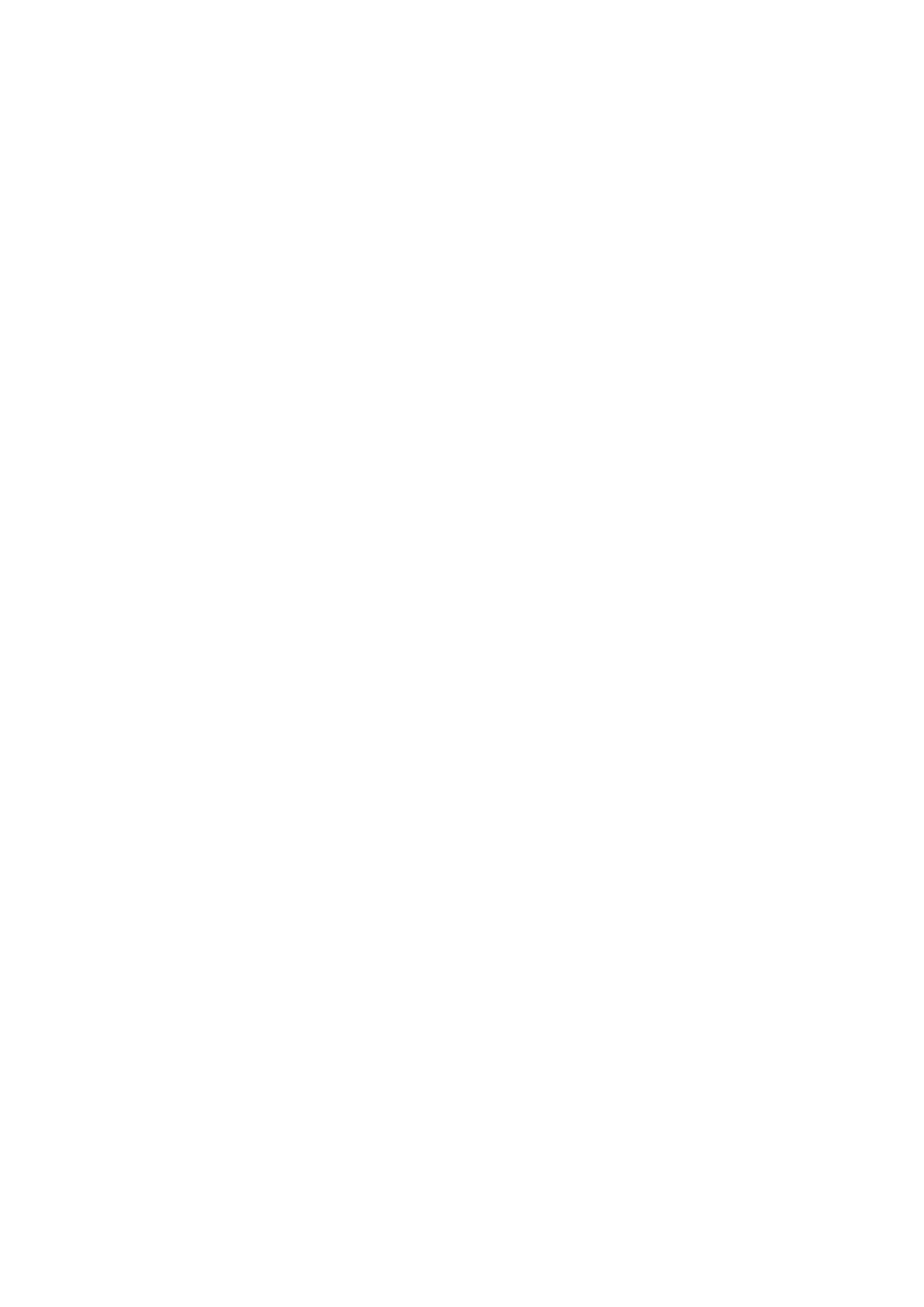Western Australia

# **Bail Act 1982**

**An Act to make better provision for bail in criminal proceedings.** 

Compare 01 Jul 2017 [09-d0-03] / 29 Mar 2018 [09-e0-02] page 1 Extract from www.slp.wa.gov.au, see that website for further information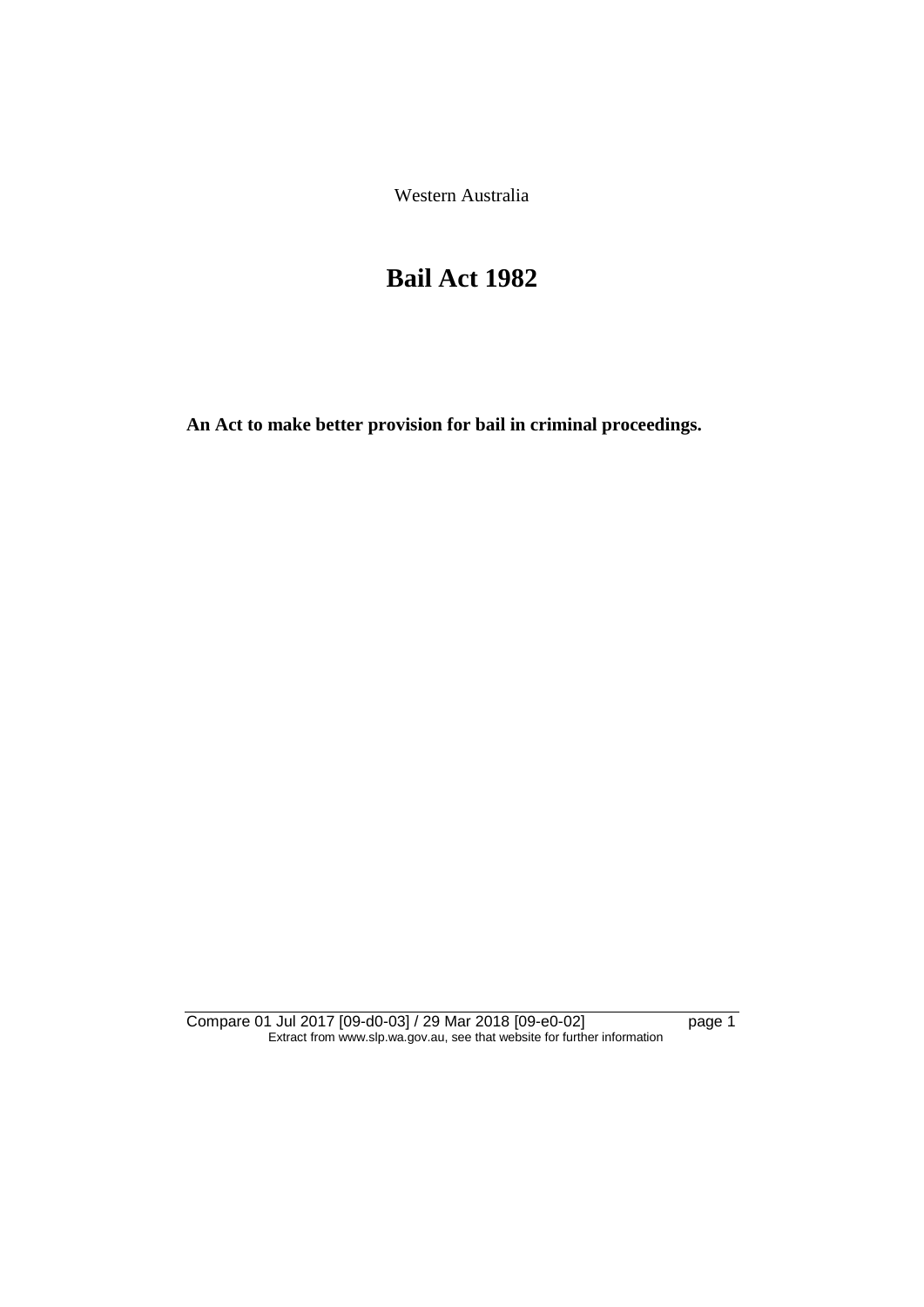# **Part I — Preliminary**

#### **1. Short title**

This Act may be cited as the *Bail Act* 1982<sup>1</sup>.

#### **2. Commencement**

This Act shall come into operation on a day to be fixed by proclamation<sup>1</sup>.

#### **3. Terms used**

(1) In this Act, unless a contrary intention appears —

*accused* includes —

- (a) a person charged with, convicted of, or found guilty of an offence;
- (b) a person whose conviction for an offence is stayed;
- (c) a person in respect of whom an appeal relating to an offence is pending;
- (d) a person in respect of whom a new trial for an offence has been ordered;

#### *adjournment* —

- (a) means any order of a court by which proceedings for an offence are postponed or interrupted or are to be held at a different time or place before the same court; and
- (b) is deemed to include any order of a court, other than a committal to the Supreme Court or District Court, by which the venue of any proceedings for an offence is changed to another court or a court at another place whether by way of a remand, referral, or recommittal of the accused or otherwise;

*appeal* includes an application for leave to appeal;

### *appropriate judicial officer* means —

(a) subject to paragraphs (b), (c) and (d), a judicial officer who is empowered to exercise jurisdiction in the court

page 2 Compare 01 Jul 2017 [09-d0-03] / 29 Mar 2018 [09-e0-02] Extract from www.slp.wa.gov.au, see that website for further information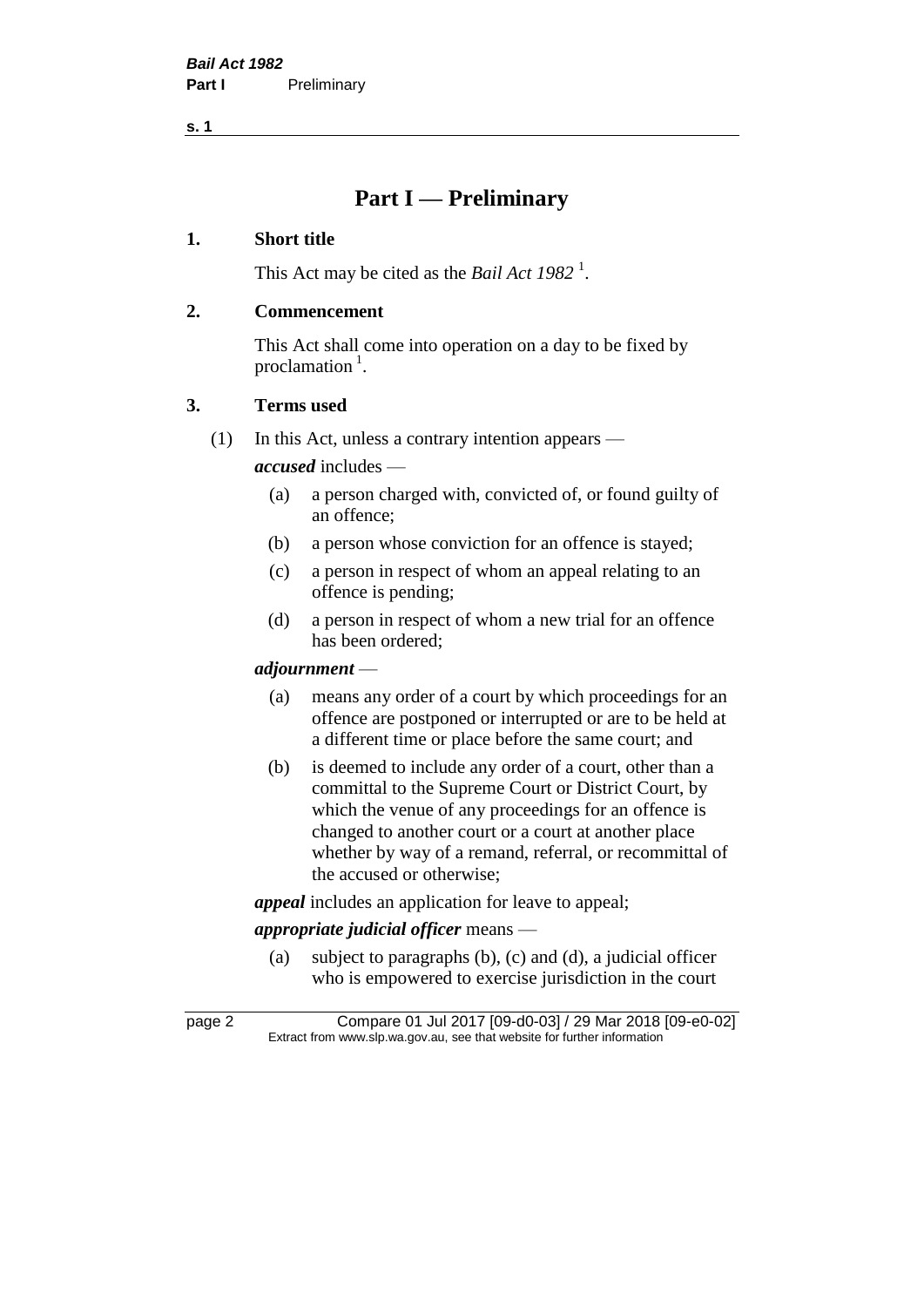before which the accused is required to appear pursuant to his bail undertaking; or

- (b) if the court is the Court of Appeal, a judge of appeal; or
- (c) except in section 49, a judge of the Supreme Court or of the Children's Court, as the case may require, in any case where —
	- (i) under section 15 only a judge of the Supreme Court or of the Children's Court has power to grant bail; or
	- (ii) a judicial officer has exercised the power contained in section 31(2)(d),

for the appearance in question; or

(d) except in section 49, a judge of the Supreme Court, of the District Court, or of the Children's Court, as the case may require, in any case where such a judge has granted bail under section 14 for the appearance in question;

*approved*, in relation to a form, means approved by the chief executive officer of the department of the Public Service principally assisting in the administration of this Act;

*as soon as is practicable* means as soon as is reasonably practicable;

*authorised community services officer* means any of the following persons —

- (a) the CEO (corrections) or a delegate of the CEO (corrections) under subsection (5);
- (b) a registrar of the Children's Court;
- (c) a superintendent of a detention centre under the *Young Offenders Act 1994*;
- (d) the officer for the time being in charge of any detention centre under the *Young Offenders Act 1994*;

*authorised officer* means an authorised police officer or an authorised community services officer;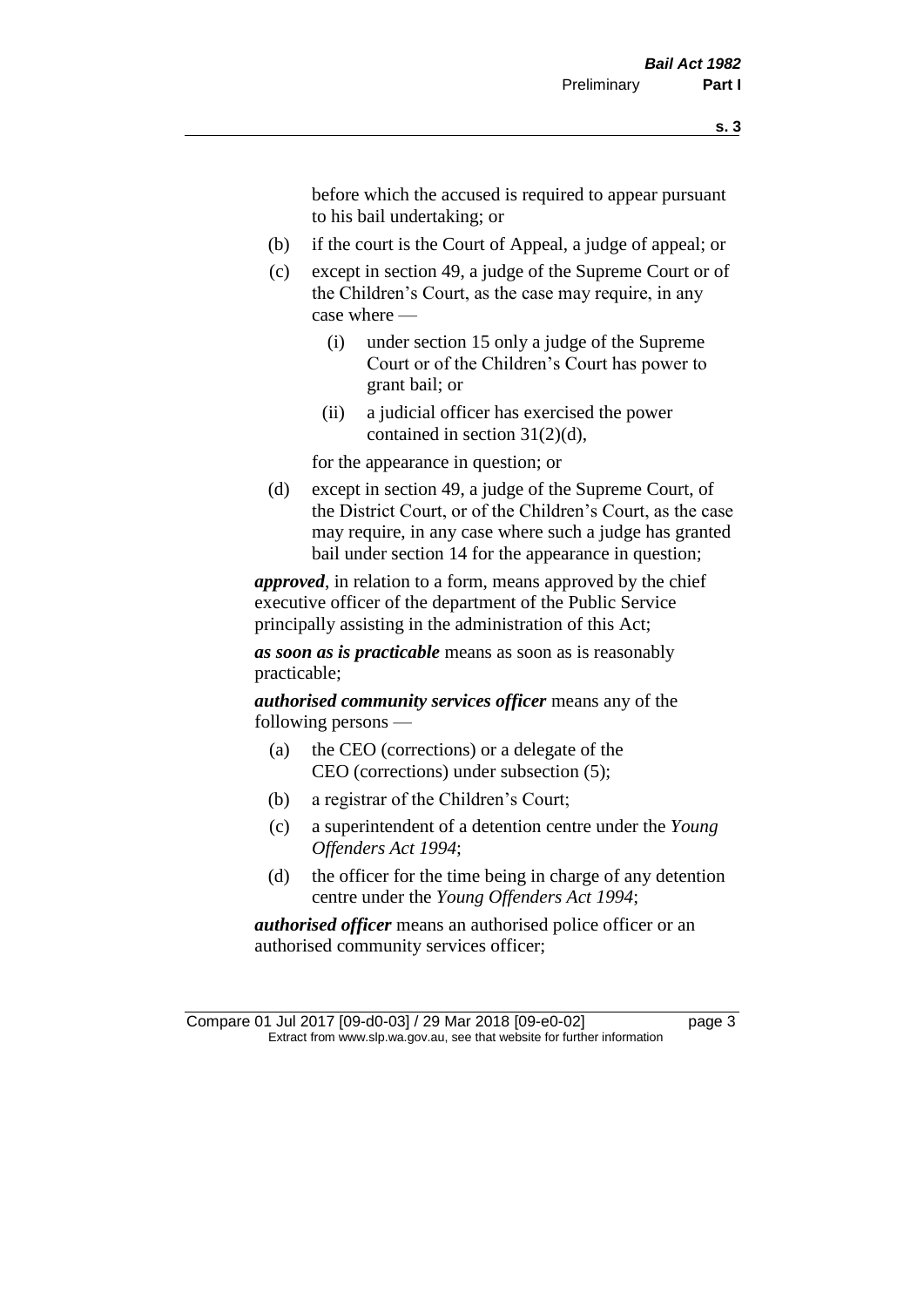*authorised police officer* means —

- (a) a police officer who holds the rank of sergeant, or a higher rank;
- (b) the police officer who is for the time being in charge of a police station;
- (c) whichever of these officers is for the time being in charge of a lock-up —
	- (i) a police officer;
	- (ii) a special constable appointed under the *Police Act 1892* Part III whose powers, duties and obligations are or include those of an authorised police officer under this Act;
	- (iii) a police auxiliary officer appointed under the *Police Act 1892* Part IIIB whose powers, duties and obligations are or include those of an authorised police officer under this Act;

*bail undertaking* means an undertaking described in section 28(2);

*CEO (corrections)* means the chief executive officer of the Public Sector agency principally assisting the Minister administering Part 8 of the *Sentence Administration Act 2003* in its administration;

*Chief Judge* means the Chief Judge of the District Court;

*Chief Justice* means the Chief Justice of Western Australia;

*child* has the same meaning as *young person* has in the *Young Offenders Act 1994*;

*community corrections officer* has the same meaning as in the *Sentence Administration Act 2003*;

*court* means each of the following —

- (a) the Magistrates Court;
- (b) the Children's Court;

page 4 Compare 01 Jul 2017 [09-d0-03] / 29 Mar 2018 [09-e0-02] Extract from www.slp.wa.gov.au, see that website for further information

**s. 3**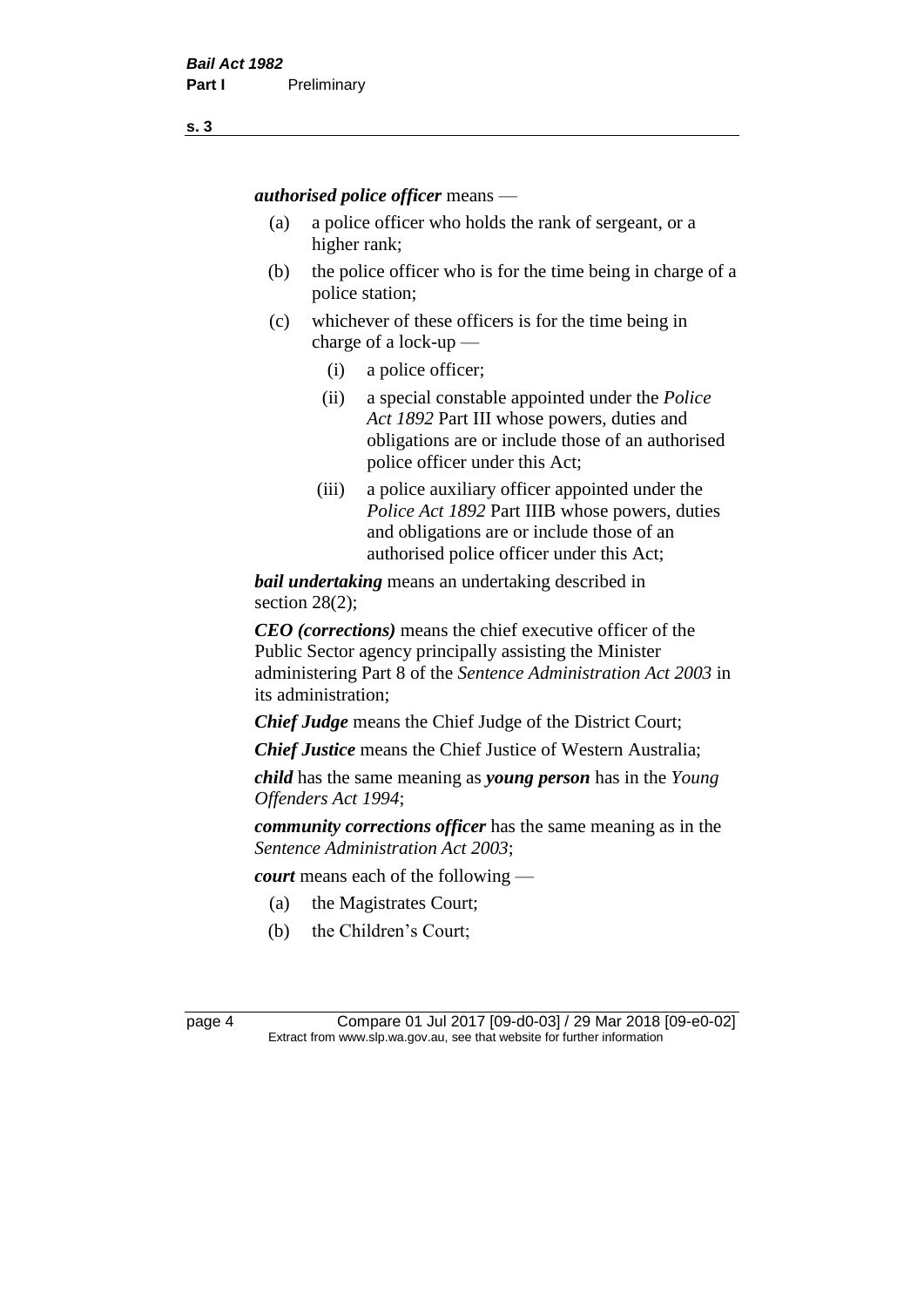- (c) the Coroner's Court of Western Australia;
- (d) the District Court;
- (e) the Supreme Court;
- (f) the Court of Appeal;

*court custody centre* has the meaning given in the *Court Security and Custodial Services Act 1999* section 3;

*Director of Public Prosecutions* means —

- (a) the Director of Public Prosecutions for the State; or
- (b) the officer in charge in the State of the Commonwealth Office of the Director of Public Prosecutions,

as the case requires;

*early release order* means an early release order made under the *Sentence Administration Act 1995* <sup>2</sup> or *Sentence Administration Act 2003*;

*home detention condition* means a home detention condition imposed under clause 3 of Part D of Schedule 1;

*judge of appeal* has the meaning given in the *Supreme Court Act 1935* section 4(1);

*judicial officer* means any person empowered to exercise jurisdiction in a court whether or not he is sitting as a court, and includes a single justice and, where the context so requires, the Court of Appeal exercising jurisdiction under this Act;

*lock-up* includes a place prescribed as a lock-up for the purposes of the *Court Security and Custodial Services Act 1999*;

*offence* means any act, omission or conduct which renders the person doing the act, making the omission or engaging in the conduct liable to any punishment, and includes an alleged offence; but nothing in this definition shall limit the operation of subsection (4);

*prosecutor* includes —

(a) in the case of an offence charged in a prosecution notice, the prosecutor;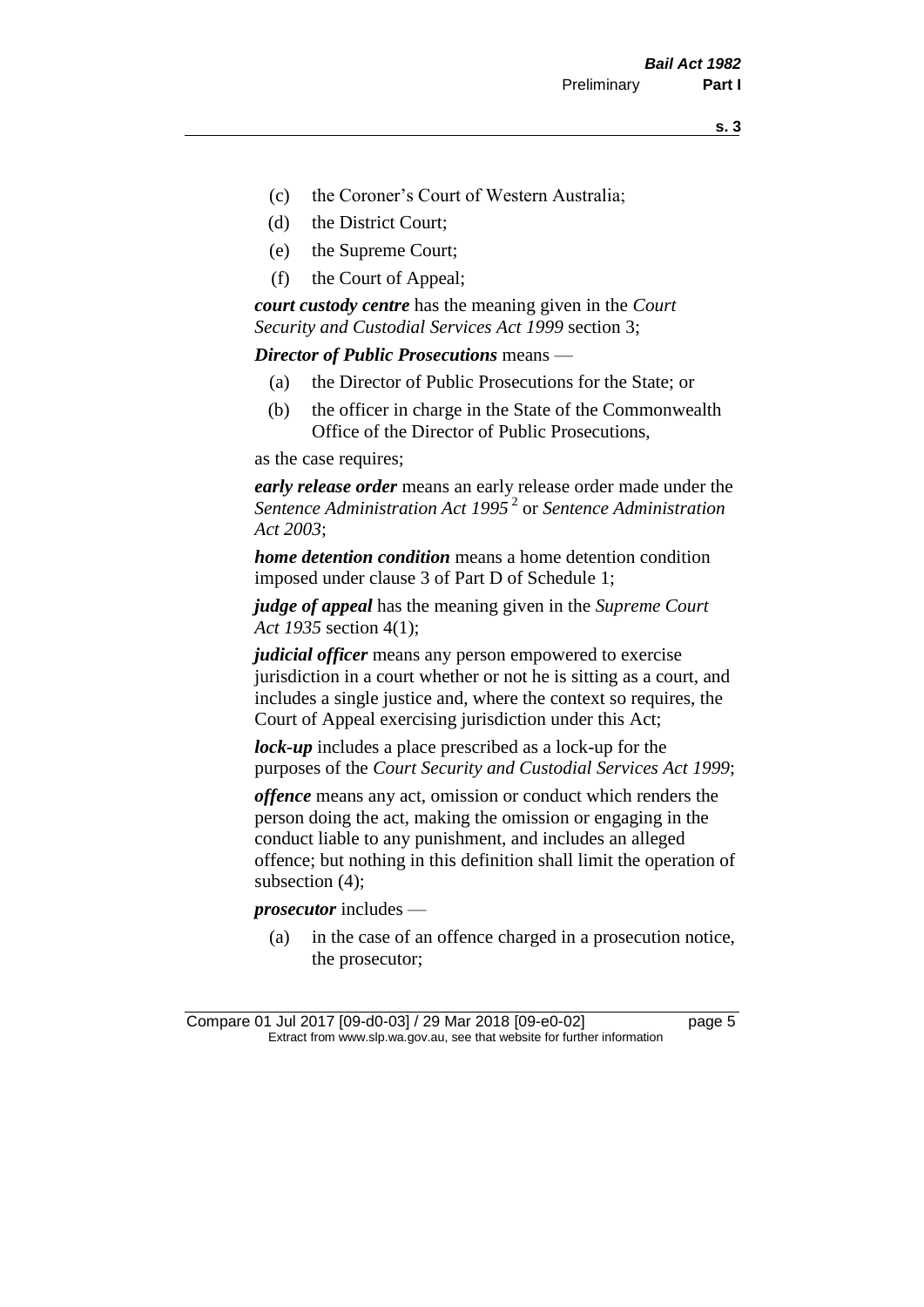(b) in the case of an offence charged in an indictment, the State or the Commonwealth, as the case may be;

*registrar* of a court means —

- (a) for a court other than the Coroner's Court of Western Australia, the principal registrar, a registrar or a deputy registrar of the court; or
- (b) for the Coroner's Court of Western Australia, a coroner's registrar as defined in the *Coroners Act 1996* section 3;

*serious offence* means —

- (a) an offence against section 51(2a); and
- (b) an offence described in Schedule 2;

*surety* and *surety undertaking* have the meanings assigned to them by section 35;

*surety approval officer* means a person who is authorised by section 36 to decide whether an applicant should be approved as a surety;

*trial* means all proceedings for an offence between —

- (a) the time when the accused is called upon to plead to the prosecution notice or the indictment; and
- (b) the time when the accused is found not guilty or is sentenced.
- (2) A reference in this Act
	- (a) to a power to grant bail includes a reference to a power to refuse bail;
	- (b) to a grant of bail includes a reference to a grant of bail by the exercise of a power in section 31(2).
- (3) Where in this Act there is a reference to a requirement that an accused appear in court, the reference is to a requirement, unless a contrary intention appears, that the accused —
	- (a) surrender himself into the custody of the court or, in the case of a bail undertaking, of the court specified therein,

**s. 3**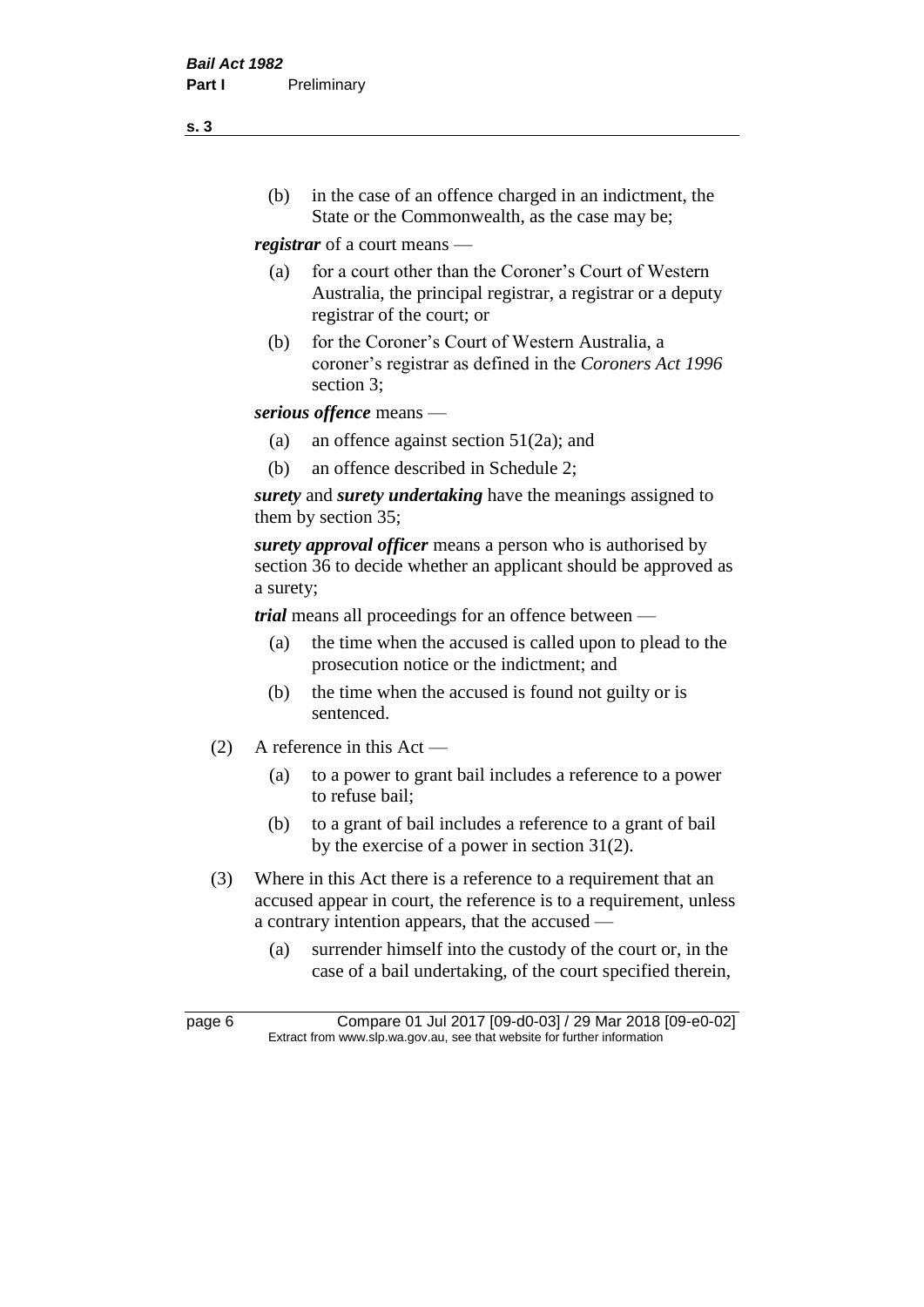or of such person as the court may direct, to be dealt with according to law; and

- (b) submit himself to a search of his person and any property then in his possession (which is hereby authorised) and allow to be taken from him, to be dealt with according to the relevant law and procedures, anything so found; and
- (c) remain in custody until authorised to be released therefrom.
- (4) If a person is arrested under a warrant issued
	- (a) under section 50, 79, 84E or 129 of the *Sentencing Act 1995* in connection with a possible breach of a conditional release order, a sentence of suspended imprisonment or conditional suspended imprisonment, or a community order imposed under that Act; or
	- (b) under section 43 of the *Young Offenders Act 1994* in respect of an alleged breach of a youth community based order, an intensive youth supervision order or a conditional release order made under that Act,
	- then
		- (c) the person is to be taken as having been arrested and to be in custody awaiting an appearance in court for the offence for which the sentence was imposed; and
		- (d) the first appearance in court after the arrest is to be taken, for the purposes of sections  $5(1)$  and  $8(1)$  and clause 1 of Part A and clause 7 of Part C of Schedule 1, to be the initial appearance for that offence; and
		- (e) the proceedings following the arrest are to be taken to be proceedings for that offence and to be a trial for the purpose of the definition in subsection (1) of *trial*.
- (5) The CEO (corrections) may by writing signed by him delegate to any officer of the department of which he is the chief

Compare 01 Jul 2017 [09-d0-03] / 29 Mar 2018 [09-e0-02] page 7 Extract from www.slp.wa.gov.au, see that website for further information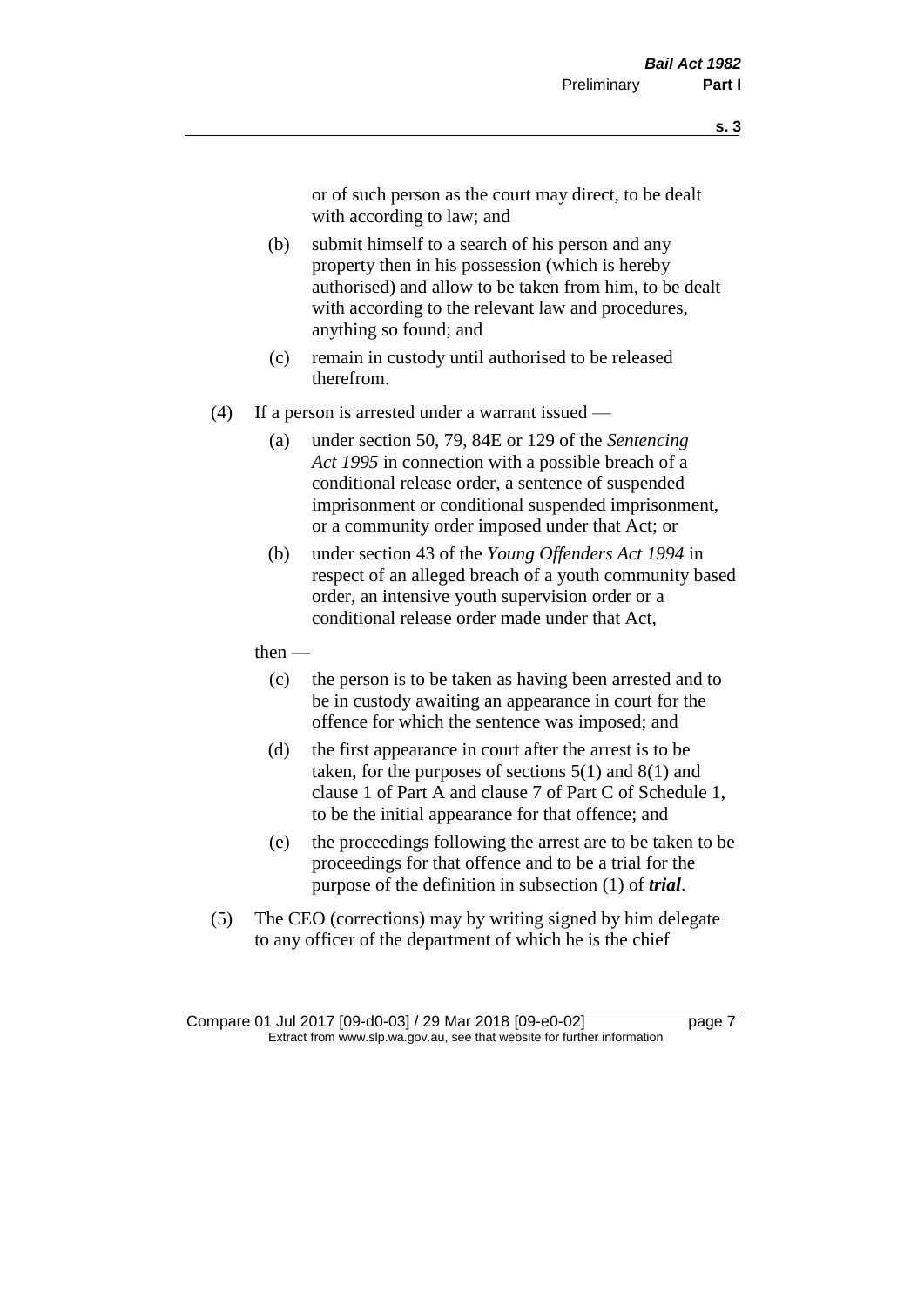executive officer any function he has under this Act as an authorised community services officer.

*[Section 3 amended by: No. 74 of 1984 s. 3; No. 15 of 1988 s. 4; No. 49 of 1988 s. 78; No. 61 of 1990 s. 4; No. 31 of 1993 s. 6; No. 45 of 1993 s. 4 and 12; No. 78 of 1995 s. 7; No. 57 of 1997 s. 21(1); No. 54 of 1998 s. 4 and 14; No. 47 of 1999 s. 7; No. 50 of 2003 s. 29(3); No. 65 of 2003 s. 121(2); No. 27 of 2004 s. 13(2); No. 34 of 2004 Sch. 2 cl. 3(2); No. 45 of 2004 s. 28(4); No. 59 of 2004 s. 141; No. 84 of 2004 s. 11, 82 and 83(2); No. 65 of 2006 s. 51 and 53; No. 6 of 2008 s. 4 and 24(2); No. 46 of 2011 s. 25; No. 20 of 2013 s. 22.]* 

*[Section 3. Modifications to be applied in order to give effect to Cross-border Justice Act 2008: section altered 1 Nov 2009. See endnote 1M; amended by: No. 42 of 2009 s. 12.]*

*[3A. Deleted by: No. 20 of 2013 s. 23.]*

### **4. Application of this Act**

The operation of this Act extends to any appearance in a court for an offence —

- (a) except to the extent that in this Act, or in the law creating the offence or applicable thereto, express provision is made excluding or limiting the operation of this Act in respect of that appearance; and
- (b) whether or not that law contains a reference to the granting of bail; and
- (c) however any reference in that law to the granting of bail may be expressed; and
- (d) as if any reference therein to the taking of a recognizance were to a requirement that, except where bail is dispensed with under this Act, the accused enter into a bail undertaking.

*[Section 4 amended by: No. 84 of 2004 s. 82.]*

page 8 Compare 01 Jul 2017 [09-d0-03] / 29 Mar 2018 [09-e0-02] Extract from www.slp.wa.gov.au, see that website for further information

**s. 4**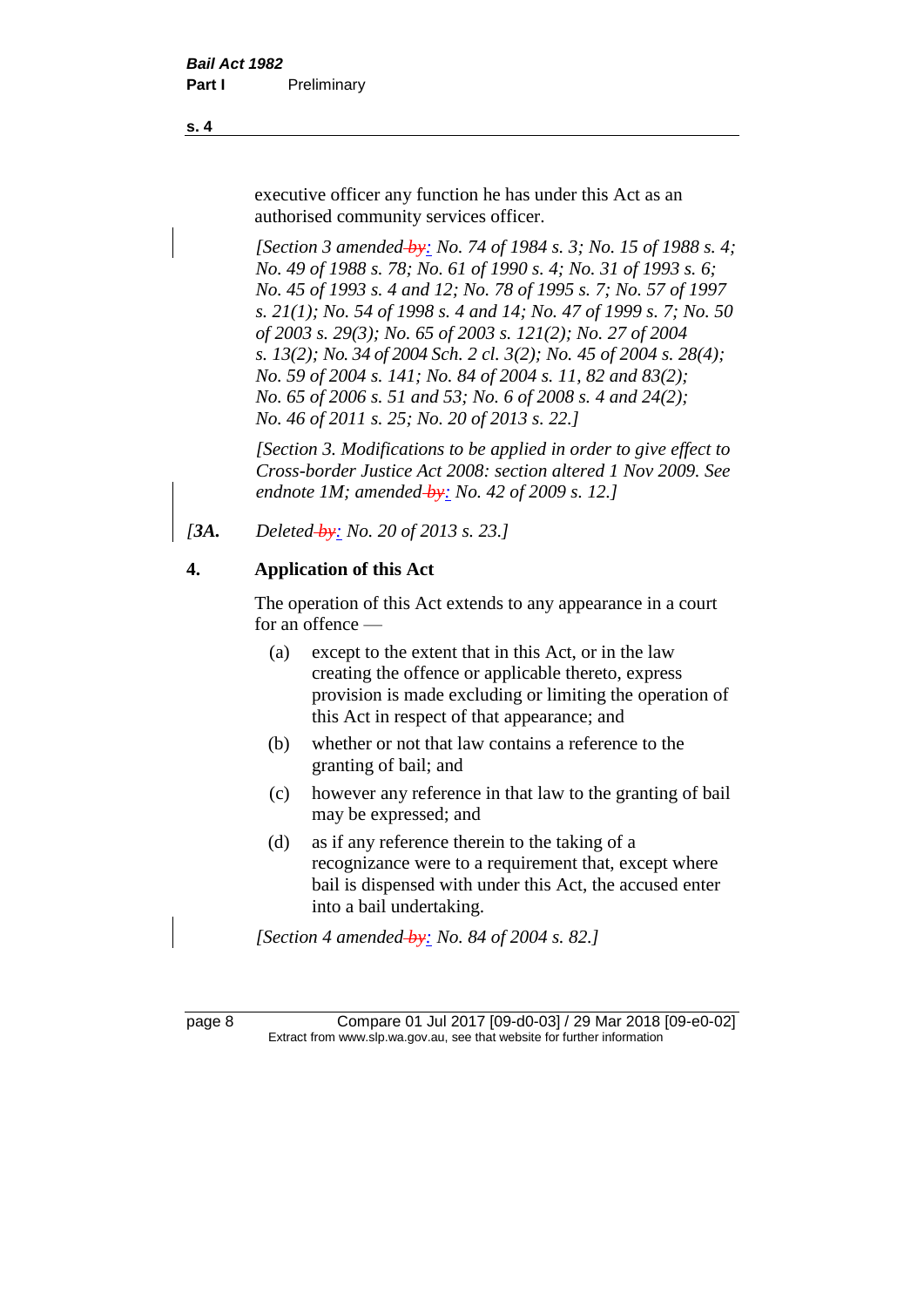*[4AA.* 1M *Modifications to be applied in order to give effect to Cross-border Justice Act 2008: section inserted 1 Nov 2009. See endnote 1M.]*

#### **4AB.** *Courts and Tribunals (Electronic Processes Facilitation) Act 2013* **Part 2 applies**

The *Courts and Tribunals (Electronic Processes Facilitation) Act 2013* Part 2 applies to this Act.

*[Section 4AB inserted by: No. 20 of 2013 s. 24.]*

#### **4A. Accused appearing on summons or court hearing notice, detention and bail of**

- $(1)$  Where
	- (a) an accused has appeared in court for an offence pursuant to a summons or court hearing notice issued under the *Criminal Procedure Act 2004*; and
	- (b) a judicial officer adjourns the proceedings,

the accused is not to be detained in custody to further appear before the court for that offence unless the judicial officer so orders.

- (2) If an order is made under subsection (1), the duty described in section 7(1) applies.
- (3) On any appearance in court by the accused a judicial officer to whom section 7(1) applies may revoke an order made under subsection  $(1)$ .

*[Section 4A inserted by: No. 6 of 2008 s. 6(1).]*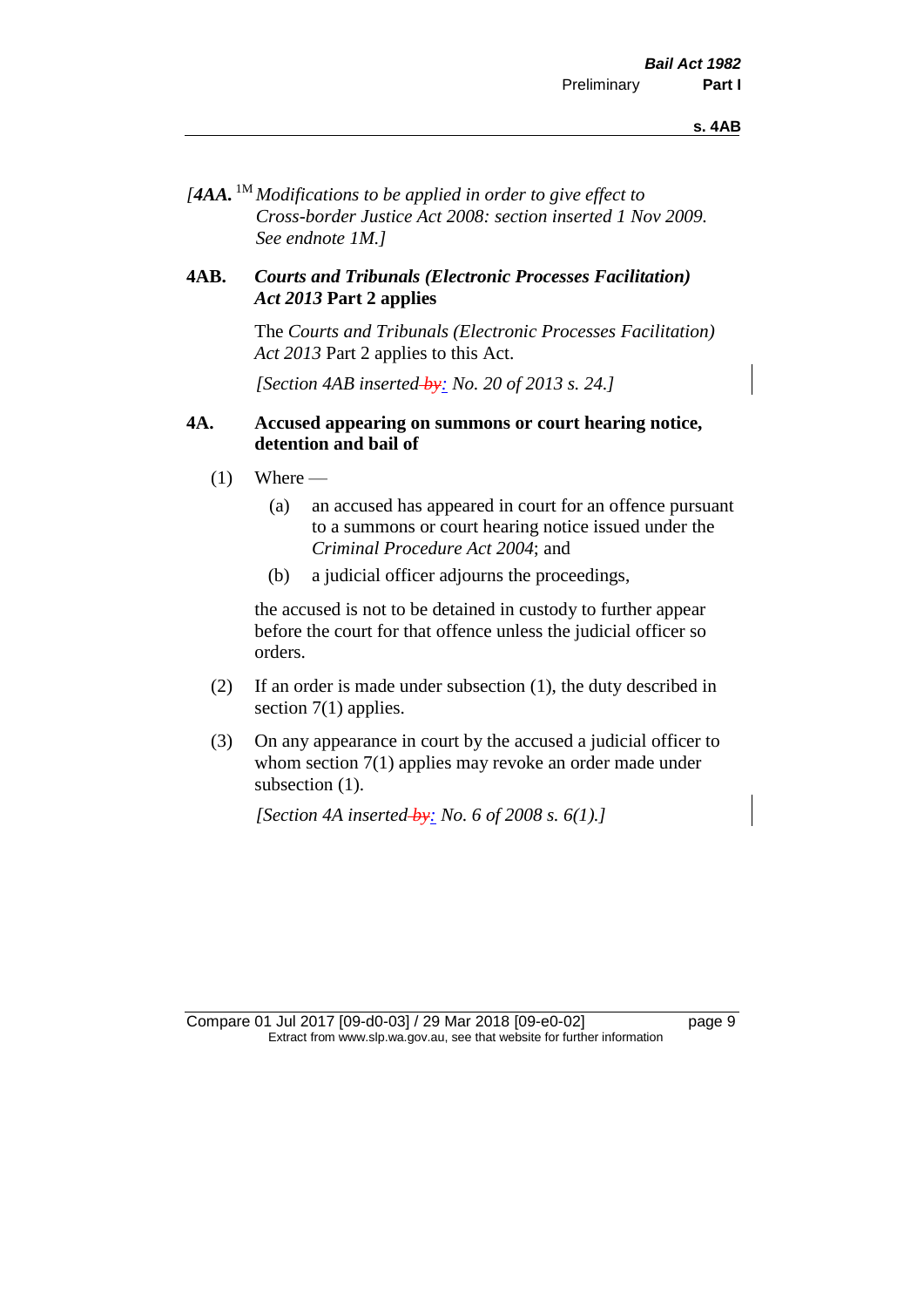## **Part II — Rights of accused in relation to bail**

*[Heading amended by: No. 84 of 2004 s. 82.]* 

#### **5. Accused's rights to have bail considered**

- (1) An accused who is in custody for an offence awaiting his initial appearance in court therefor is entitled —
	- (a) subject to sections 9, 10, 12 and 16(2), to have his case for bail for that appearance considered under and in accordance with this Act as soon as is practicable;
	- (b) if his case is not so considered, or if he is refused bail or is not released on bail, to be brought before a court as soon as is practicable.
- (2) An accused who is in custody awaiting any appearance in court for an offence, other than an initial appearance, is entitled, subject to sections 7B, 7C, 7E, 9 and 10, to have his case for bail for that appearance considered under and in accordance with this Act.

*[Section 5 amended by: No. 74 of 1984 s. 4; No. 84 of 2004 s. 82; No. 6 of 2008 s. 7.]* 

#### **6. Arresting officer's duty to consider bail**

- (1) This section applies to a police officer or other person (the *arrester*) who —
	- (a) charges a person who is under arrest (the *accused*) with an offence; and
	- (b) does not release the accused unconditionally under section 142 of the *Criminal Investigation Act 2006*,

or who arrests a person under a warrant.

- (2) This section is subject to
	- (a) the exercise of the power conferred by section 9; and
	- (b) sections 10, 12 and 16 and  $_{\text{e}}$  elause 3A of Part C of Schedule 1 Part C clauses 3A and 3D.

page 10 Compare 01 Jul 2017 [09-d0-03] / 29 Mar 2018 [09-e0-02] Extract from www.slp.wa.gov.au, see that website for further information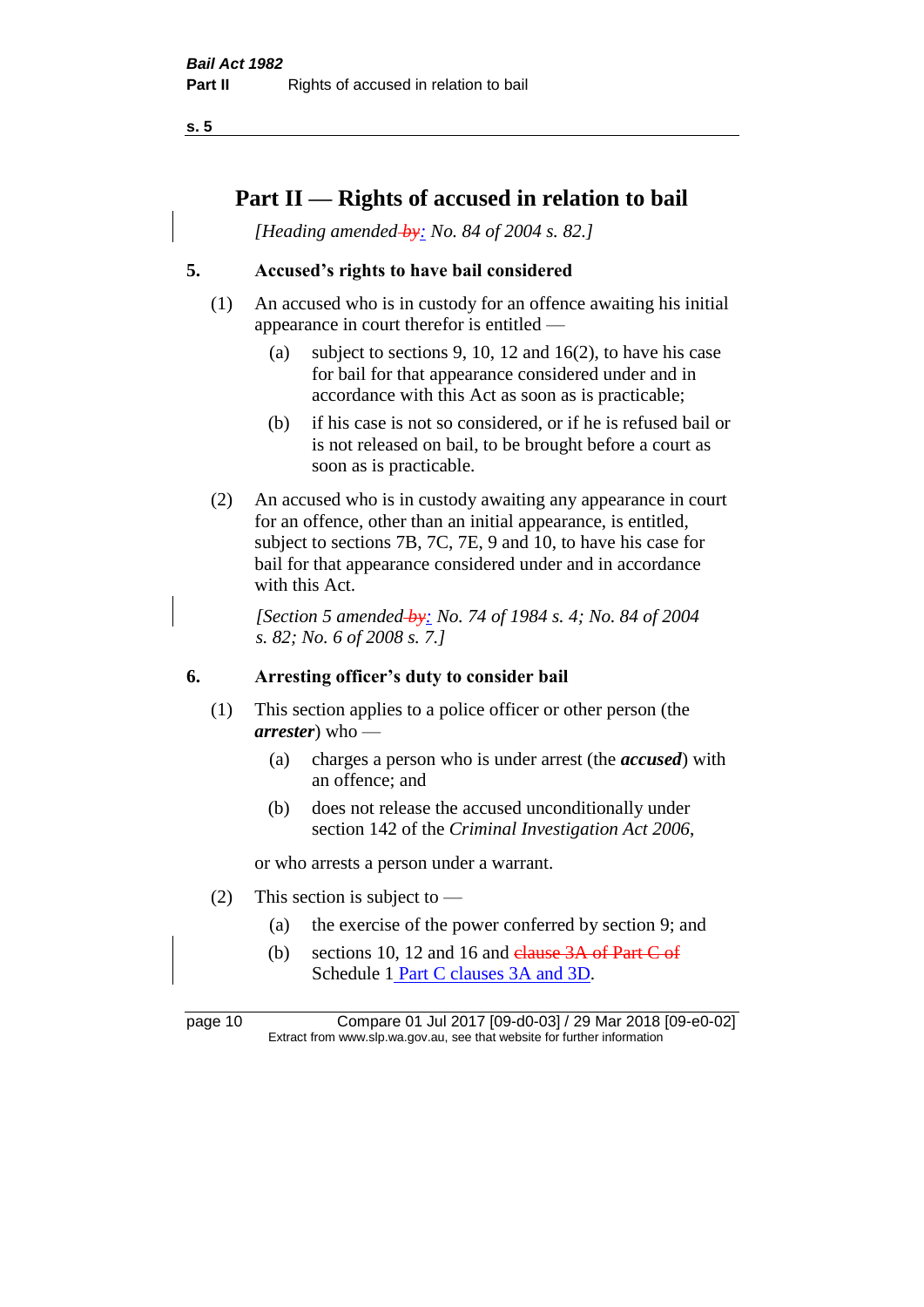- (3) The duties in this section shall be performed whether or not an application for bail is made by or on behalf of the accused.
- (4) As soon as is practicable after the accused is charged, or arrested under a warrant, as the case may be, the arrester shall either —
	- (a) bring the accused or cause the accused to be brought before a court; or
	- (b) perform the other duties of the arrester under this section.
- (5) If the arrester has power to grant the accused bail, the arrester shall consider the accused's case for bail.
- (6) If the arrester does not have power to grant the accused bail, the arrester shall, unless subsection (8), (9) or (10) applies, bring or cause the accused to be brought before an authorised police officer or a justice or, in the case of a child, any authorised officer or a justice, who shall consider the accused's case for bail as soon as is practicable.
- (7) Even if the arrester has power to grant the accused bail, the arrester may, instead of complying with subsection (5), comply with subsection  $(6)$  as if the arrester did not.
- (8) If under section 15 only a judge of the Supreme Court or a judge of the Children's Court has power to grant the accused bail, the arrester shall bring the accused or cause the accused to be brought before a judge of the Supreme Court or a judge of the Children's Court, as the case requires, who shall consider the accused's case for bail as soon as is practicable.
- (9) If under section 16 only a justice has power to grant the accused bail, the arrester shall bring the accused or cause the accused to be brought before a justice, who shall consider the accused's case for bail as soon as is practicable.
- (10) If section 16A applies, the arrester shall bring the accused or cause the accused to be brought before a court or judge referred

Compare 01 Jul 2017 [09-d0-03] / 29 Mar 2018 [09-e0-02] page 11 Extract from www.slp.wa.gov.au, see that website for further information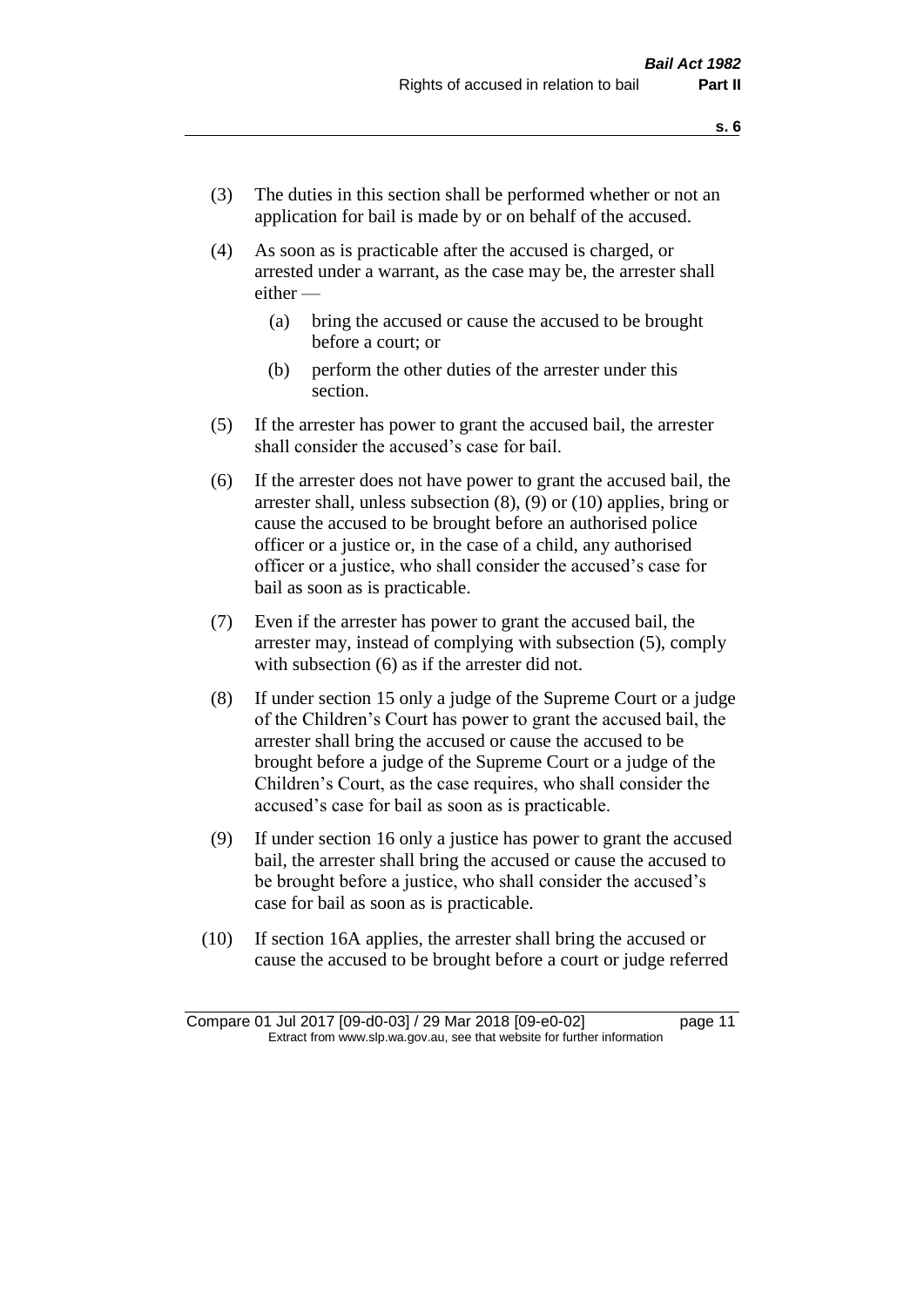**s. 6A**

to in section 16A(1), who shall consider the accused's case for bail as soon as is practicable.

*[Section 6 inserted by: No. 59 of 2006 s. 4(1).]); amended: No. 21 of 2017 s. 4.]*

#### **6A. Officials considering bail may order release without bail**

(1) In this section —

*accused* means an accused who is under arrest, other than pursuant to a warrant;

*released* means released from custody without being required to enter into, or without having entered into, a bail undertaking;

*serious offence* means an indictable offence the penalty specified by a written law for which is or includes imprisonment for 5 years or more or life;

*summary court* means the Magistrates Court or the Children's Court.

- (2) An authorised officer or justice who is considering an accused's case for bail for an initial appearance in a summary court on a charge of an indictable offence that is not a serious offence may order that the accused be served with a summons under the *Criminal Procedure Act 2004*, and released, in respect of the charge unless satisfied —
	- (a) that there are reasonable grounds to suspect the accused would not obey the summons if served with it; or
	- (b) that not releasing the accused is justified under subsection (4) or for any other reason.
- (3) An authorised officer or justice who is considering an accused's case for bail for an initial appearance in a summary court on a charge of a simple offence must order that the accused be served with a court hearing notice under the *Criminal Procedure Act 2004*, and released, in respect of the charge unless satisfied —

page 12 Compare 01 Jul 2017 [09-d0-03] / 29 Mar 2018 [09-e0-02] Extract from www.slp.wa.gov.au, see that website for further information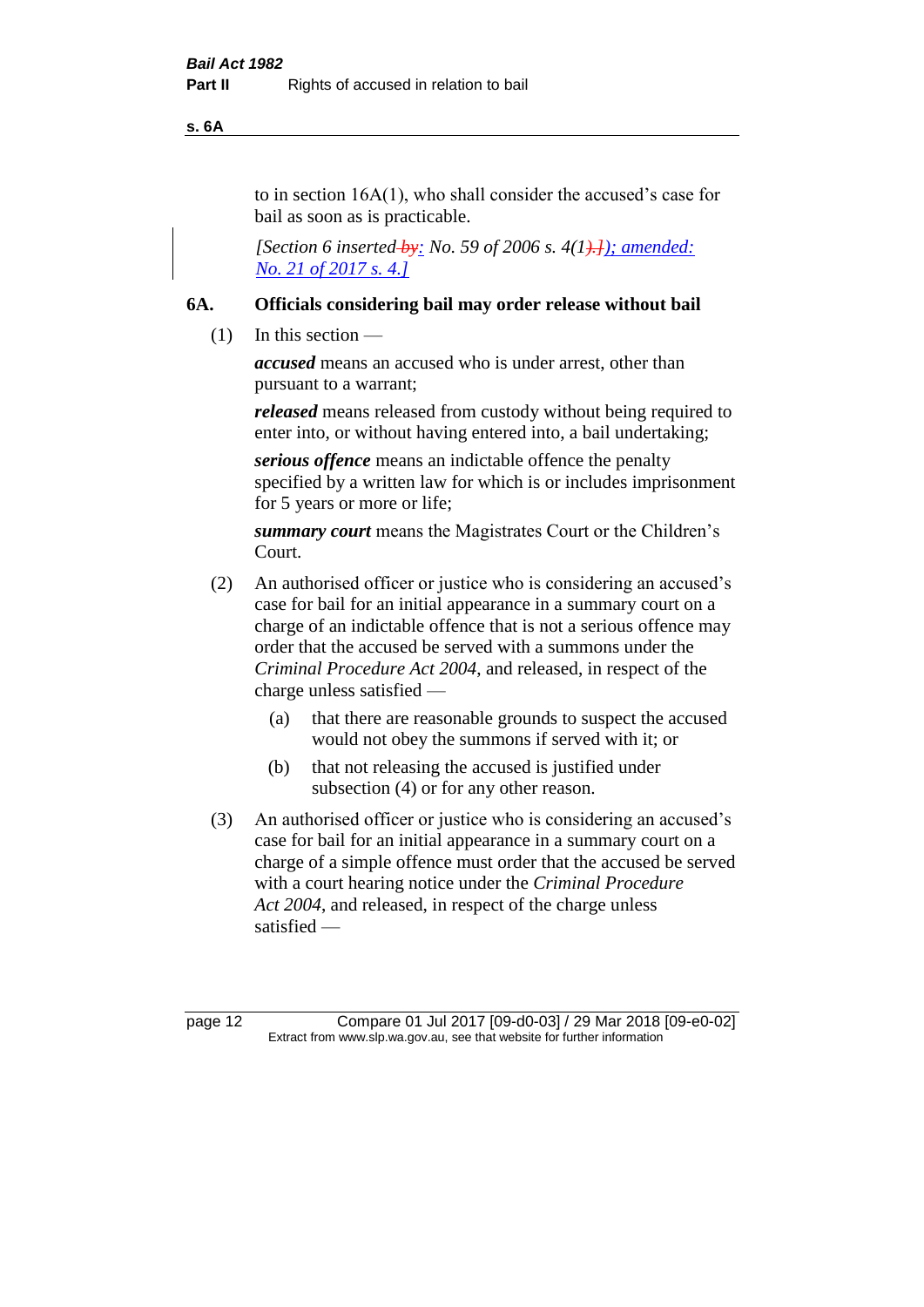- (a) that the presence of the accused when the charge is dealt with is likely to be necessary for any reason or for sentencing purposes; or
- (b) that not releasing the accused is justified under subsection (4) or for any other reason.
- (4) Not releasing an accused is justified if there are reasonable grounds to suspect that if the accused were released —
	- (a) the accused
		- (i) would commit an offence; or
		- (ii) would continue or repeat an offence with which he or she is charged; or
		- (iii) would endanger another person's safety or property; or
		- (iv) would interfere with witnesses or otherwise obstruct the course of justice, whether in relation to the accused or any other person;
		- or
	- (b) the accused's safety would be endangered.
- (5) This section does not affect the operation of section 28 or 30 of the *Criminal Procedure Act 2004*.

*[Section 6A inserted by: No. 59 of 2006 s. 5.]* 

#### **7. Unconvicted accused, court to consider bail for**

- (1) Upon and following an accused's initial appearance in court for an offence every judicial officer who may thereafter order his detention or continued detention in custody before conviction for the offence is under a duty, unless section 7B, 7C or 7E applies, to consider the accused's case for bail, whether or not an application for bail is made by the accused or on his behalf.
- *[(2)-(4) deleted]*
	- (5) The operation of this section is subject to the exercise of the powers conferred by sections 7A and 9 and to the provisions of

**s. 7**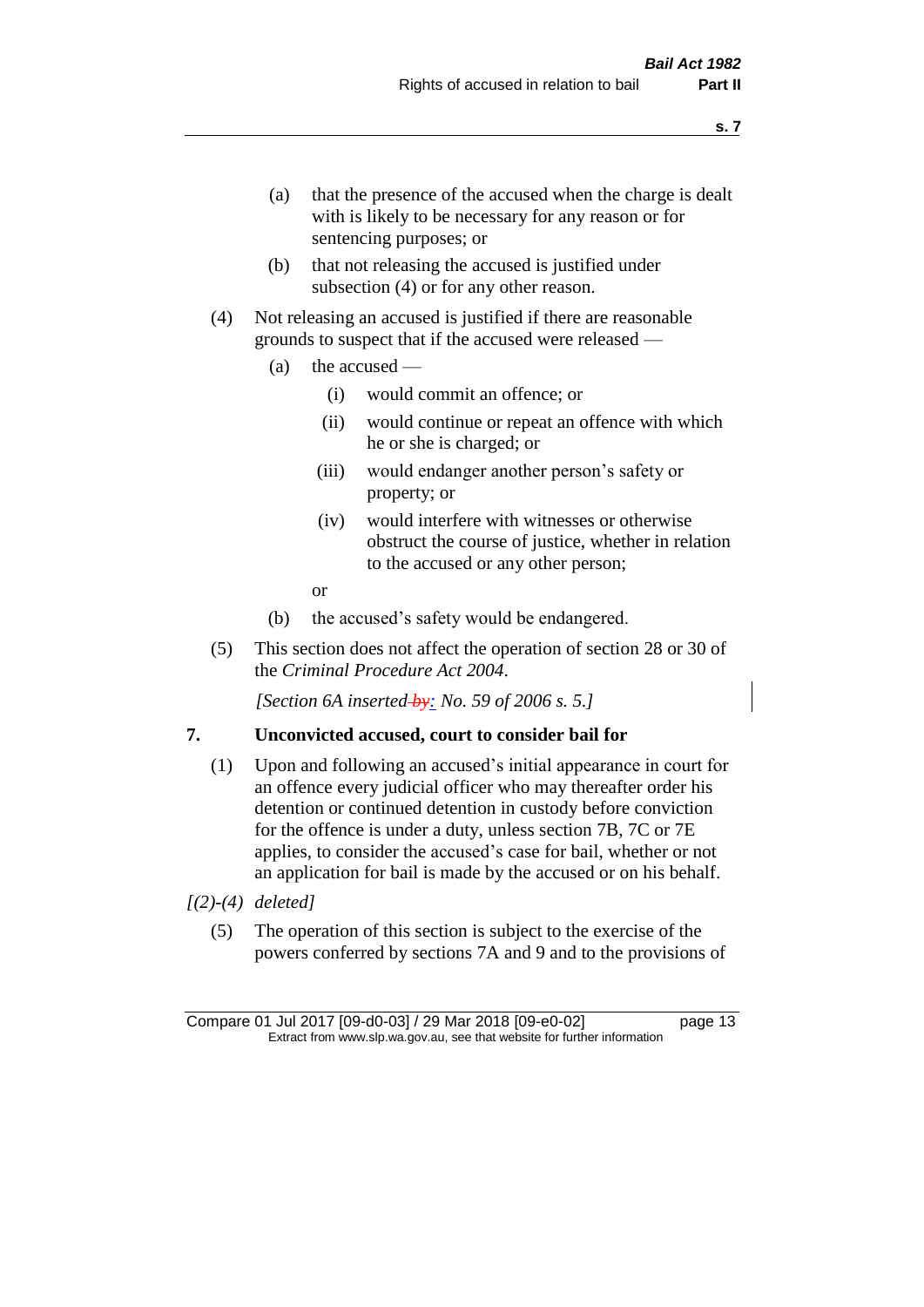**s. 7A**

sections 10, 12 and 16(2) and  $elause 3A$  of Part C of Schedule 1 Part C clauses 3A and 3D.

*[Section 7 amended by: No. 74 of 1984 s. 5; No. 49 of 1988 s. 80; No. 45 of 1993 s. 6; No. 84 of 2004 s. 82; No. 59 of 2006 s. 4(2); No. 6 of 2008 s. 88; No. 21 of 2017 s. 5.]* 

#### **7A. Bail may be dispensed with by court**

- (1) A judicial officer referred to in section 7(1) may, instead of discharging the duty imposed by that subsection, dispense with the requirement for bail for an appearance in court for an offence by an accused if the judicial officer —
	- (a) has jurisdiction to do so under section 13A(1); and
	- (b) may properly do so under section 13A(2).
- (2) Where the requirement for bail is dispensed with under this section, the accused has a right to be at liberty until the accused is required to appear before a court for the offence, but subject  $to -$ 
	- (a) section 59A; and
	- (b) any requirement that the accused be in custody for some other offence or reason.

*[Section 7A inserted by: No. 6 of 2008 s. 9(1).]*

#### **7B. Adult accused of murder**

 $(1)$  In this section —

*judge* means a judge of the Supreme Court.

- (2) This section applies where
	- (a) an accused is in custody for an offence of murder so that under section 15 only a judge has power to grant bail; and
	- (b) the accused is not a child.

page 14 Compare 01 Jul 2017 [09-d0-03] / 29 Mar 2018 [09-e0-02] Extract from www.slp.wa.gov.au, see that website for further information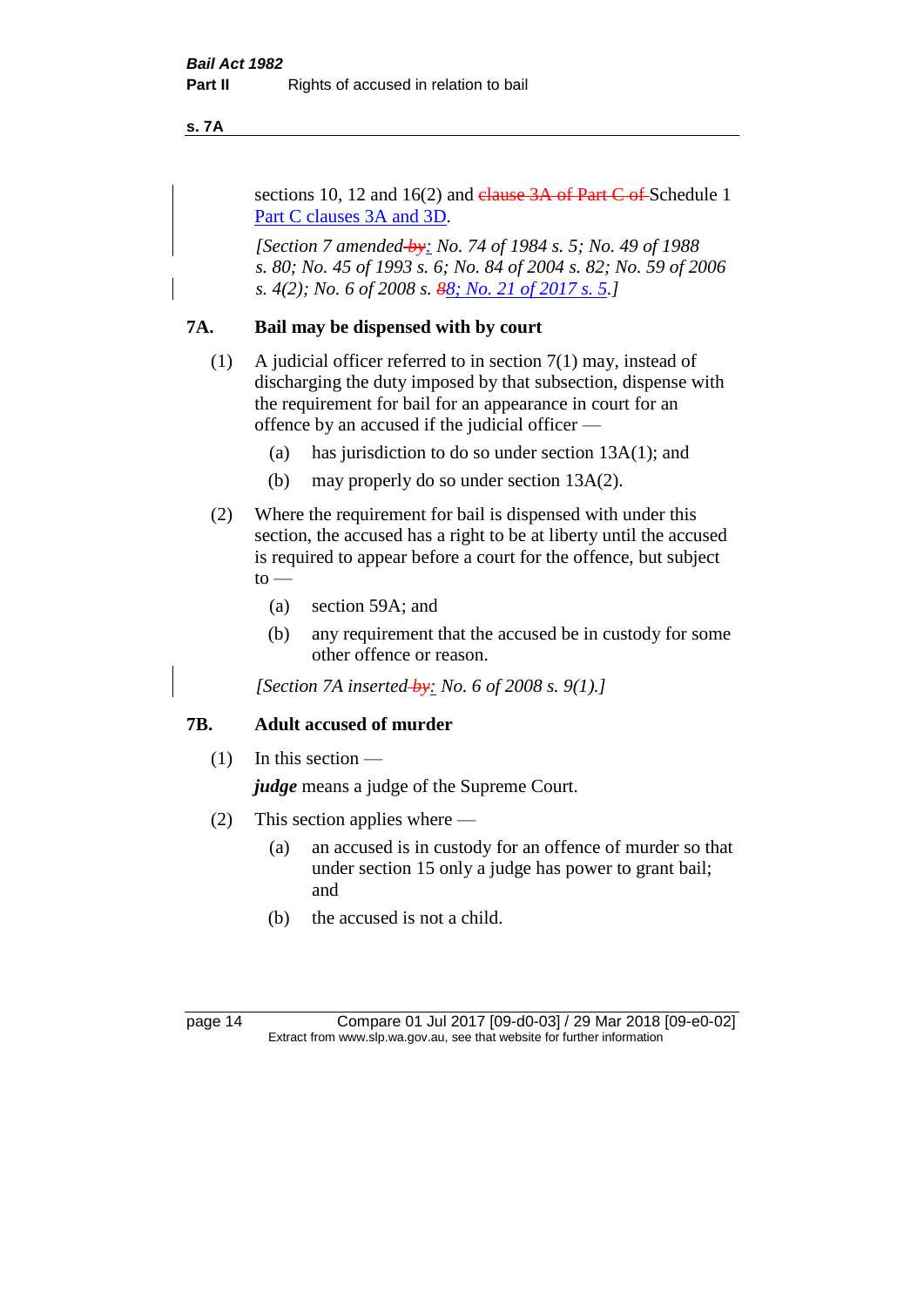- (3) Where this section applies the accused, or a person on the accused's behalf, may make an application to a judge for bail at any time before conviction for the offence.
- (4) Upon an accused's initial appearance in court for an offence of murder, the judicial officer who may order the accused's detention in custody is under a duty to inform the accused of the right conferred by subsection (3).
- $(5)$  Where
	- (a) an accused's case for bail has been considered by a judge on an application under subsection (3); and
	- (b) bail has been refused,

the accused's case for bail shall not be considered on any subsequent occasion in the same case when the accused's continued detention may be ordered unless subsection (6) applies.

- (6) The accused's case for bail shall again be considered by a judge if the accused, or a person on the accused's behalf, applies to a judge and satisfies the judge that —
	- (a) new facts have been discovered, new circumstances have arisen or the circumstances have changed since bail was refused; or
	- (b) the accused failed to adequately present the accused's case for bail on the previous occasion.
- $(7)$  Where
	- (a) an accused's case for bail has been considered by a judge on an application under subsection (3); and
	- (b) bail has been granted,

on any subsequent appearance in the same case a judicial officer may order, notwithstanding section 15, that bail is to continue on the same terms and conditions.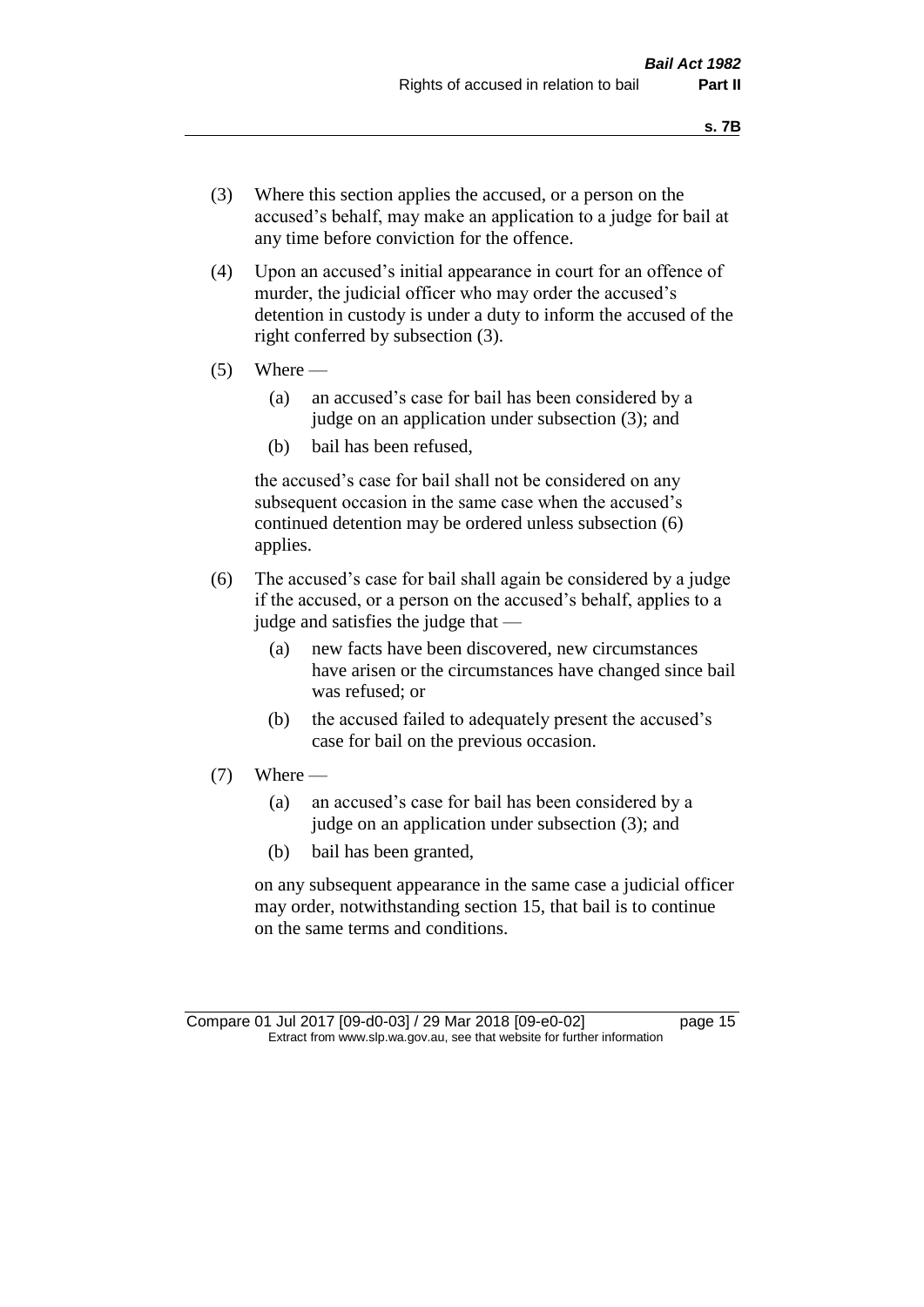**s. 7C**

(8) The accused is to be taken before a judge for the purposes of an application under this section only if the judge so orders.

*[Section 7B inserted-by: No. 6 of 2008 s. 9(1); amended-by: No. 29 of 2008 s. 24(2) and (3).]*

### **7C. Child accused of murder**

- (1) This section applies where a child accused is in custody for an offence of murder so that under section 15 only a judge of the Children's Court has power to grant bail.
- (2) Where this section applies, the judicial officer referred to in section 7(1) other than a judge of the Children's Court, shall, whether or not an application for bail is made by the accused or on the accused's behalf, cause the accused to be taken as soon as is practicable before a judge of the Children's Court for the purpose of having the accused's case for bail considered by the judge.
- (3) Notwithstanding subsection (2), where
	- (a) the duty described in that subsection has been discharged once in relation to a child accused's case for bail; and
	- (b) bail has on that occasion been refused by a judge of the Children's Court,

the accused's case for bail need not be considered on any subsequent occasion in the same case when the accused's continued detention may be ordered unless subsection (4) applies.

- (4) On a subsequent occasion the accused may apply to the judicial officer who may order the accused's continued detention for a reconsideration of the accused's case for bail on the ground that —
	- (a) new facts have been discovered, new circumstances have arisen or the circumstances have changed since bail was refused on the occasion mentioned in subsection (3); or

page 16 Compare 01 Jul 2017 [09-d0-03] / 29 Mar 2018 [09-e0-02] Extract from www.slp.wa.gov.au, see that website for further information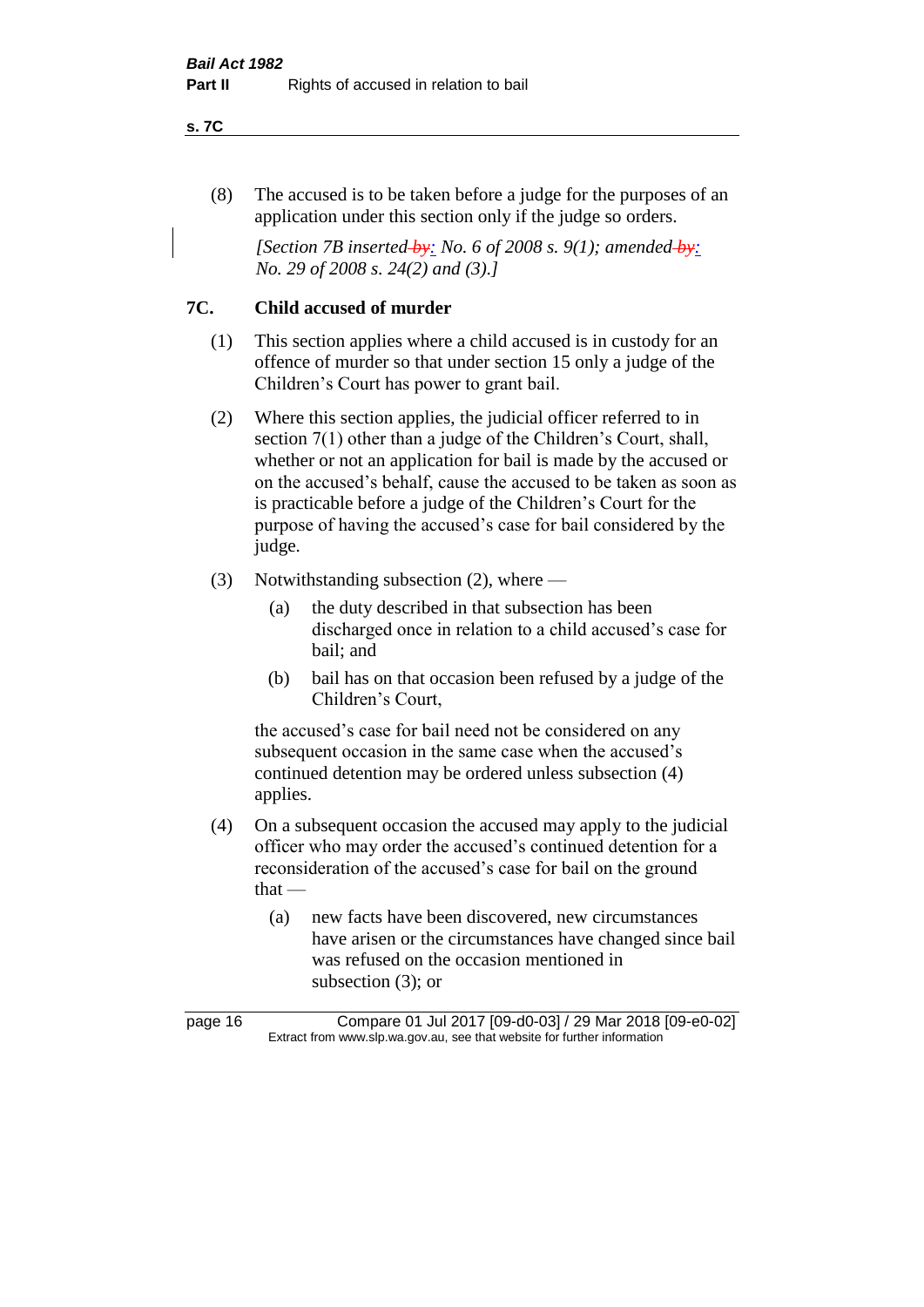- (b) the accused failed to adequately present the accused's case for bail on that occasion.
- (5) If the judicial officer is satisfied as to one or more of those grounds the judicial officer shall cause the accused to be taken as soon as is practicable before a judge of the Children's Court for the purpose of having the accused's case for bail considered by the judge.

*[Section 7C inserted by: No. 6 of 2008 s. 9(1); amended by: No. 29 of 2008 s. 24(4).]*

#### **7D. Bail after initial decision by court, court's duty as to**

- (1) Notwithstanding section 7(1), after
	- (a) the duty described in that subsection has been discharged once in relation to an accused's case for bail; or
	- (b) a judge of the Children's Court has considered the case under section 15,

it is sufficient on any subsequent consideration of bail in the same case for a judicial officer, including a judge of the Children's Court acting under section 15, to make inquiry of the accused in terms of subsection (2).

- (2) The inquiry to be so made is
	- (a) whether any new fact has been discovered or new circumstance has arisen, or whether the circumstances have changed, since bail was previously granted or refused; and
	- (b) whether the accused considers that the accused failed to adequately present the accused's case for bail on a previous occasion.
- (3) Unless the judicial officer is satisfied that there is any reason of the kind mentioned in subsection (2) for not doing so, the judicial officer may adopt the decision previously made in the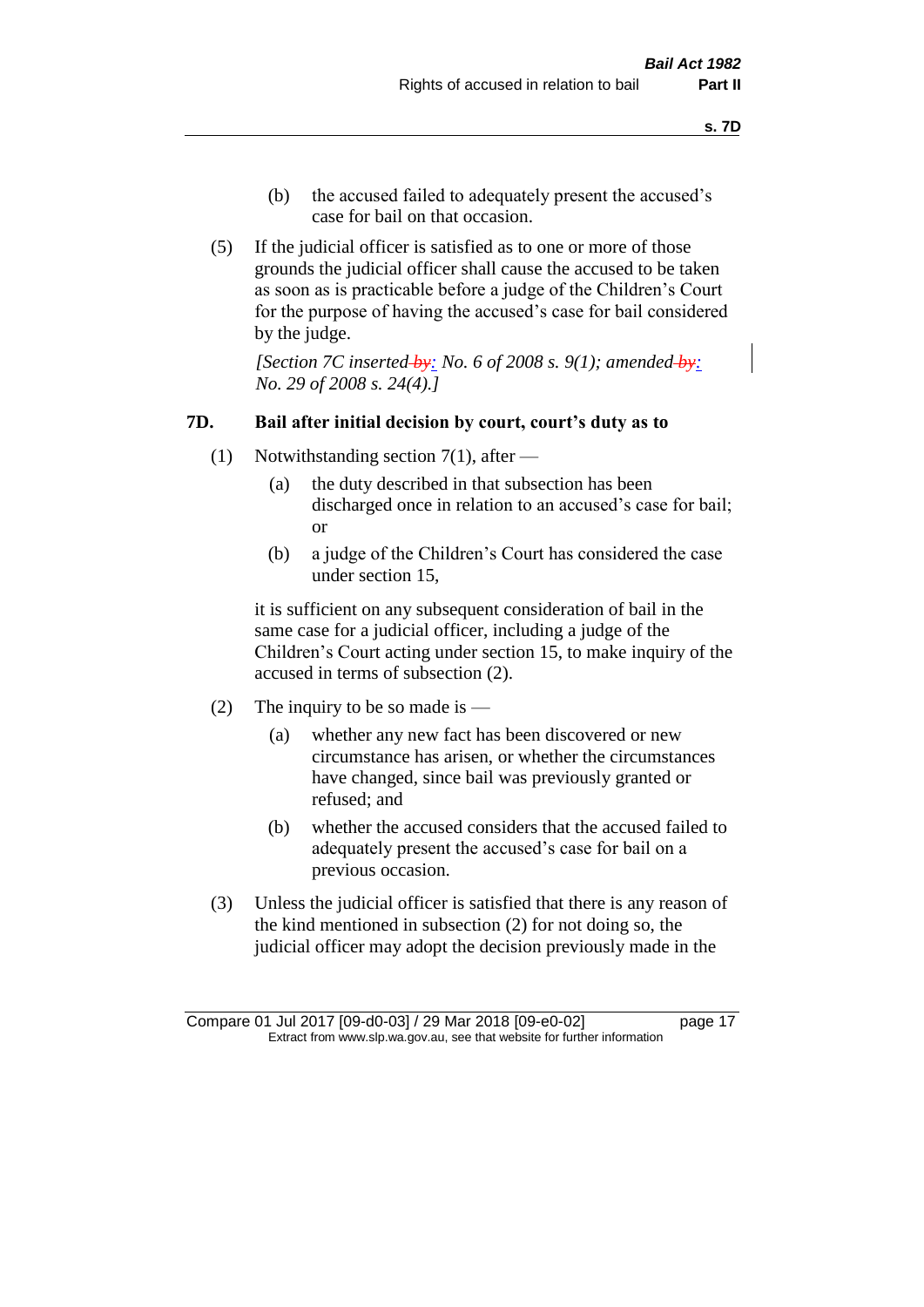**s. 7E**

case, but with power to make such variations of the terms and conditions of bail as the judicial officer thinks fit.

*[Section 7D inserted by: No. 6 of 2008 s. 9(1).]*

### **7E. Bail refused for trial, court's duty during trial**

- $(1)$  Where
	- (a) an accused has been refused bail for the accused's appearance for trial for an offence; and
	- (b) the trial extends beyond one day,

a judicial officer referred to in section 7(1) need not comply with that subsection unless the accused, or a person on the accused's behalf, applies for bail.

(2) In subsection  $(1)$  —

*trial* means that part of proceedings for an offence when evidence is being received by the court in respect of the offence and also extends to any time when —

- (a) legal argument is being heard; or
- (b) a judicial officer or a jury is deliberating.

*[Section 7E inserted by: No. 6 of 2008 s. 9(1).]*

### **7F. Appeal from court of summary jurisdiction, bail in case of**

- (1) If a person is in custody and an appeal has been commenced under the *Criminal Appeals Act 2004* Part 2 in connection with the decision by virtue of which the person is in custody, the person may apply for bail —
	- (a) if the appeal is to be heard and determined by the Court of Appeal or if an application has been made to the Court of Appeal for leave to appeal to the Court of Appeal — to a judge of appeal; or
	- (b) in any other case to a judge of the Supreme Court.
- (2) Bail shall not be granted to an applicant for bail under subsection (1) unless —

page 18 Compare 01 Jul 2017 [09-d0-03] / 29 Mar 2018 [09-e0-02] Extract from www.slp.wa.gov.au, see that website for further information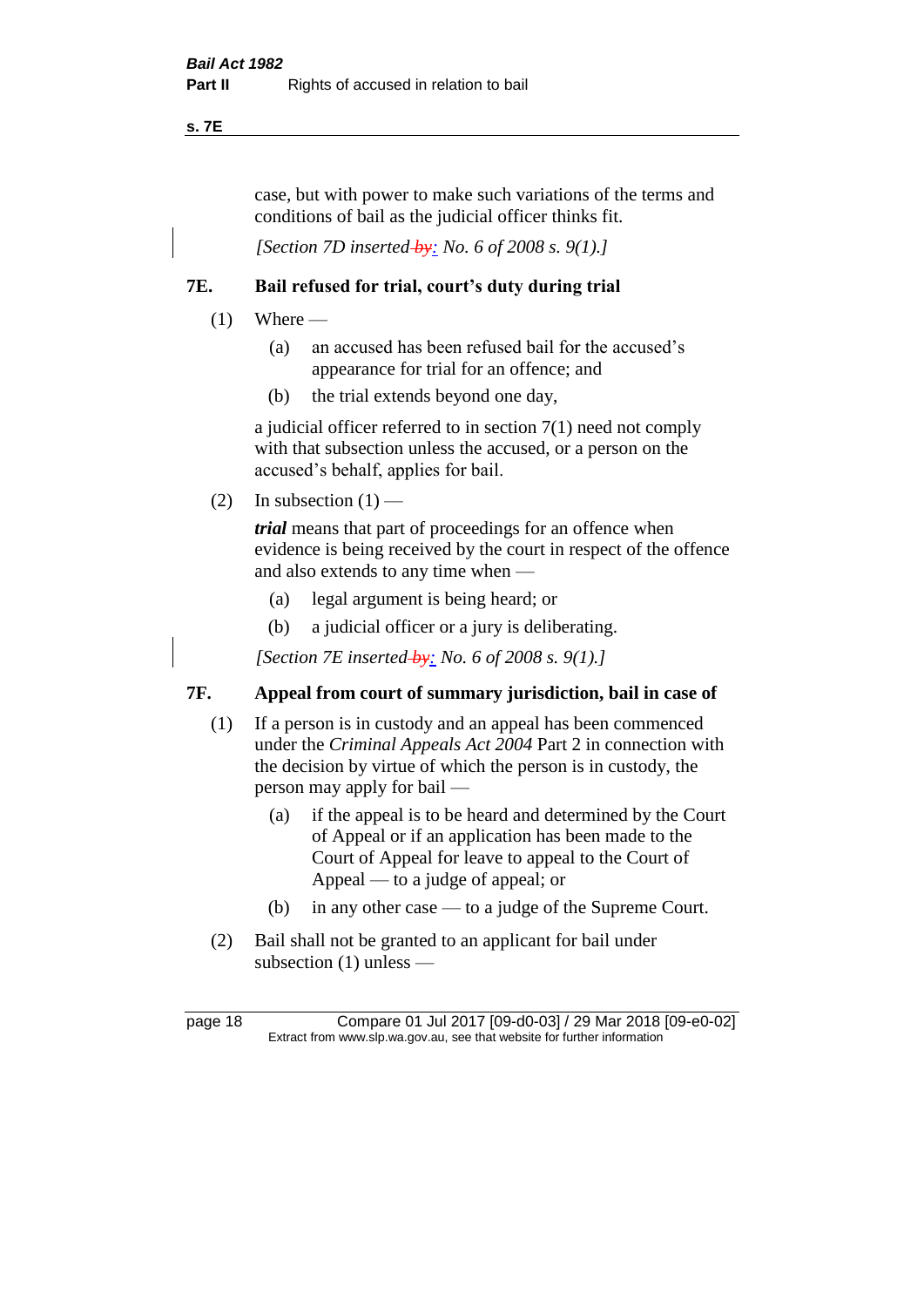- **s. 8**
- (a) the applicant has given notice of the application for bail  $\mathrm{to}$  —
	- (i) the Director of Public Prosecutions; or
	- (ii) the State Solicitor,

as the case may require; and

(b) that official has been given an opportunity to be heard on the application.

*[Section 7F inserted by: No. 6 of 2008 s. 9(1).]*

#### **8. Accused to be given information, approved forms etc.**

- (1) Subject to subsection (4), a judicial officer or authorised officer who is called upon to consider an accused's case for bail, on the first occasion when it arises in relation to an offence or group of offences for which an accused is required to appear, shall ensure that the accused is, or has been, given —
	- (a) such information in writing as to the effect of this Act as is prescribed for the purposes of this paragraph; and
	- (b) an approved form for completion, designed to disclose to the judicial officer or authorised officer all information relevant to the decision; and
	- (c) where the accused is unable or insufficiently able, to read, speak or write English, such assistance as he may reasonably require in order to have communicated to him the information mentioned in paragraph (a) and complete the form referred to in paragraph (b).
- (2) After an accused case for bail has been considered once, a judicial officer or authorised officer on any subsequent consideration of bail in the same case shall —
	- (a) comply with subsection  $(1)(a)$ ; and

Compare 01 Jul 2017 [09-d0-03] / 29 Mar 2018 [09-e0-02] page 19 Extract from www.slp.wa.gov.au, see that website for further information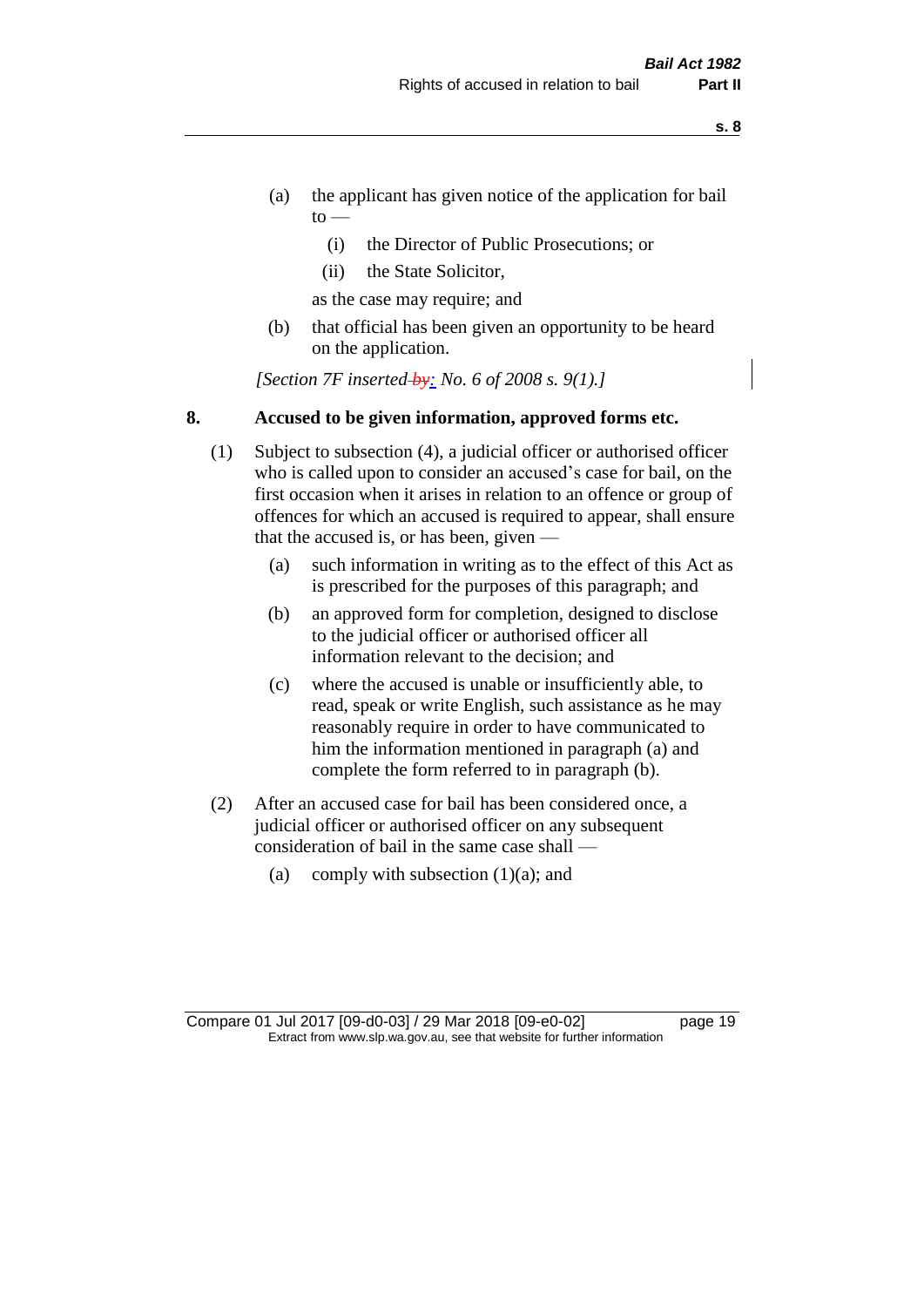(b) either comply with subsection  $(1)(b)$  or obtain the form previously completed for the purposes of that paragraph, if any, and ensure that —

- (i) the form is revised in order to show any changes which he is informed have occurred since it was completed; and
- (ii) any assistance, of the kind referred to in subsection  $(1)(c)$  is given to the accused for the purpose of completing or revising the form, as the case may be.
- (3) Nothing in this section shall be read as limiting section 23.
- (3a) Notwithstanding subsection  $(1)(a)$  or  $(2)(a)$  a judicial officer or authorised officer need not comply with that paragraph if it appears to him that the accused's case for bail is such that bail is likely to be granted to him in accordance with this Act; but if it subsequently appears to him that bail will not be granted or that the accused is dissatisfied with any condition imposed on the grant of bail he shall then comply with that paragraph.
- (4) Notwithstanding subsection (1)(b) or (2)(b), a judicial officer or an authorised officer may dispense with completion or revision of the form referred to in those paragraphs if it appears to him  $that -$ 
	- (a) the accused's case for bail is such that bail is likely to be granted to him in accordance with this Act; and
	- (b) the information in the possession of the judicial officer or authorised officer is sufficient for his consideration of the case.
- (5) Where a person has applied for bail for an appeal as mentioned in section 7F(1), this section applies as if the consideration of bail for the appeal were a first consideration of bail for an offence.

page 20 Compare 01 Jul 2017 [09-d0-03] / 29 Mar 2018 [09-e0-02] Extract from www.slp.wa.gov.au, see that website for further information

**s. 8**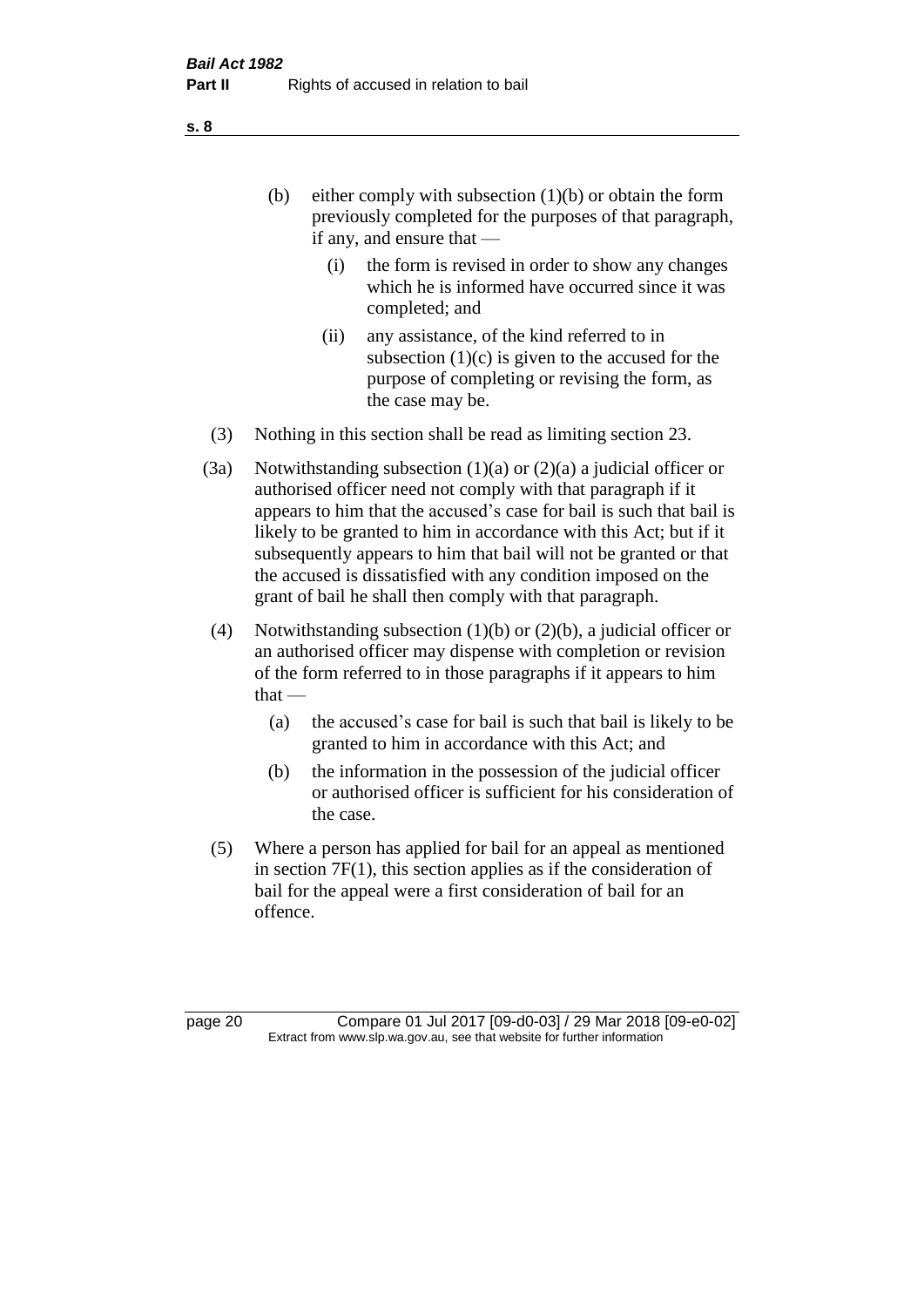*[Section 8 amended by: No. 74 of 1984 s. 6; No. 15 of 1988 s. 6; No. 33 of 1989 s. 18; No. 84 of 2004 s. 82; No. 6 of 2008 s. 9(2) and 43(1).]* 

#### **9. Bail decision may be deferred until more information obtained**

- (1) Subject to section 26(2) of the *Young Offenders Act 1994*, a judicial officer or authorised officer who is called upon to consider a case for bail may defer consideration of the case for a period not exceeding 30 days if he thinks it is necessary —
	- (a) to obtain more information for the purpose of making a decision in accordance with this Act; or
	- (b) to take any step authorised by section  $24(1)$  or  $24A(1)$ or (2).
- (2) Nothing in this section shall be taken to limit the right of an accused to be brought before a court as soon as is practicable if he is not released on bail.

*[Section 9 amended by: No. 57 of 1997 s. 21(2); No. 84 of 2004 s. 82; No. 6 of 2008 s. 10(1).]*

#### **10. Sections 5, 6 and 7 do not apply if accused imprisoned for other cause**

Notwithstanding sections 5, 6 and 7, the rights conferred on an accused and the duties imposed on police officers, authorised officers and judicial officers by those sections in respect of an appearance in court for an offence do not arise where —

- (a) the accused is in custody for some other offence or reason (including the non-payment of a sum of money); and
- (b) the police officer, authorised officer or judicial officer is satisfied that the accused is likely to remain in custody for that other offence or reason until or beyond the time for the appearance for the first-mentioned offence.

*[Section 10 amended by: No. 84 of 2004 s. 82.]*

Compare 01 Jul 2017 [09-d0-03] / 29 Mar 2018 [09-e0-02] page 21 Extract from www.slp.wa.gov.au, see that website for further information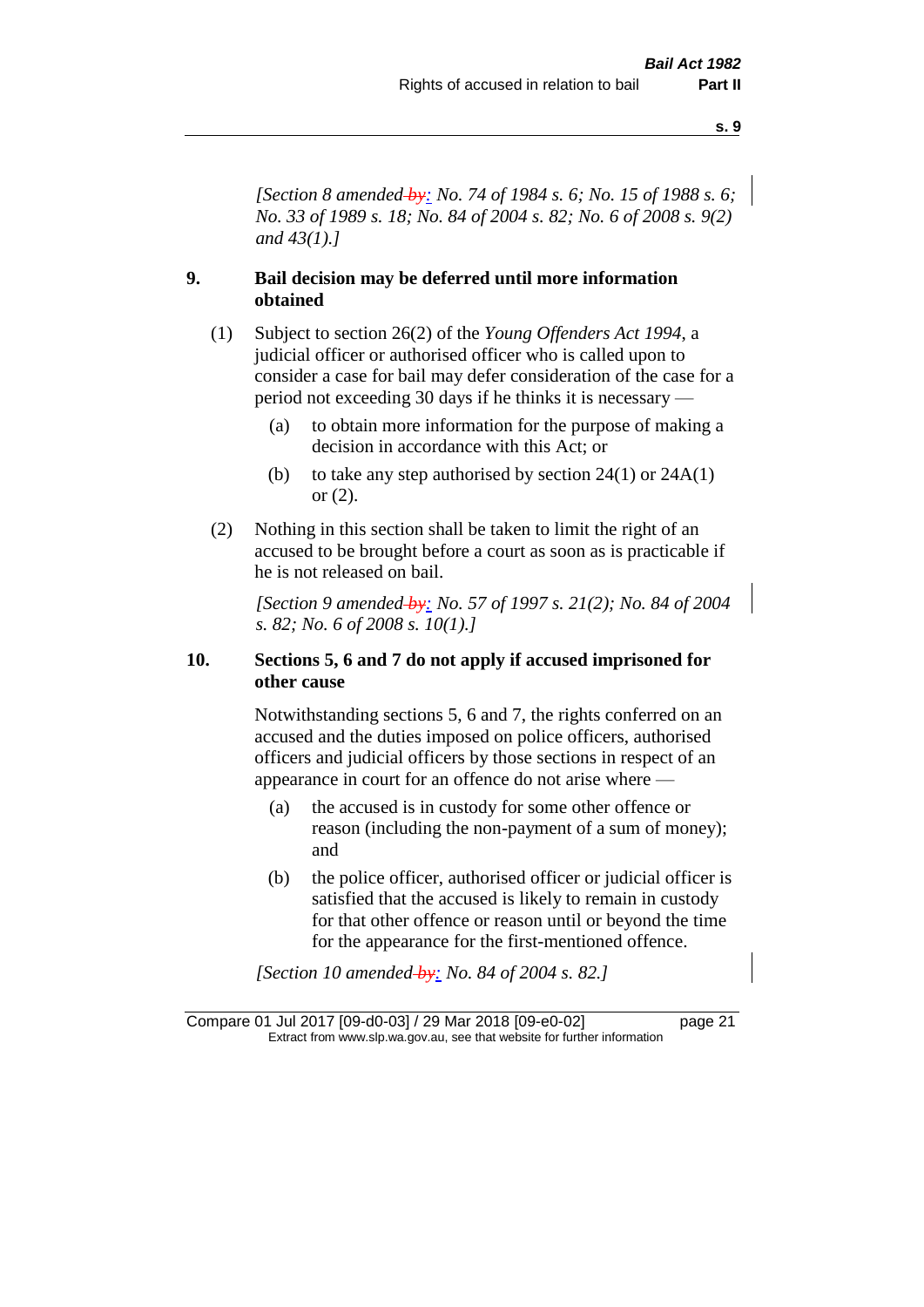#### **11. Accused's rights following grant of bail**

- $(1)$  When
	- (a) bail has been granted to an accused for an appearance in court; and
	- (b) all conditions which are to be complied with before the release of the accused have been complied with; and
	- (c) he has entered into a bail undertaking for that appearance or his bail undertaking is deemed to be amended under section 31(3),

the accused has a right to be at liberty until he is required to appear, or to next appear, before a court, but subject to —

- (d) any requirement that he be in custody for some other reason; and
- (e) the exercise of the powers in sections 14(3), 17A, 46, 50F, 54 and 55; and
- (f) the limitation mentioned in section 12.
- (2) Where the accused is in custody in a lock-up, court custody centre or prison, the right conferred by subsection (1) is also subject to the person in charge of the lock-up, court custody centre or prison either —
	- (a) signing a certificate under subsection (3); or
	- (b) receiving notice that a certificate has been signed by another person under that subsection.
- (3) After an accused becomes entitled to be at liberty as provided in subsection (1), a person referred to in section 29 may sign a certificate to that effect in the prescribed form.
- (4) The person in charge of a lock-up, court custody centre or prison in which the accused is in custody shall release the accused from custody as soon as is practicable after —
	- (a) the person in charge signs the certificate; or

page 22 Compare 01 Jul 2017 [09-d0-03] / 29 Mar 2018 [09-e0-02] Extract from www.slp.wa.gov.au, see that website for further information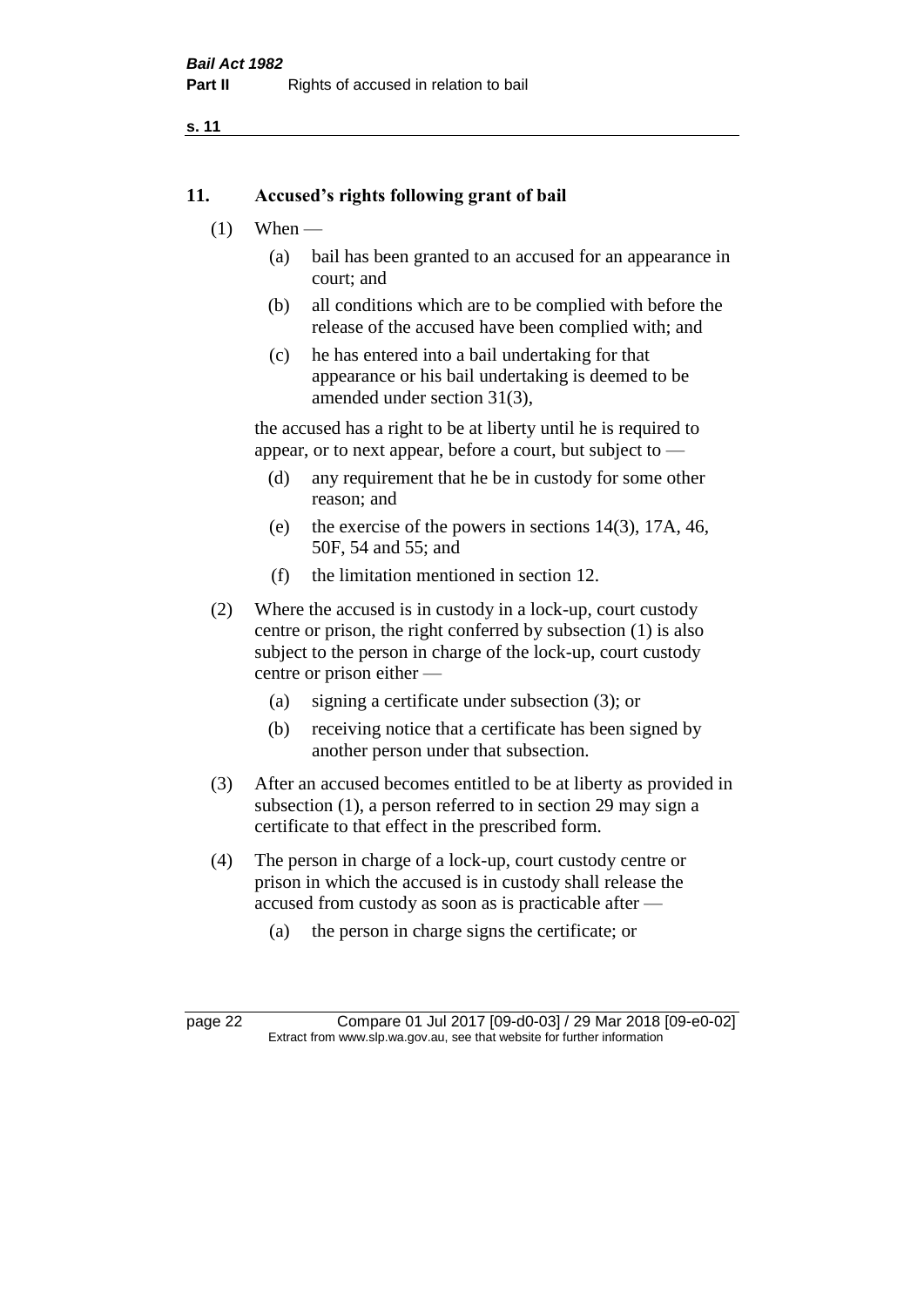(b) if the certificate is signed by a person other than the person in charge, the person in charge receives notice as described in subsection (2)(b).

*[Section 11 amended by: No. 74 of 1984 s. 7; No. 15 of 1988 s. 7; No. 49 of 1988 s. 81; No. 45 of 1993 s. 7; No. 47 of 1999 s. 8; No. 59 of 2004 s. 141; No. 84 of 2004 s. 82; No. 6 of 2008 s. 11(1) and (2).]* 

#### **12. Rights in s. 7A(2) and 11, limitations on**

The right of an accused to have his case for bail considered as soon as is practicable, his right to be at liberty as mentioned in sections 7A(2) and 11(1), and the corresponding duties created by this Part, are limited so far as is reasonably necessary for the exercise or performance by a person of any statutory power or function vested in him which requires or permits the continued custody of the accused, including the exercise of the powers set out in Part 12 of the *Criminal Investigation Act 2006* and Parts 6 and 7 of the *Criminal Investigation (Identifying People) Act 2002*.

*[Section 12 amended by: No. 6 of 2002 Sch. 2 cl. 1; No. 84 of 2004 s. 82; No. 59 of 2006 s. 6; No. 6 of 2008 s. 12.]*

Compare 01 Jul 2017 [09-d0-03] / 29 Mar 2018 [09-e0-02] page 23 Extract from www.slp.wa.gov.au, see that website for further information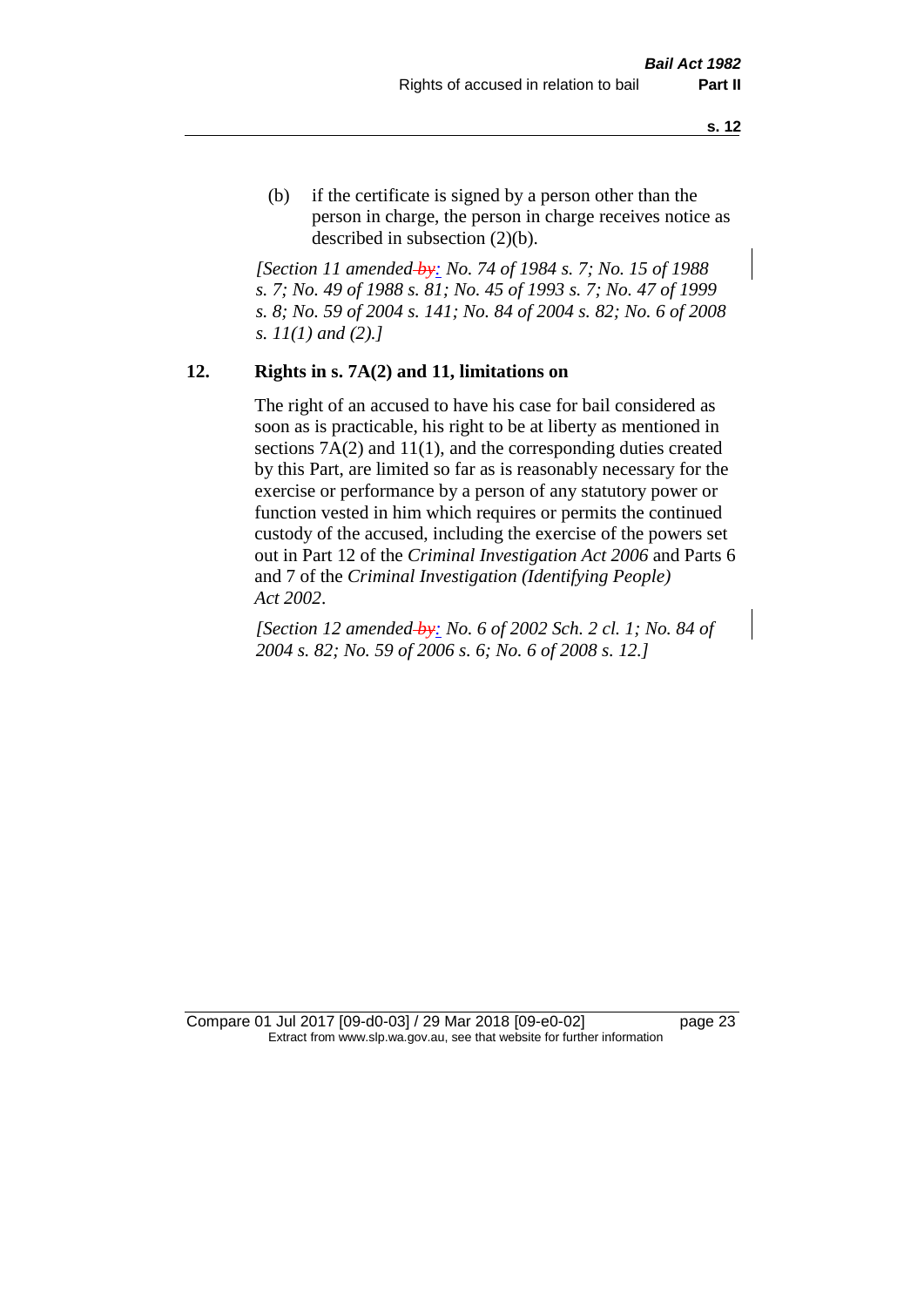# **Part III — Jurisdiction relating to bail**

*[Heading inserted by: No. 6 of 2008 s. 13.]*

#### **13. Jurisdiction to grant bail, who has and exercise of (Sch. 1)**

- (1) Jurisdiction to grant bail for any appearance described in the first column of Part A of Schedule 1 is vested in the judicial officer or authorised officer specified in the second column of that Part opposite thereto and shall be exercised subject to and in accordance with this Part and the further provisions in Parts B, C and D of Schedule 1.
- (2) A home detention condition shall not be imposed as a condition of bail except by a judicial officer.

*[Section 13 amended by: No. 61 of 1990 s. 5; No. 45 of 1993 s. 12.]* 

#### **13A. Jurisdiction in s. 7A to dispense with bail, who has and exercise of**

- (1) Jurisdiction to dispense with the requirement for bail under section 7A for any appearance described in the first column of Schedule 1 Part A clause 2 or 3 is vested, subject to Schedule 1 Part B, in the judicial officer specified in the second column of that clause opposite that description, but Schedule 1 Part A clause 7 does not apply for the purposes of this subsection.
- (2) The jurisdiction referred to in subsection (1) is exercisable  $only$ —
	- (a) in respect of an appearance in court before conviction for an offence; and
	- (b) if it appears to the judicial officer that bail would be granted in accordance with Schedule 1 Part C clause 1 or 2 but that in the circumstances the completion of bail papers is an unnecessary imposition.
- (3) Where a judicial officer dispenses with the requirement for bail for an appearance by an accused the registrar of the court shall,

page 24 Compare 01 Jul 2017 [09-d0-03] / 29 Mar 2018 [09-e0-02] Extract from www.slp.wa.gov.au, see that website for further information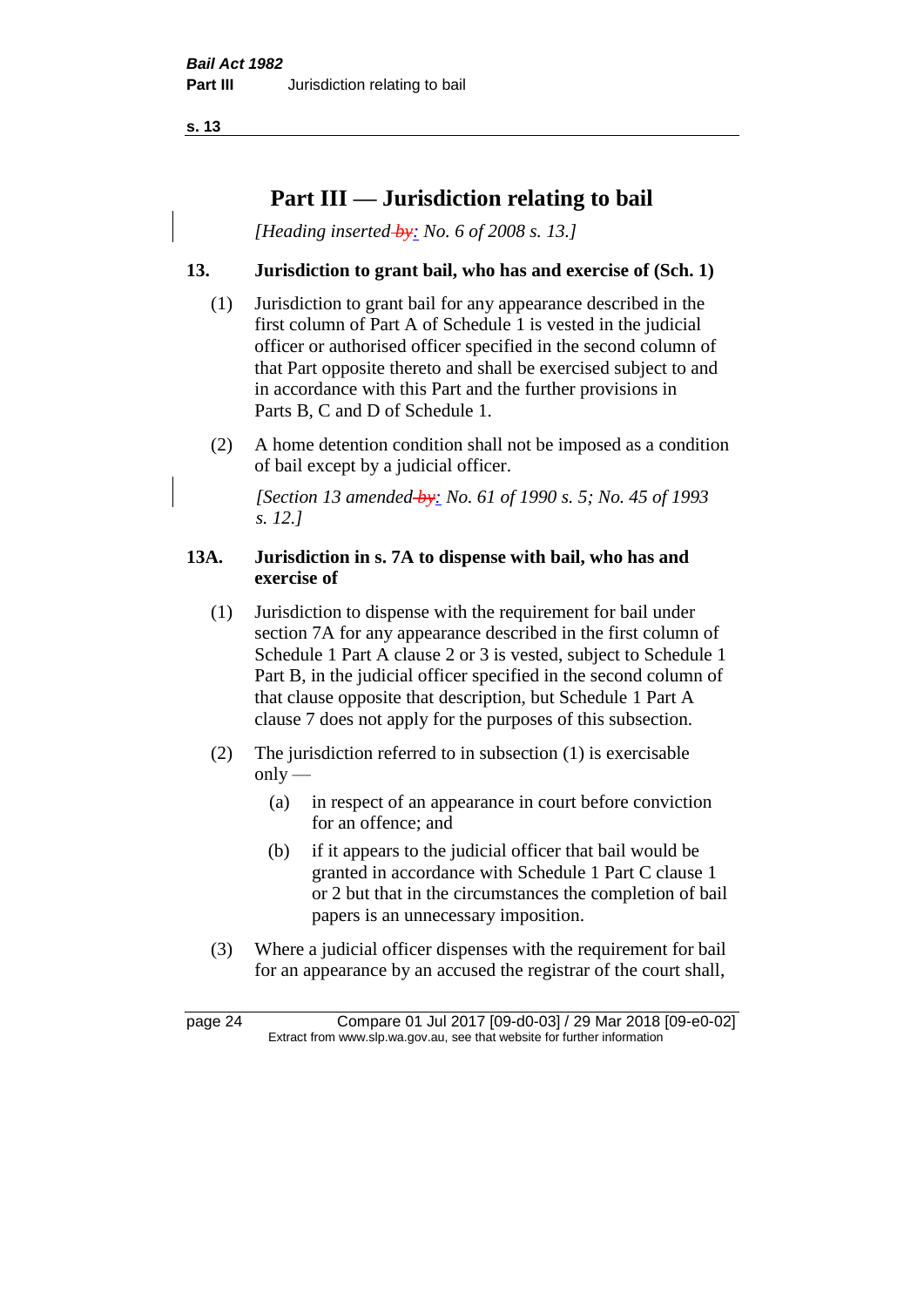in accordance with section 13B, give written notice to the accused of the time and place for the appearance.

*[Section 13A inserted by: No. 6 of 2008 s. 14.]*

#### **13B. Notices under s. 13A(3), service and proof of**

- (1) A written notice to an accused under section  $13A(3)$  shall be
	- (a) given to the accused personally; or
	- (b) sent to the accused by post to the accused's address appearing in the records of the court; or
	- (c) in urgent cases or with the accused's consent, provided to the accused by electronic means in accordance with the regulations.
- (2) A person who gives, sends or provides a notice in accordance with subsection (1) shall endorse on a file copy of the notice a certificate showing —
	- (a) that the person has done so; and
	- (b) the time of doing so.
- (3) If a notice is sent by post under subsection  $(1)(b)$ , the notice is to be presumed, unless the contrary is shown, to have been received at the time when, in the ordinary course of events, it would have been delivered.
- (4) In any proceedings
	- (a) a document purporting to be a copy of a notice referred to in subsection (1) is evidence of the terms of the notice; and
	- (b) an endorsement on a copy of a notice referred to in subsection (2) purporting to be a certificate referred to in that subsection is evidence of the matters appearing in the certificate without proof of the signature of the person who made the endorsement.

*[Section 13B inserted by: No. 6 of 2008 s. 14; amended by: No. 20 of 2013 s. 25.]*

Compare 01 Jul 2017 [09-d0-03] / 29 Mar 2018 [09-e0-02] page 25 Extract from www.slp.wa.gov.au, see that website for further information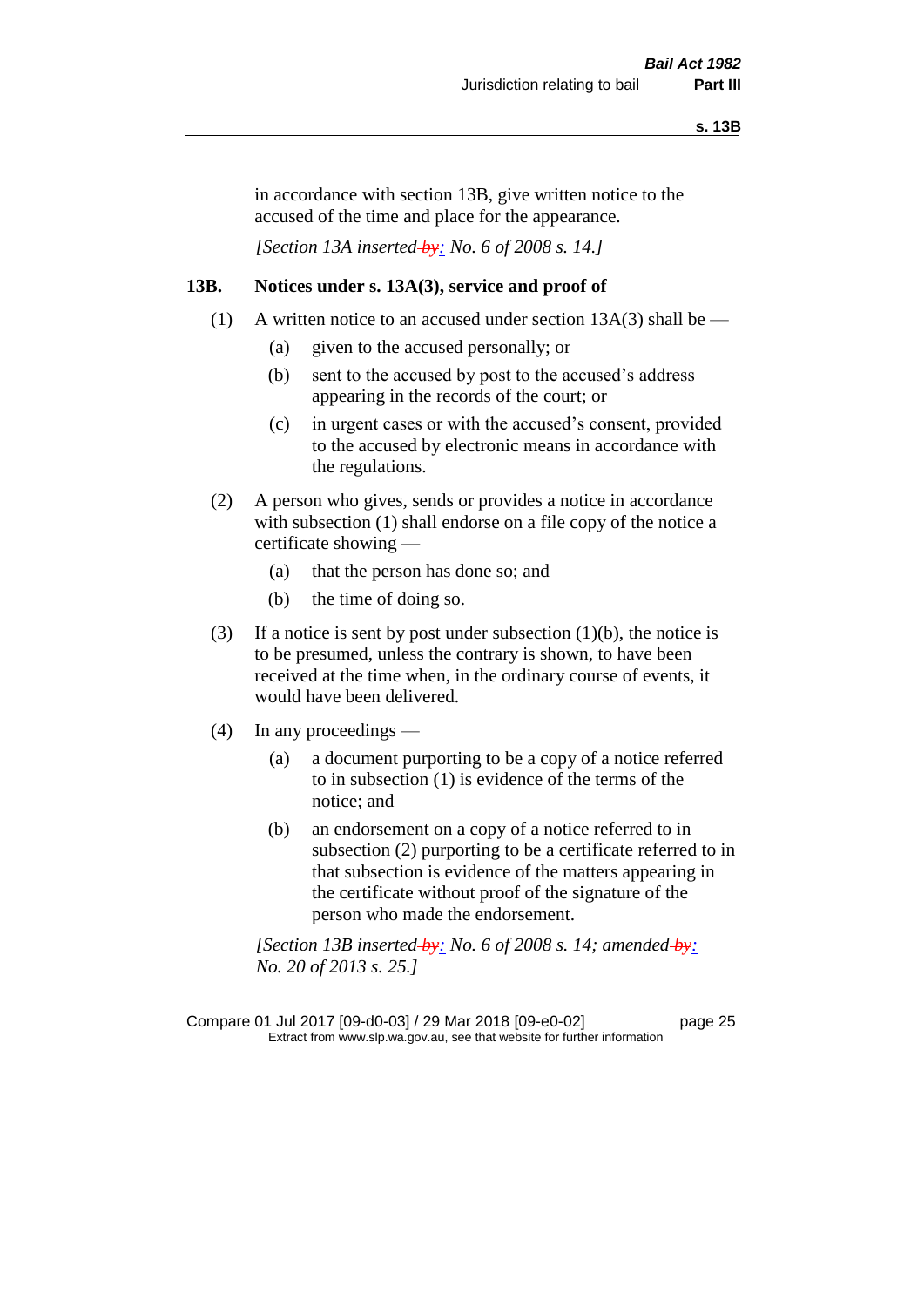#### **14. Judges, jurisdiction of**

- (1) A judge may, in accordance with this Act
	- (a) exercise a power to grant bail which is conferred upon any other judicial officer or any authorised officer by this Act; and
	- (b) revoke or vary any bail previously granted by any other such officer; and
	- (c) under section 7A dispense with the requirement for bail or revoke an existing dispensation.
- (2) Subject to subsection (2a), the jurisdiction of a judge under subsection (1) in respect of an appearance by an accused may be invoked by application made by either the prosecutor or the accused, and whether or not any other judicial officer has —
	- (a) previously granted, refused or dispensed with bail; or
	- (b) exercised any power conferred on him by section 55,

in respect of that appearance.

- (2a) After the jurisdiction under subsection (1) has been invoked once by an accused in relation to an offence or group of offences for which he is required to appear, it may not be further invoked by that accused in relation to that offence or group of offences unless the accused satisfies a judge that —
	- (a) new facts have been discovered, new circumstances have arisen or the circumstances have changed since the occasion when the jurisdiction was invoked; or
	- (b) he failed to adequately present his case for bail on that occasion.
- (3) Where under subsection (1) a judge
	- (a) revokes the bail of an accused who is at liberty, he may order that the accused be returned to custody to await the appearance for which the bail was granted;

page 26 Compare 01 Jul 2017 [09-d0-03] / 29 Mar 2018 [09-e0-02] Extract from www.slp.wa.gov.au, see that website for further information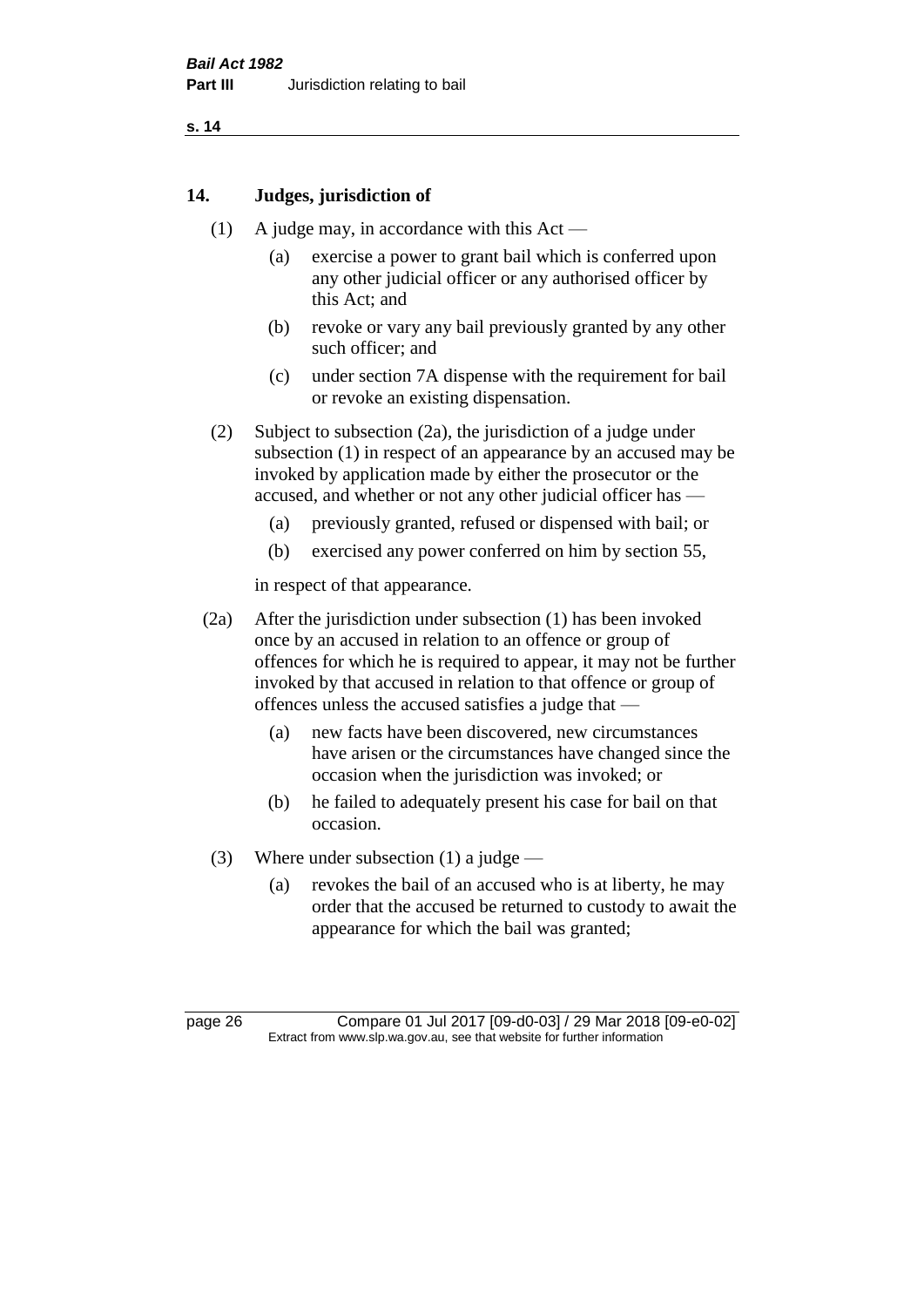and the judge may issue any warrant which may be necessary to carry such an order into effect.

- $(4)$  In this section
	- (a) references to a judge are references
		- (i) in the case of a child charged with an offence before the Children's Court, to a judge of that Court; and
		- (ii) in the case of an accused committed for trial or sentence to the District Court, to a judge of that Court; and
		- (iii) in any other case, to a judge of the Supreme Court;
		- and
	- (b) references to any other judicial officer
		- (i) in relation to the exercise of powers under this section by a judge, are references to any judicial officer whose jurisdiction is inferior to that of the judge; but
		- (ii) in relation to the exercise of powers under this section by a judge of the Supreme Court, do not include a judge of the Children's Court or a judge of the District Court.

*[Section 14 amended by: No. 74 of 1984 s. 8; No. 49 of 1988 s. 82; No. 84 of 2004 s. 82; No. 6 of 2008 s. 15(1)-(4).]* 

### **15. Accused charged with murder, jurisdiction as to bail for**

- (1) Where an accused is in custody for murder, the power to grant bail shall be exercised only by a judge of the Supreme Court, or in the case of an accused who is a child by a judge of the Children's Court, except —
	- (a) where section  $31(2)(d)$  applies; or

Compare 01 Jul 2017 [09-d0-03] / 29 Mar 2018 [09-e0-02] page 27 Extract from www.slp.wa.gov.au, see that website for further information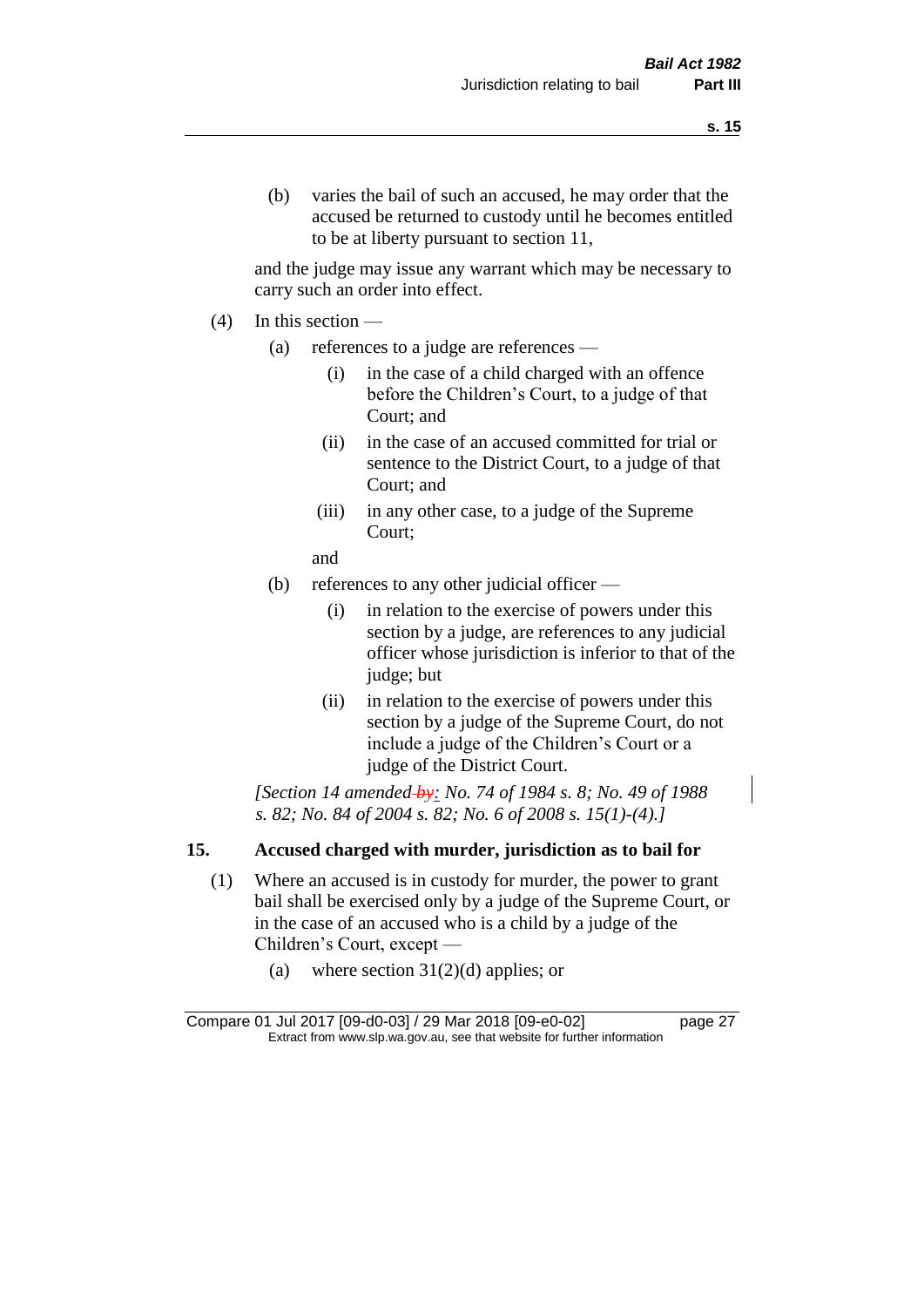**s. 15A**

- (b) to the extent that the Court of Appeal exercises its powers under Part A of Schedule 1.
- *[(2) deleted]*

*[Section 15 amended by: No. 52 of 1984 s. 35; No. 74 of 1984 s. 9; No. 49 of 1988 s. 83; No. 70 of 1988 s. 45; No. 45 of 1993 s. 12; No. 45 of 2004 s. 28(4); No. 84 of 2004 s. 82; No. 29 of 2008 s. 24(5).]* 

#### **15A. Appeal against judge's decision on bail, commencment and conduct**

 $(1)$  In this section —

*bail decision* means a decision —

- (a) to grant or refuse bail; or
- (b) to vary or revoke bail; or
- (c) to dispense with the requirement for bail; or
- (d) to impose any condition on a grant of bail,

and includes a decision under section 55 or 59A(4).

- (2) The prosecutor or the accused may appeal to the Court of Appeal against a bail decision of —
	- (a) a judge of the Children's Court; or
	- (b) a judge of the District Court; or
	- (c) a judge of the Supreme Court.
- (3) The leave of the Court of Appeal is required for each ground of appeal in an appeal under this section.
- (4) The *Criminal Appeals Act 2004* section 27(2), (3) and (4) apply, with necessary modifications, as if an appeal under this section were an appeal under Part 3 of that Act.
- (5) An appeal under this section shall be commenced and conducted in accordance with this section, section 15B and rules of court made by the Supreme Court.

page 28 Compare 01 Jul 2017 [09-d0-03] / 29 Mar 2018 [09-e0-02] Extract from www.slp.wa.gov.au, see that website for further information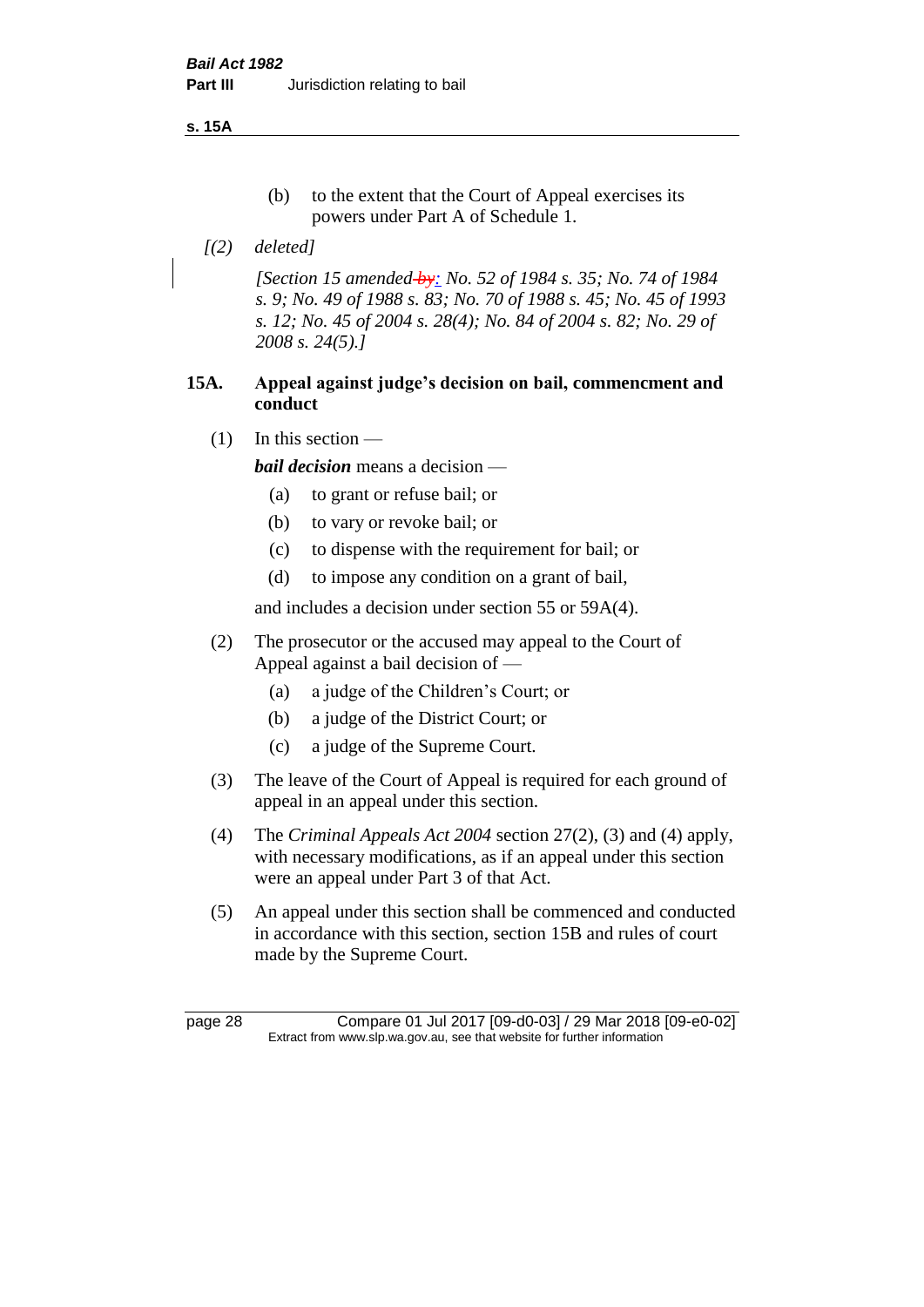- (6) An appeal under this section shall be commenced by lodging with the Court of Appeal an application for leave to appeal that sets out the grounds of the appeal.
- (7) An appeal under this section cannot be commenced later than 21 days after the date of the bail decision unless the Court of Appeal orders otherwise.
- (8) An accused who is a party to an appeal under this section and who is in custody is entitled to be present at the hearing of the appeal if the accused so requests, and any official responsible for that custody who is informed of such a request shall do what is necessary to give effect to it.
- (9) For the purposes of giving effect to a request referred to in subsection (8), arrangements may be made for the accused to appear before the Court of Appeal by means of a video link or an audio link in accordance with section 66B, unless the Court of Appeal has ordered that the accused appear before it in person.

*[Section 15A inserted by: No. 6 of 2008 s. 16(1).]*

#### **15B. Appeal under s. 15A, determination**

- (1) The Court of Appeal has jurisdiction to hear and determine an appeal under section 15A.
- (2) The Court of Appeal shall determine an appeal on the material and evidence that was before the judge whose decision is the subject of the appeal.
- (3) Any decision of the Court of Appeal in relation to bail shall be made in accordance with the relevant provisions of sections 13A and 17 and Schedule 1.
- (4) Where in determining an appeal the Court of Appeal revokes the bail of an accused who is at liberty, it may order that the accused be returned to custody to await the appearance for which the bail was granted.

Compare 01 Jul 2017 [09-d0-03] / 29 Mar 2018 [09-e0-02] page 29 Extract from www.slp.wa.gov.au, see that website for further information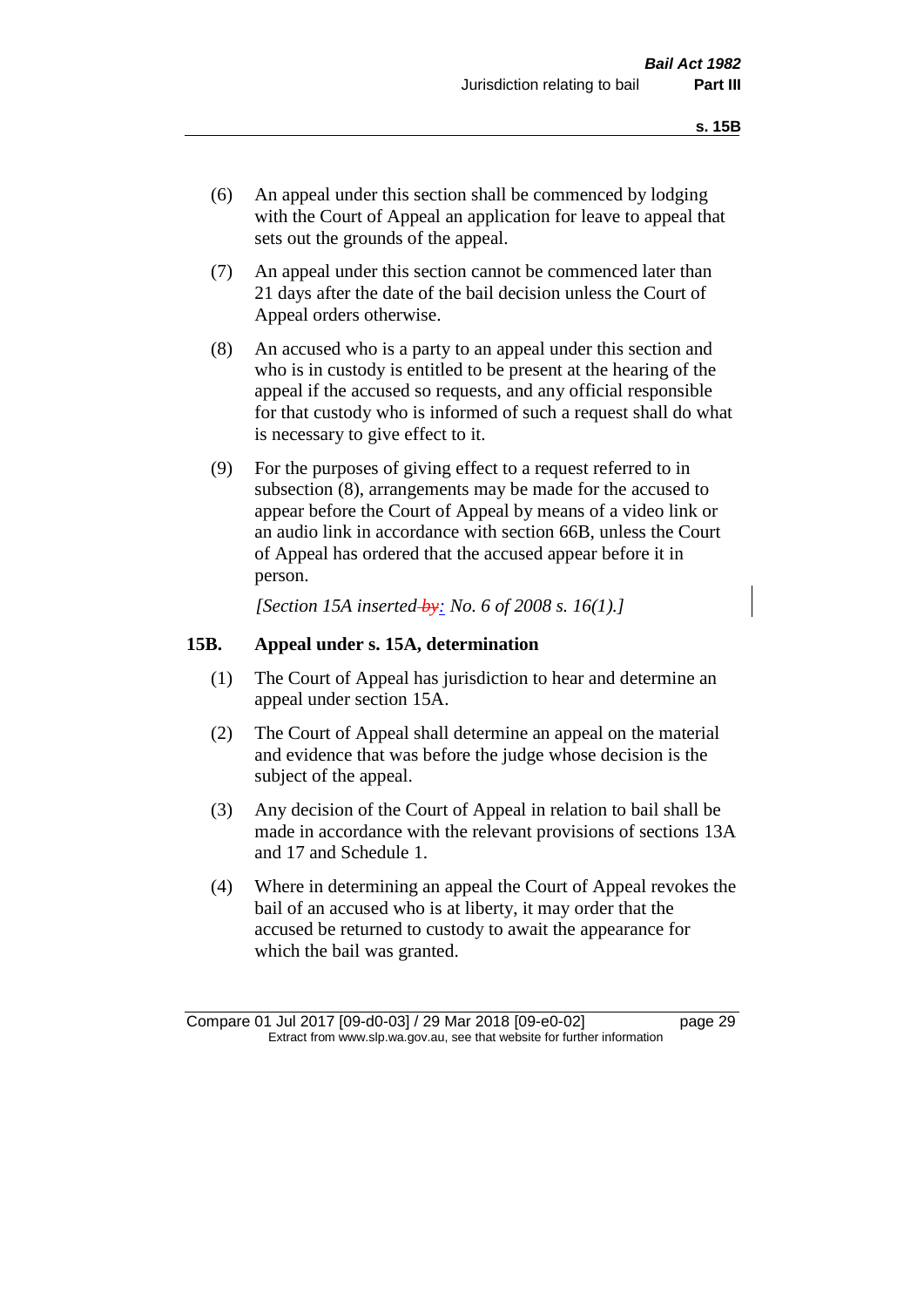- (5) Where in determining an appeal the Court of Appeal varies the bail of an accused who is at liberty, it may order that the accused be returned to custody until the accused becomes entitled to be again at liberty pursuant to section 11.
- (6) A judge of appeal may issue any warrant that may be necessary to carry into effect an order under subsection (4) or (5).

*[Section 15B inserted by: No. 6 of 2008 s. 16(1).]*

#### **16. Person arrested on warrant, bail of**

- (1) Subject to sections 14 and 15 where the arrest of an accused for an offence is made pursuant to a warrant he shall not be granted bail before he is brought before a court or judicial officer as commanded by the warrant, except by a justice acting in terms of section 6(9).
- (2) Notwithstanding subsection (1) or any other provision of this Act, an accused who has been arrested pursuant to a warrant —
	- (a) issued under section 59B; or
	- (b) issued under the *Criminal Procedure Act 2004* for an offence against section 51(1) or (2),

shall not have a right to have his case for bail considered, and shall not be granted bail, before he is brought before the court as commanded by the warrant.

*[Section 16 amended by: No. 59 of 2004 s. 141; No. 84 of 2004 s. 11 and 82; No. 59 of 2006 s. 4(3); No. 6 of 2008 s. 36(2).]*

#### **16A. Person arrested in urban area, restrictions on who can grant bail for in some cases**

- (1) Where this section applies to a person who has been arrested for an offence jurisdiction does not arise under section 13 until the person is brought before —
	- (a) a court constituted by or so as to include a magistrate; or

page 30 Compare 01 Jul 2017 [09-d0-03] / 29 Mar 2018 [09-e0-02] Extract from www.slp.wa.gov.au, see that website for further information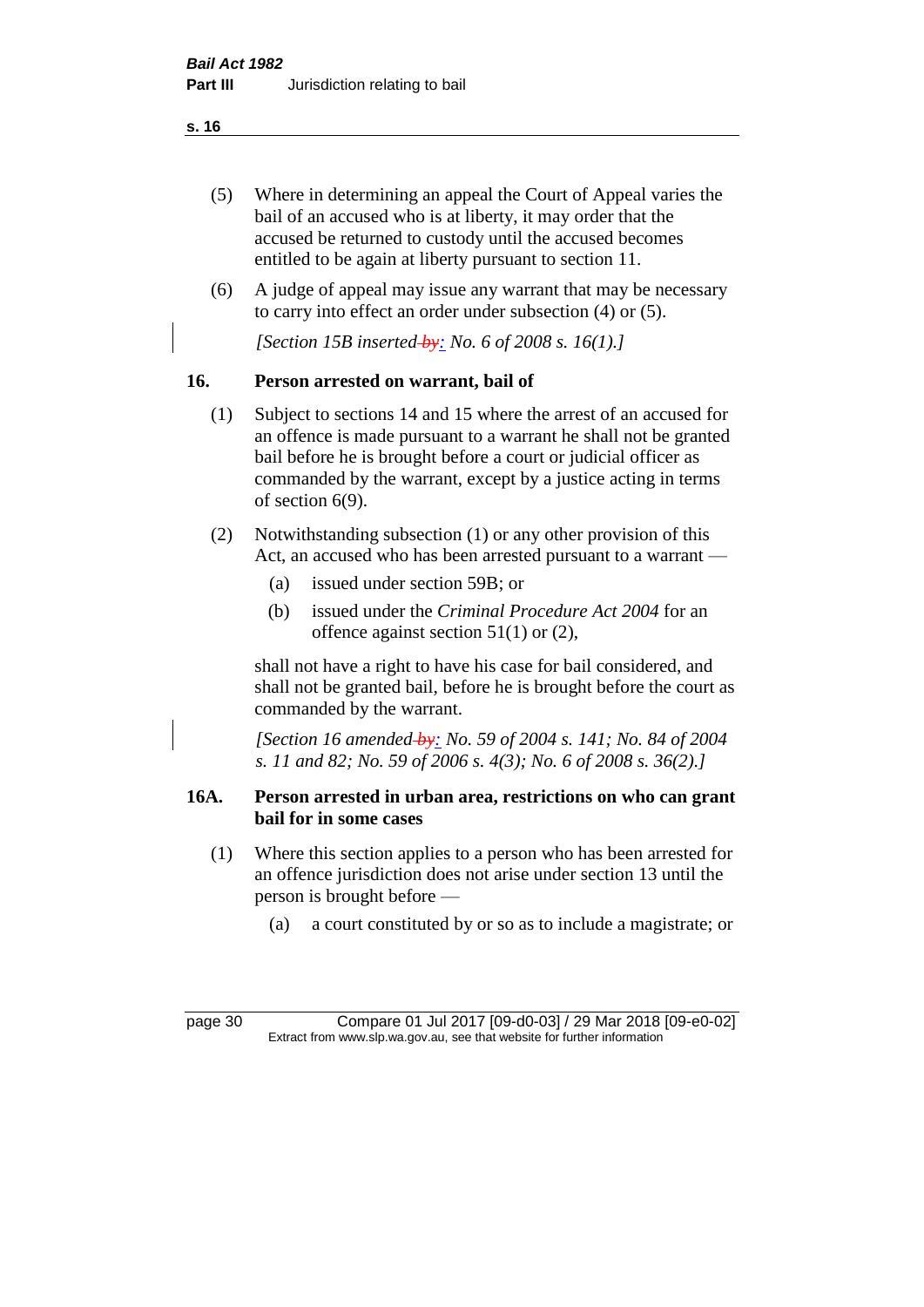- (b) where section 15 applies, a judge of the Supreme Court or a judge of the Children's Court as the case may require.
- (2) This section applies where
	- (a) a person has been arrested in an urban area for a serious offence; and
	- (b) the serious offence is alleged to have been committed while the accused was —
		- (i) on bail for; or
		- (ii) at liberty under an early release order made in respect of,

another serious offence.

- (3) This section also applies where a person has been arrested in an urban area for an offence against section 61(1) of the *Restraining Orders Act 1997* (which creates offences for breaches of family violence restraining orders or violence restraining orders).
- $(4)$  In this section —

*urban area* means —

- (a) the metropolitan region as defined in the *Planning and Development Act 2005* and any prescribed area that adjoins that region; and
- (b) any other prescribed area of the State, being the whole or part of, or an area adjoining, a local government district under the *Local Government Act 1995* that is designated under that Act as a city or a town.

*[Section 16A inserted by: No. 54 of 1998 s. 6(1); amended by: No. 38 of 2004 s. 59; No. 84 of 2004 s. 82; No. 38 of 2005 s. 15; No. 49 of 2016 s. 88.]*

Compare 01 Jul 2017 [09-d0-03] / 29 Mar 2018 [09-e0-02] page 31 Extract from www.slp.wa.gov.au, see that website for further information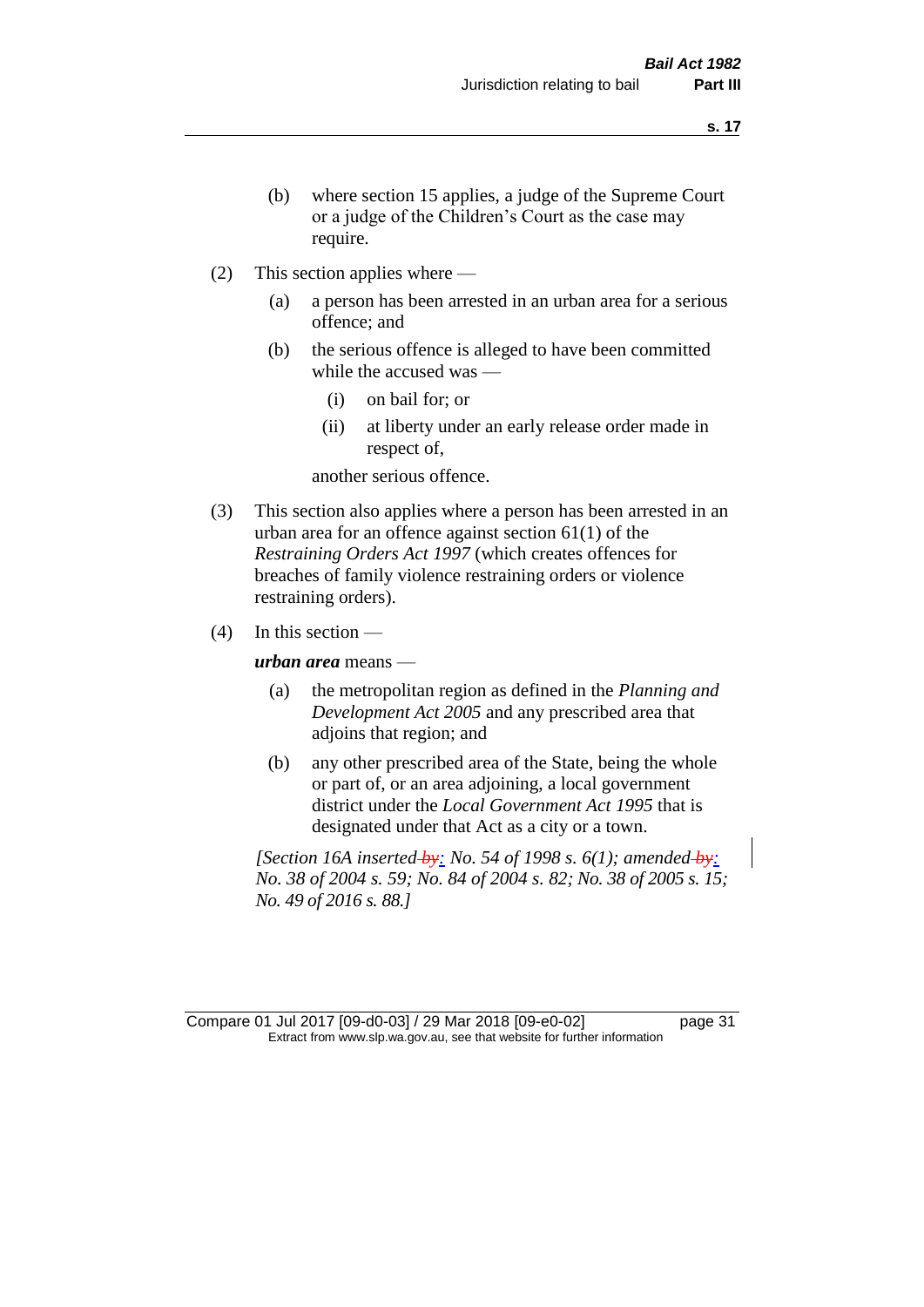#### **17. Conditions on bail which may be imposed**

- (1) A judicial officer or authorised officer may impose conditions on a grant of bail only to the extent that he is authorised to do so by clause 2(3)(c) of Part C and Part D of Schedule 1.
- (2) Conditions imposed on a grant of bail shall not be any more onerous on the accused than the judicial officer or authorised officer considers is required in the public interest having regard to the nature of the offence for which the accused is in custody and the circumstances of the accused.

*[Section 17 amended by: No. 45 of 1993 s. 8 and 12; No. 84 of 2004 s. 82.]* 

#### **17A. Child on bail, changing responsible person for (Sch. 1 Pt. C cl. 2)**

- (1) Where this section applies, an authorised police officer may
	- (a) cancel an undertaking of the kind described in clause 2(3)(c) of Part C of Schedule 1; and
	- (b) approve of another person as a responsible person within the meaning in that clause; and
	- (c) detain the accused or order his detention until the person so approved enters into an undertaking of the kind mentioned in paragraph (a).
- (2) Subsection (1) applies where
	- (a) a person has entered into an undertaking referred to in paragraph (a) of that subsection; and
	- (b) a judicial officer when granting bail ordered that the person may under this section be released from the undertaking by an authorised police officer; and
	- (c) the person wishes to be so released.
- (3) A police officer may, for the purpose of the exercise of the powers in subsection (1), take into custody a child accused who has been released on bail.

page 32 Compare 01 Jul 2017 [09-d0-03] / 29 Mar 2018 [09-e0-02] Extract from www.slp.wa.gov.au, see that website for further information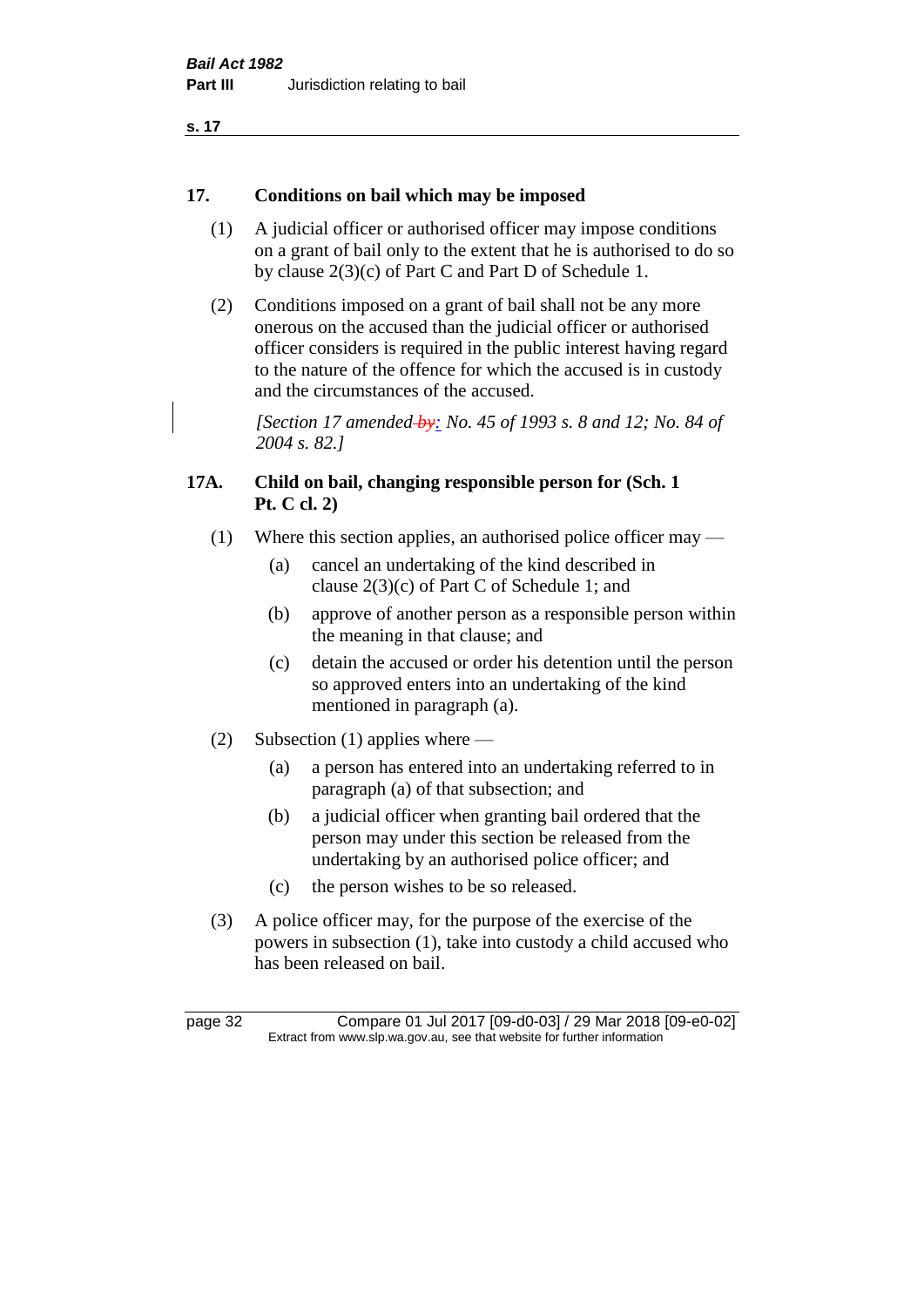- (4) If the police officer is not an authorised police officer he shall, as soon as is practicable, bring the accused before an authorised police officer for the purpose referred to in subsection (3).
- (5) After an undertaking has been entered into as mentioned in subsection  $(1)(c)$ , the accused, subject to this Act, has a right to be at liberty until he is required to appear before a court.

*[Section 17A inserted by: No. 45 of 1993 s. 9; amended by: No. 84 of 2004 s. 82.]* 

*[18-19. Deleted by: No. 59 of 2006 s. 7(1).]*

Compare 01 Jul 2017 [09-d0-03] / 29 Mar 2018 [09-e0-02] page 33 Extract from www.slp.wa.gov.au, see that website for further information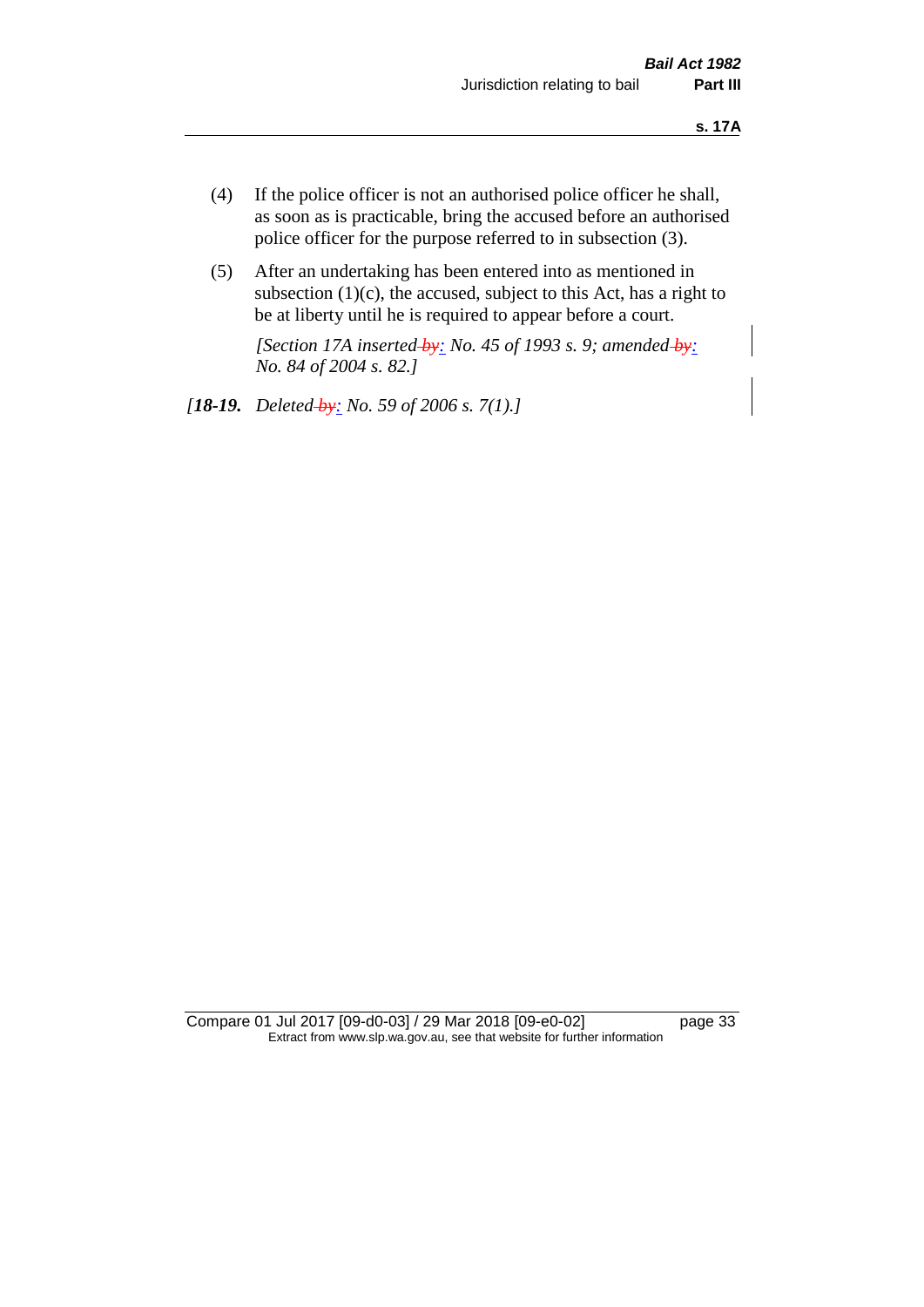# **Part IV — Hearing of case for bail, parties, and evidence**

#### **20. Bail hearing for indictable offence, court may restrict publication or hold in private**

- (1) On the consideration by a judicial officer of a case for bail of an accused who is charged with an offence triable by jury, the judicial officer may, to avoid prejudice to either party, exercise the powers described in subsection (2), but shall only exercise the power in paragraph (b) thereof if he considers that the exercise of the power in paragraph (a) is not, on its own, likely to be sufficient to avoid prejudice.
- (2) The powers referred to in subsection (1) are to order
	- (a) that no report, or summary, of any statement, or of any specified statement, made or furnished at the hearing shall be published by any means;
	- (b) that the bail application be heard *in camera*.
- (3) Where an order is made under subsection (2)(a), no report, or summary, of any statement referred to in that paragraph shall be published by any means —
	- (a) if the offence is one that may be tried on indictment, before a court decides that it is to be tried on indictment; or
	- (b) if the accused is discharged from further proceedings upon the prosecution notice or indictment brought against him for the offence, before he is so discharged; or
	- (c) if the accused is tried on indictment for the offence, before the trial is ended.
- (4) A person who, except with lawful excuse, fails to comply with an order made under this section commits an offence.

Penalty: \$1 000.

*[Section 20 amended by: No. 50 of 2003 s. 37(2); No. 4 of 2004 s. 58; No. 84 of 2004 s. 11 and 82.]*

page 34 Compare 01 Jul 2017 [09-d0-03] / 29 Mar 2018 [09-e0-02] Extract from www.slp.wa.gov.au, see that website for further information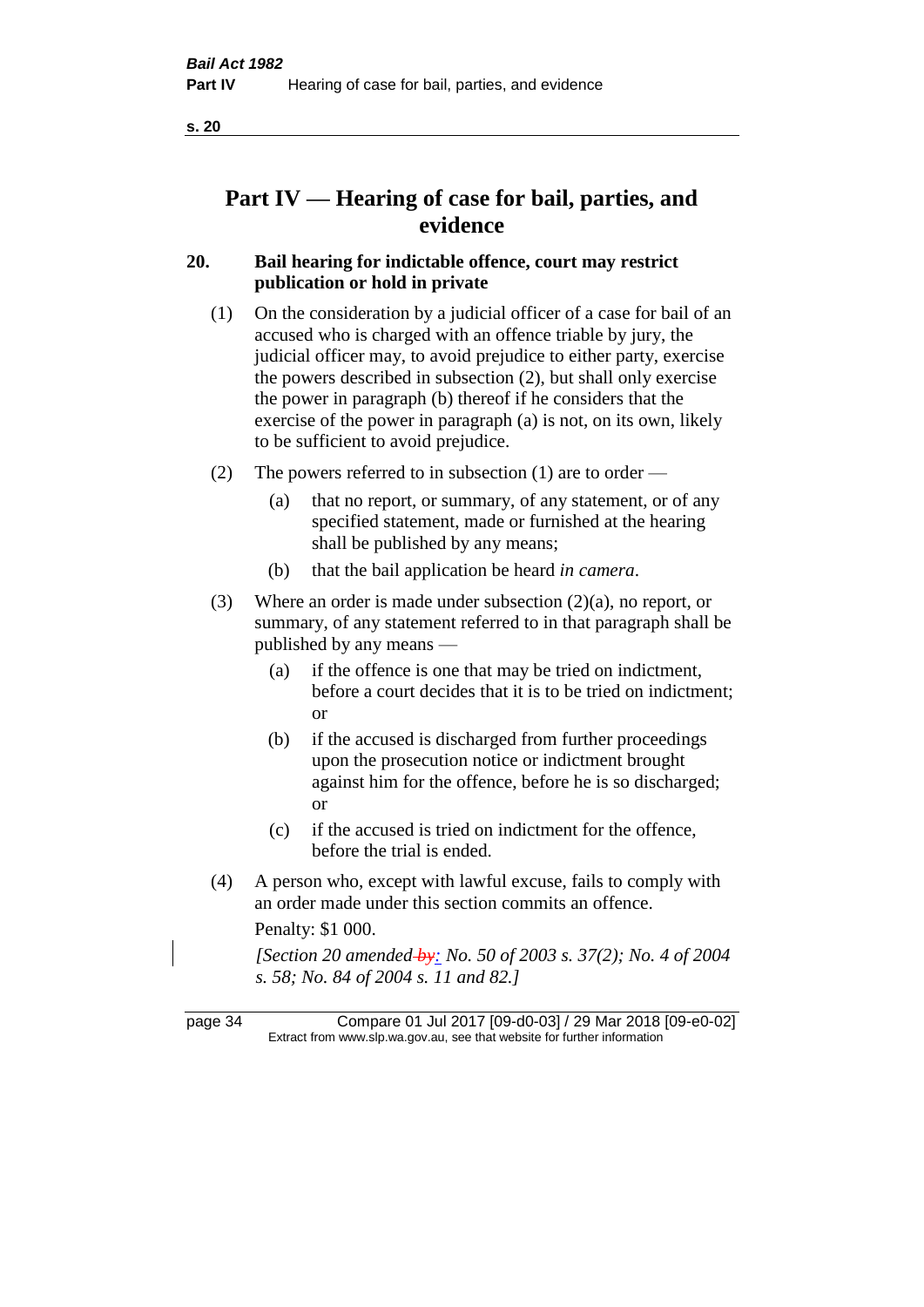## **21. Parties to bail proceedings**

- (1) The parties to proceedings on a case for bail are the prosecutor and the accused and, subject to subsection (2), no other person shall be a party to, or be represented at, the proceedings.
- (2) Nothing in subsection (1) affects the right of
	- (a) the Attorney General to apply for leave, or be an appellant, under Part 2 of the *Criminal Appeals Act 2004*; or
	- (b) the Director of Public Prosecutions or the State Solicitor to receive notice and be heard under section 7F(2); or
	- (c) an officer referred to in section 33 of the *Children's Court of Western Australia Act 1988* to be present at and participate in proceedings concerning a child under that section.

*[Section 21 amended by: No. 15 of 1988 s. 9; No. 49 of 1988 s. 84; No. 33 of 1989 s. 18; No. 31 of 1993 s. 7; No. 65 of 2003 s. 88(3); No. 59 of 2004 s. 141; No. 84 of 2004 s. 11 and 82; No. 6 of 2008 s. 9(3).]* 

#### **22. Evidence at bail hearings**

A judicial officer or authorised person may in considering any case for bail receive and take into account such information as he thinks fit whether or not the same would normally be admissible in a court of law.

#### **23. Accused not bound to supply information**

An accused is not obliged to complete, or furnish information for, the form referred to in section  $8(1)(b)$ , or for any revision thereof, or to furnish any information, whether on oath or otherwise, for the purpose of having his case for bail considered.

*[Section 23 amended by: No. 84 of 2004 s. 82; No. 6 of 2008 s. 43(2).]*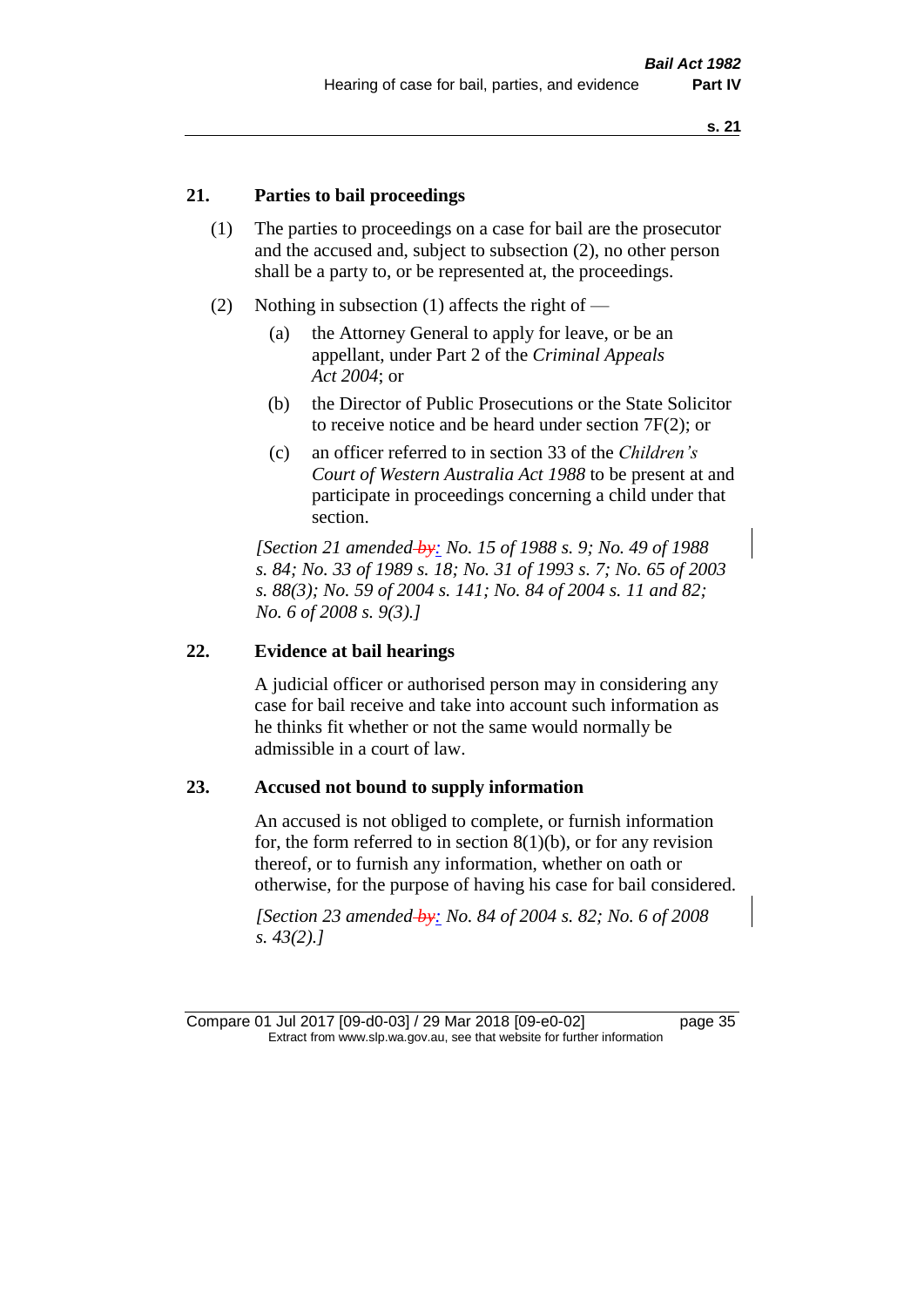## **24. Court or authorised officer may ask police to verify accused's information or make report**

- (1) A judicial officer or authorised officer who is called upon to consider a case for bail may —
	- (a) request that any information placed before the judicial officer or authorised officer by the accused for the purposes of the case be verified by a police officer, and to that end may refer to a police officer the form mentioned in section 8(1)(b), after it has been completed or revised;
	- (b) request that a report on any matter mentioned in Part C of Schedule 1, so far as it applies to an accused whose case is being or to be considered, be made by a police officer.
- (2) Where a reference or request is made under subsection (1) a police officer shall, as soon as is practicable —
	- (a) make a report to the judicial officer or the authorised officer accordingly; and
	- (b) furnish a copy of the report to the accused or his solicitor or counsel.

*[Section 24 inserted by: No. 61 of 1990 s. 6; amended by: No. 45 of 1993 s. 12; No. 84 of 2004 s. 82; No. 6 of 2008 s. 43(2).]* 

# **24A. Court may ask community corrections officer to verify accused's information or make report**

- (1) A judicial officer who is called upon to consider a case for bail may refer to a community corrections officer any matter referred to in section 24(1) and may request a community corrections officer to do any matter referred to in that section.
- (2) A judicial officer who is called upon to consider a case for bail and who desires to impose a home detention condition as a condition on a grant of bail, shall request that a report be made

page 36 Compare 01 Jul 2017 [09-d0-03] / 29 Mar 2018 [09-e0-02] Extract from www.slp.wa.gov.au, see that website for further information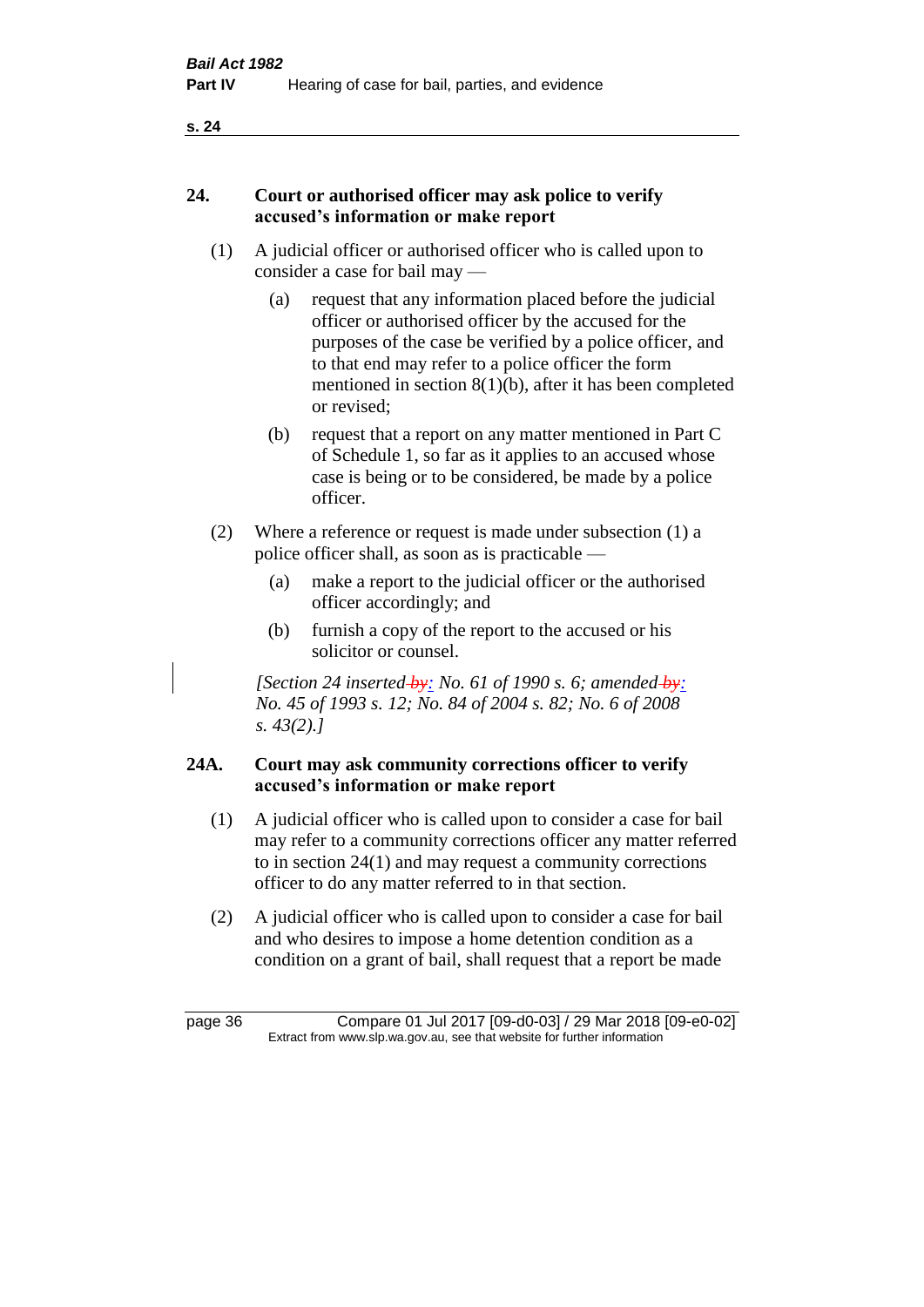by a community corrections officer about the suitability of the accused to be subject to a home detention condition.

- (3) Where a reference or a request is made under subsection (1) or a report is requested under subsection (2) a community corrections officer shall, as soon as is practicable, make a report to the judicial officer and, at the discretion of the judicial officer, copies may be made available to the prosecution or to the accused or his solicitor or counsel.
- (4) Where a community corrections officer makes a report that an accused is suitable to be subject to a home detention condition, the officer shall annex to the report and provide to the accused or his solicitor or counsel, a list of those conditions in rules made under section 50L that may be applied to the accused by the CEO (corrections) while the accused is subject to the home detention condition.

*[Section 24A inserted by: No. 61 of 1990 s. 7; amended by: No. 31 of 1993 s. 9; No. 84 of 2004 s. 82; No. 65 of 2006 s. 53.]* 

## **25. Information given by accused for bail purposes not admissible at trial**

A statement made by an accused to a judicial officer or authorised officer for the purpose of a decision whether bail should be granted to him for any appearance in court for an offence shall not be admissible in evidence against him at his trial for that offence.

*[Section 25 amended by: No. 84 of 2004 s. 82.]* 

## **26. Record of bail decision and reasons**

- (1) A bail record form shall be completed by an authorised officer or a justice if he —
	- (a) refuses to grant bail to an accused; or
	- (b) grants bail to an accused in the circumstances referred to in clause 3 of Part B of Schedule 1; or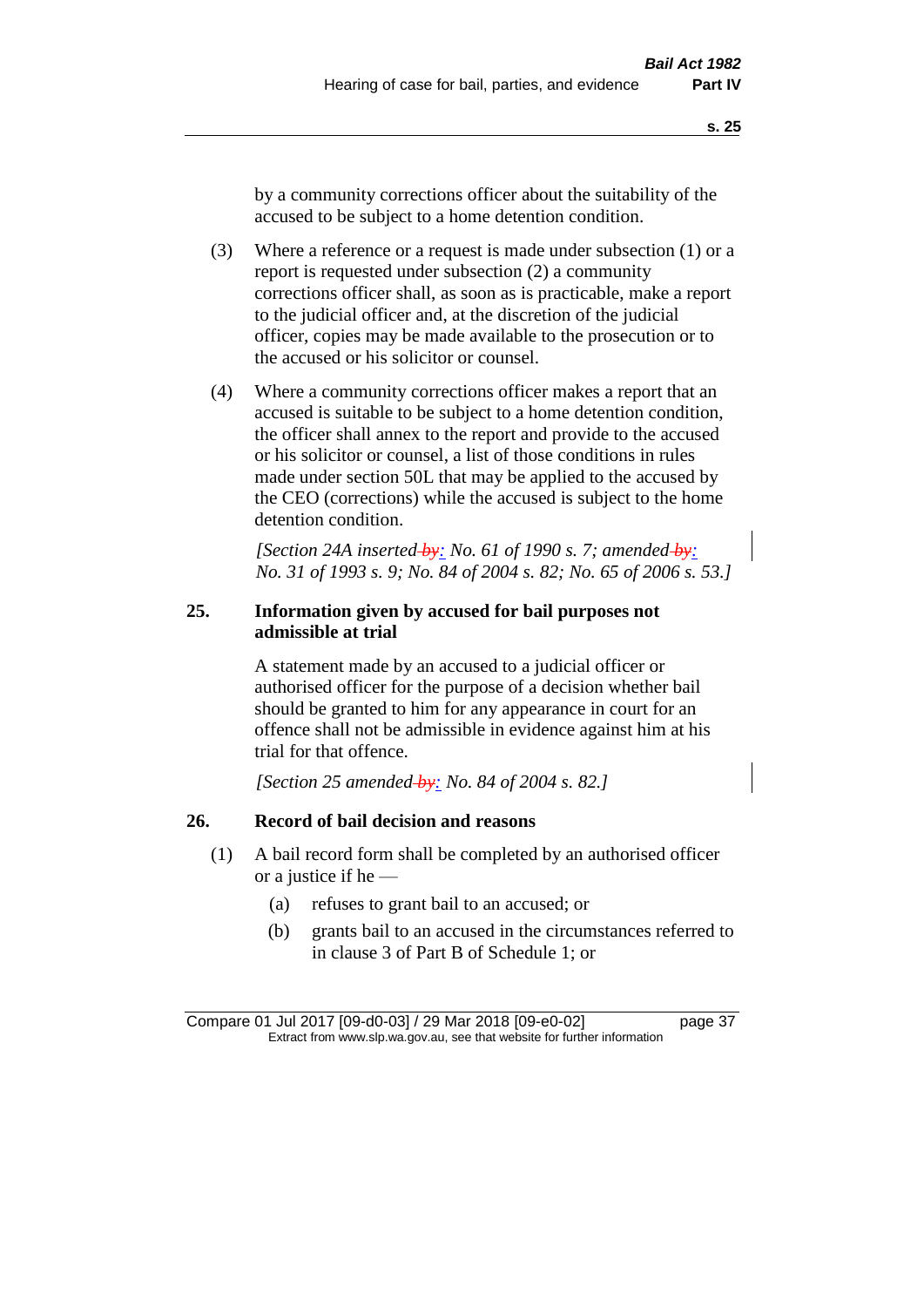| (ba) | grants bail to an accused for a seriousan offence to |
|------|------------------------------------------------------|
|      | which Schedule 1 Part C clause 3A or 3D applies; or  |

- (c) imposes any condition on a grant of bail and it appears to him that the accused is dissatisfied with the condition.
- (2) Where a judicial officer, other than a justice
	- (a) refuses to grant bail to an accused; or
	- (aa) grants bail to an accused for a seriousan offence to which Schedule 1 Part C clause 3A or 3D applies; or
	- (b) imposes any condition on a grant of bail and it appears to him that the accused is dissatisfied with the condition,

a record of the decision and of the reasons therefor shall be made.

- (3) The accused, the prosecutor or an intending prosecutor shall be entitled, upon request, to be furnished with a copy of the bail record form or, where subsection (2) applies, of the record made.
- (4) For the purposes of this section
	- (a) references to a justice do not include a magistrate or a judge of the District Court or the Supreme Court or the Children's Court who is a justice; and
	- (b) a bail record form is an approved form designed to contain a summary of the matters relevant to the decision as to the bail of an accused, including those matters set out in Part C of Schedule 1, the decision made, and the reasons for the decision.

*[Section 26 inserted by: No. 15 of 1988 s. 10; amended by: No. 49 of 1988 s. 85; No. 45 of 1993 s. 12; No. 59 of 2004 s. 141; No. 84 of 2004 s. 82; No. 6 of 2008 s. 17 and 43(1).H*); *No. 21 of 2017 s. 6.]*

page 38 Compare 01 Jul 2017 [09-d0-03] / 29 Mar 2018 [09-e0-02] Extract from www.slp.wa.gov.au, see that website for further information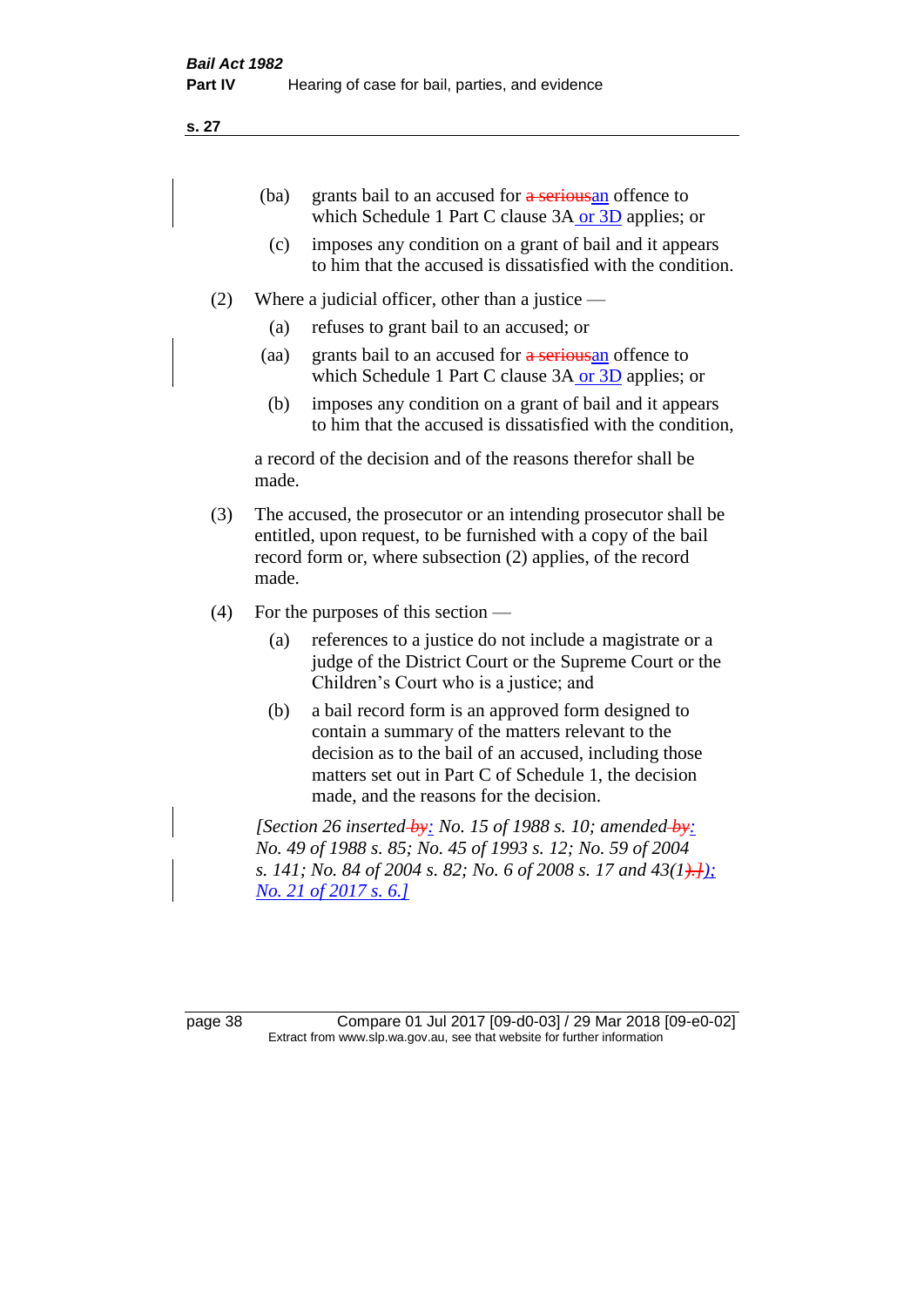# **27. Relevant papers to be made available to court where accused to appear**

- (1) An authorised officer and a judicial officer who consider an accused's case for bail for an appearance for an offence and a person before whom a bail undertaking or a surety undertaking is entered into shall ensure that the relevant papers are made available as soon as is practicable, to the court before which the accused is required to appear.
- (2) In subsection (1) the *relevant papers* in relation to any particular officer or person means such papers as are prescribed to be made available by that officer or person.

*[Section 27 amended by: No. 84 of 2004 s. 82; No. 59 of 2006 s. 7(2); No. 20 of 2013 s. 26.]* 

## **27A. Bail with home detention, papers to be sent to CEO (corrections)**

A judicial officer who grants bail subject to a home detention condition shall ensure that a copy of the bail record form and of the bail undertaking are sent as soon as is practicable to the CEO (corrections).

*[Section 27A inserted by: No. 61 of 1990 s. 8; amended by: No. 31 of 1993 s. 9; No. 65 of 2006 s. 53.]* 

Compare 01 Jul 2017 [09-d0-03] / 29 Mar 2018 [09-e0-02] page 39 Extract from www.slp.wa.gov.au, see that website for further information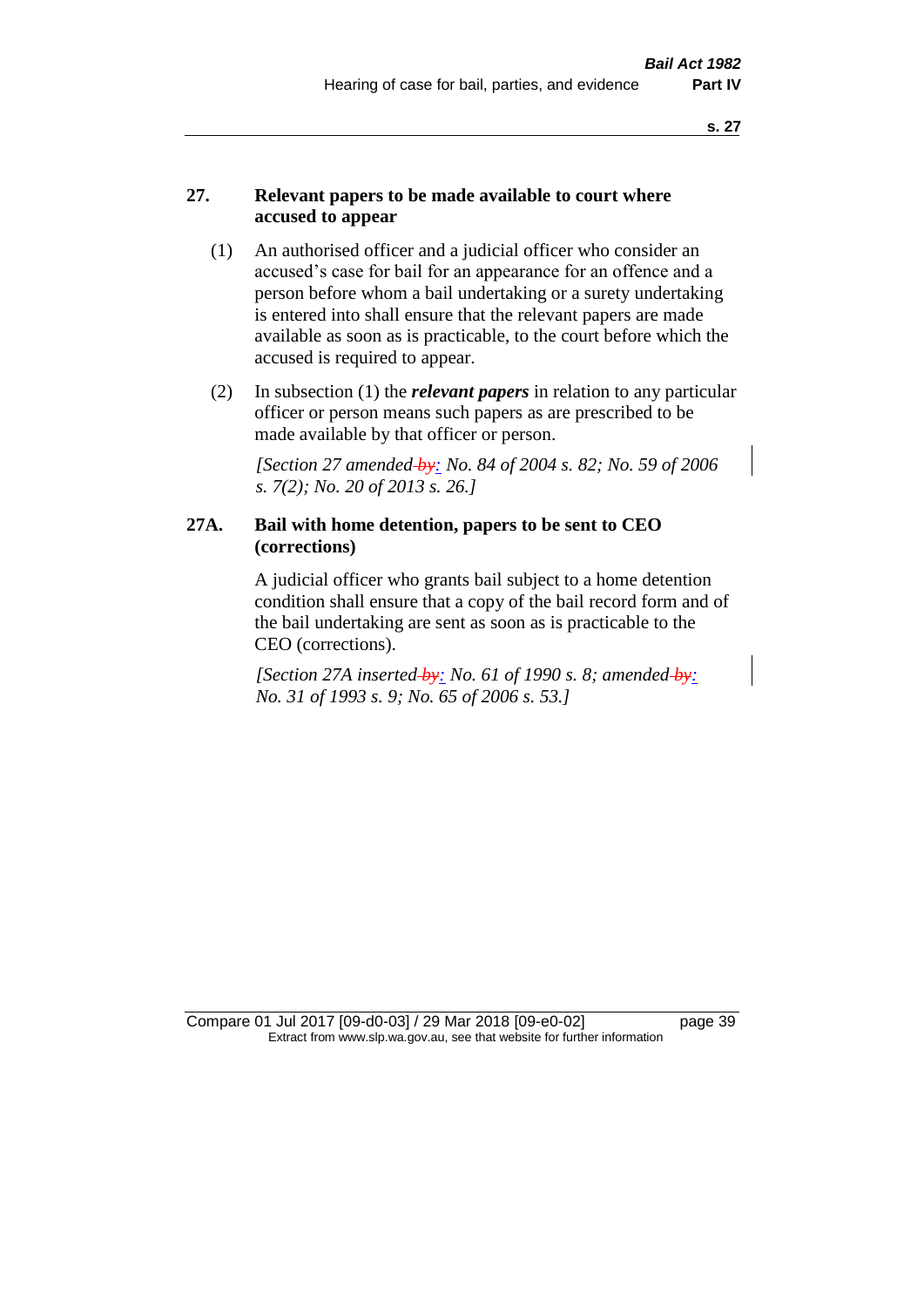# **Part V — Bail undertakings**

#### **28. Bail undertaking, when required and nature of**

- (1) A person shall not be released on bail for an appearance in court unless he has entered into a bail undertaking for that appearance or is deemed to have done so under section 31(3).
- (2) A bail undertaking is an undertaking in writing by an accused in the prescribed form —
	- (a) that he will appear at a time and place specified, or deemed by section 31(3) to be specified, in the undertaking; and
	- (b) that if the accused fails to appear at that time and place the accused will, as soon as is practicable, appear at the court at which the accused was required to appear, when that court is sitting; and
	- (c) that he will comply with such conditions as may be imposed on him under clause 2 of Part D of Schedule 1; and
	- (d) that he will comply with any home detention condition which may be imposed as a condition on a grant of bail to him pursuant to clause 3 of Part D of Schedule 1,

and containing any agreement as to forfeiture of money by the accused which may be required pursuant to clause 1 of that Part.

- (3) A bail undertaking for any appearance may be entered into in respect of more than one offence.
- (4) The undertakings mentioned in subsection (2)(a) and (b) are, subject to section 34, enforceable under sections 51, 57 and 58.

*[Section 28 amended by: No. 61 of 1990 s. 9; No. 45 of 1993 s. 12; No. 59 of 2004 s. 141; No. 84 of 2004 s. 82; No. 6 of 2008 s. 18(1).]* 

page 40 Compare 01 Jul 2017 [09-d0-03] / 29 Mar 2018 [09-e0-02] Extract from www.slp.wa.gov.au, see that website for further information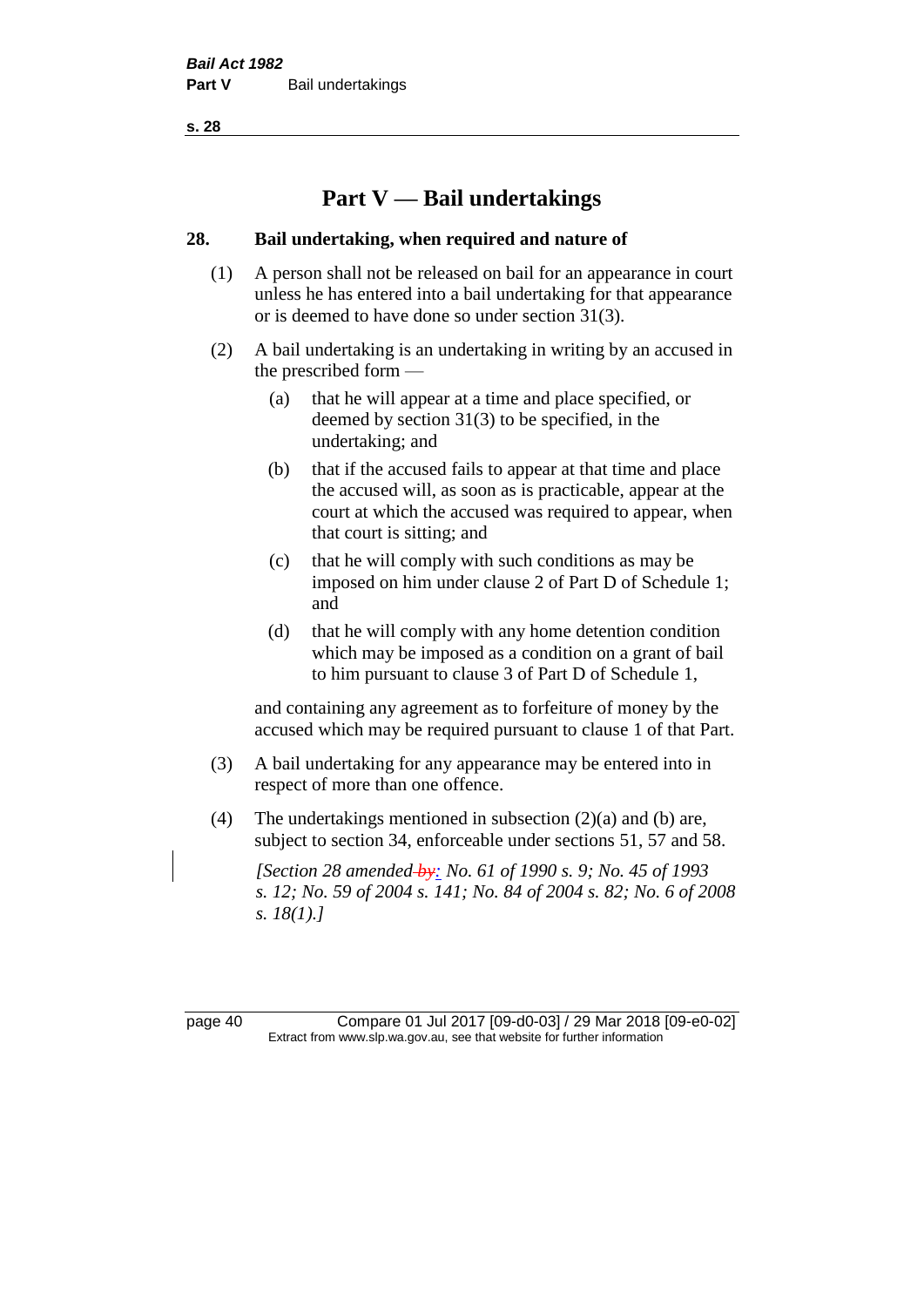## **29. Before whom bail undertaking may be entered into**

A bail undertaking need not be entered into before the judicial officer or authorised officer who granted bail but may be entered into before any of the following persons —

- (a) a judicial officer;
- (b) a registrar of a court, other than a deputy registrar of the Magistrates Court or the Children's Court;
- (c) an authorised police officer;
- (d) an associate of a judge of the Supreme Court, the District Court or the Children's Court;
- (e) where the accused is in a lock-up or prison, any person for the time being in charge of the lock-up or prison;
- (f) where the accused is in a court custody centre, any person for the time being in charge of the centre who is approved for the purposes of this paragraph by the chief executive officer of the department of the Public Service principally assisting in the administration of the *Court Security and Custodial Services Act 1999*;
- (g) where the accused is a child, any authorised community services officer.

*[Section 29 amended by: No. 15 of 1988 s. 11; No. 49 of 1988 s. 86; No. 2 of 1996 s. 61; No. 59 of 2004 s. 141; No. 84 of 2004 s. 82; No. 6 of 2008 s. 19.]* 

#### **30. Duties of person before whom bail undertaking is entered into**

- (1) The person before whom a bail undertaking is to be entered into by an accused shall before it is entered into —
	- $(a)$  either
		- (i) read it to the accused; or
		- (ii) be informed by the accused that the accused has read it; or
		- (iii) if necessary, have it translated to the accused; and

Compare 01 Jul 2017 [09-d0-03] / 29 Mar 2018 [09-e0-02] page 41 Extract from www.slp.wa.gov.au, see that website for further information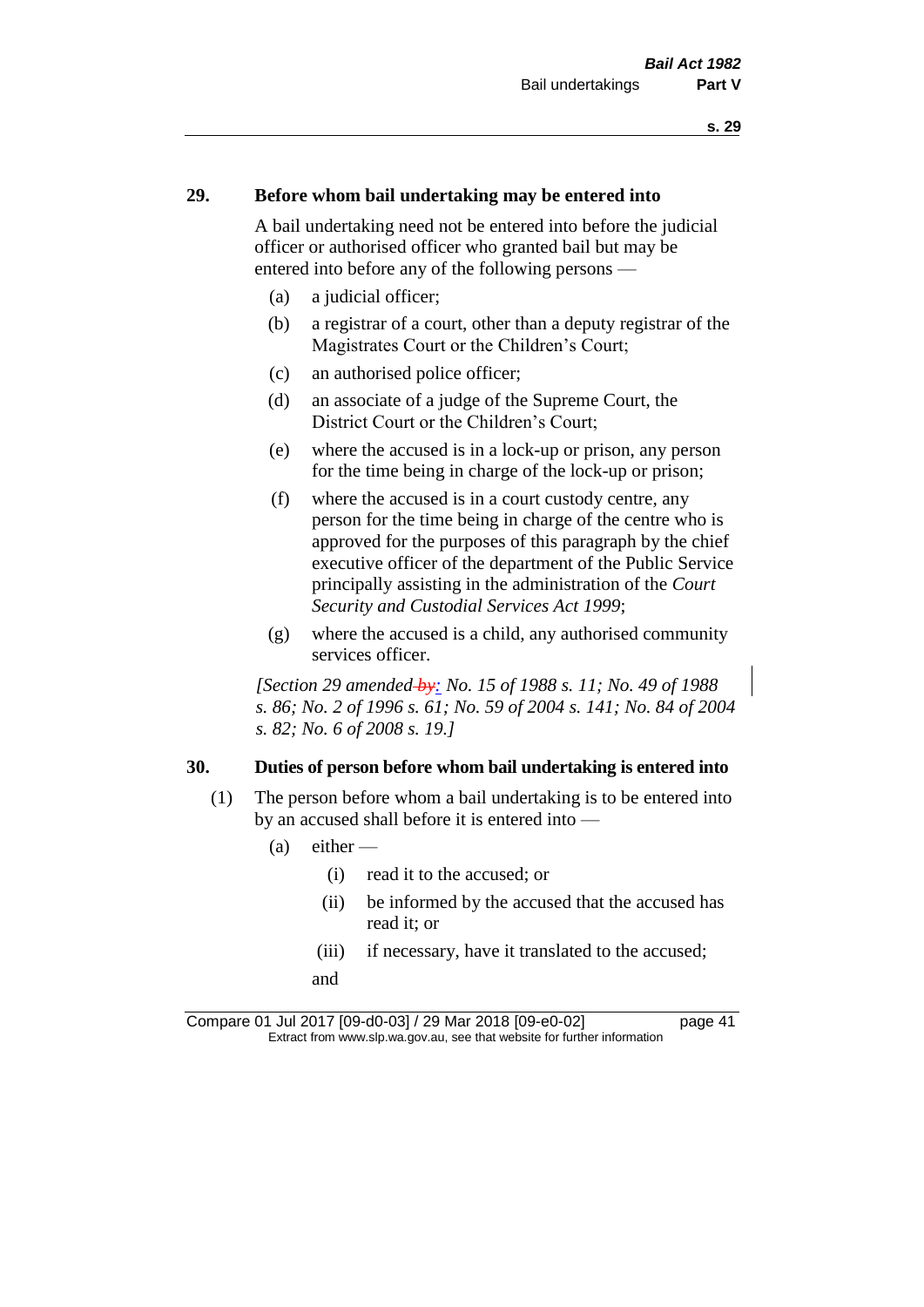(b) ensure that all conditions which are to be complied with before the release of the accused have been complied with.

- (2) The person before whom a bail undertaking is entered into by an accused shall give to him, or cause to be given to him —
	- (a) a copy of the bail undertaking as duly completed; and
	- (b) a notice in writing in the approved form showing
		- (i) his obligations pursuant to the undertaking; and
		- (ii) the consequences of his failure to comply with them.
- (3) The person before whom a bail undertaking is entered into by an accused shall enquire of the accused whether he requires the notice referred to in subsection (2)(b) to be read or translated to him and shall take such steps as are necessary to comply with any such requirement of the accused.

*[Section 30 inserted by: No. 15 of 1988 s. 12; amended by: No. 84 of 2004 s. 82; No. 6 of 2008 s. 20 and 43(3).]* 

## **31. Different time and place for appearance, substituting**

- (1) A different time or a different time and place may be substituted in accordance with this section for the time and place for appearance specified, or deemed by this section to be specified, in a bail undertaking.
- (2) A different time, or a different time and place, for the appearance by the accused may be substituted as mentioned in subsection  $(1)$  —
	- (a) upon an adjournment of proceedings at which the accused is present, by the judicial officer, if he has power to grant bail for that appearance, fixing a time and place for the resumed proceedings and notifying the accused orally thereof;
	- (b) upon an adjournment of proceedings from which the accused is absent for reasonable cause, by the judicial

page 42 Compare 01 Jul 2017 [09-d0-03] / 29 Mar 2018 [09-e0-02] Extract from www.slp.wa.gov.au, see that website for further information

**s. 31**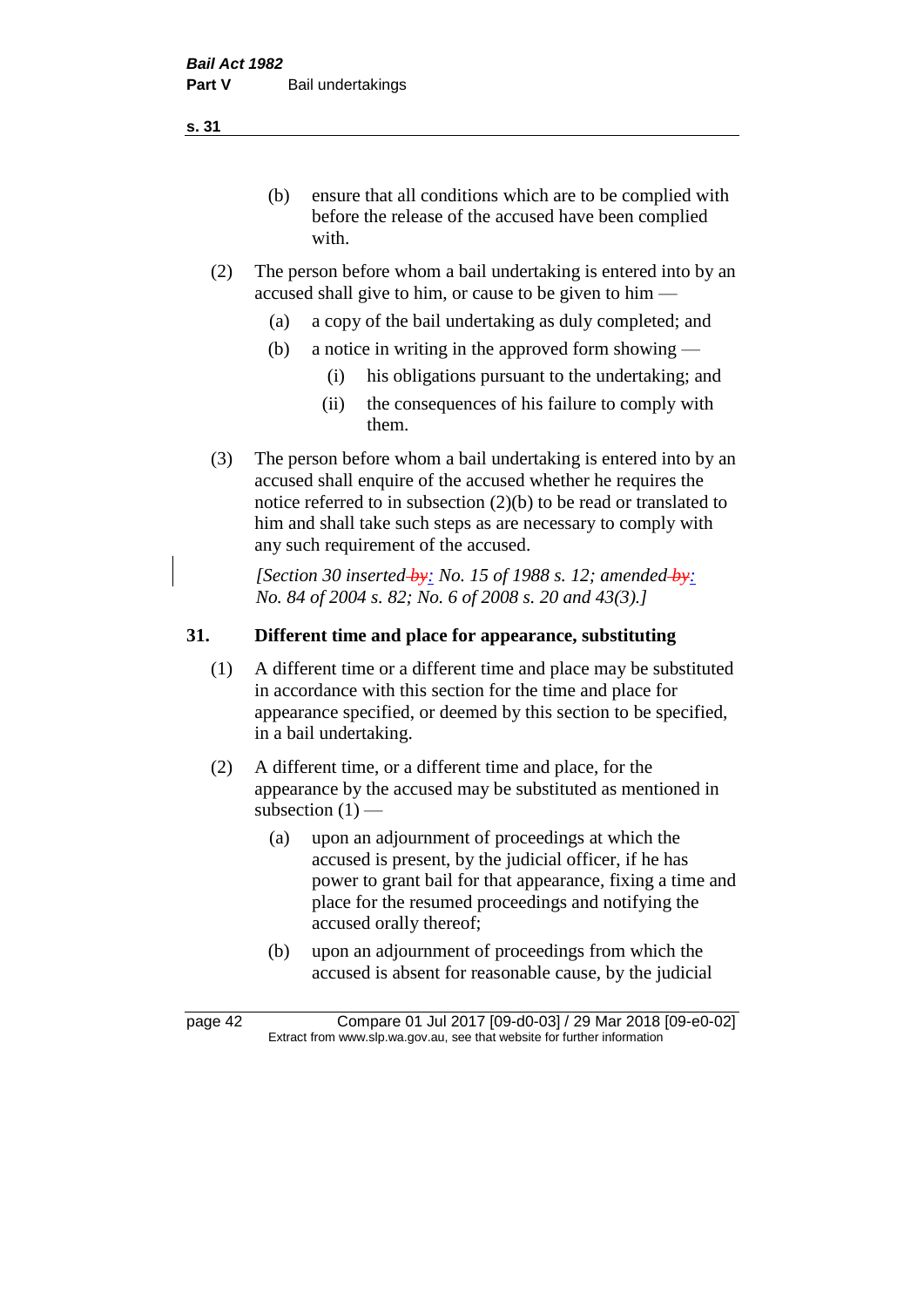officer, if he has power to grant bail for that appearance, fixing a time and place for the resumed proceedings and directing the registrar of the court to cause written notice of the time and place to be given to the accused;

- $(c)$  where
	- (i) a judge of the Supreme Court or a judge of the Children's Court has granted bail to an accused under section 15; and
	- (ii) a judicial officer, other than such a judge, has committed the accused to the Supreme Court,

by a judge of the Supreme Court or a judge of the Children's Court, as the case may require, notifying the accused orally, or directing the registrar of the court to cause written notice to be given to the accused of the time or time and place for the proceedings;

- $(d)$  where
	- (i) a judge of the Supreme Court or a judge of the Children's Court has granted bail to an accused under section 15;
	- *[(ii) deleted]*
	- (iii) the judicial officer is satisfied that there has been no material change in the facts or circumstances which applied on the grant of bail,

by the judicial officer notifying the accused orally, or directing the registrar of the court to cause written notice to be given to the accused, of the time or time and place for the resumed proceedings;

(e) upon a committal to the Supreme Court or District Court, by a judicial officer, if he has power to grant bail for that appearance, fixing a specified day in a specified sitting or session of that court and directing the registrar of the court to cause written notice of the day to be given to the accused;

Compare 01 Jul 2017 [09-d0-03] / 29 Mar 2018 [09-e0-02] page 43 Extract from www.slp.wa.gov.au, see that website for further information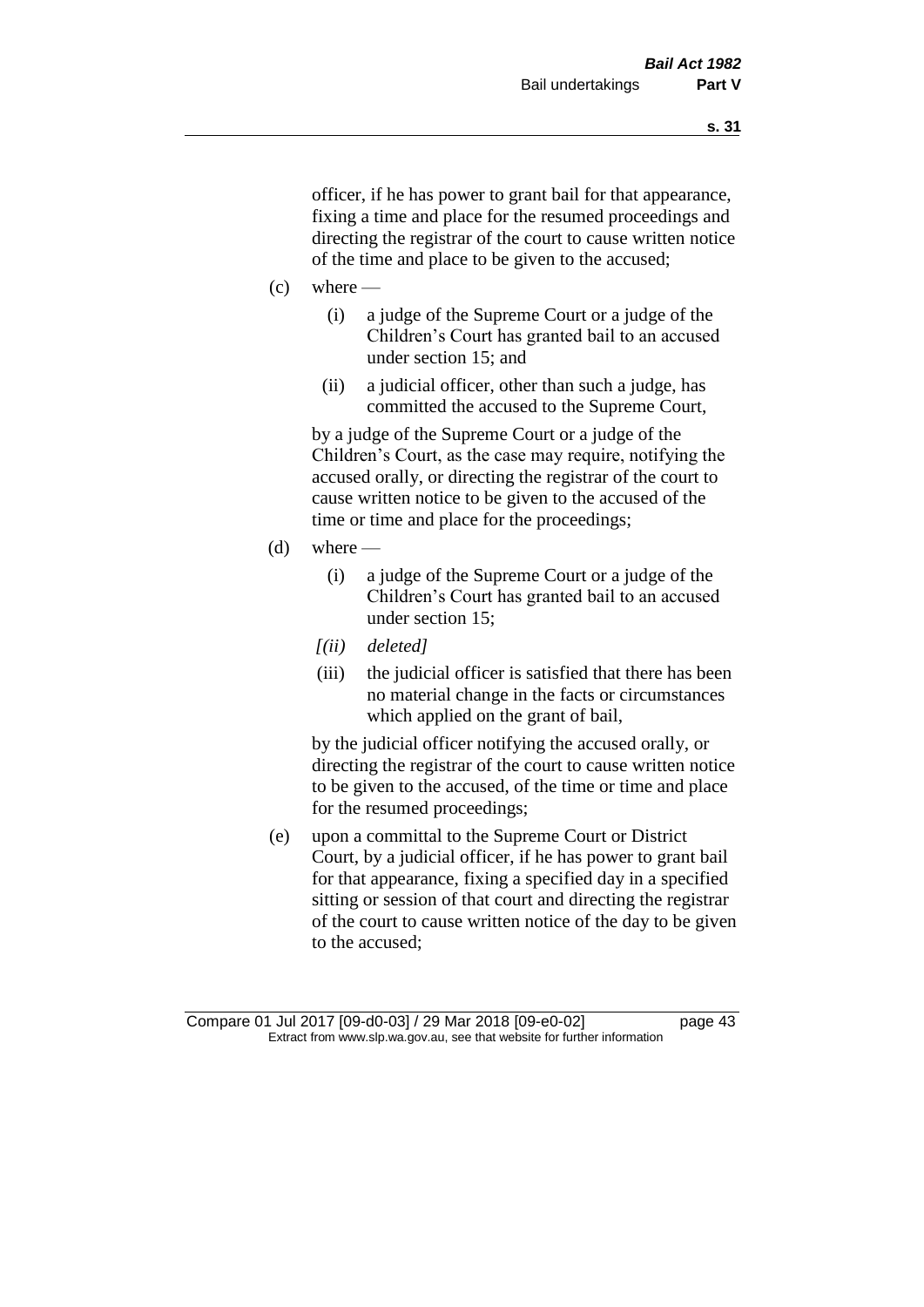(f) where an accused has been committed for trial in the Supreme Court or the District Court in a specified sitting or session thereof or on a specified day in a specified sitting or session thereof, by an officer of the court, or a person authorised under subsection (5), fixing a time for the trial in that sitting or session and causing written notice of the time to be given to the accused;

- (g) if the parties agree to a different time or a different time and place for the proceedings, by an officer of the court giving written notice thereof to the accused.
- (3) Where a different time or a different time and place is notified to an accused pursuant to subsection (2) the bail undertaking shall be deemed to be amended to specify that time or that time and place for appearance, and the terms and conditions thereof shall continue to apply as so amended as if the accused had entered into the bail undertaking in that form.
- (4) Where the power in subsection (2)(b) is exercised upon an adjournment of proceedings the right of the accused to be at liberty under section 11(1) does not lapse by reason only that there is an interval between the adjournment of the proceedings and the time when he is notified of the time and place for the resumed proceedings.
- (5) The Chief Justice, in respect of committals to the Supreme Court, and the Chief Judge, in respect of committals to the District Court, may authorise a person or persons, by name or office, to perform the functions referred to in subsection (2)(f).

*[Section 31 amended by: No. 15 of 1988 s. 13; No. 49 of 1988 s. 87; No. 27 of 2002 s. 21; No. 59 of 2004 s. 141; No. 84 of 2004 s. 82; No. 6 of 2008 s. 21(1) and (2).]* 

## **31A. Conditions on bail, amending during trial**

 $(1)$  In this section —

*amendment* means an addition, variation or cancellation under subsection (2);

page 44 Compare 01 Jul 2017 [09-d0-03] / 29 Mar 2018 [09-e0-02] Extract from www.slp.wa.gov.au, see that website for further information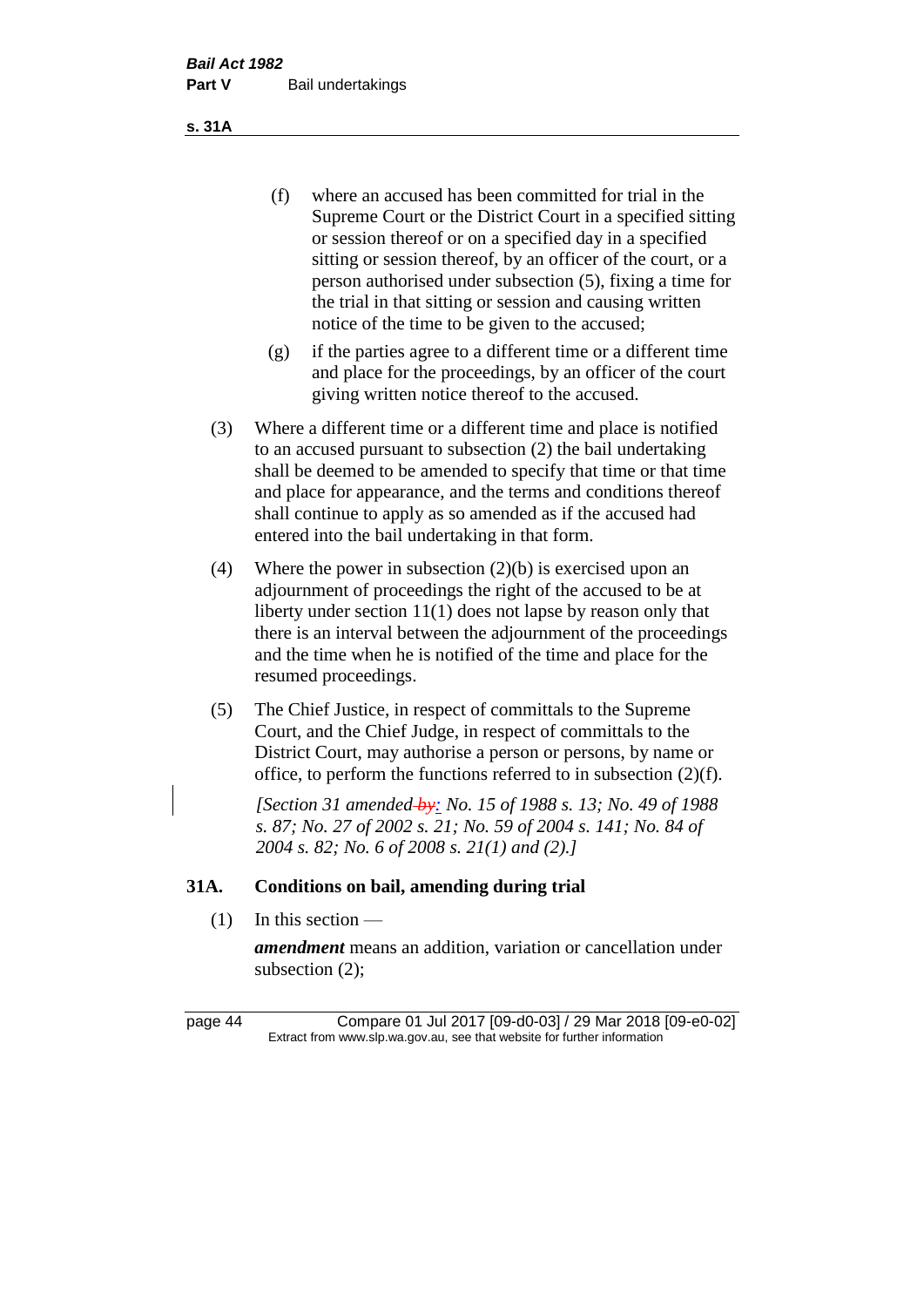*trial* means that part of proceedings for an offence when evidence is being received by the court in respect of the offence and also extends to any time when —

- (a) legal argument is being heard; or
- (b) a judicial officer or a jury is deliberating.

#### $(2)$  Where —

- (a) an accused has been granted bail for the accused's appearance for trial for an offence; and
- (b) the trial extends beyond one day,

a judicial officer who grants bail for the next appearance by exercising the power in section  $31(2)(a)$  may also do one or more of the following —

- (c) add any condition to the extent that is authorised by clause 2 or 3 of Part D of Schedule 1;
- (d) vary a condition to that extent;
- (e) cancel a condition.
- (3) A judicial officer who adds, varies or cancels a condition under subsection (2) shall cause an officer of the court —
	- (a) to endorse the amendment on the accused's copy of the bail undertaking or, if that copy is not available for endorsement, to give written notice of the amendment to the accused; and
	- (b) to endorse on a file copy of the undertaking a certificate as to the amendment and the action taken under paragraph (a).
- (4) If the judicial officer considers that the amendment is of a minor nature, the judicial officer may, for the purposes of section 44(4), cause the officer of the court to include a statement to that effect in the endorsement or notice under subsection (3)(a) and the certificate under subsection (3)(b).

Compare 01 Jul 2017 [09-d0-03] / 29 Mar 2018 [09-e0-02] page 45 Extract from www.slp.wa.gov.au, see that website for further information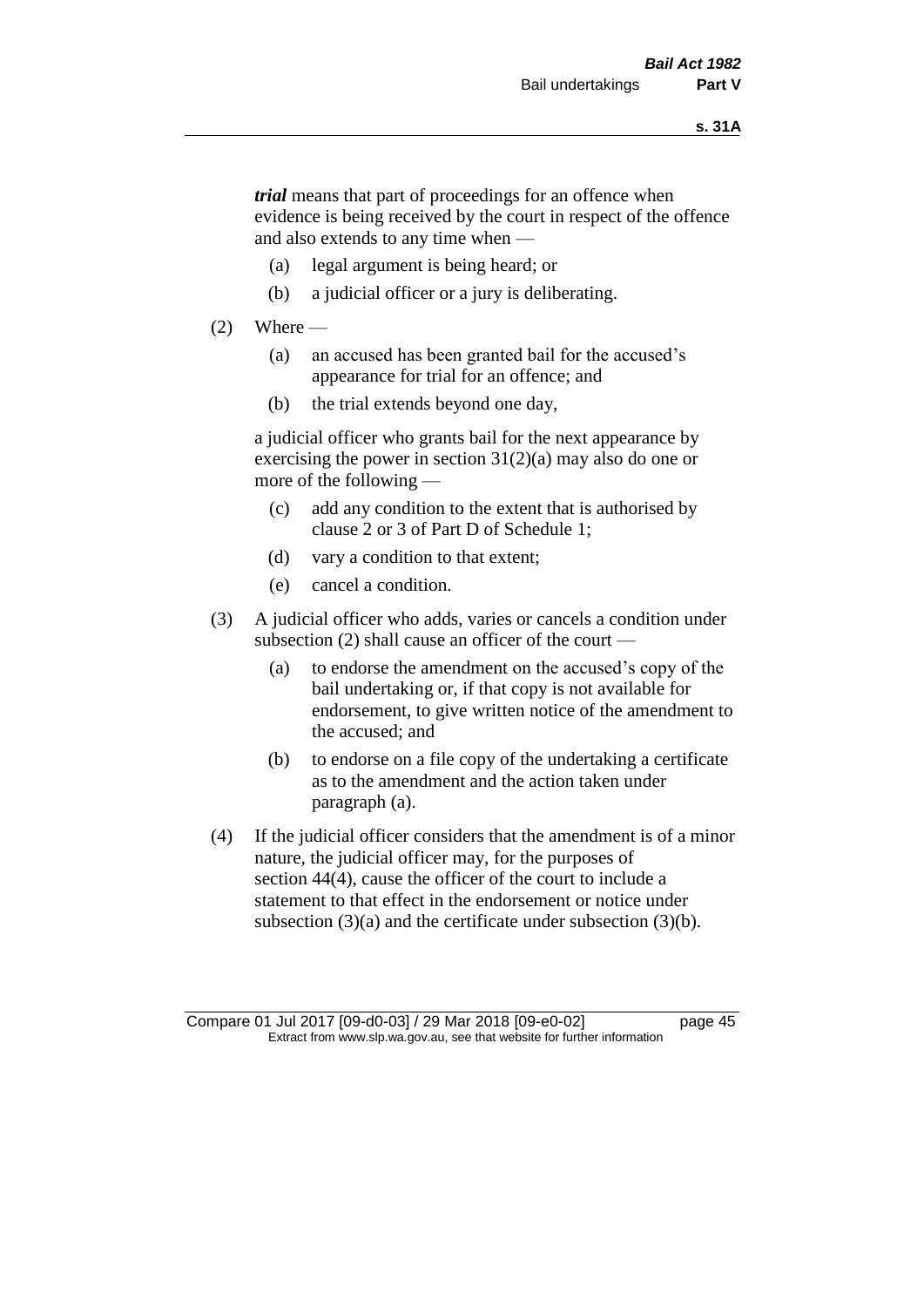- (5) When action is taken under subsection  $(3)(a)$ 
	- (a) the bail undertaking is to be regarded as having been amended as provided in the endorsement or notice, as the case requires; and
	- (b) the terms and conditions of the bail undertaking continue to apply as so amended as if the accused had entered into the bail undertaking in that form.
- (6) In any proceedings an endorsement on a copy of a bail undertaking referred to in subsection (3)(b) purporting to be a certificate referred to in that paragraph is evidence of the matters appearing in it without proof of the signature of the person who made the endorsement.

*[Section 31A inserted by: No. 6 of 2008 s. 22(1).]*

# **32. Notices under s. 31, service and proof of**

- (1) A written notice to an accused under section  $31(2)$ 
	- (a) shall be given to the accused personally; or
	- (b) shall be sent to the accused by post to the accused's address appearing in the records of the court; or
	- (c) in urgent cases or with the accused's consent, shall be provided to the accused by electronic means in accordance with the regulations.
- (2) A person who gives, sends or provides a notice in accordance with subsection (1) shall endorse on a file copy of the notice a certificate showing —
	- (a) that the person has done so; and
	- (b) the time of doing so.
- (3) If a notice is sent by post under subsection  $(1)(b)$ , the notice is to be presumed, unless the contrary is shown, to have been received at the time when, in the ordinary course of events, it would have been delivered.

page 46 Compare 01 Jul 2017 [09-d0-03] / 29 Mar 2018 [09-e0-02] Extract from www.slp.wa.gov.au, see that website for further information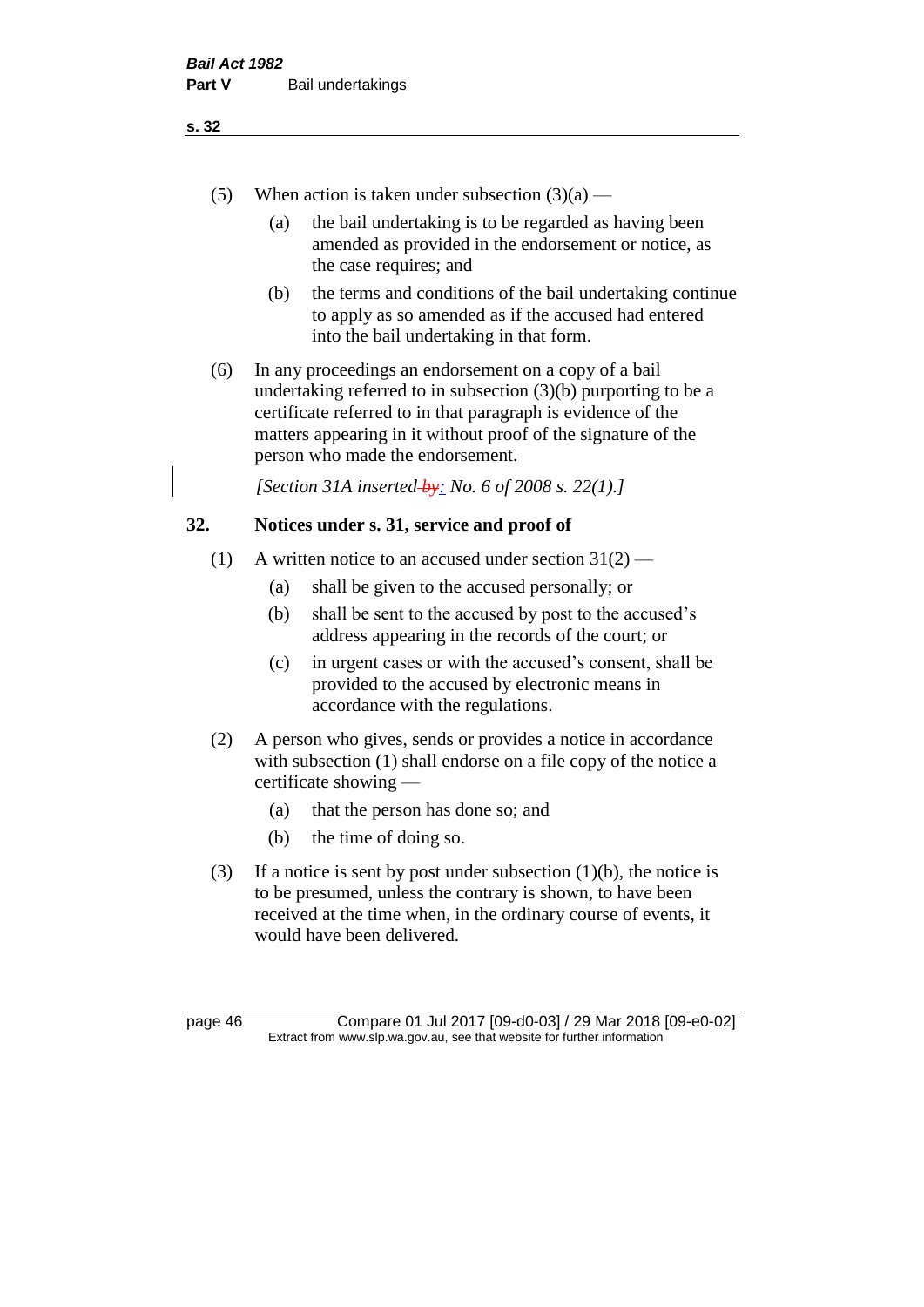- (4) The judicial officer who under section  $31(2)(a)$  notifies an accused of the time and place for resumed proceedings shall cause to be endorsed on the accused's bail undertaking a certificate showing details of such time and place and that the accused has been notified of them.
- (5) In any proceedings
	- (a) a document purporting to be a copy of a notice referred to in subsection (1) shall be evidence of the terms of the notice; and
	- (b) an endorsement
		- (i) on a copy of a notice referred to in subsection (2); or
		- (ii) on a bail undertaking,

purporting to be a certificate referred to in subsection (2) or (4) is evidence of the matters appearing in it without proof of the signature of the person who made the endorsement.

*[Section 32 amended by: No. 74 of 1984 s. 12; No. 84 of 2004 s. 82; No. 6 of 2008 s. 23(1)-(3); No. 20 of 2013 s. 27.]* 

# **33. Judicial officer may order accused to enter into bail undertaking**

- (1) Where bail is granted to an accused by a judicial officer, whether with or without any condition being attached thereto, and the accused fails or refuses to enter into a bail undertaking in terms of the grant, the judicial officer who granted bail may, subject to subsection (3), order that the accused enter into the bail undertaking within such time as he may specify.
- (2) If an accused does not comply with an order under subsection (1), the judicial officer may, subject to subsection (3), further order that a bail undertaking, in such form as the judicial officer may approve, shall be deemed to have been entered into by the accused on the date of such further order, and thereupon that undertaking shall be treated as

Compare 01 Jul 2017 [09-d0-03] / 29 Mar 2018 [09-e0-02] page 47 Extract from www.slp.wa.gov.au, see that website for further information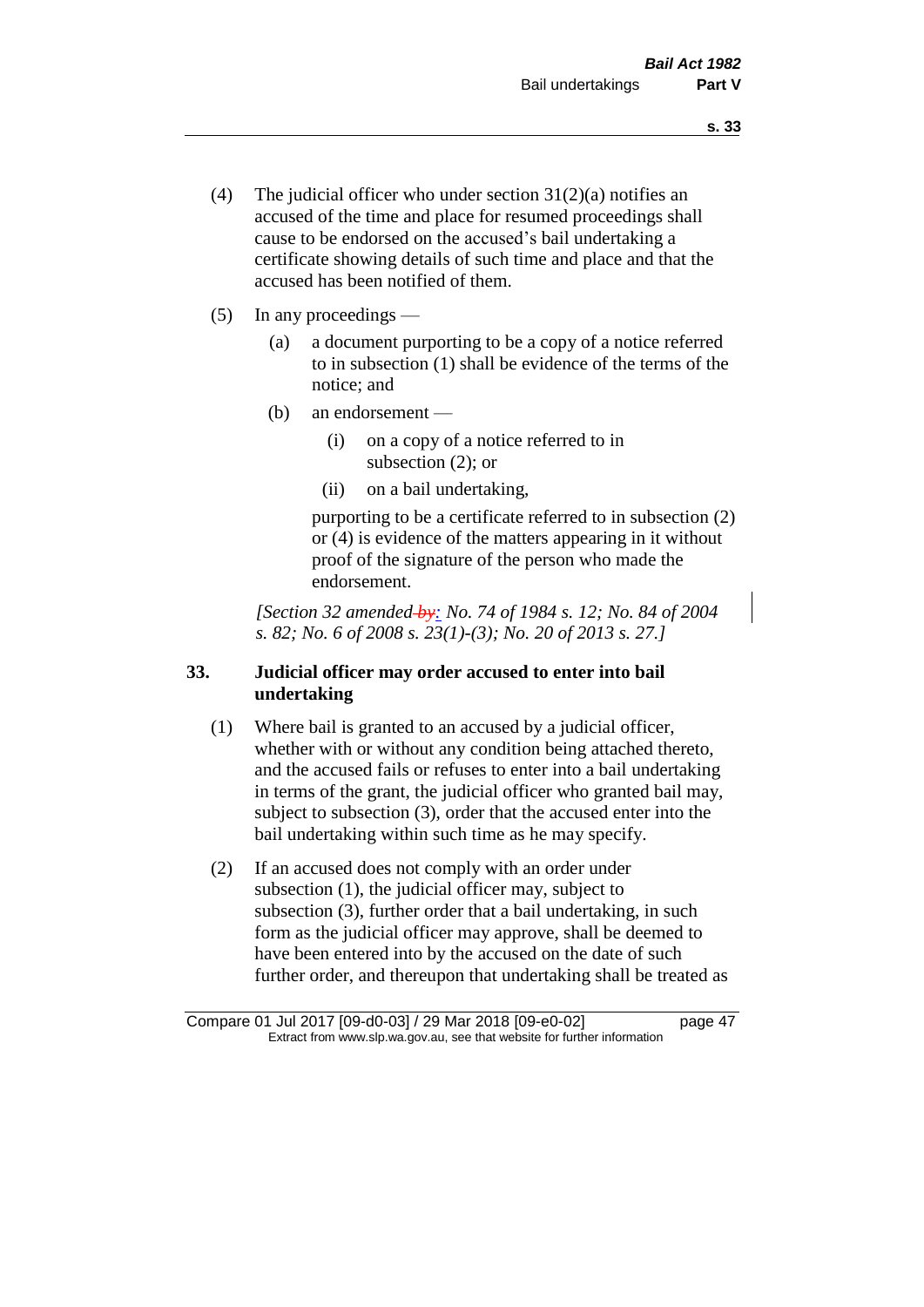if it had been duly entered into by the accused for the purposes of this Act.

- (3) A judicial officer shall not
	- (a) make an order under subsection (2) unless he has personally informed the accused of the terms and effect of the order made under subsection (1);
	- (b) exercise any of the powers conferred on him by this section unless he is satisfied that the accused has the capacity to enter into and comply with the undertaking.

*[Section 33 amended by: No. 84 of 2004 s. 82.]* 

## **34. When bail undertaking ceases to have effect**

A bail undertaking ceases to have effect —

- (a) upon the revocation of bail under section 55;
- (b) upon the death of the accused, but only if no order has been made under section 57;
- (c) subject to section 31, upon the appearance in court by the accused as required by his bail undertaking;
- (d) upon the discharge of the accused according to law from any further proceedings for the offence, or all of the offences, to which the bail undertaking relates;
- (e) during any period before the time at which the accused is required to appear in court when he is in custody for any other offence or reason.

*[Section 34 amended by: No. 84 of 2004 s. 82.]* 

page 48 Compare 01 Jul 2017 [09-d0-03] / 29 Mar 2018 [09-e0-02] Extract from www.slp.wa.gov.au, see that website for further information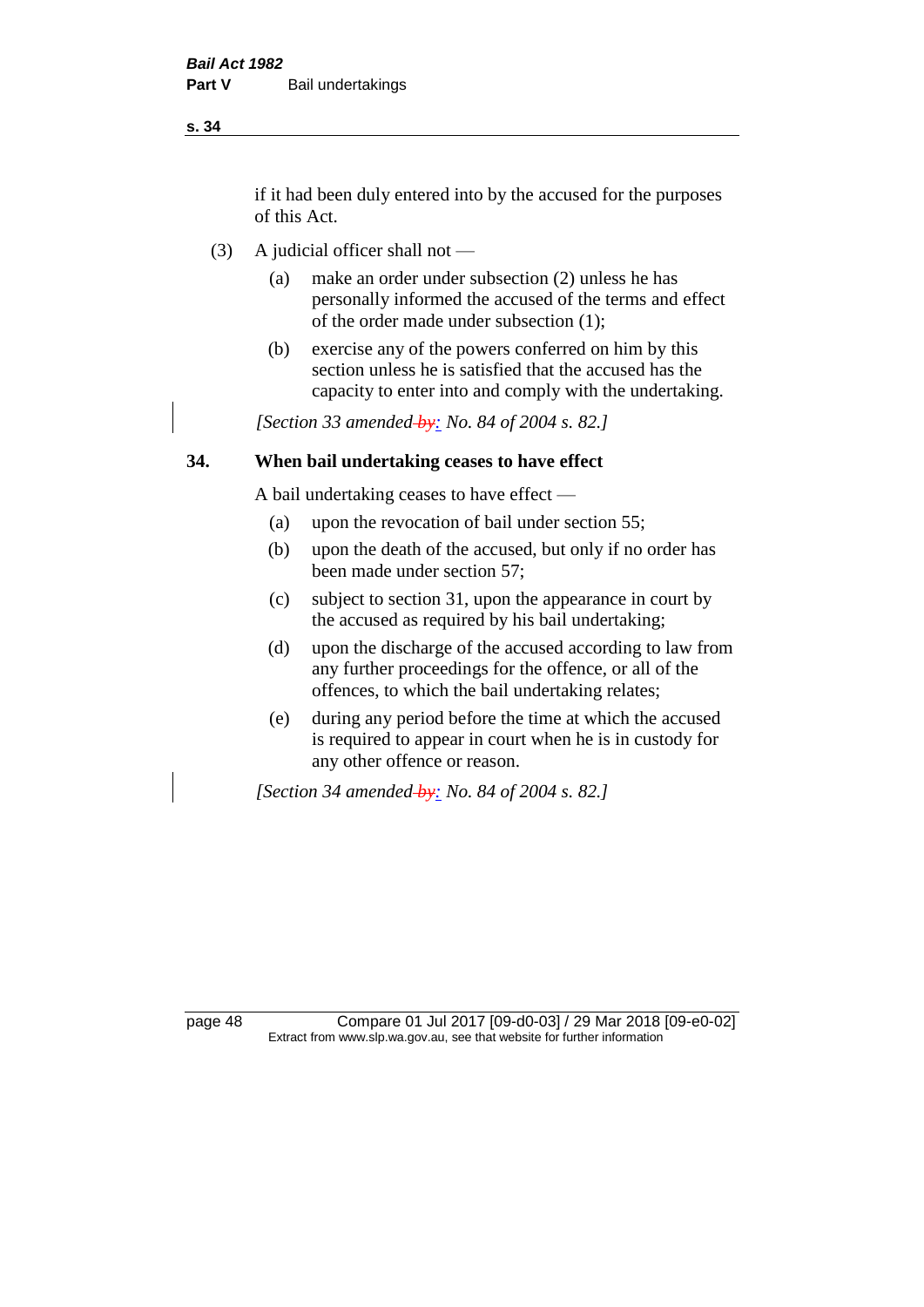# **Part VI — Sureties and surety undertakings**

## **35. Surety and surety undertaking**

- (1) A surety is a person who, as a condition of the grant of bail to an accused, enters into a surety undertaking, that is to say, undertakes in writing that he will, subject to this Act, forfeit a specified amount of money if the accused fails to comply with any requirement of his bail undertaking mentioned in section  $28(2)(a)$  and (b).
- (2) A surety is required to be approved under section 40.
- (3) A forfeiture of money by a surety as mentioned in subsection (1) is enforceable as provided in section 49 but not otherwise.

*[Section 35 amended by: No. 84 of 2004 s. 82; No. 6 of 2008 s. 18(3).]* 

#### **36. Sureties, who may approve**

- (1) The decision whether an applicant should be approved as a surety in any case is to be made —
	- (a) by a person referred to in section 29(a) to (d); or
	- (b) where the accused to whom bail has been granted is in prison, by a person for the time being in charge of the prison; or
	- (c) where the accused to whom bail has been granted is a child, by an authorised community services officer.
- (2) A judicial officer when granting bail to an accused subject to a requirement for a surety or sureties may make an order as to -
	- (a) the giving of notice to the prosecutor of an application for approval of any surety; or
	- (b) the person or persons who are to, or may, approve any surety,

and subsection (1) has effect subject to any such order. *[Section 36 inserted by: No. 6 of 2008 s. 24(1).]*

Compare 01 Jul 2017 [09-d0-03] / 29 Mar 2018 [09-e0-02] page 49 Extract from www.slp.wa.gov.au, see that website for further information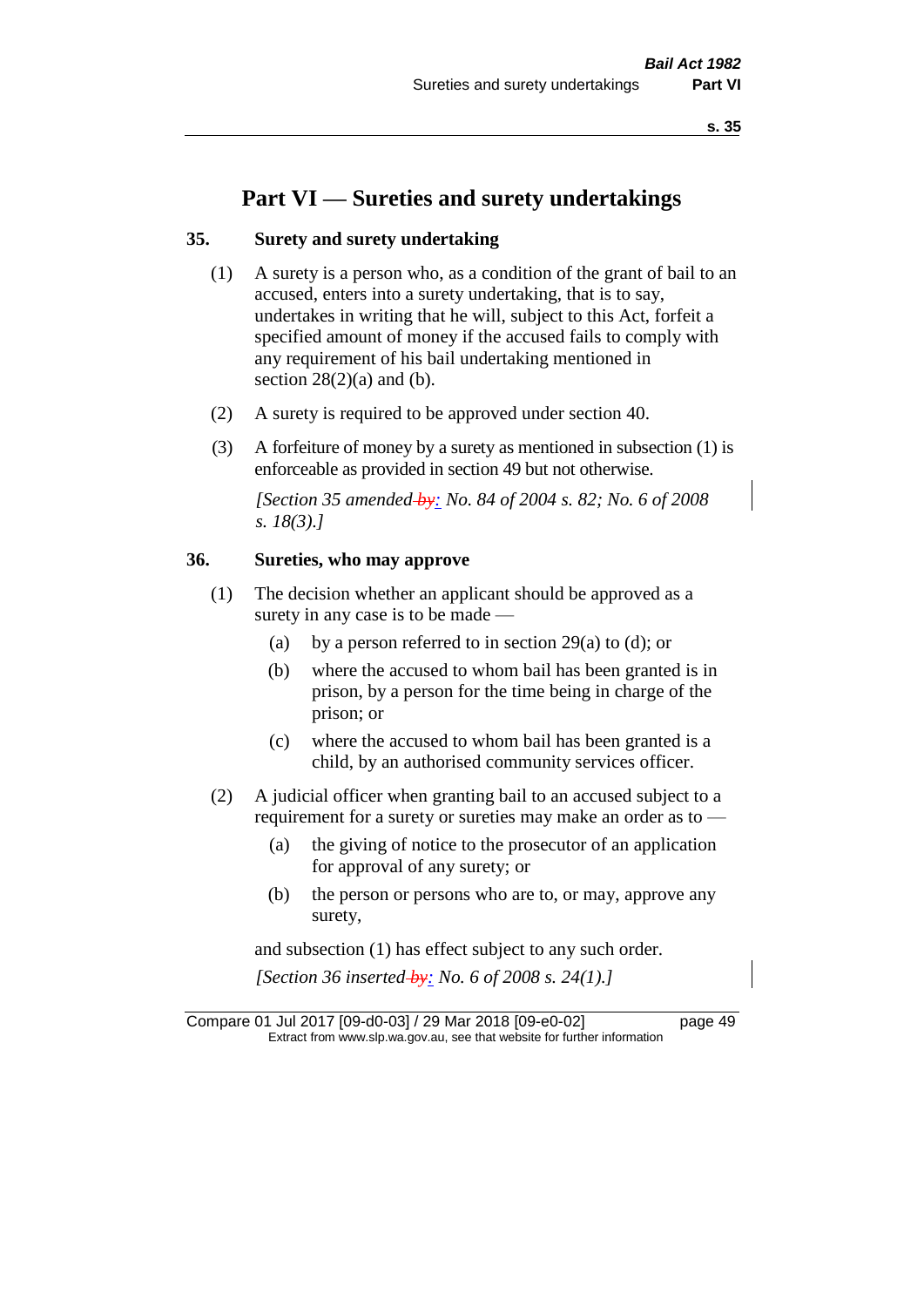#### **37. Proposed surety to receive certain information and form**

- (1) Whenever a surety approval officer is called upon to decide whether an applicant should be approved as a surety, he shall ensure that the applicant is, or has been, given —
	- (a) a duly completed notice in the prescribed form showing details of the terms and conditions on which bail has been granted to the accused in whose case the surety is required; and
	- (b) such information in writing as to the effect of this Act in relation to the rights, obligations and liabilities of sureties as is prescribed for the purposes of this paragraph; and
	- (c) a prescribed form of declaration for completion designed to disclose to the surety approval officer all information relevant to the decision.
- (2) Before he makes his decision, the surety approval officer shall ensure that the applicant furnishes to him the declaration referred to in subsection (1)(c) duly completed.

*[Section 37 amended by: No. 84 of 2004 s. 82; No. 6 of 2008 s. 24(4), (5) and 25; No. 20 of 2013 s. 28.]* 

## **38. Persons disqualified from being sureties**

- (1) A person is not qualified to be approved as a surety if  $-$ 
	- (a) he is under 18 years of age; or
	- (b) subject to subsection (2), the value of his assets, after provision is made for his debts and liabilities, is less than the amount which he might become liable to forfeit under his proposed surety undertaking; or
	- (c) there are reasonable grounds for believing that he has been, or will be, indemnified by any person against any forfeiture referred to in paragraph (b).

page 50 Compare 01 Jul 2017 [09-d0-03] / 29 Mar 2018 [09-e0-02] Extract from www.slp.wa.gov.au, see that website for further information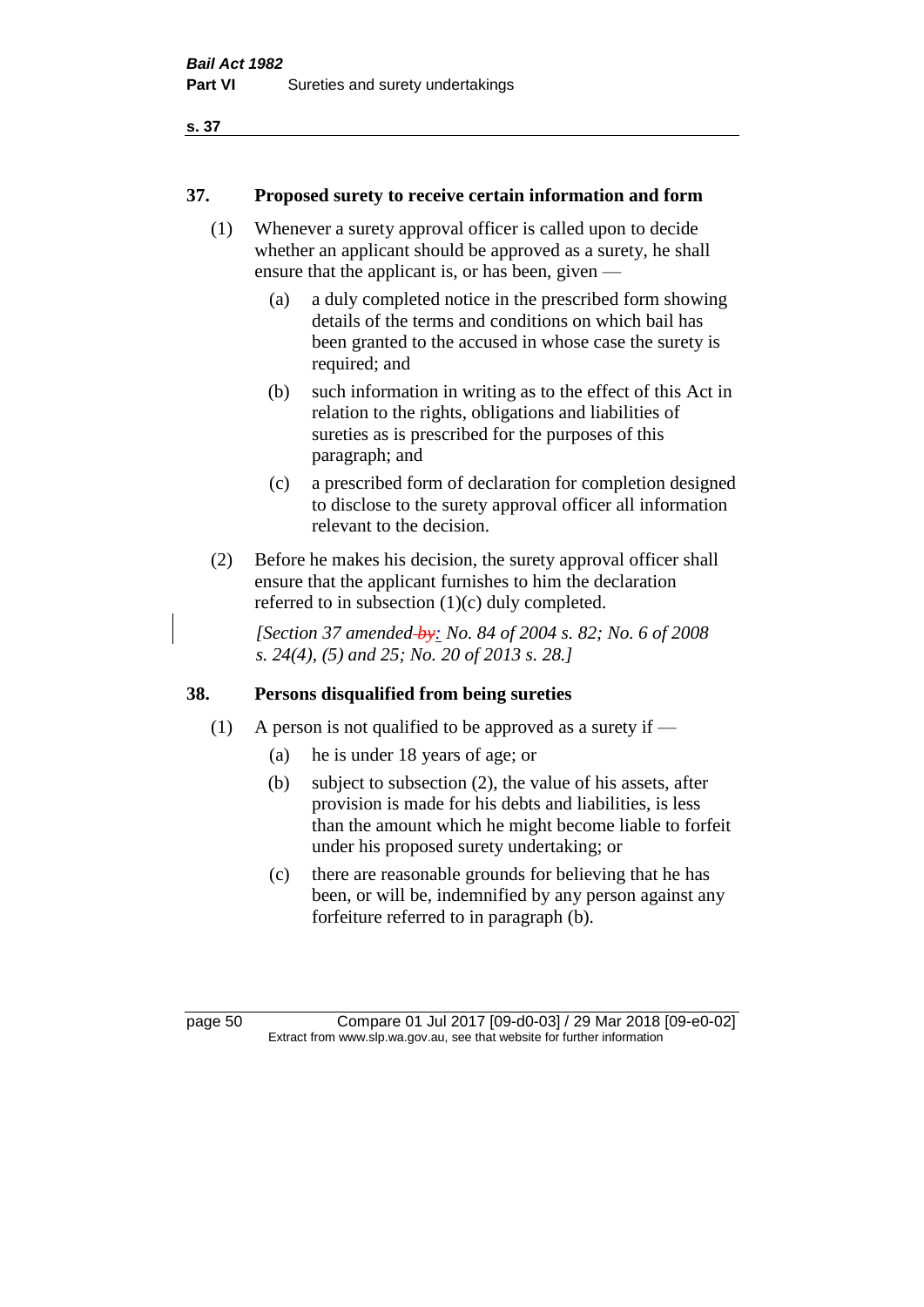(2) Subsection (1)(b) does not apply where the applicant for approval is required to give security sufficient to cover the amount which he might become liable to forfeit.

## **39. Matters to be regarded when approving sureties**

In determining whether an applicant is suitable to be a surety a surety approval officer shall have regard to all matters which appear to him to be relevant including, as well as any others, the following —

- (a) the character and antecedents of the applicant; and
- (b) his proximity to or connection with the accused, whether by kinship, place of residence or otherwise; and
- (c) his ability to pay, or give security for, the amount which he might become liable to forfeit under his proposed surety undertaking, without excessive hardship to himself or his dependants.

*[Section 39 amended by: No. 84 of 2004 s. 82; No. 6 of 2008 s. 24(4).]* 

#### **40. Decision on application by proposed surety**

- (1) Upon receipt of the duly completed declaration referred to in section  $37(1)(c)$ , the surety approval officer shall, after making any enquiries which he thinks desirable, make a decision, as soon as is practicable, either to approve or not to approve of the applicant as a surety in that case.
- (2) If the surety approval officer does not approve of the applicant as a surety he shall record the reasons for his doing so and inform the applicant and the accused thereof, or cause them to be so informed.

*[Section 40 amended by: No. 15 of 1988 s. 15; No. 84 of 2004 s. 82; No. 6 of 2008 s. 24(5).]*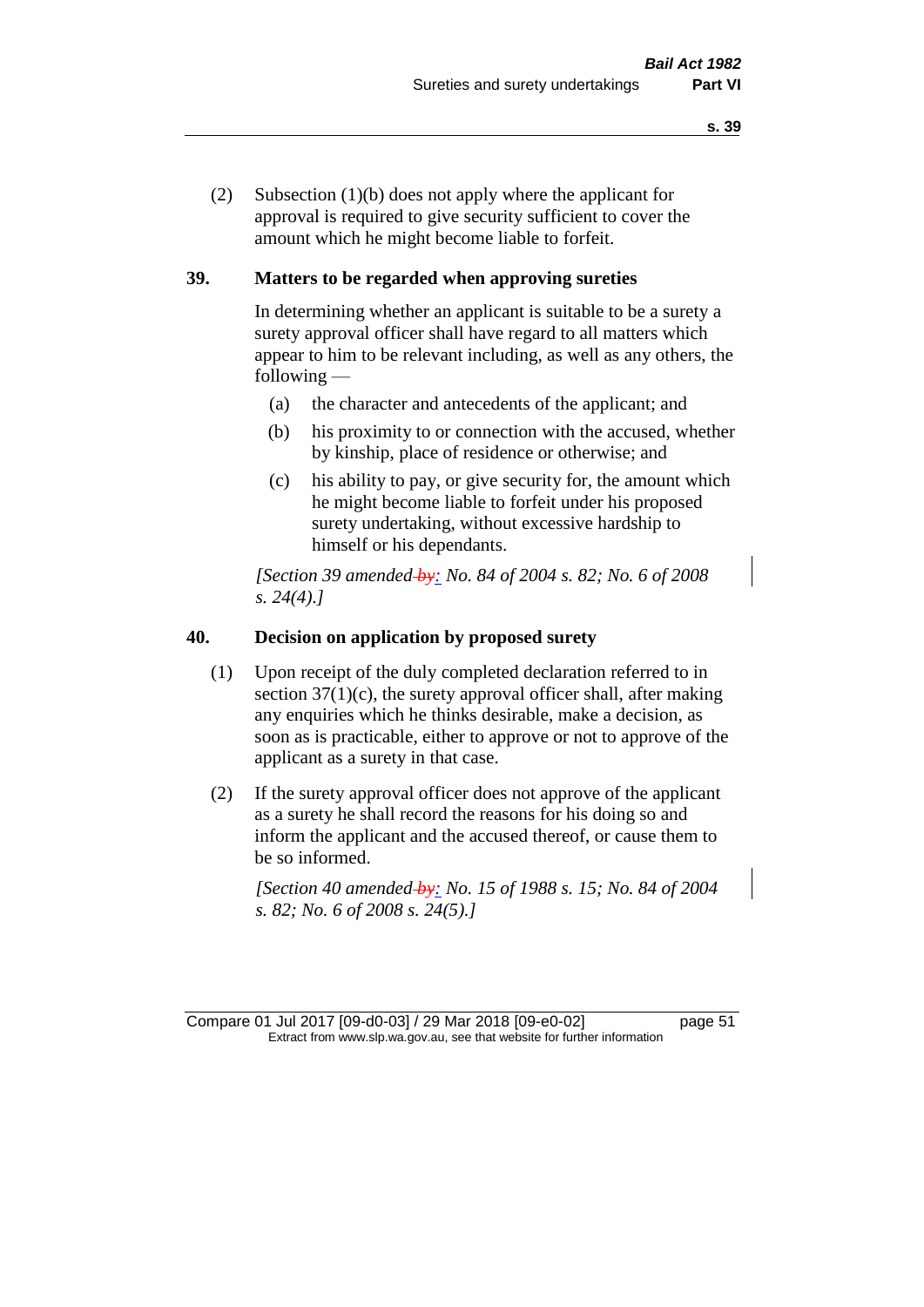#### **41. Finality of decision to refuse approval of surety**

- (1) A decision by a surety approval officer not to approve of the applicant as a surety is final unless the applicant becomes entitled to re-apply under subsection (2).
- (2) An applicant who is refused approval as a surety may re-apply for approval to the surety approval officer who made that decision, or if that officer is absent or unavailable to another surety approval officer, on the ground that —
	- (a) new facts have been discovered, new circumstances have arisen or the circumstances have changed since he was refused approval; or
	- (b) he failed to adequately present his case for approval on his previous application,

and the provisions of this Act, except section 37, shall, with necessary modifications, apply to any such further application and the decision thereon.

*[Section 41 amended by: No. 6 of 2008 s. 24(3) and (4).]*

## **42. Before whom surety undertaking may be entered into**

A surety undertaking need not be entered into before the surety approval officer who approved the surety but may be entered into before any person before whom the accused for whose appearance the surety is approved might enter into his bail undertaking under section 29.

*[Section 42 amended by: No. 84 of 2004 s. 82; No. 6 of 2008 s. 24(5).]* 

## **43. Duties of person before whom surety undertaking is entered into**

A person before whom a surety undertaking is to be entered into —

- $(a)$  shall
	- (i) read to the surety; or

page 52 Compare 01 Jul 2017 [09-d0-03] / 29 Mar 2018 [09-e0-02] Extract from www.slp.wa.gov.au, see that website for further information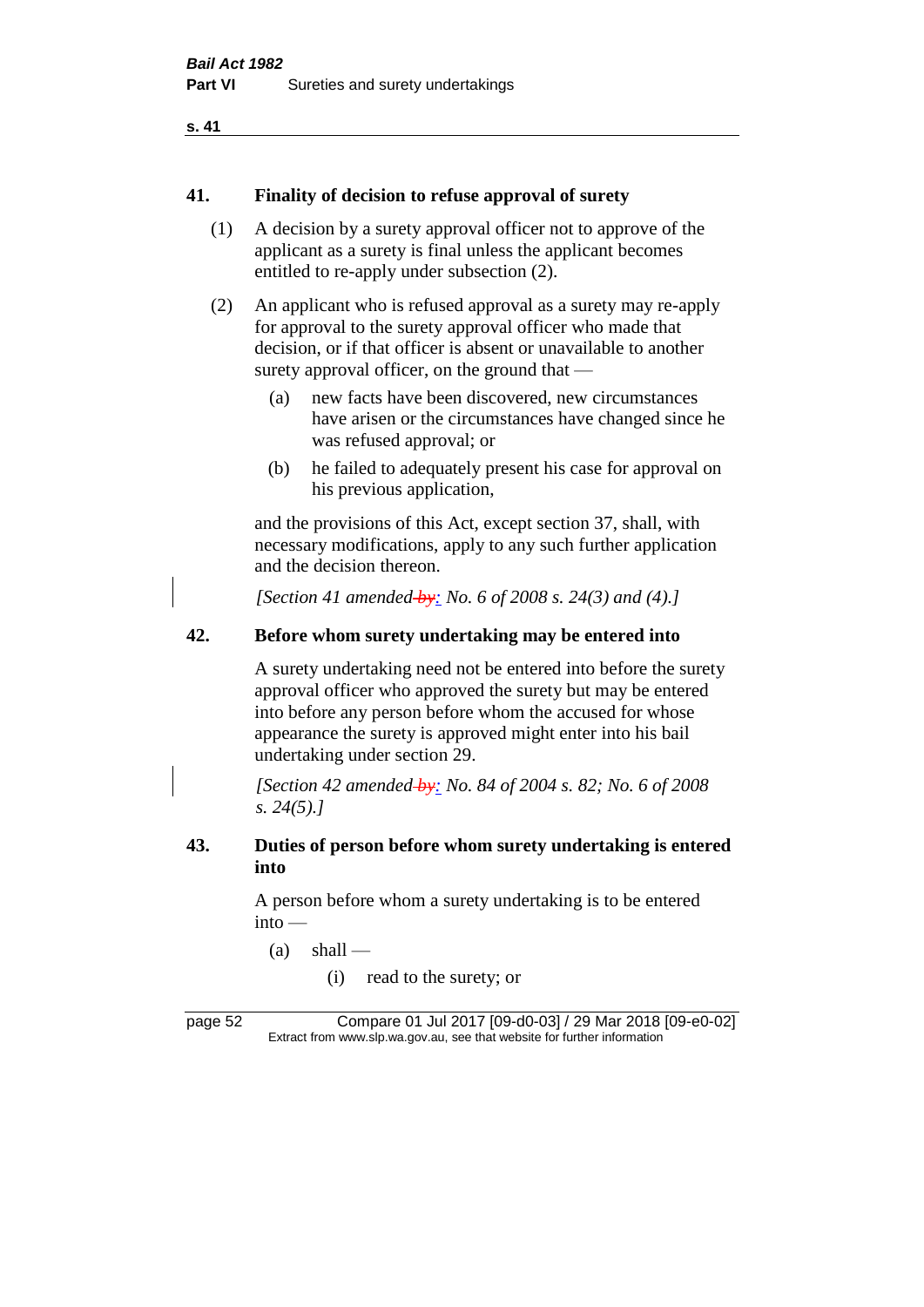- (ii) be informed by the surety that he has read; or
- (iii) if necessary, have translated to the surety,

the documents described in section  $37(1)(a)$  and (b), and the surety undertaking, before the surety enters into the undertaking; and

- (b) shall ensure that all conditions which are to be complied with by the surety have been complied with before the surety enters into his undertaking; and
- (c) shall give to the surety a copy of his surety undertaking as duly completed.

*[Section 43 amended by: No. 74 of 1984 s. 13.]* 

#### **43A. Entering into surety undertaking where proposed surety interstate**

(1) In this section —

*proposed surety* means a person who is to enter into a surety undertaking;

*relevant official* means the person before whom the surety undertaking is to be entered into or was entered into, as the case requires;

*video link* means facilities (including closed circuit television) that enable, at the same time —

- (a) the relevant official to see and hear the proposed surety; and
- (b) the proposed surety to see and hear the relevant official.
- (2) This section applies if a proposed surety is in another State or a Territory.
- (3) The relevant official may comply with section 43(a) and (b) by means of a video link.
- (4) The relevant official may provide the surety undertaking to the proposed surety for completion by providing it by electronic means in accordance with the regulations.

Compare 01 Jul 2017 [09-d0-03] / 29 Mar 2018 [09-e0-02] page 53 Extract from www.slp.wa.gov.au, see that website for further information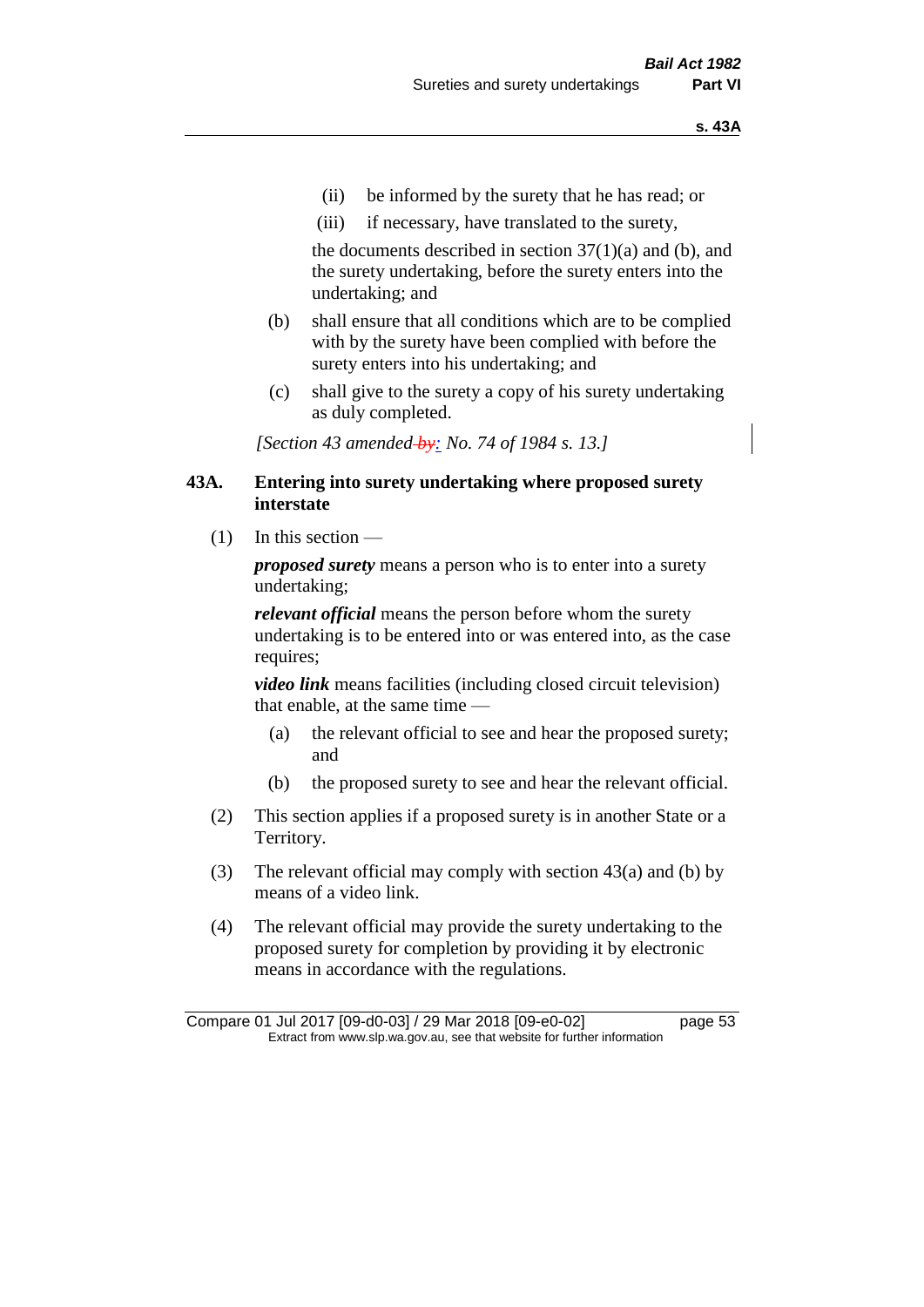- (5) The proposed surety may enter into the surety undertaking by providing the completed surety undertaking to the relevant official by electronic means in accordance with the regulations.
- (6) If the surety undertaking is provided by electronic means under subsection (4) or (5), any requirement for the proposed surety or the relevant official to sign it is to be taken to have been complied with if the full name of the proposed surety or the relevant official, as the case requires, appears in the appropriate place in the undertaking.
- (7) The relevant official may comply with section 43(c) by providing a copy of the surety undertaking (as duly completed) to the surety by electronic means in accordance with the regulations.
- (8) A surety undertaking that is entered into in accordance with this section is to be taken to have been entered into before the relevant official.
- (9) In any proceedings a document purporting to be a copy of a surety undertaking and purporting to be certified by the relevant official to be a copy of a surety undertaking entered into in accordance with this section is evidence of the surety undertaking without proof of the signature of the relevant official.

*[Section 43A inserted by: No. 6 of 2008 s. 26; amended by: No. 20 of 2013 s. 29.]*

# **44. When surety undertaking extends to different time or different time and place substituted under s. 31**

- (1) A surety undertaking does not extend to the failure by the accused to appear at a different time or a different time and place substituted pursuant to section 31 unless —
	- (a) the surety undertaking contains a provision stating that it does so extend and, where applicable under subsection (5), the surety has received notice as mentioned in that subsection; or

page 54 Compare 01 Jul 2017 [09-d0-03] / 29 Mar 2018 [09-e0-02] Extract from www.slp.wa.gov.au, see that website for further information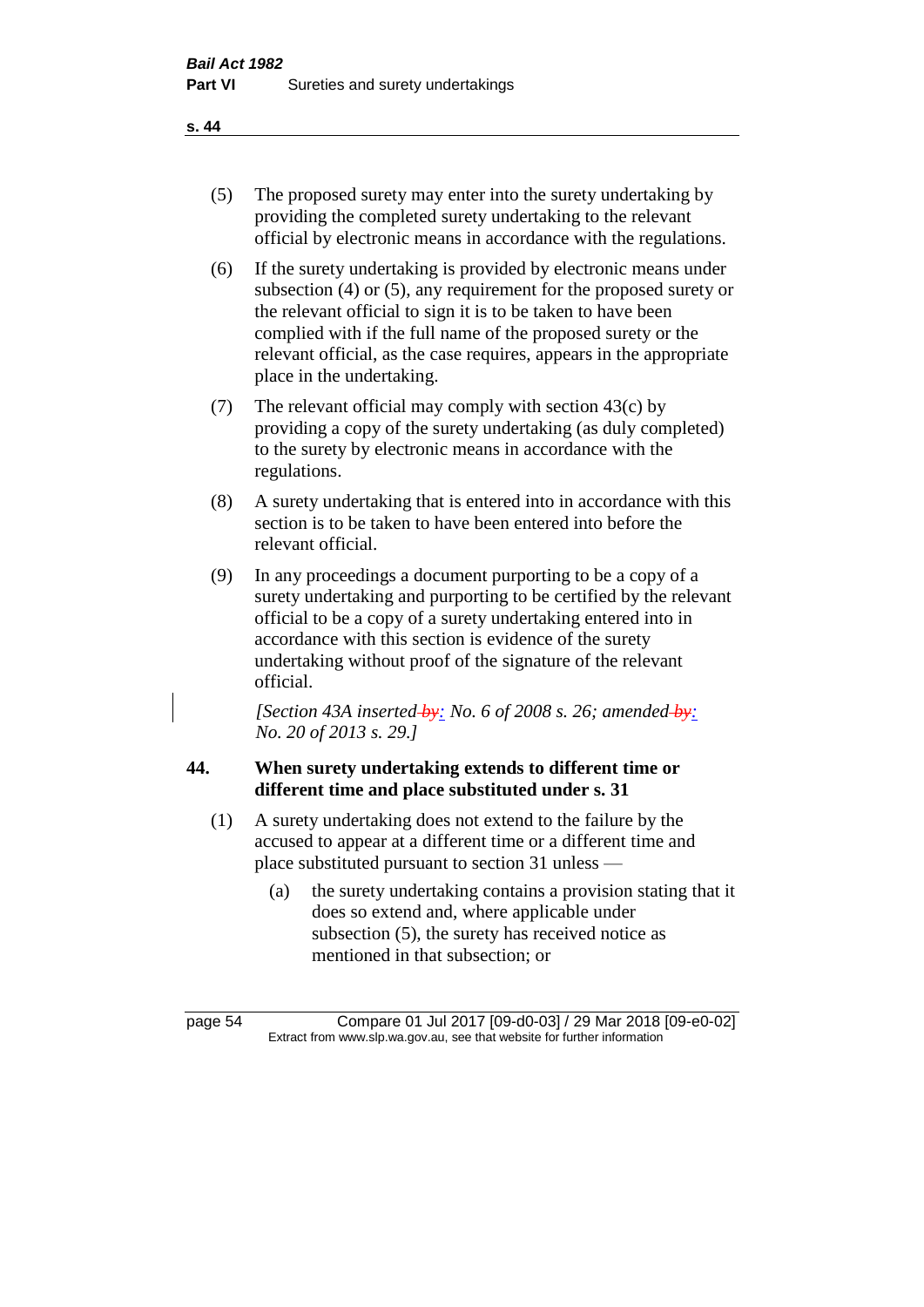- (b) subsection (2) applies.
- (2) A surety undertaking extends to the failure by the accused to appear at a different time substituted pursuant to section 31 during a trial if, at the option of the surety, the undertaking contains a provision stating —
	- (a) that it does so extend; and
	- (b) the effect of subsection (4).
- (3) In subsection  $(2)$  —

*trial* means that part of proceedings for an offence when evidence is being received by the court in respect of the offence and also extends to any time when —

- (a) legal argument is being heard; or
- (b) a judicial officer or a jury is deliberating.
- (4) Subsection (2) applies despite any amendment as defined in section 31A(1) if the endorsement or notice under section 31A(3)(a) in respect of the amendment includes a statement referred to in section 31A(4).
- (5) A surety undertaking may, at the option of the surety, also contain a provision stating that where —
	- (a) a different time or a different time and place for the accused's appearance is substituted pursuant to section 31; and
	- (b) subsection (2) does not apply,

the surety's liability only arises if the surety is given notice, as soon as is practicable, of the different time or the different time and place.

(6) Where, by operation of this section, a surety undertaking would extend to the failure by the accused to appear at a different time or a different time and place substituted pursuant to section 31, that extension is not affected by a reduction in the number of offences to which the accused's bail undertaking relates.

*[Section 44 inserted by: No. 6 of 2008 s. 27(1).]*

Compare 01 Jul 2017 [09-d0-03] / 29 Mar 2018 [09-e0-02] page 55 Extract from www.slp.wa.gov.au, see that website for further information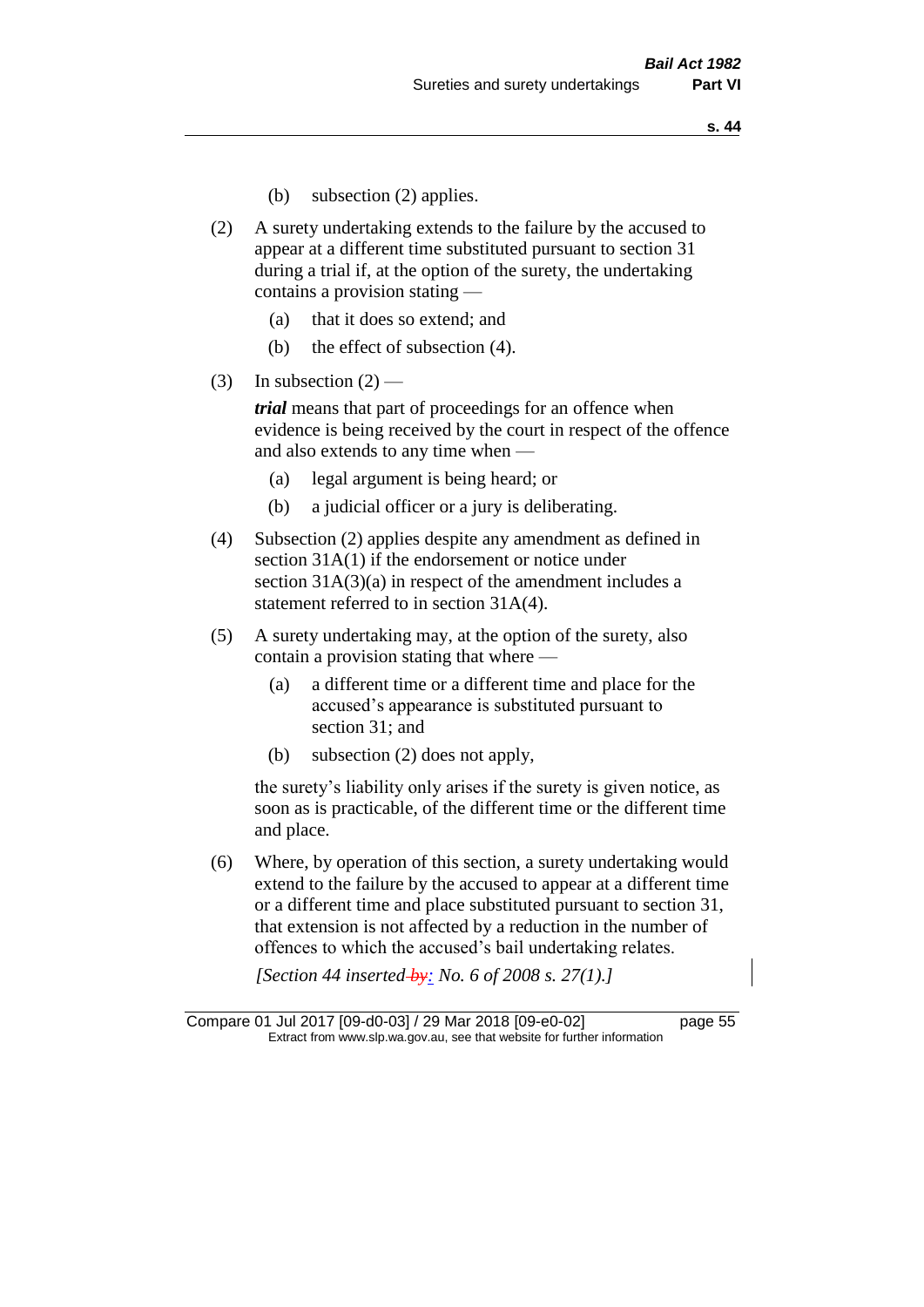```
s. 45
```
#### **45. Notices under s. 44, service and proof of**

- (1) For the purposes of section 44(5) notice to a surety may be given —
	- (a) orally to the surety by the judicial officer when he fixes a time and place for the proceedings or the resumed proceedings; or
	- (b) in the approved form to the surety personally; or
	- (c) by a person authorised under subsection  $(5)$ 
		- (i) sending or causing to be sent the approved form to the surety by post to the surety's address appearing in the records of the court; or
		- (ii) in urgent cases or with the surety's consent, providing or causing to be provided the approved form to the surety by electronic means in accordance with the regulations.
- (2) A person who gives a notice in accordance with subsection  $(1)(b)$  or  $(c)$  shall endorse on a file copy of the notice a certificate showing —
	- (a) that the person has done so; and
	- (b) the time of doing so.
- (2a) If a notice is sent by post under subsection  $(1)(c)$ , the notice is to be presumed, unless the contrary is shown, to have been received at the time when, in the ordinary course of events, it would have been delivered.
- (3) A judicial officer who, under subsection  $(1)(a)$ , notifies a surety of the time and place for the proceedings or the resumed proceedings shall cause to be endorsed on a file copy of the surety's undertaking a certificate showing details of such time and place and that the surety has been notified of them.
- (4) In any proceedings
	- (a) a document purporting to be a copy of a notice referred to in section 44(5) shall be evidence of the terms of the notice; and

page 56 Compare 01 Jul 2017 [09-d0-03] / 29 Mar 2018 [09-e0-02] Extract from www.slp.wa.gov.au, see that website for further information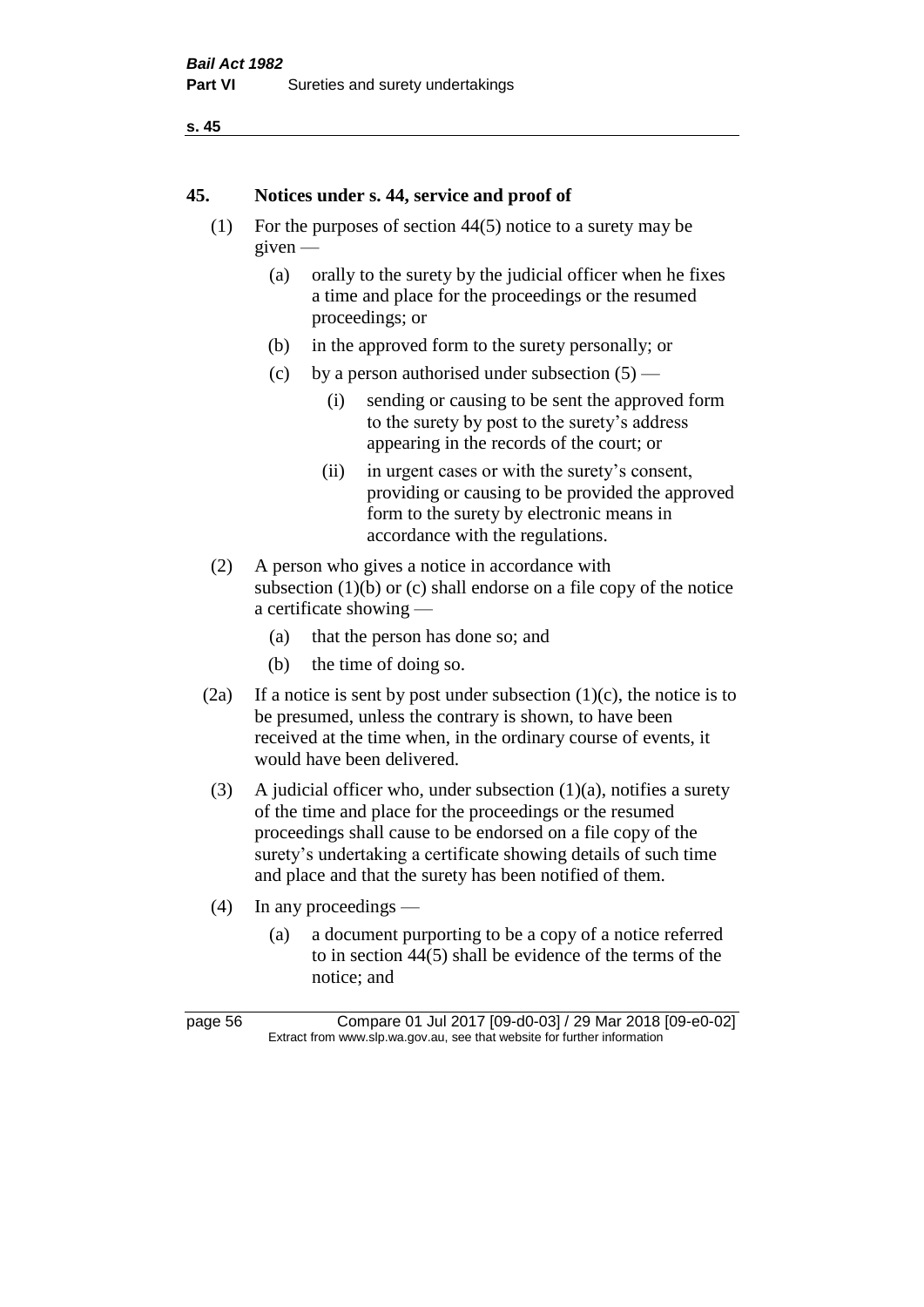- (b) an endorsement
	- (i) on a file copy of a notice given under subsection  $(1)(b)$  or  $(c)$  purporting to be a certificate referred to in subsection (2); or
	- (ii) on a file copy of a surety undertaking purporting to be a certificate referred to in subsection (3),

is evidence of the matters appearing in the certificate without proof of the signature of the person who made the endorsement.

- (5) A registrar of the court, other than a deputy registrar of the Magistrates Court or the Children's Court, is an authorised person for the purposes of subsection  $(1)(c)$  and in addition —
	- (a) in respect of committals to the Supreme Court, the Chief Justice; and
	- (b) in respect of committals to the District Court, the Chief Judge,

may authorise a person or persons, by name or office, to perform the function referred to in subsection  $(1)(c)$ .

*[Section 45 amended by: No. 74 of 1984 s. 15; No. 59 of 2004 s. 141; No. 6 of 2008 s. 28(1)-(5); No. 20 of 2013 s. 30.]* 

#### **46. Surety's power to arrest accused**

- (1) A surety may arrest an accused for whose appearance in court he has entered into a surety undertaking if the surety has reasonable grounds to believe that —
	- (a) the accused
		- (i) is not likely to comply with the requirements of his bail undertaking mentioned in section  $28(2)(a)$  or (b); or
		- (ii) is, or has been, in breach of any condition of his bail undertaking mentioned in section 28(2)(c); or

Compare 01 Jul 2017 [09-d0-03] / 29 Mar 2018 [09-e0-02] page 57 Extract from www.slp.wa.gov.au, see that website for further information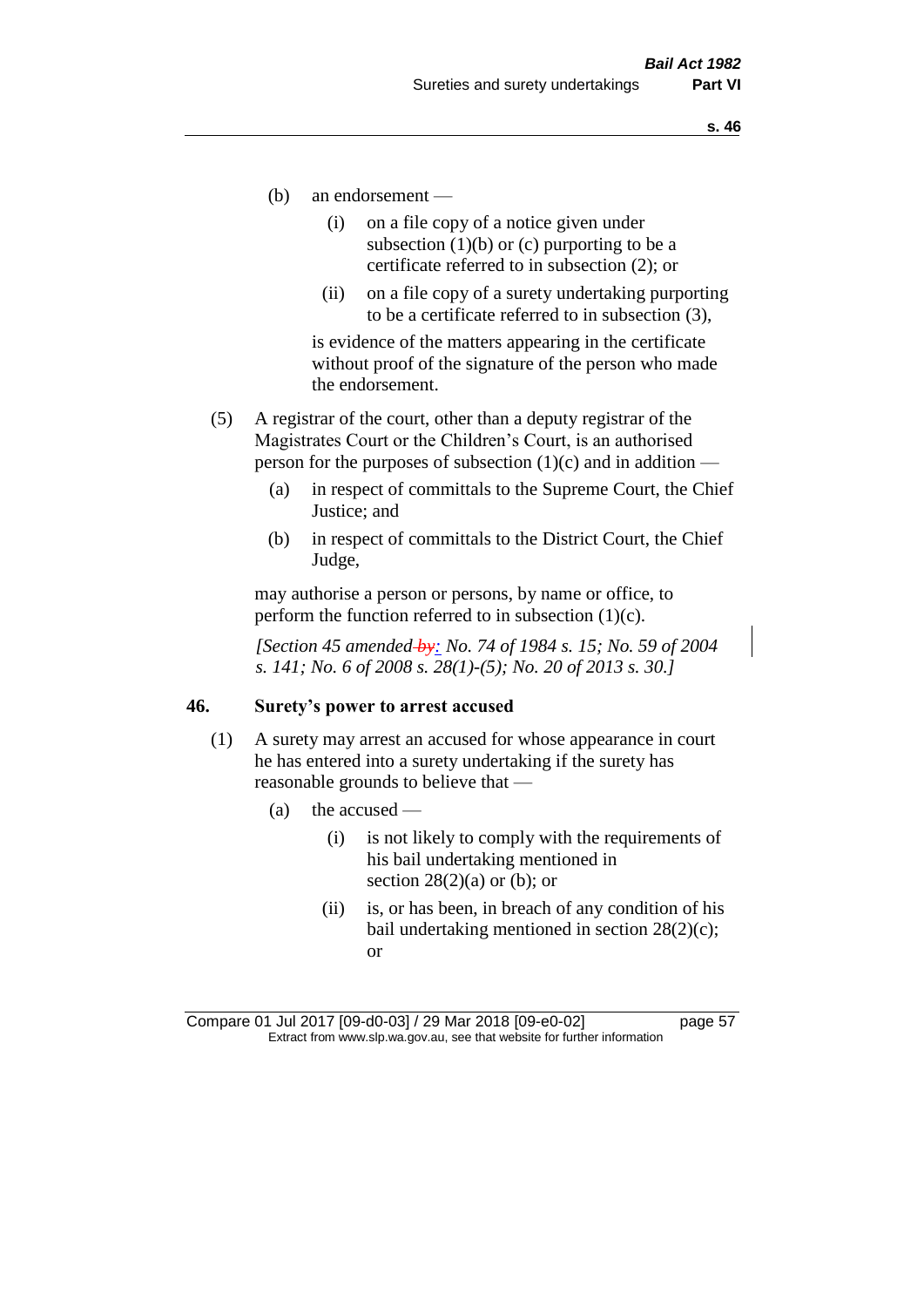(iii) is, or has been, in breach of a home detention condition mentioned in section 28(2)(d);

and

- (b) it is not expedient to invoke the assistance of the relevant officer under section 54(1) because the delay occasioned by doing so would defeat the purpose of that section.
- (2) A surety who arrests an accused under subsection (1) shall, as soon as is practicable, deliver him into the custody of a police officer and thereafter he shall be dealt with under section 54(4) and section 55, and those provisions shall apply, as if he had been arrested by a police officer under section 54(2).

*[Section 46 amended by: No. 74 of 1984 s. 16; No. 61 of 1990 s. 10; No. 84 of 2004 s. 82; No. 6 of 2008 s. 33(5).]* 

# **47. When surety undertaking ceases to have effect**

A surety undertaking ceases to have effect —

- (a) upon the revocation of bail under section 55(1); or
- (b) upon the release of an accused under section 55(2) if the surety does not consent to the continuance in force of his surety undertaking; or
- (c) upon its being cancelled under section 48(4) (and as from the time fixed therefor) by an appropriate judicial officer; or
- (d) upon the death of the surety, but only if no order under section 49(1) has been made before then; or
- (e) subject to sections 31 and 44, upon the appearance in court by the accused as required by his bail undertaking; or
- (f) upon the discharge of the accused according to law from any further proceedings for the offence, or all of the offences, to which the surety undertaking relates; or

page 58 Compare 01 Jul 2017 [09-d0-03] / 29 Mar 2018 [09-e0-02] Extract from www.slp.wa.gov.au, see that website for further information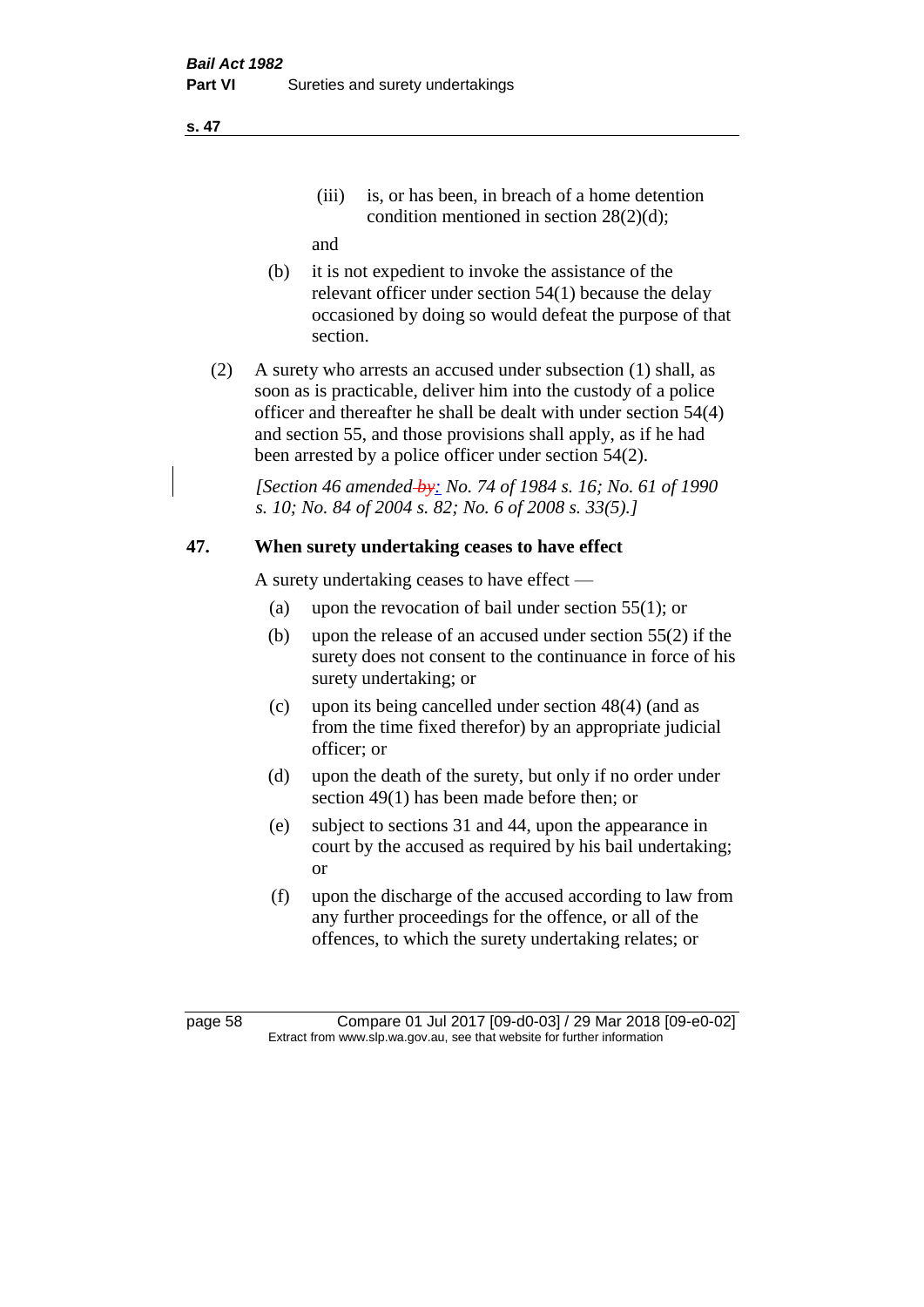(g) during any period before the time at which the accused is required to appear in court when he is in custody for any other offence or reason.

*[Section 47 amended by: No. 84 of 2004 s. 82.]* 

## **48. Surety may apply for cancellation of his undertaking**

- (1) A surety may apply to an appropriate judicial officer for cancellation of his undertaking.
- (2) An application under subsection (1) may be made at any time before that specified, or deemed by section 31(3) to be specified, in the accused's bail undertaking for his appearance in court.
- (3) Upon an application being made under subsection (1) an appropriate judicial officer shall cause the accused to appear before him or another such officer and may issue a warrant or summons for that purpose.
- (4) Upon the appearance of the accused before the time mentioned in subsection (2) an appropriate judicial officer shall —
	- (a) cancel the surety undertaking; and
	- (b) exercise one of the powers set out in section  $55(1)(d)$ or (e).
- (5) An application under subsection (1) must be made, and proceedings on it are to be conducted —
	- (a) in a court of summary jurisdiction in accordance with the regulations;
	- (b) in the Supreme Court or the District Court  $-\text{in}$ accordance with rules of court.

*[Section 48 amended by: No. 59 of 2004 s. 141; No. 84 of 2004 s. 7 and 82; No. 6 of 2008 s. 29.]* 

## **49. Surety's undertaking to pay money, enforcing**

(1) Where an accused has failed to comply with any requirement of his bail undertaking mentioned in section 28(2)(a) or (b) the

Compare 01 Jul 2017 [09-d0-03] / 29 Mar 2018 [09-e0-02] page 59 Extract from www.slp.wa.gov.au, see that website for further information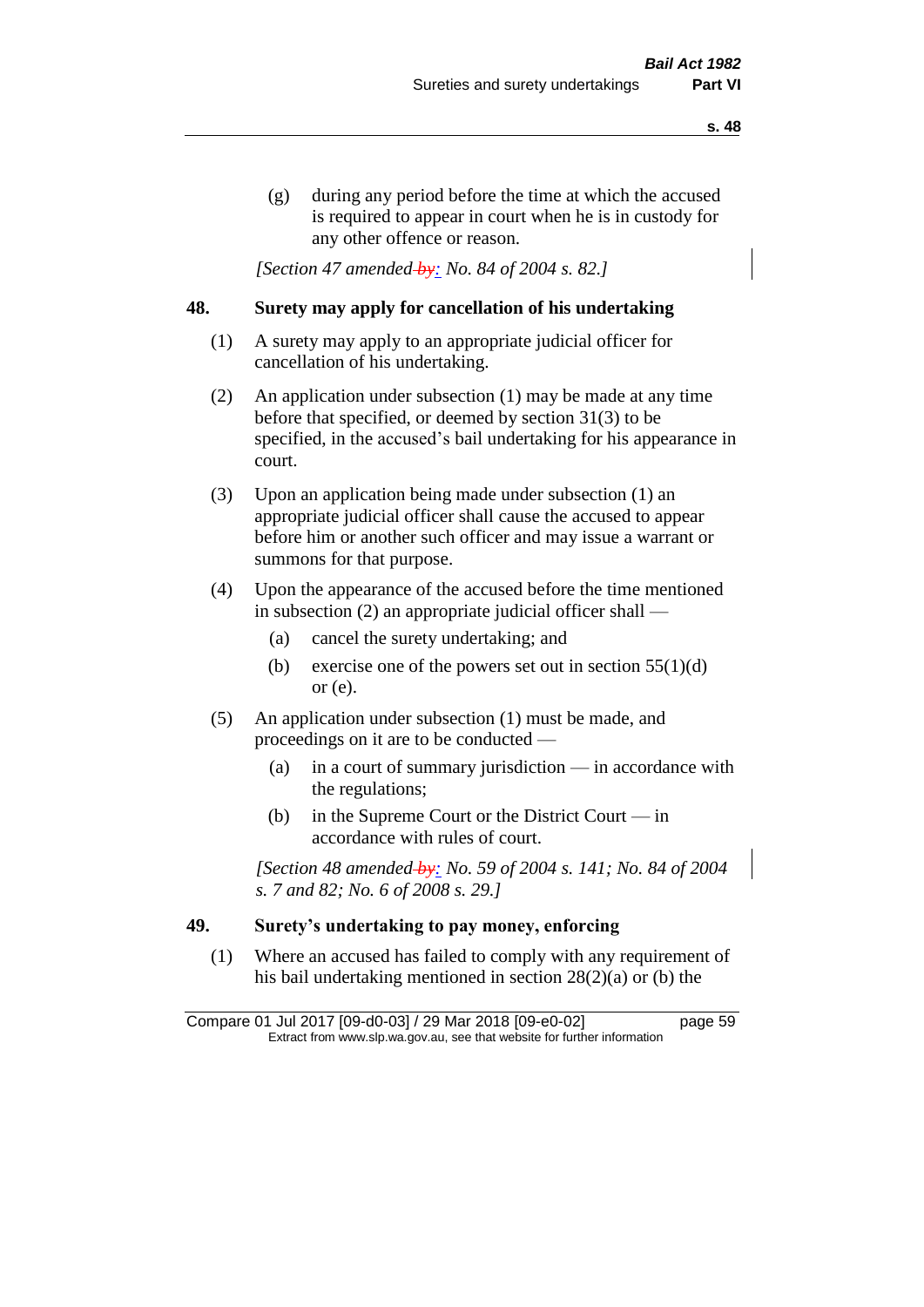following provisions of this section apply for the purpose of enforcing payment to the State of any sum thereupon payable by a surety in terms of his surety undertaking —

- (a) an application for an order that the sum be paid may be made to an appropriate judicial officer —
	- (i) by the Director of Public Prosecutions where the court before which the accused failed to appear was —
		- (I) the District Court, the Supreme Court or the Court of Appeal; or
		- (II) another court, if the Director of Public Prosecutions is the prosecutor in that court of the case against the accused;

or

- (ii) in other cases, by the State Solicitor or the registrar of the court before which the accused failed to appear;
- *[(b) deleted]*
	- (c) on the hearing of the application and upon proof of the surety's liability in terms of his undertaking, the judicial officer shall order forfeiture of the full amount specified in the undertaking unless the surety attends at the hearing and shows to the satisfaction of the judicial officer that there was reasonable cause for the failure of the accused to comply with the requirement to which the application relates;
- (d) notwithstanding paragraph (c), the judicial officer may decline to make an order under that paragraph or may order forfeiture in part only where the surety attends and shows to the satisfaction of the judicial officer —
	- (i) that, by reason of a change of circumstances since the undertaking was entered into, an order for forfeiture, or for forfeiture in full (as the case may be), would cause excessive hardship to the surety or his dependants; and

page 60 Compare 01 Jul 2017 [09-d0-03] / 29 Mar 2018 [09-e0-02] Extract from www.slp.wa.gov.au, see that website for further information

**s. 49**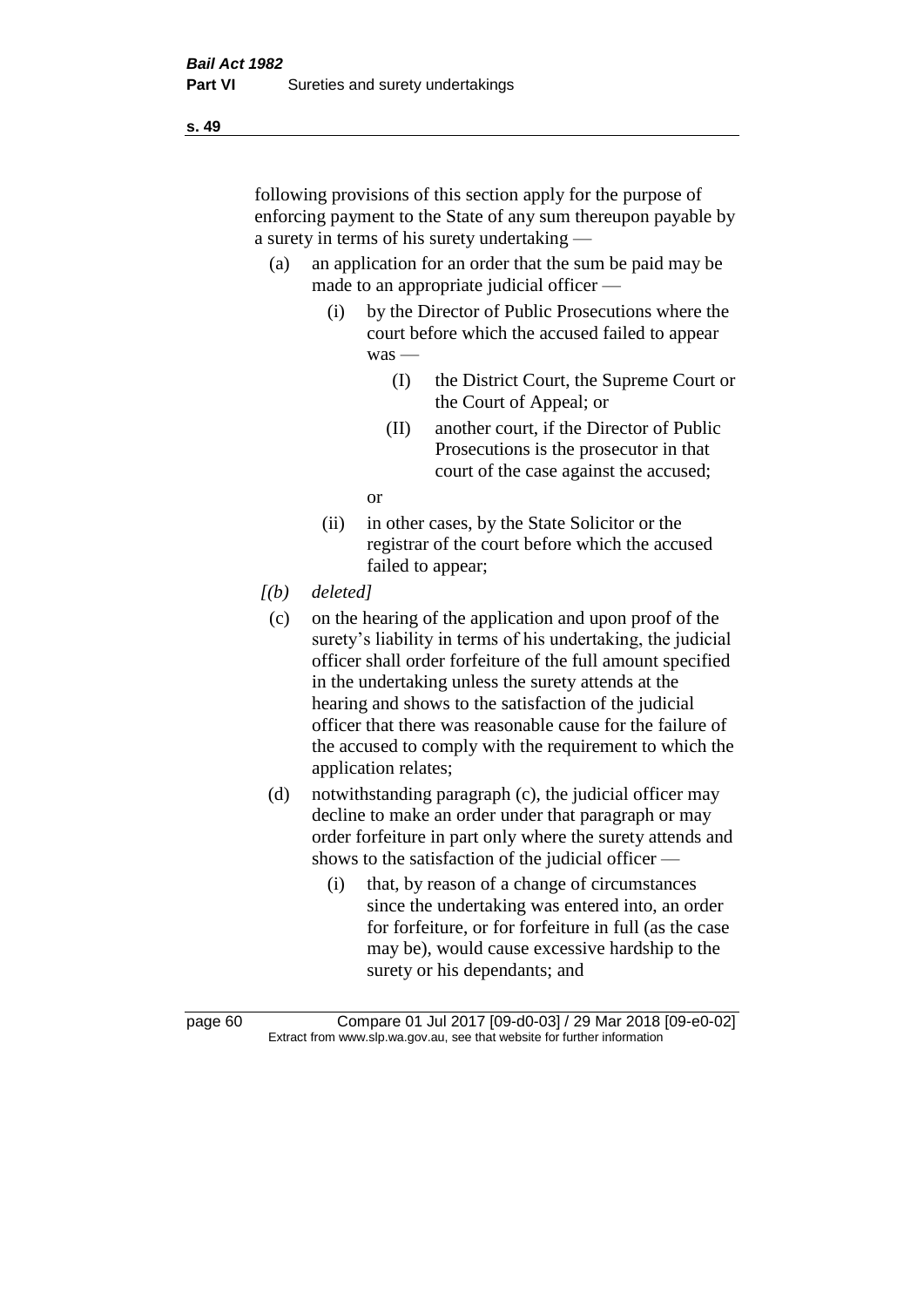- (e) an order may be made under this section whether or not the accused has been convicted of an offence against section 51(1) or (2) but if, after an order has been made, the surety satisfies the Governor that new facts have been discovered or new circumstances have arisen which show that there was reasonable cause for the failure of the accused as mentioned in paragraph (c), the Governor may exercise the power in section 139 of the *Sentencing Act 1995* as if the forfeiture were one to which that section applied.
- (2) An application under subsection (1) must be made, and proceedings on it are to be conducted —
	- (a) in a court of summary jurisdiction in accordance with the regulations;
	- (b) in the Supreme Court or the District Court  $-\text{in}$ accordance with rules of court.
- (3) Without prejudice to the recovery of such an amount as a civil debt due to the State, any amount to be paid under an order made under this section is to be paid, and its payment may be enforced under Part 5 of the *Fines, Penalties and Infringement Notices Enforcement Act 1994*, unless an order has been made under subsection (4).
- (4) If under this section the Supreme Court or the District Court makes an order requiring the payment of money, the court may make an order under section 59 of the *Sentencing Act 1995* in respect of the amount payable and for that purpose that section, with any necessary changes, applies as if the amount were a fine imposed on the surety.

*[Section 49 amended by: No. 74 of 1984 s. 17; No. 92 of 1994 s. 5; No. 78 of 1995 s. 8; No. 65 of 2003 s. 121(3); No. 74 of 2003 s. 29; No. 59 of 2004 s. 141; No. 84 of 2004 s. 8, 11 and 82; No. 6 of 2008 s. 18(2) and 30(1) and (2).]* 

Compare 01 Jul 2017 [09-d0-03] / 29 Mar 2018 [09-e0-02] page 61 Extract from www.slp.wa.gov.au, see that website for further information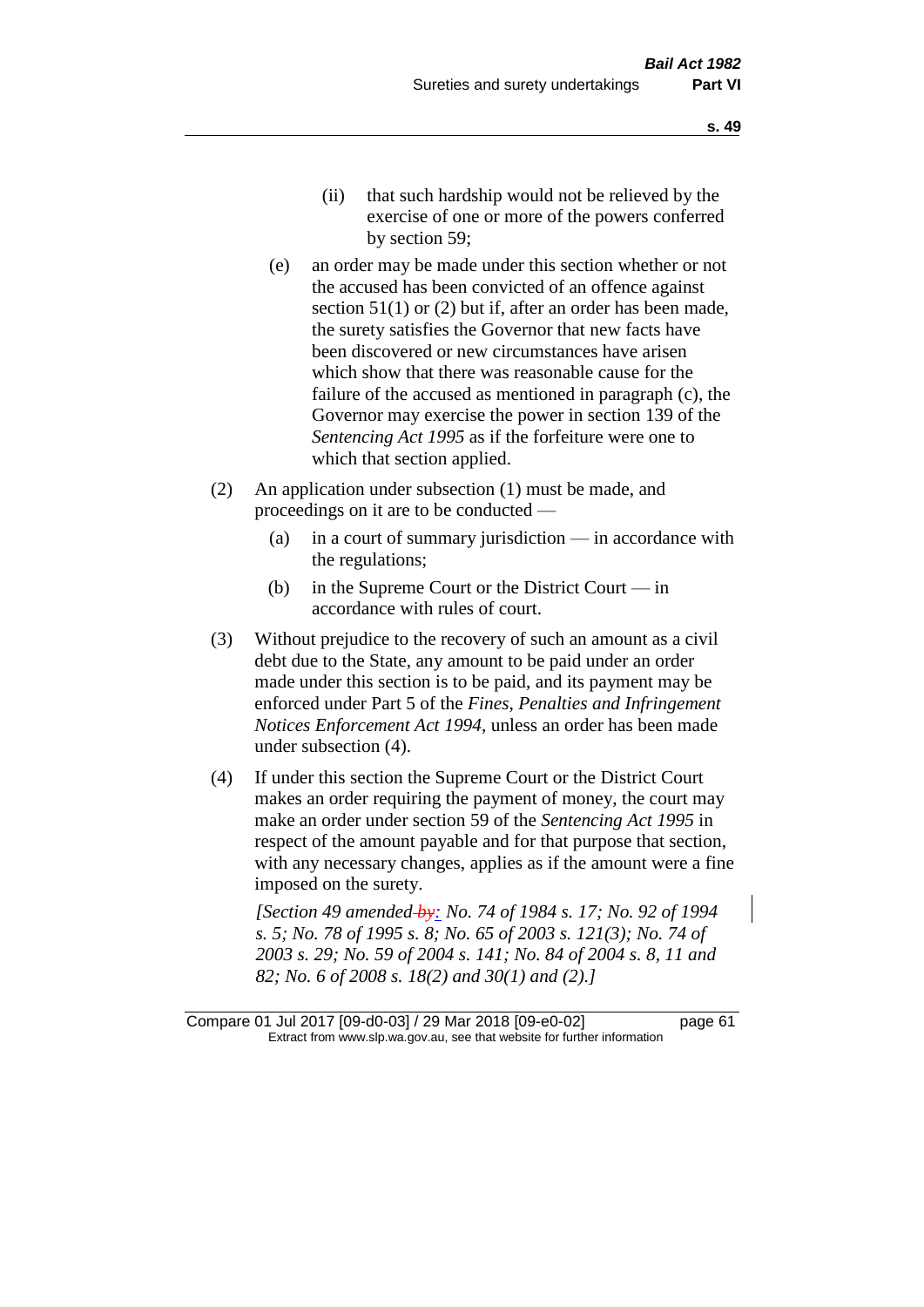#### **50. Indemnifying surety, offence**

- (1) If a person indemnifies, or agrees to indemnify, a surety or proposed surety against any liability which the surety or proposed surety may incur under this Act (including this section) he and the surety or proposed surety and any person with whom he agrees as aforesaid each commits an offence. Penalty: \$1 000 or imprisonment for 12 months or both.
- (2) An offence is committed under subsection  $(1)$ 
	- (a) whether the agreement is made before or after the surety undertaking is entered into and whether or not a proposed surety actually becomes a surety; and
	- (b) whether the compensation is to be in money or in money's worth.
- (3) An offence is not committed under subsection (1) by a surety or proposed surety if he shows —
	- (a) that he had no knowledge of an agreement within the meaning of subsection (1) proposed to be entered into between 2 other persons; or
	- (b) that having such knowledge he took all steps reasonably available to him to prevent the agreement being entered into.

*[Section 50 amended by: No. 74 of 1984 s. 18.]* 

page 62 Compare 01 Jul 2017 [09-d0-03] / 29 Mar 2018 [09-e0-02] Extract from www.slp.wa.gov.au, see that website for further information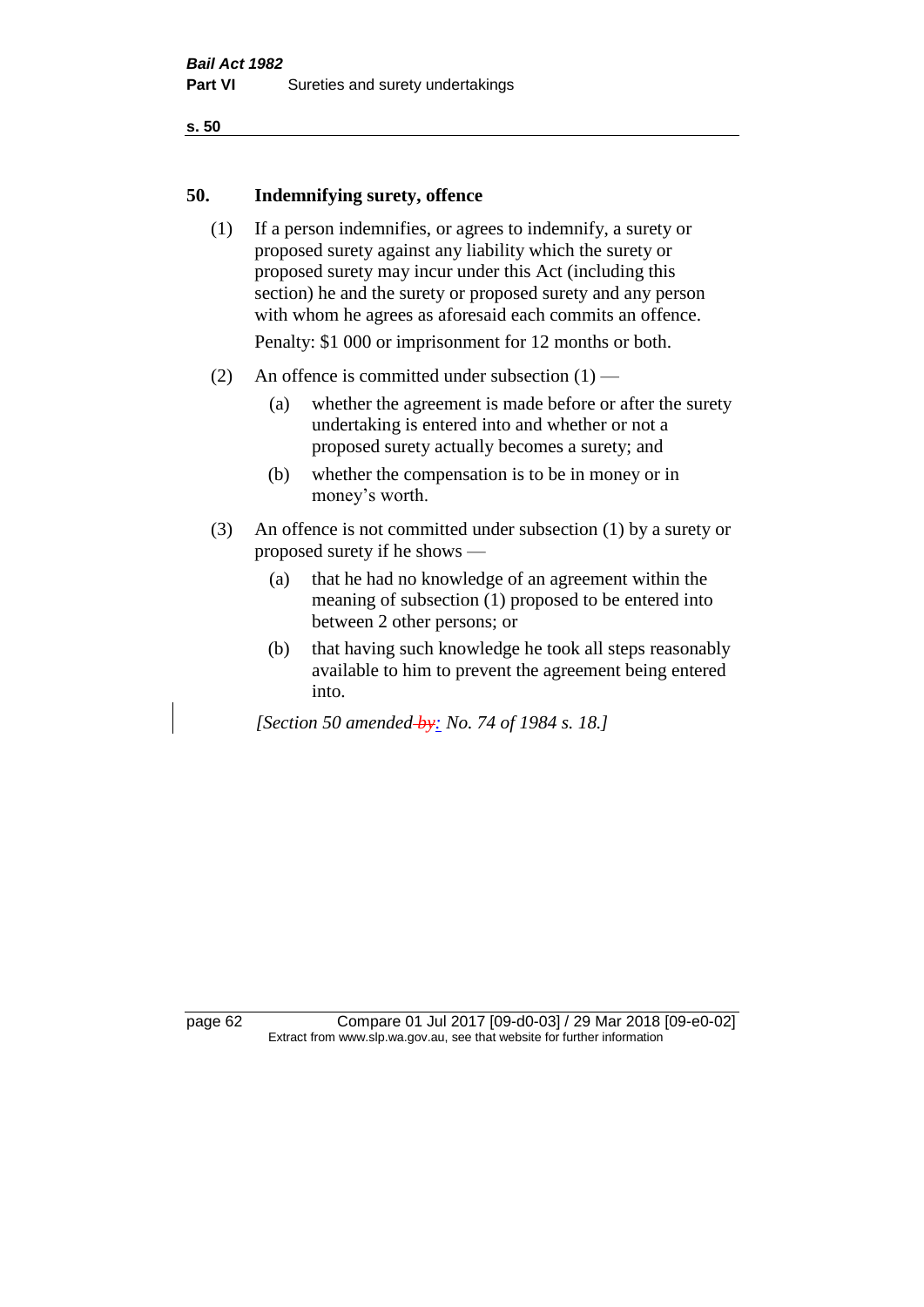**s. 50A**

# **Part VIA — Administration of home detention conditions**

*[Heading inserted by: No. 61 of 1990 s. 11.]* 

## **50A. Powers of CEO (corrections)**

The CEO (corrections) has all of the powers conferred under this Act on a community corrections officer and may review, vary, or rescind a direction given by a community corrections officer.

*[Section 50A inserted by: No. 61 of 1990 s. 11; amended by: No. 31 of 1993 s. 9; No. 65 of 2006 s. 53.]* 

*[50B. Deleted by: No. 78 of 1995 s. 8.]* 

# **50C. Powers and duties of community corrections officers**

- (1) A community corrections officer may give such reasonable directions to an accused subject to a home detention condition as are necessary for the proper administration of the condition and any other condition imposed on the grant of bail to the accused including, without limiting the generality of the foregoing, directions as to —
	- (a) when the accused may leave the place where he is required by the home detention condition to remain; and
	- (b) the period of any authorised absence from the place where he is required by the home detention condition to remain; and
	- (c) when the accused shall return to the place where he is required by the home detention condition to remain; and
	- (d) the method of travel to be used by the accused during any absence from the place where he is required by the home detention condition to remain; and
	- (e) the manner in which the accused shall report his whereabouts.

Compare 01 Jul 2017 [09-d0-03] / 29 Mar 2018 [09-e0-02] page 63 Extract from www.slp.wa.gov.au, see that website for further information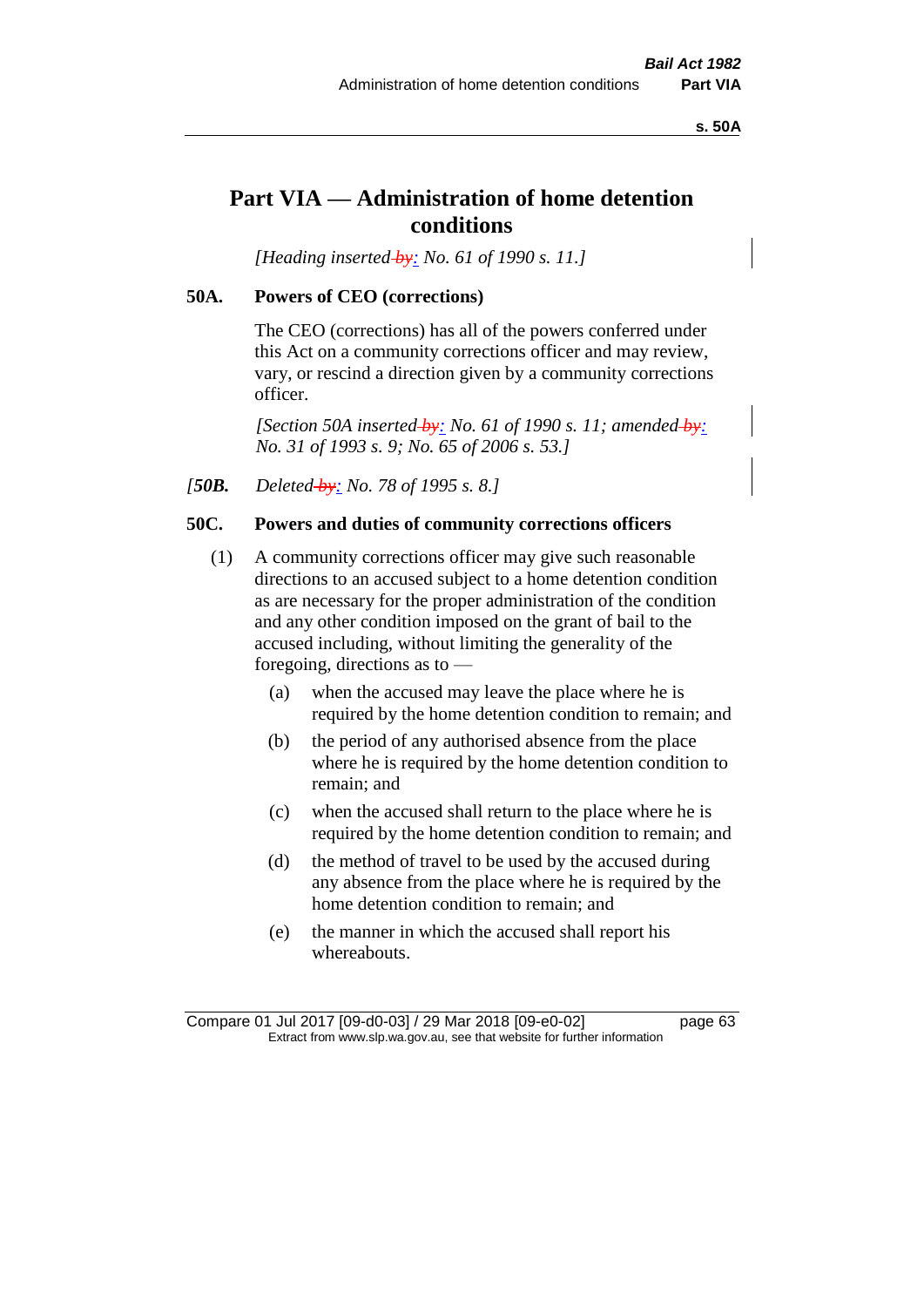**s. 50C**

| (2)     | For the purpose of ascertaining whether or not an accused is<br>complying with a home detention condition or any direction<br>given pursuant to subsection (1), a community corrections<br>officer may, at any time |                                                                                                                                                                              |  |
|---------|---------------------------------------------------------------------------------------------------------------------------------------------------------------------------------------------------------------------|------------------------------------------------------------------------------------------------------------------------------------------------------------------------------|--|
|         | (a)                                                                                                                                                                                                                 | enter or telephone the place where the accused is<br>required by a home detention condition to remain; or                                                                    |  |
|         | (b)                                                                                                                                                                                                                 | enter or telephone the accused's place of employment or<br>any other place where the accused is permitted or<br>required to attend; or                                       |  |
|         | (c)                                                                                                                                                                                                                 | question any person at any place referred to in<br>paragraph $(a)$ or $(b)$ .                                                                                                |  |
| (3)     | A person who $-$                                                                                                                                                                                                    |                                                                                                                                                                              |  |
|         | (a)                                                                                                                                                                                                                 | hinders a person exercising powers under subsection (2);<br><b>or</b>                                                                                                        |  |
|         | (b)                                                                                                                                                                                                                 | fails to answer a question put pursuant to<br>subsection $(2)(c)$ or gives an answer that the person<br>knows is false or misleading in a material particular,               |  |
|         |                                                                                                                                                                                                                     | commits an offence.                                                                                                                                                          |  |
|         | Penalty: \$2 000 and imprisonment for 12 months.                                                                                                                                                                    |                                                                                                                                                                              |  |
| (4)     | A community corrections officer —                                                                                                                                                                                   |                                                                                                                                                                              |  |
|         | (a)                                                                                                                                                                                                                 | shall keep such records and make such returns and<br>reports in relation to accused persons subject to home<br>detention conditions as the CEO (corrections) directs;<br>and |  |
|         | (b)                                                                                                                                                                                                                 | shall make any records relating to an accused subject to<br>a home detention condition available on the request of<br>the CEO (corrections) to him.                          |  |
|         | [Section 50C inserted-by: No. 61 of 1990 s. 11; amended-by:<br>No. 31 of 1993 s. 9; No. 50 of 2003 s. 37(3); No. 84 of 2004<br>s. 82 and 83(3); No. 65 of 2006 s. 53; No. 2 of 2008 s. 56(2).]                      |                                                                                                                                                                              |  |
|         |                                                                                                                                                                                                                     |                                                                                                                                                                              |  |
| page 64 | Compare 01 Jul 2017 [09-d0-03] / 29 Mar 2018 [09-e0-02]<br>Extract from www.slp.wa.gov.au, see that website for further information                                                                                 |                                                                                                                                                                              |  |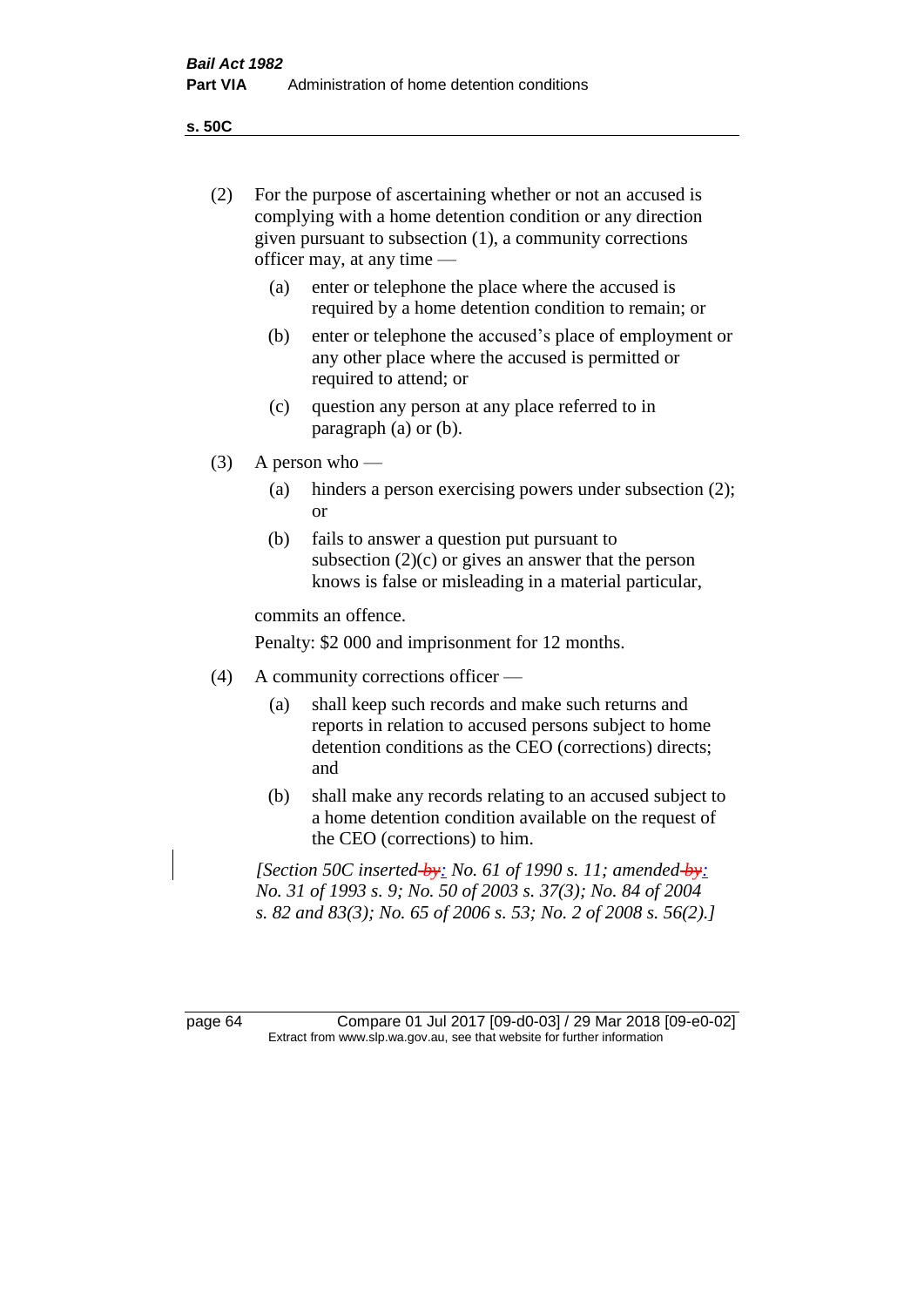#### **50D. Powers of members of Police Force**

- (1) For the purpose of ascertaining whether or not an accused is complying with a home detention condition, a member of the Police Force may —
	- (a) require the accused to produce a copy of his bail undertaking and any notice by the CEO (corrections) under section 50E(a) for inspection; and
	- (b) require the accused to explain why he is absent from the place where he is required by the home detention condition to remain.
- (2) An accused who fails to comply with subsection  $(1)(a)$  or who fails to explain when required to do so under subsection (1)(b) or who gives an explanation that the accused knows is false or misleading in a material particular, commits an offence.

Penalty: \$2 000.

*[Section 50D inserted by: No. 61 of 1990 s. 11; amended by: No. 31 of 1993 s. 9; No. 50 of 2003 s. 37(4); No. 84 of 2004 s. 82; No. 65 of 2006 s. 53.]* 

#### **50E. CEO (corrections) may substitute different place of detention and apply conditions**

The CEO (corrections) may, at any time, by notice in writing given to an accused granted bail subject to a home detention condition —

- (a) substitute a different place for the place where an accused is required by a home detention condition to remain;
- (b) require the accused to comply with such of the conditions specified in the list provided to the accused under section 24A(4) as are specified in the notice.

*[Section 50E inserted by: No. 61 of 1990 s. 11; amended by: No. 31 of 1993 s. 9; No. 84 of 2004 s. 82; No. 65 of 2006 s. 53.]* 

Compare 01 Jul 2017 [09-d0-03] / 29 Mar 2018 [09-e0-02] page 65 Extract from www.slp.wa.gov.au, see that website for further information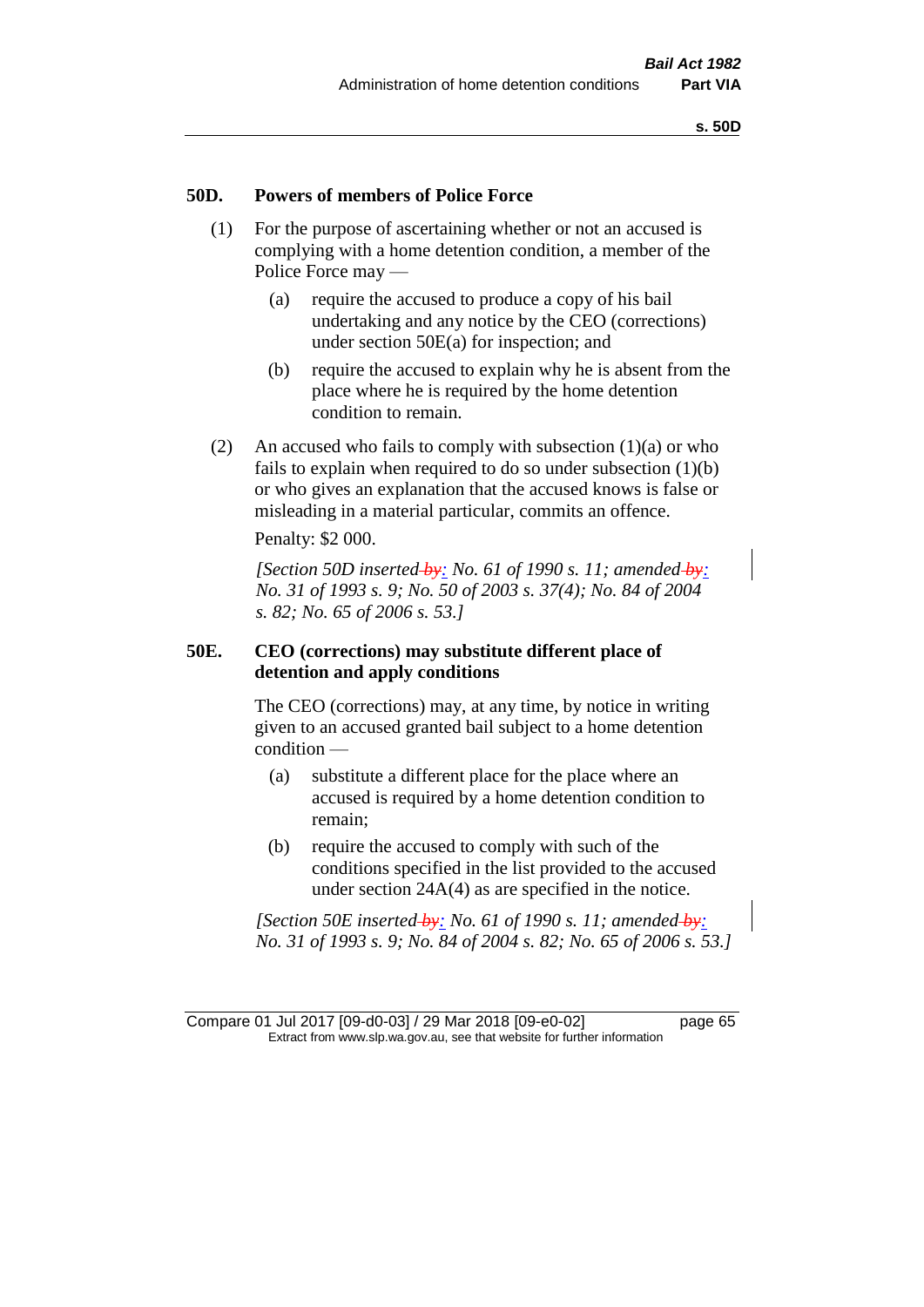```
s. 50F
```
## **50F. CEO (corrections) may revoke bail**

- (1) Where a home detention condition has been imposed as a condition on a grant of bail to an accused the CEO (corrections) may, in his absolute discretion, by instrument signed by him and if practicable, given to the accused, revoke the bail.
- (2) Without limiting the generality of subsection (1), the power to revoke bail may be exercised where the accused —
	- (a) is not likely to comply with any requirement of his bail undertaking mentioned in section 28(2)(a) or (b); or
	- (b) is, or has been, or is likely to be in breach of any condition of his bail undertaking mentioned in section  $28(2)(c)$ .
- (3) Subject to subsection (4), where the CEO (corrections) revokes bail he shall include a statement of his reasons for the cancellation in the instrument cancelling the bail.
- (4) Where the CEO (corrections) is of the opinion that it would be in the interest of the accused or any other person, or the public, to withhold from the accused any or all of the reasons referred to in subsection (3), the CEO (corrections) may so withhold the reason or reasons.
- (5) Where the CEO (corrections) revokes bail, he may, whenever necessary, issue a warrant directed to all members of the Police Force to have the accused arrested and brought before an appropriate judicial officer.

*[Section 50F inserted by: No. 61 of 1990 s. 11; amended by: No. 31 of 1993 s. 9; No. 84 of 2004 s. 82; No. 65 of 2006 s. 53.]* 

## **50G. Procedure on arrest after revocation under s. 50F**

(1) An accused arrested pursuant to a warrant issued under section 50F shall be taken as soon as is practicable before an appropriate judicial officer unless he is arrested less than 24 hours before the time at which he is due to appear in accordance with his bail undertaking, in which case he shall be

page 66 Compare 01 Jul 2017 [09-d0-03] / 29 Mar 2018 [09-e0-02] Extract from www.slp.wa.gov.au, see that website for further information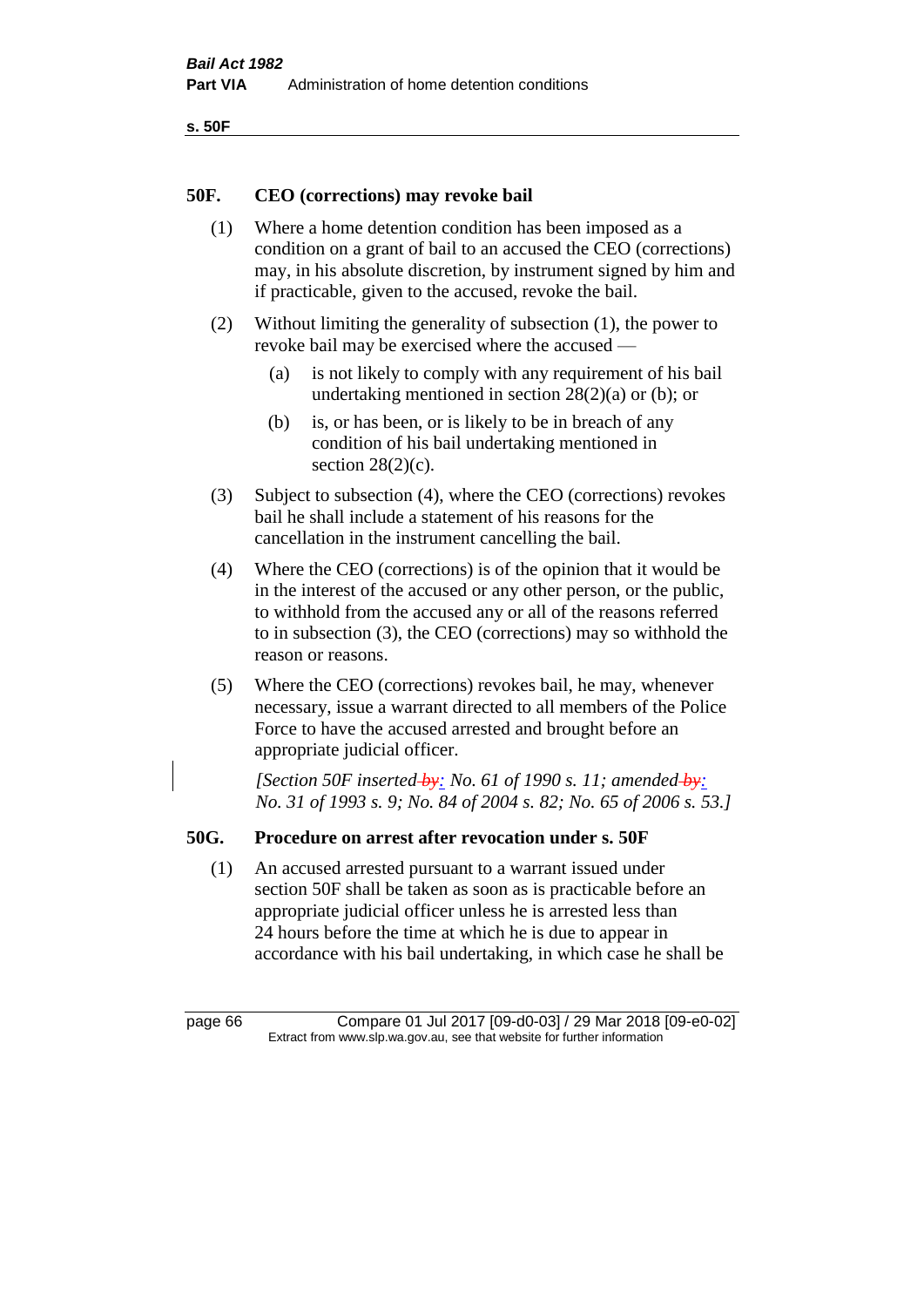held in custody and brought before an appropriate judicial officer at that time.

- (2) The judicial officer before whom an accused appears under this section may —
	- (a) remand the accused in custody to appear at the time and place specified, or deemed by section 31(3) to be specified, in his bail undertaking; or
	- (b) grant fresh bail to the accused in accordance with this Act, other than clause 2 of Part B of Schedule 1.

*[Section 50G inserted by: No. 61 of 1990 s. 11; amended by: No. 45 of 1993 s. 12; No. 84 of 2004 s. 82.]* 

## **50H. Rules of natural justice excluded**

The rules known as the rules of natural justice (including any duty of procedural fairness) do not apply to or in relation to the doing or omission of any act, matter or thing under this Part by the CEO (corrections).

*[Section 50H inserted by: No. 61 of 1990 s. 11; amended by: No. 31 of 1993 s. 9; No. 65 of 2006 s. 53.]* 

#### **50J. Delegation by CEO (corrections)**

The CEO (corrections) may, either generally or as otherwise provided by the instrument of delegation, by writing signed by him, delegate to any person any power or duty under this Part, other than this power of delegation.

*[Section 50J inserted by: No. 61 of 1990 s. 11; amended by: No. 31 of 1993 s. 9; No. 65 of 2006 s. 53.]* 

#### **50K. Monitoring equipment, retrieving**

If under rules made under section 50L any device or equipment has been installed at the place where an accused is required by a home detention condition to remain, section 118 of the *Sentence Administration Act 2003* applies.

*[Section 50K inserted by: No. 78 of 1995 s. 8; amended by: No. 50 of 2003 s. 29(3); No. 84 of 2004 s. 82.]* 

Compare 01 Jul 2017 [09-d0-03] / 29 Mar 2018 [09-e0-02] page 67 Extract from www.slp.wa.gov.au, see that website for further information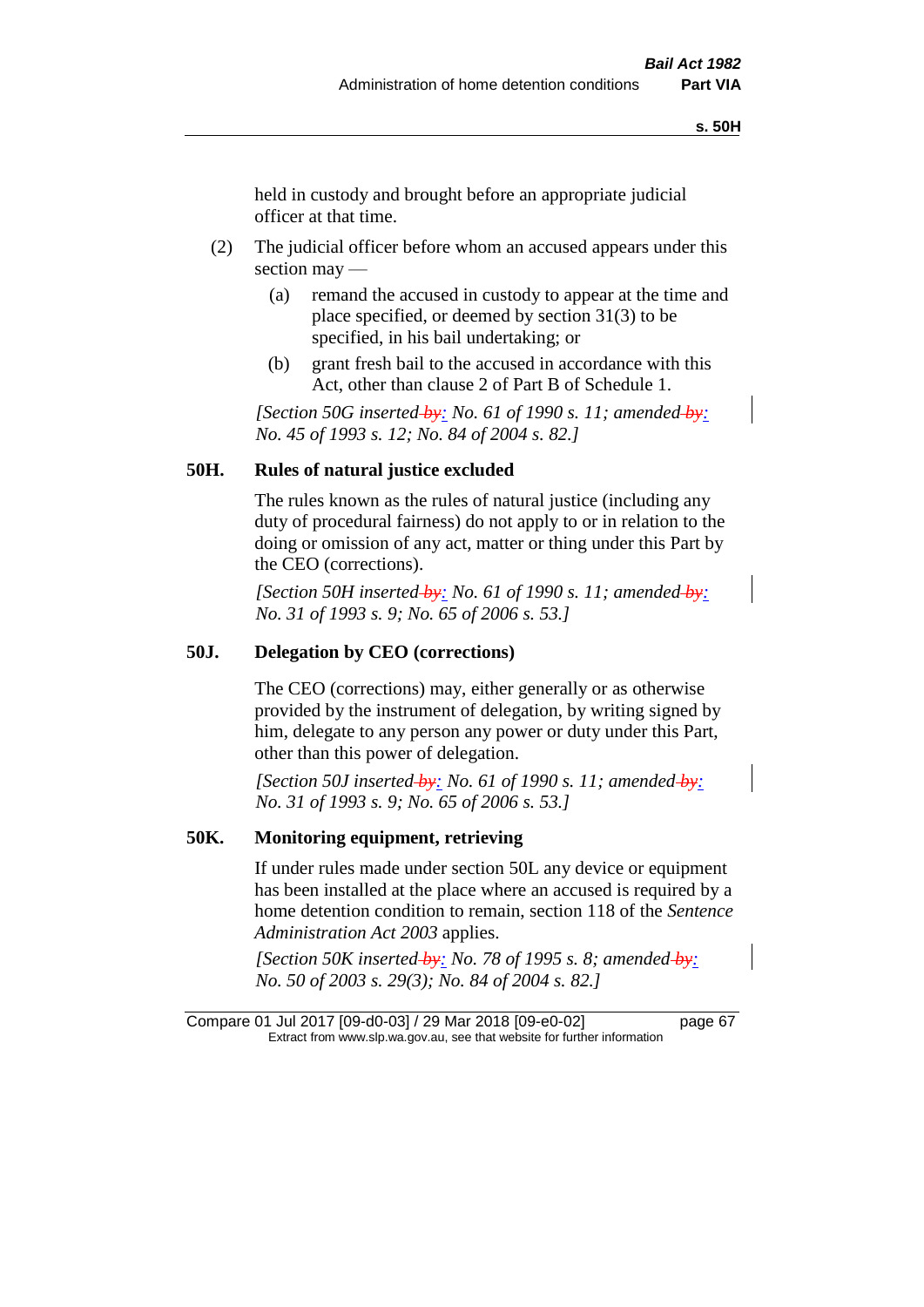**s. 50L**

#### **50L. Rules for this Part**

- (1) The CEO (corrections) may, with the approval of the Minister, make rules for the purposes of this Part which may provide for the manner of ensuring that accused persons are complying with home detention conditions and for conditions to be applied to accused persons granted bail subject to home detention conditions including conditions —
	- (a) requiring an accused to wear any device;
	- (b) requiring an accused to permit the CEO (corrections) to install any device or equipment at the place where the accused is required by a home detention condition to remain.
- (2) Rules made under this section may confer a discretionary authority on any person or class of persons.
- (3) Sections 41 and 42 of the *Interpretation Act 1984* do not apply to rules made under this section.

*[Section 50L inserted by: No. 61 of 1990 s. 11; amended by: No. 31 of 1993 s. 9; No. 84 of 2004 s. 82 and 83(3); No. 65 of 2006 s. 53; No. 2 of 2008 s. 56(3) and (4).]* 

page 68 Compare 01 Jul 2017 [09-d0-03] / 29 Mar 2018 [09-e0-02] Extract from www.slp.wa.gov.au, see that website for further information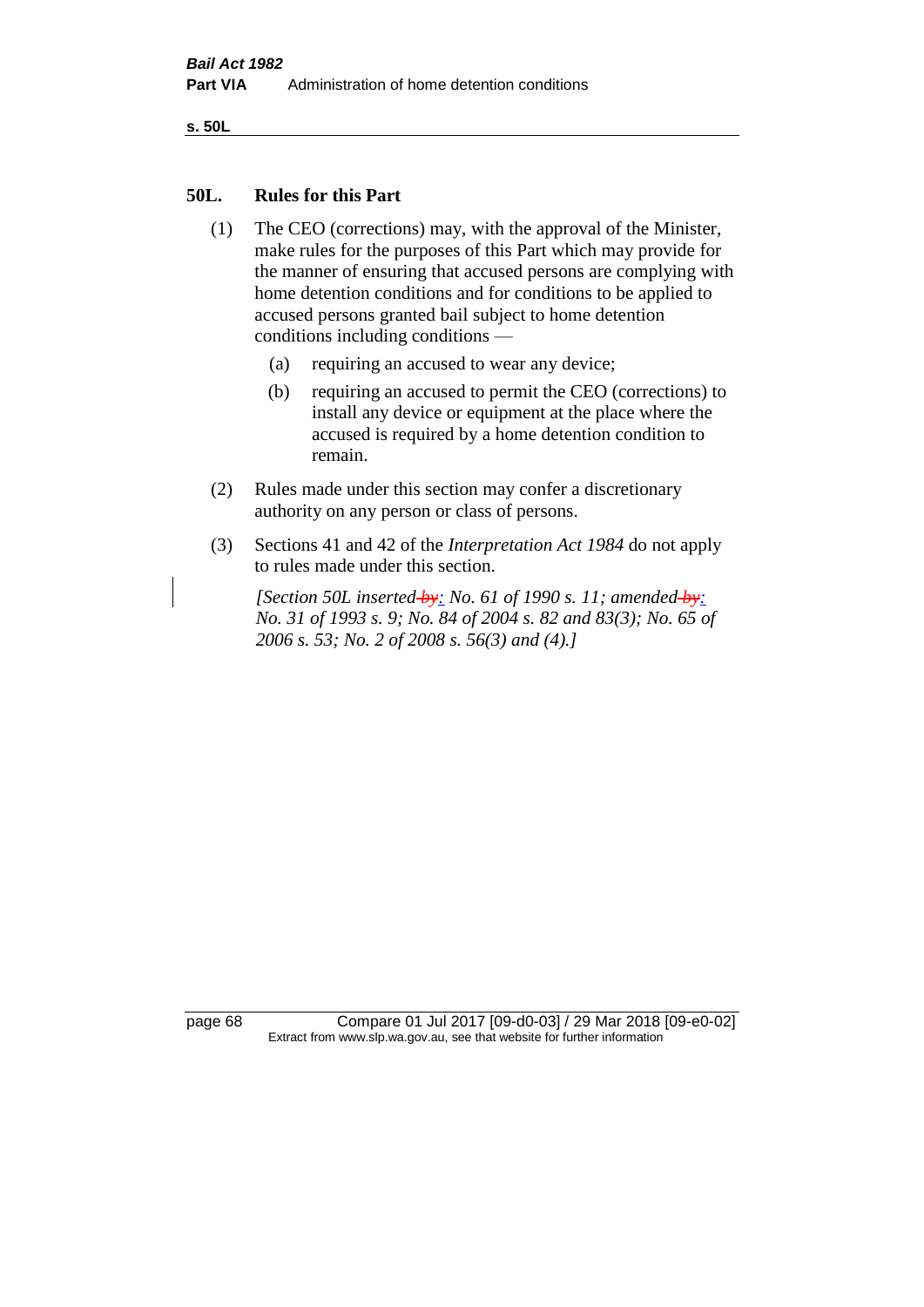# **Part VII — Enforcement of bail undertakings**

## **51. Failing to comply with bail undertaking, offence**

- (1) An accused who, without reasonable cause, fails to comply with the requirement of his bail undertaking mentioned in section 28(2)(a) commits an offence.
- (2) An accused who fails to comply with the requirement of his bail undertaking mentioned in section 28(2)(b) commits an offence.
- $(2a)$  An accused
	- (a) whose bail undertaking includes any condition imposed for a purpose mentioned in clause  $2(2)(c)$  or (d) of Part D of Schedule 1; and
	- (b) who fails to comply with the condition,

commits an offence.

- (3) An accused shall not be convicted in his absence of an offence against this section.
- (4) An accused who is charged with an offence against subsection (1) or (2) may be convicted of the other of those offences if that other offence is proved by the evidence.
- (5) A prosecution for an offence against subsection (1), (2) or (2a) may be brought at any time.
- (6) A person who is convicted of an offence against subsection (1), (2) or (2a) is liable to a fine not exceeding \$10 000 or imprisonment for a term not exceeding 3 years, or both.
- (7) A court which convicts an accused of an offence against this section may, in addition to any penalty which it may impose, order that the accused pay such sum as it may fix in or towards defraying the costs and expenses of and consequent upon his apprehension following the failure to comply with his bail undertaking for which he was convicted.

Compare 01 Jul 2017 [09-d0-03] / 29 Mar 2018 [09-e0-02] page 69 Extract from www.slp.wa.gov.au, see that website for further information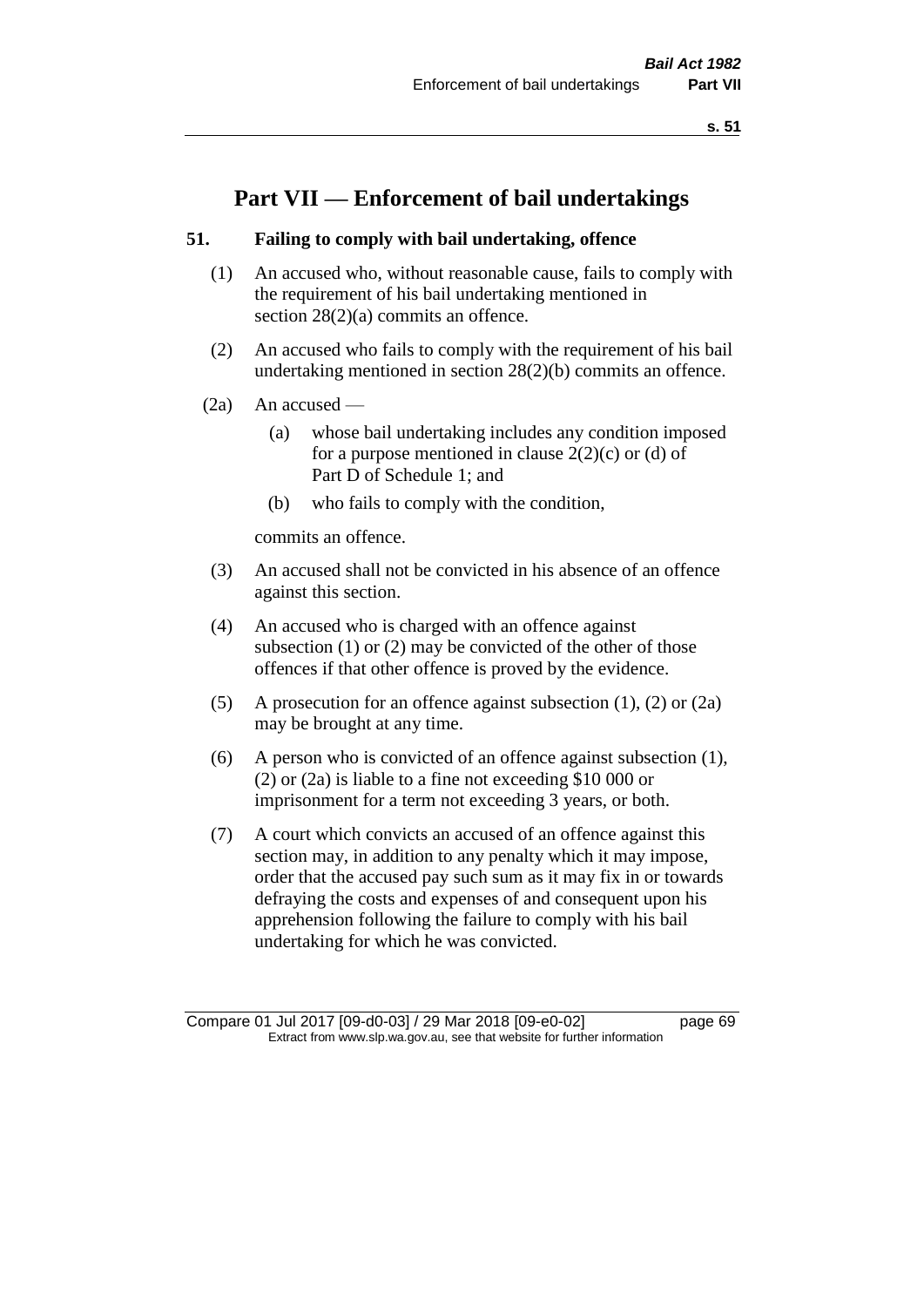#### **s. 51A**

- (8) An order made under subsection (7)
	- (a) shall specify to whom and in what manner the sum shall be paid; and
	- (b) may be enforced as though the sum were a penalty imposed under this section.

*[Section 51 amended by: No. 54 of 1998 s. 9; No. 59 of 2004 s. 141; No. 84 of 2004 s. 11 and 82; No. 6 of 2008 s. 18(3).]*

#### **51A. Prosecuting s. 51 offence for non-appearance in court of summary jurisdiction**

- (1) This section applies for the purpose of prosecuting an offence against section  $51(1)$ ,  $(2)$  or  $(2a)$  where the court before which the accused is bound to appear at the time when the accused fails to comply with the accused's bail undertaking is a court of summary jurisdiction.
- (2) Where this section applies, the prosecution shall be commenced and conducted by the person who was conducting the proceedings in which the accused failed to comply with the accused's bail undertaking or by a police officer.
- (3) Where this section applies, the registrar of the court before which the accused was bound to appear shall cause to be issued to the Commissioner of Police a certificate under section 64 as to the accused's failure to appear.

*[Section 51A inserted by: No. 6 of 2008 s. 31(1).]*

## **52. Prosecuting s. 51 offence for non-appearance in superior court**

(1) This section applies, notwithstanding any other Act, for the purpose of prosecuting an offence against section 51(1), (2) or (2a) where the court before which the accused is bound to appear at the time when he fails to comply with his bail undertaking is the Supreme Court or the District Court.

page 70 Compare 01 Jul 2017 [09-d0-03] / 29 Mar 2018 [09-e0-02] Extract from www.slp.wa.gov.au, see that website for further information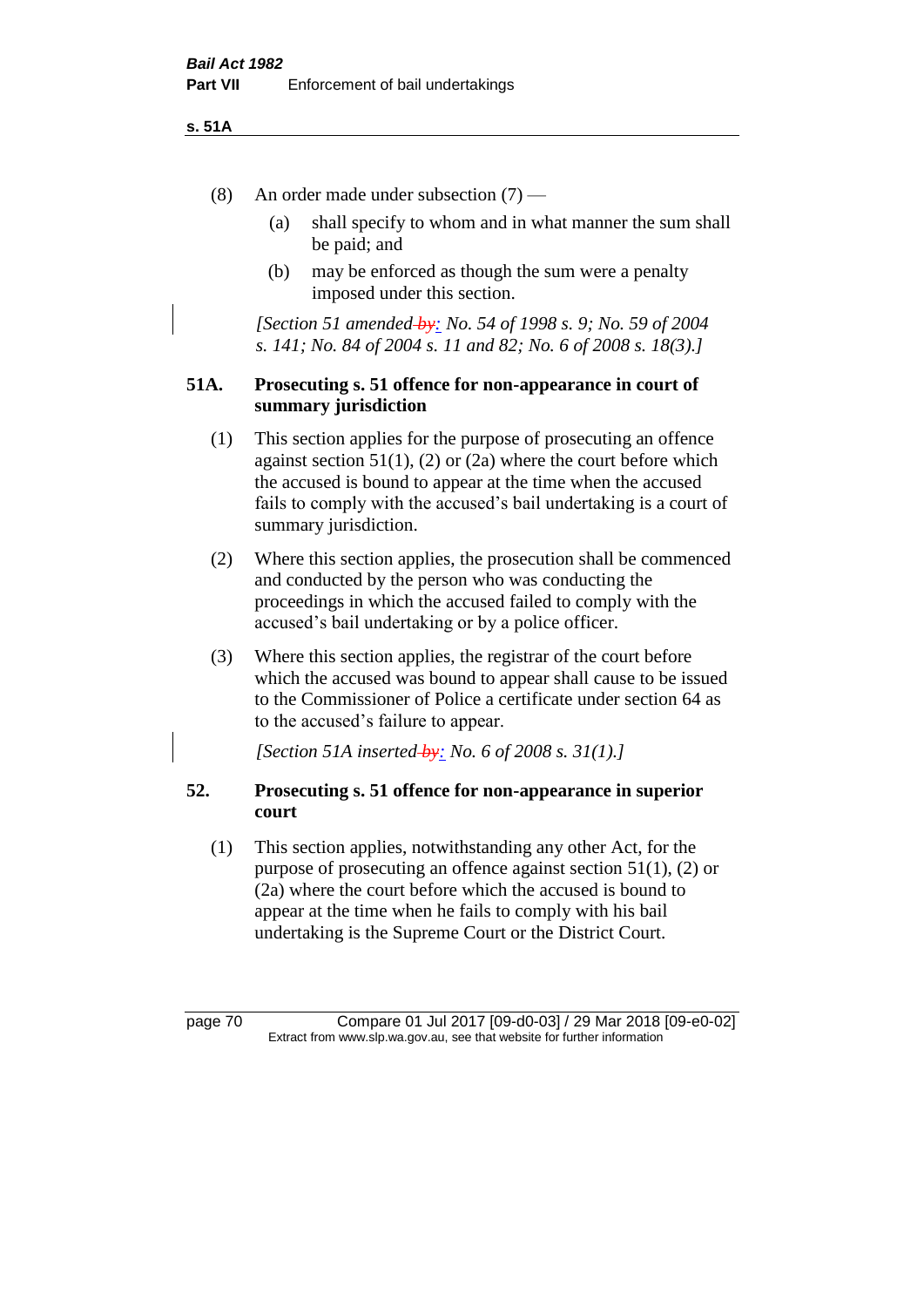- (2) Where this section applies, the accused shall be dealt with summarily for the offence and shall be so dealt with —
	- (a) by a judge of the Supreme Court in any case where the accused was bound to appear before the General Division of the Supreme Court;
	- (ab) by a judge of appeal in any case where the accused was bound to appear before the Court of Appeal;
	- (b) by a judge of the District Court in any case where the accused was bound to appear before that Court.
- (3) A prosecution for an offence which is to be dealt with under this section shall be commenced by the authorised officer (as defined in section 80 of the *Criminal Procedure Act 2004*) who was conducting the proceedings in which the accused failed to comply with his bail undertaking or by a police officer —
	- (a) where subsection  $(2)(a)$  or (ab) applies, in the Supreme Court; and
	- (b) where subsection (2)(b) applies, in the District Court.
- (3a) Where this section applies, a person authorised under subsection (3b) shall cause to be issued to the Commissioner of Police a certificate under section 64 as to the accused's failure to appear.
- (3b) The Chief Justice, in respect of cases where the court before which the accused was bound to appear is the Supreme Court, and the Chief Judge, in respect of cases where the court before which the accused was bound to appear is the District Court, may authorise a person or persons, by name or office, to perform the function referred to in subsection (3a).
- (3c) A prosecution that has been commenced under subsection (3) by a police officer shall be conducted by the Director of Public Prosecutions.
- (4) Subject to section 51(3) and (5), a prosecution for an offence which is to be dealt with under this section is to be commenced

Compare 01 Jul 2017 [09-d0-03] / 29 Mar 2018 [09-e0-02] page 71 Extract from www.slp.wa.gov.au, see that website for further information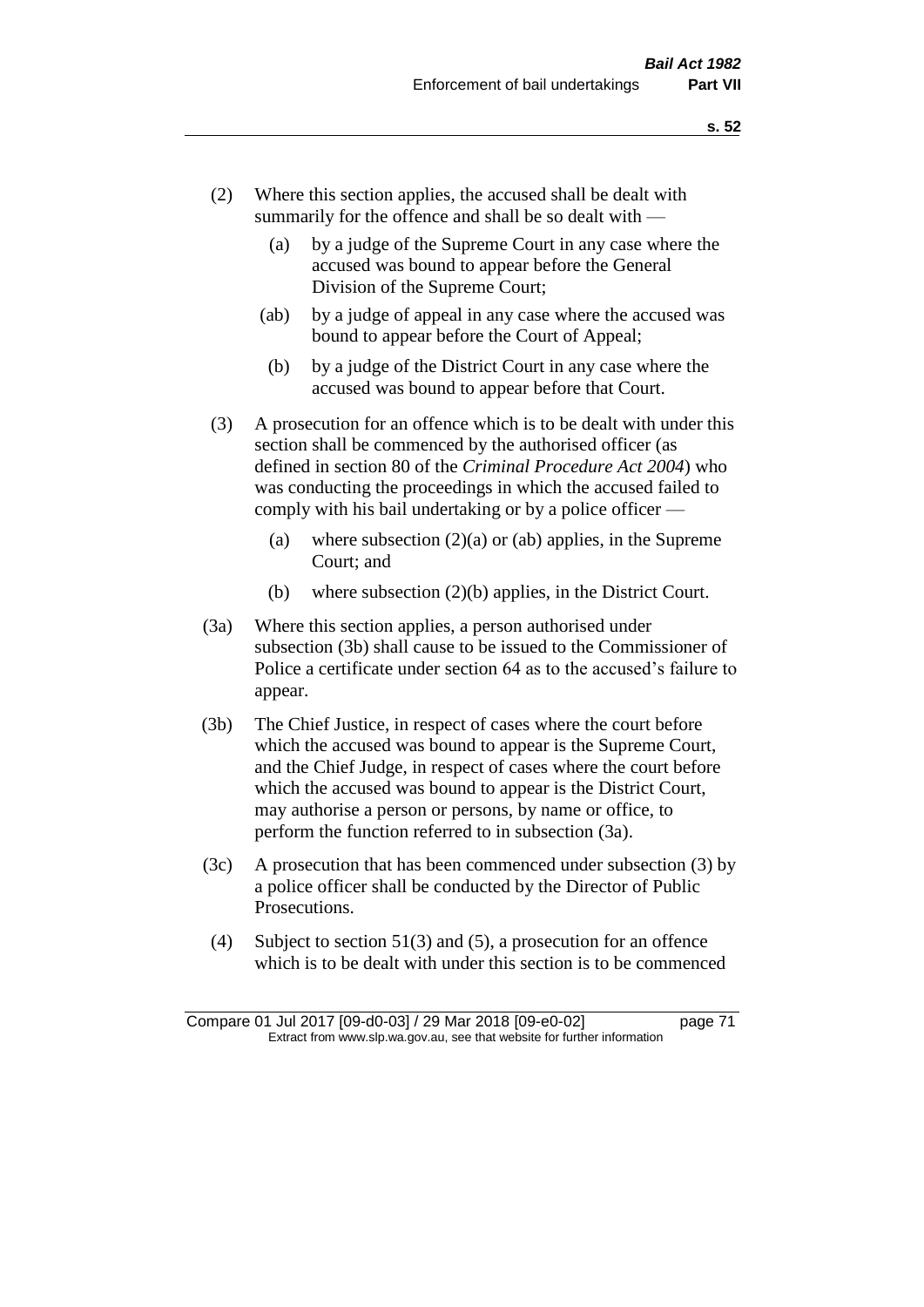and conducted under the *Criminal Procedure Act 2004* as if it were a prosecution of a simple offence in a court of summary jurisdiction, but —

- (a) no fees shall be charged by the Supreme Court or District Court for or in respect of any act or proceeding that relates to the prosecution; and
- (b) the Supreme Court or District Court cannot order a party to the prosecution to pay another party's costs of or relating to the prosecution, except under section 166(2) of the *Criminal Procedure Act 2004*.
- (5) If under section 51(6) or (7) the Supreme Court or the District Court imposes a pecuniary penalty the court may make an order under section 59 of the *Sentencing Act 1995* in respect of the amount payable.

*[Section 52 amended by: No. 92 of 1994 s. 6; No. 78 of 1995 s. 8; No. 54 of 1998 s. 10; No. 45 of 2004 s. 28(2) and (4); No. 59 of 2004 s. 141; No. 84 of 2004 s. 11 and 82; No. 2 of 2008 s. 56(5); No. 6 of 2008 s. 32(1) and (2).]* 

# **53. Appeal against decision made under s. 52**

- (1) A person who is dissatisfied with a decision (as defined in section 6 of the *Criminal Appeals Act 2004*) made under section 52 may, with the leave of the Court of Appeal, appeal against it.
- (2) For the purposes of subsection (1), Part 2 of the *Criminal Appeals Act 2004*, with any necessary changes, applies as if —
	- (a) the decision referred to in subsection (1) were a decision of a court of summary jurisdiction; and
	- (b) a reference in that Part to a court of summary jurisdiction were a reference to the court that made the decision referred to in subsection (1); and
	- (c) a reference in that Part to commencing an appeal were a reference to applying for leave to appeal.

page 72 Compare 01 Jul 2017 [09-d0-03] / 29 Mar 2018 [09-e0-02] Extract from www.slp.wa.gov.au, see that website for further information

**s. 53**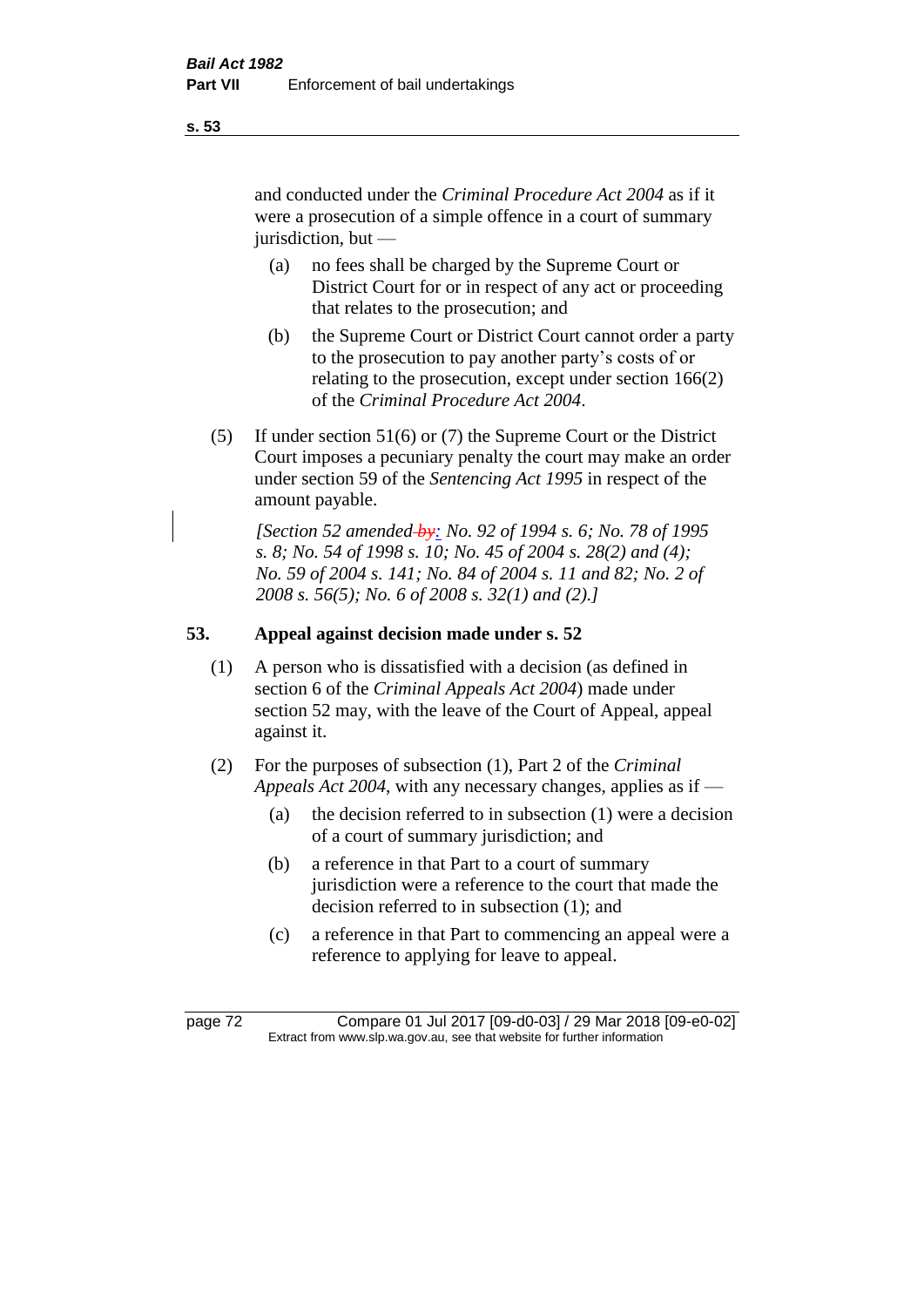(3) Despite section 13(1) of the *Criminal Appeals Act 2004*, the appeal is to be dealt with by the Court of Appeal.

*[Section 53 inserted by: No. 45 of 2004 s. 28(3); amended by: No. 84 of 2004 s. 11 and 82.]*

# **54. Bailed accused may be taken before judicial officer to show cause against variation or revocation of bail**

 $(1a)$  In this section —

*relevant officer* means —

- (a) if the court before which the accused is required to appear is the District Court, the Supreme Court or the Court of Appeal — the prosecutor; or
- (b) in any other case the prosecutor or a police officer.
- (1) Where an accused has been released on bail the relevant officer may cause the accused to appear before an appropriate judicial officer to show cause why the accused's bail should not be varied or revoked if the relevant officer —
	- (a) has reasonable grounds to believe, or is notified in writing by a surety for the accused that the surety has reasonable grounds to believe, that the accused —
		- (i) is not likely to comply with any requirement of his bail undertaking mentioned in section  $28(2)(a)$  or (b); or
		- (ii) is, or has been, or is likely to be in breach of any condition of his bail undertaking mentioned in section  $28(2)(c)$ ; or
		- (iii) is, or has been, in breach of a home detention condition mentioned in section 28(2)(d);
	- (b) has reasonable grounds to believe that
		- (i) any surety for the accused's appearance is no longer suitable under section 39 to be a surety, or is dead; or

Compare 01 Jul 2017 [09-d0-03] / 29 Mar 2018 [09-e0-02] page 73 Extract from www.slp.wa.gov.au, see that website for further information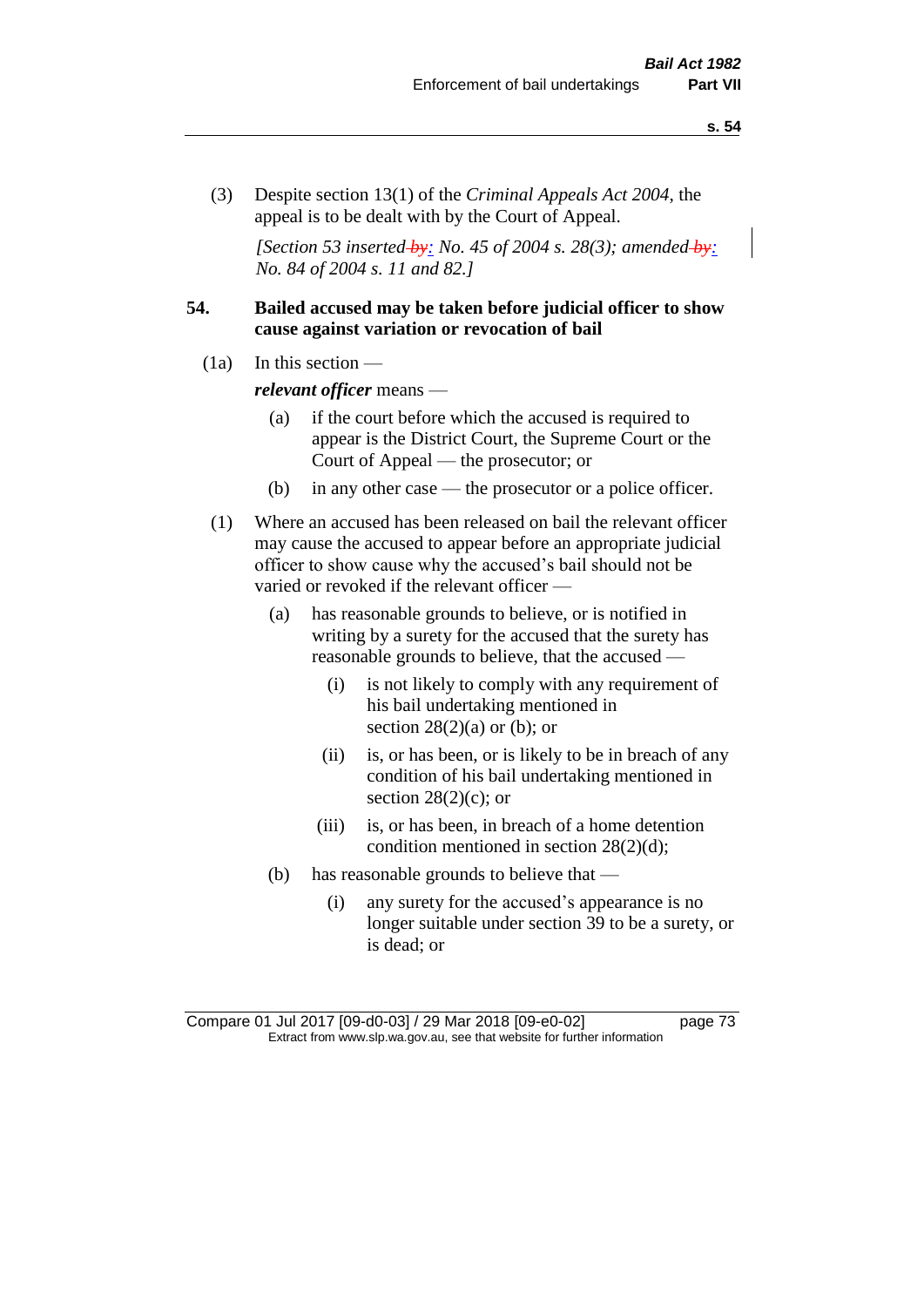(ii) for any reason any security required under Part D of Schedule 1 is no longer sufficient; or

- (iii) in a case where the accused has been granted bail for the purposes of an appeal, the accused has discontinued the appeal or has not prosecuted it with all due diligence.
- (2) For the purposes of causing an accused to appear before an appropriate judicial officer as provided in subsection (1) —
	- (a) a police officer may arrest the accused without warrant and bring the accused before an appropriate judicial officer; or
	- (b) the relevant officer may apply to an appropriate judicial officer for a summons or warrant on any ground specified in subsection (1).
- (2a) A police officer shall not exercise the power conferred by subsection (2)(a) unless the police officer is the relevant officer or is requested in writing to do so by the relevant officer.
- (3) An application under subsection (2)(b) must be made, and proceedings on it are to be conducted —
	- (a) in a court of summary jurisdiction in accordance with regulations made under the *Criminal Procedure Act 2004*;
	- (b) in the Supreme Court or the District Court  $-\text{in}$ accordance with rules of court made under the *Criminal Procedure Act 2004*.
- (4) An accused arrested under this section shall be taken as soon as is practicable before an appropriate judicial officer unless he is arrested less than 24 hours before the time at which he is due to appear in accordance with his bail undertaking, in which case he shall be held in custody and brought before an appropriate judicial officer at that time.

page 74 Compare 01 Jul 2017 [09-d0-03] / 29 Mar 2018 [09-e0-02] Extract from www.slp.wa.gov.au, see that website for further information

**s. 54**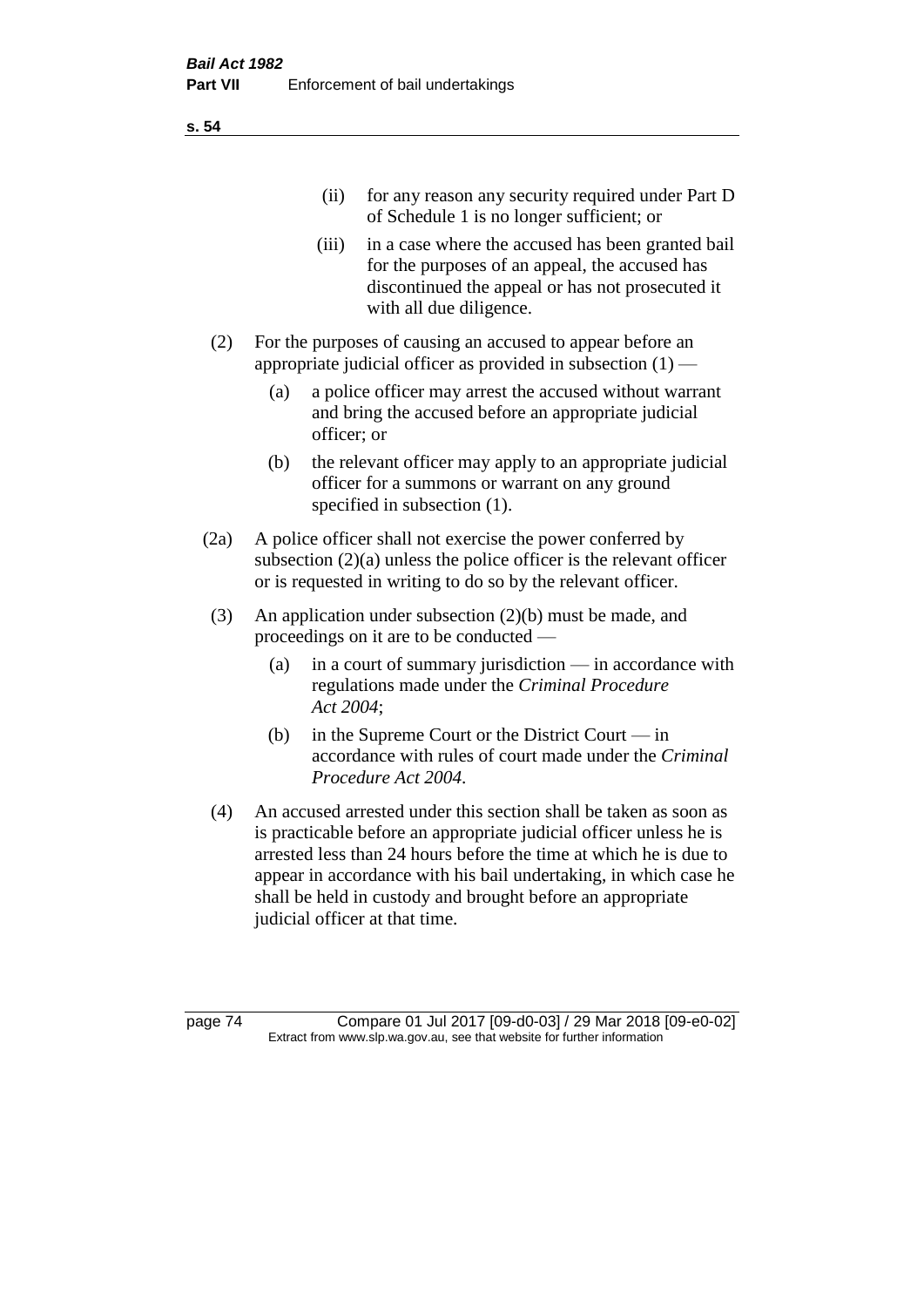- $(5)$  If
	- (a) the court before which the accused is required to appear is the District Court, the Supreme Court or the Court of Appeal; and
	- (b) a police officer is satisfied that because of the urgency of the case it is not practicable for the prosecutor to exercise the power conferred by subsection (1),

the police officer may exercise that power.

(6) If a police officer, acting under subsection (5), exercises the power conferred by subsection (1), the police officer is to be regarded as the relevant officer for the purposes of this section.

*[Section 54 amended by: No. 33 of 1989 s. 18; No. 61 of 1990 s. 12; No. 45 of 1993 s. 12; No. 59 of 2004 s. 141; No. 84 of 2004 s. 9, 11 and 82; No. 6 of 2008 s. 33(1)-(4).]* 

# **54A. Accused on committal may be taken for purposes of s. 54 before judicial officer by which committed**

- (1) This section applies to an accused
	- (a) who has been released on bail following the accused's committal to the District Court or the Supreme Court to be tried (otherwise than for murder) or sentenced or otherwise dealt with; and
	- (b) who has not made an appearance in that court on the committal; and
	- (c) who, in the opinion of the relevant officer under section 54, should be made to show cause in terms of subsection (1) of that section.
- (2) The relevant officer may, under section 54, cause an accused to whom this section applies to appear before a judicial officer who is empowered to exercise jurisdiction in the court in which the committal order was made, instead of before an appropriate judicial officer.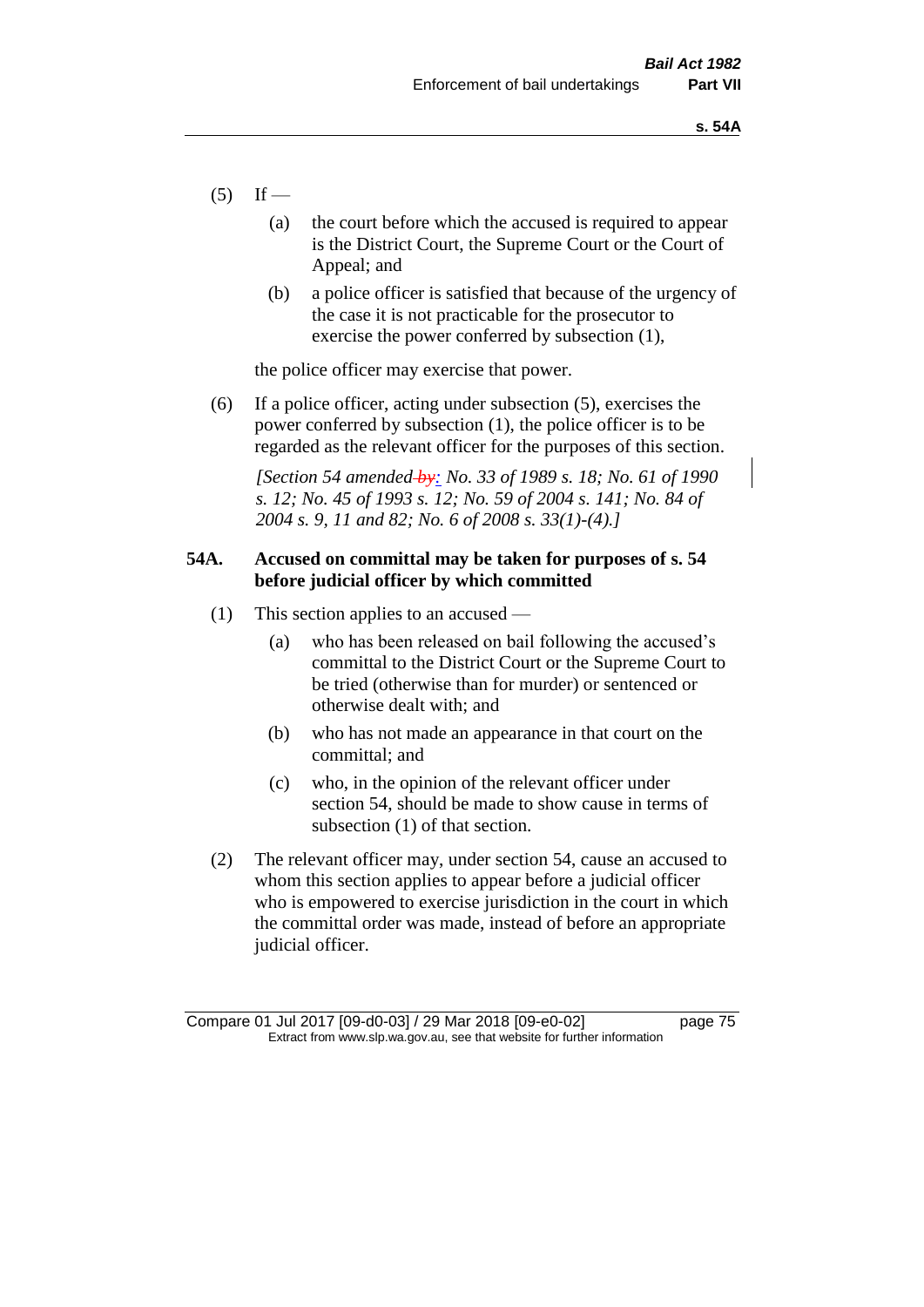- (3) A judicial officer before whom an accused so appears is to be regarded as an appropriate judicial officer for the purposes of section 54(2).
- (4) A judicial officer before whom an accused so appears is not obliged to exercise any power conferred by section 55 but may refuse to do so and direct the relevant officer to cause the accused to appear before an appropriate judicial officer.
- (5) A relevant officer shall comply with a direction given to that officer under subsection (4).

*[Section 54A inserted by: No. 6 of 2008 s. 34; amended by: No. 29 of 2008 s. 24(6).]*

# **55. Accused before court under s. 54, judicial officer may revoke bail of etc.**

- (1) If the judicial officer before whom an accused appears under section 54 is satisfied that —
	- (a) the accused is not likely to comply with any requirement of his bail undertaking mentioned in section 28(2)(a) or  $(b)$ ; or
	- (b) he is, or has been, or is likely to be, in breach of any condition of his bail undertaking mentioned in section  $28(2)(c)$ ; or
	- (ba) he is, or has been, in breach of a home detention condition mentioned in section 28(2)(d); or
	- (c) any of the grounds set out in section  $54(1)(b)$  has been established,

he may —

- (d) revoke the bail and remand the accused in custody to appear at the time and place specified, or deemed by section 31(3) to be specified, in his bail undertaking; or
- (e) revoke the bail and grant fresh bail to the accused in accordance with this Act, other than clause 2 of Part B of Schedule 1.

page 76 Compare 01 Jul 2017 [09-d0-03] / 29 Mar 2018 [09-e0-02] Extract from www.slp.wa.gov.au, see that website for further information

**s. 55**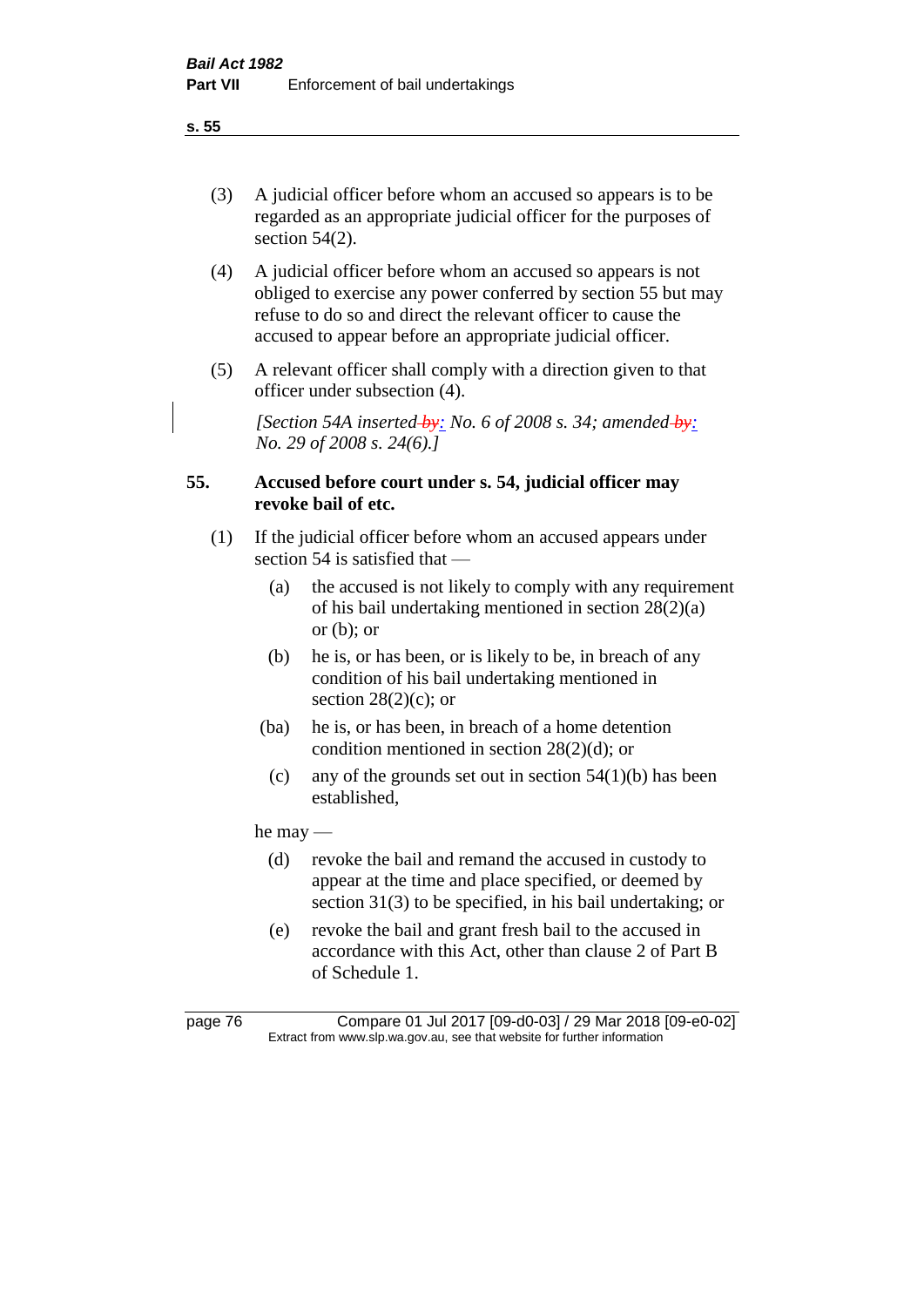(2) If the judicial officer before whom the accused so appears is not satisfied as to any of the matters mentioned in subsection (1)(a), (b), or (c) he shall release the accused on his existing bail undertaking and, with the consent in writing of the surety, on any existing surety undertaking.

*[Section 55 amended by: No. 61 of 1990 s. 13; No. 45 of 1993 s. 12; No. 84 of 2004 s. 82.]* 

### *[56. Deleted by: No. 6 of 2008 s. 35.]*

# **57. Offence under s. 51, court to order forfeiture of money under bail undertaking**

- (1) Where an accused is convicted of an offence against section  $51(1)$ ,  $(2)$  or  $(2a)$ , the court by which he is convicted shall, whether or not an application is made therefor by the prosecutor, order that the full amount agreed to be forfeited, in the accused's bail undertaking, be forfeited to the State.
- (2) Notwithstanding subsection (1), the court may decline to make an order thereunder or may order forfeiture in part only where the accused shows to the satisfaction of the judicial officer —
	- (a) that, by reason of a change of circumstances since the bail undertaking was entered into, an order for forfeiture, or for forfeiture in full (as the case may be), would cause excessive hardship to the accused or his dependants; and
	- (b) that such hardship would not be relieved by the exercise of one of the powers conferred by section 59.
- (3) Without prejudice to the recovery of such an amount as a civil debt due to the State, any amount to be paid under an order made under this section is to be paid, and its payment may be enforced under Part 5 of the *Fines, Penalties and Infringement Notices Enforcement Act 1994*, unless an order has been made under subsection (4).
- (4) If under this section the Supreme Court or the District Court makes an order requiring the payment of money, the court may

Compare 01 Jul 2017 [09-d0-03] / 29 Mar 2018 [09-e0-02] page 77 Extract from www.slp.wa.gov.au, see that website for further information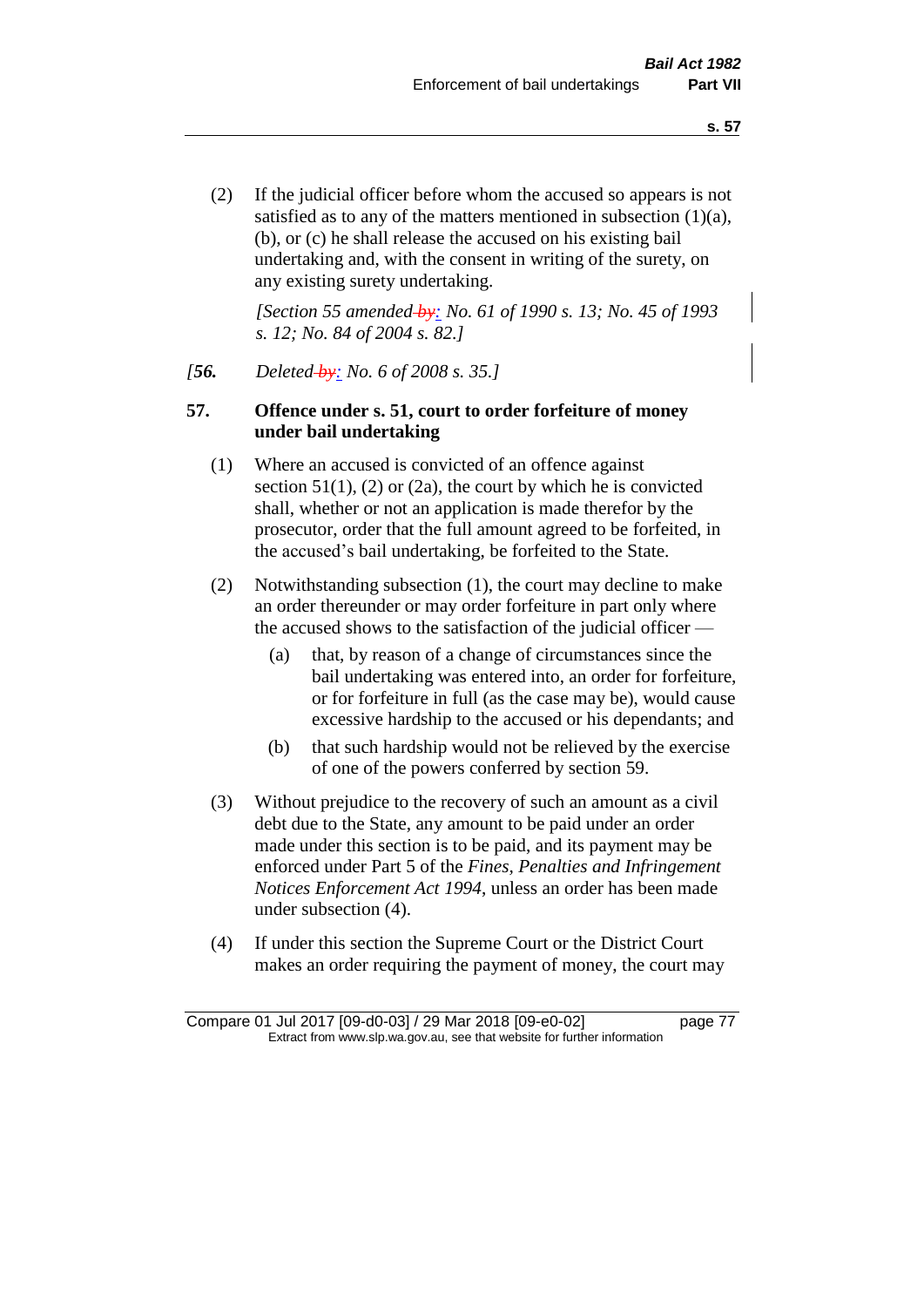make an order under section 59 of the *Sentencing Act 1995* in respect of the amount payable and for that purpose that section, with any necessary changes, applies as if the amount were a fine imposed on the accused.

*[Section 57 amended by: No. 74 of 1984 s. 19; No. 92 of 1994 s. 7; No. 78 of 1995 s. 8; No. 54 of 1998 s. 11; No. 65 of 2003 s. 121(3); No. 84 of 2004 s. 82.]* 

# **58. Automatic forfeiture of money on expiration of one year after absconding**

- (1) If after the expiration of one year from the day on which the accused is required to appear in court in accordance with the requirement of his bail undertaking mentioned in section  $28(2)(a)$  he has not —
	- (a) been arrested under section 59B; or
	- (b) appeared in court in accordance with the requirement of his bail undertaking mentioned in section 28(2)(b); or
	- (c) otherwise surrendered himself or been taken into custody to be dealt with on the charge or charges for which the bail undertaking was entered into,

the full amount specified in the bail undertaking shall, on the expiration of the said period, be forfeited to the State by virtue of this section without any order of the court or other formality.

(2) Upon the occurrence of a forfeiture under subsection (1) any security given by the accused may be resorted to by the State as if an order of forfeiture had been made under section 57(1).

*[Section 58 amended by: No. 65 of 2003 s. 121(3); No. 84 of 2004 s. 82; No. 6 of 2008 s. 18(3) and 36(2).]*

page 78 Compare 01 Jul 2017 [09-d0-03] / 29 Mar 2018 [09-e0-02] Extract from www.slp.wa.gov.au, see that website for further information

**s. 58**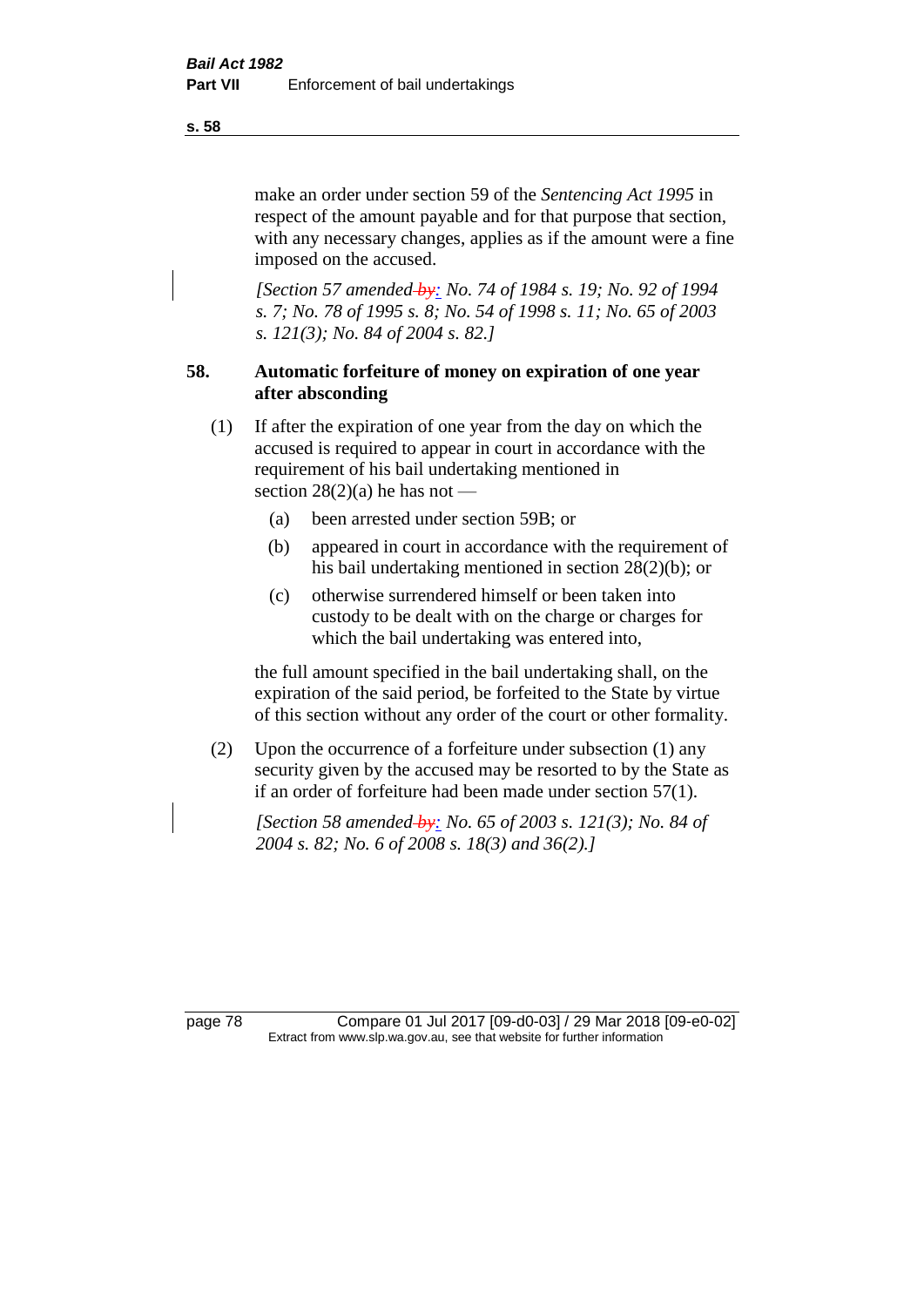**s. 59**

# **Part VIII — Miscellaneous**

# **59. Order for forfeiture, court's additional powers as to**

A court or an appropriate judicial officer who makes an order for forfeiture under section 49 or 57 may, when doing so, or at any time thereafter, further order —

- (a) that payment of any sum be made by specified instalments or be postponed to a specified date; or
- (b) that any security given be applied in or towards payment of the sum forfeited; or
- (c) that the accused or the surety, as the case may be, do all such things and execute all such documents as may be necessary, or as may be specified in the order, for the purpose of vesting any security in the State or enabling the State to realize the same or to resort thereto to recover the sum forfeited,

and the court or an appropriate judicial officer may at any time vary or revoke an order made under paragraph (a), (b), or (c).

*[Section 59 amended by: No. 65 of 2003 s. 121(3); No. 84 of 2004 s. 82.]*

# **59A. If bail dispensed with, accused may be taken before judicial officer for reconsideration of matter**

 $(1)$  In this section —

*relevant officer* has the meaning given in section 54(1a).

(2) Where the requirement for bail has been dispensed with for an accused under section 7A, the relevant officer may cause the accused to appear before an appropriate judicial officer for reconsideration of the matter, if the relevant officer has reasonable grounds to believe that the accused is not likely to appear at the time and place specified in a notice under section 13A(3).

Compare 01 Jul 2017 [09-d0-03] / 29 Mar 2018 [09-e0-02] page 79 Extract from www.slp.wa.gov.au, see that website for further information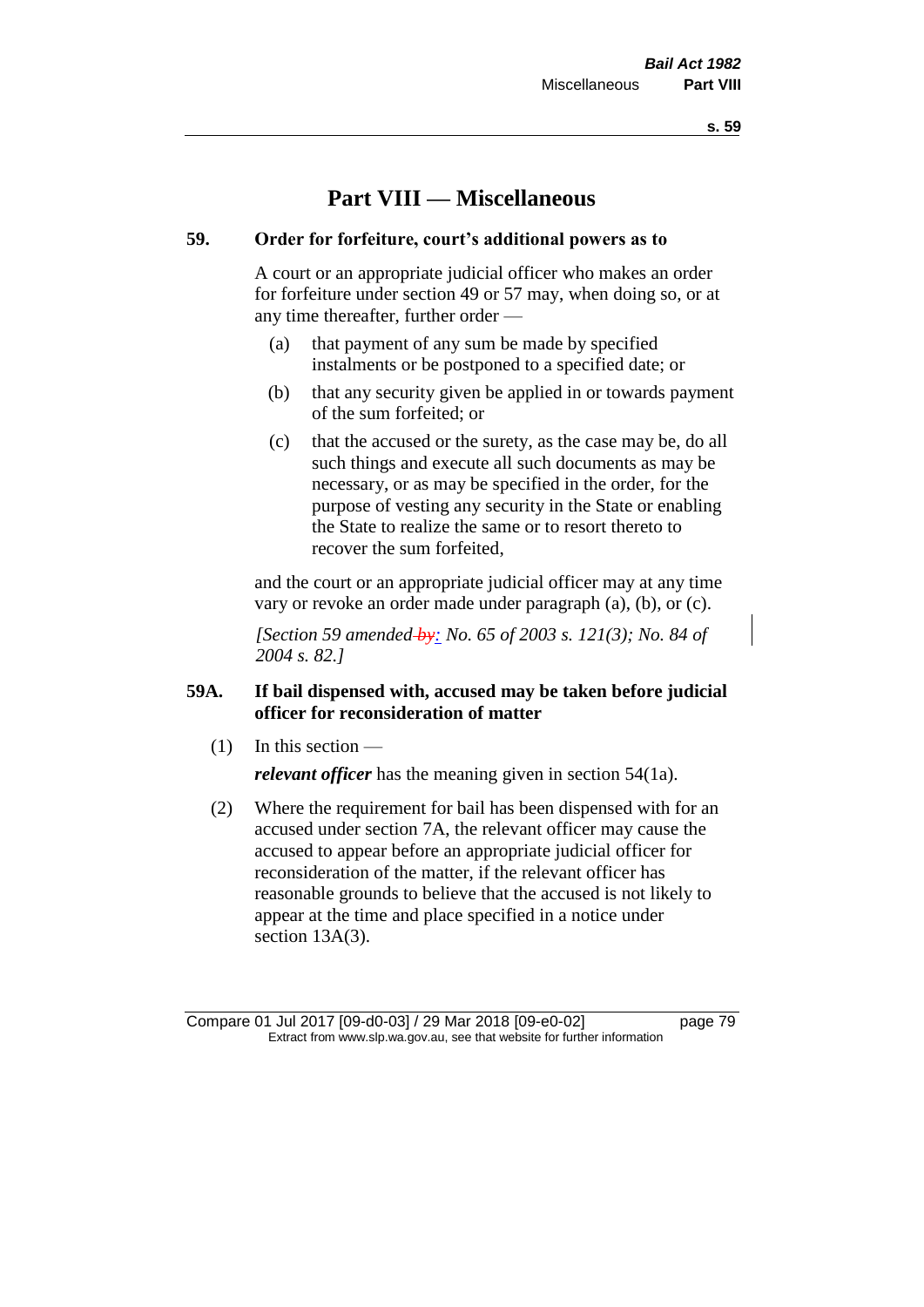- (3) Section 54(2), (2a), (3) and (4) apply, with necessary modifications, for the purposes of subsection (2).
- (4) The judicial officer before whom an accused appears under subsection (2) shall reconsider the accused's case and may, notwithstanding section 13 —
	- (a) again dispense with the requirement for bail; or
	- (b) grant bail; or
	- (c) refuse to grant bail,

in accordance with this Act, for the accused's appearance in court.

- $(5)$  If
	- (a) the court before which the accused is required to appear is the District Court, the Supreme Court or the Court of Appeal; and
	- (b) a police officer is satisfied that because of the urgency of the case it is not practicable for the prosecutor to exercise the power conferred by subsection (2),

the police officer may exercise that power.

(6) If a police officer, acting under subsection (5), exercises the power conferred by subsection (2), the police officer is to be regarded as the relevant officer for the purposes of this section.

*[Section 59A inserted by: No. 6 of 2008 s. 36(1).]*

# **59B. Absconding accused, warrant for arrest of**

### Where —

(a) at any time after that specified in an accused's bail undertaking for an accused's appearance the accused has failed to comply with the requirements of the accused's bail undertaking mentioned in section  $28(2)(a)$  or (b); or

page 80 Compare 01 Jul 2017 [09-d0-03] / 29 Mar 2018 [09-e0-02] Extract from www.slp.wa.gov.au, see that website for further information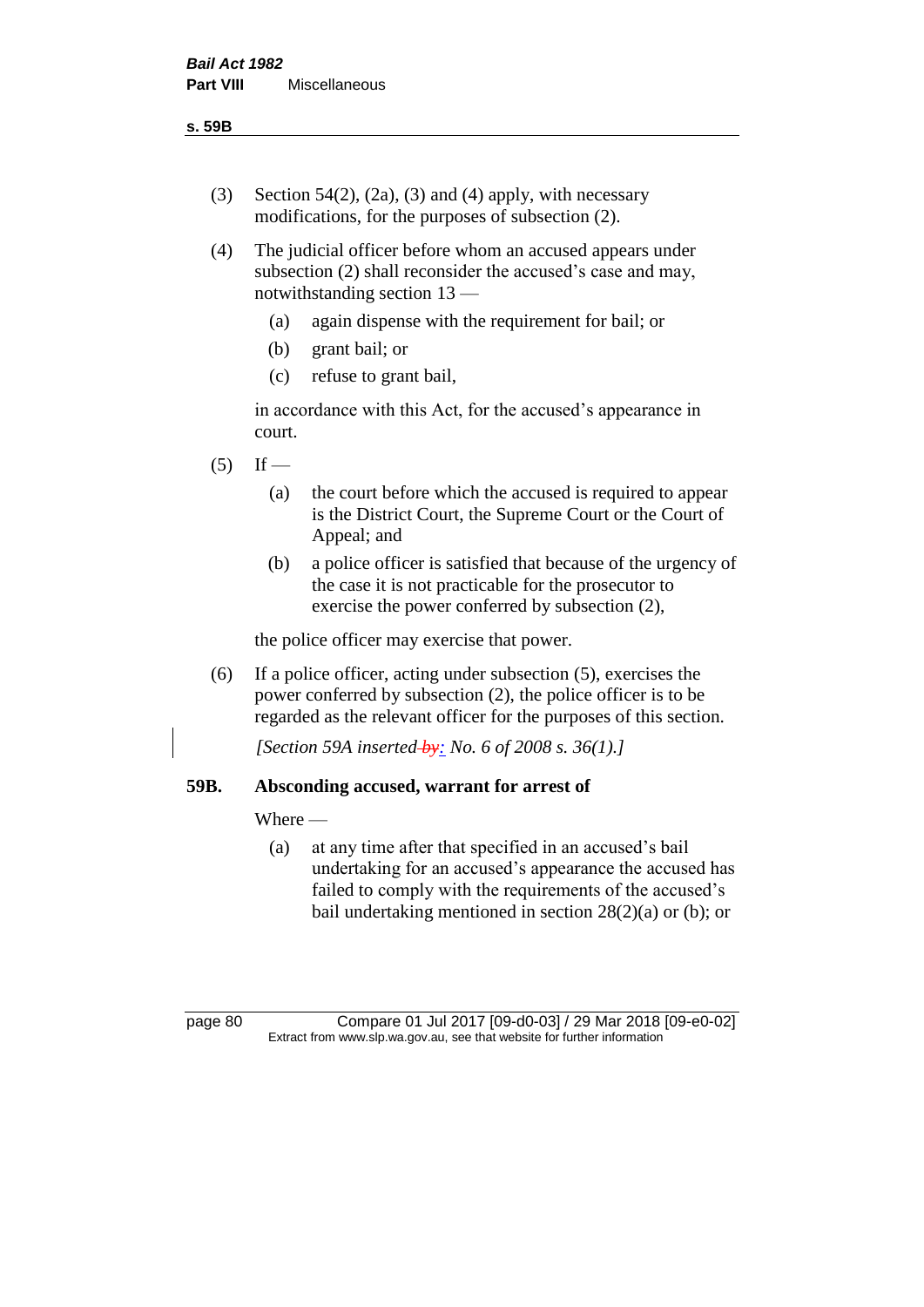(b) an accused has failed to appear at the time and place specified in a notice under section 13A(3),

the court before which the accused was required to appear may issue a warrant to arrest the accused and bring the accused before that court or a court of like jurisdiction.

*[Section 59B inserted by: No. 6 of 2008 s. 36(1).]*

### **60. Change of address, accused and surety to notify**

Where the residential address of —

- (a) an accused who has been released on bail or for whom the requirement for bail has been dispensed with; or
- (b) a surety,

changes from that appearing on his bail undertaking, surety undertaking or notice under section 13A(3), as the case may be, he shall forthwith, in writing, notify details of the change to the registrar of the court before which, at the time when the change occurs, the accused is required to appear, and if without reasonable cause he fails to do so he commits an offence.

Penalty: \$1 000.

*[Section 60 amended by: No. 50 of 2003 s. 37(5); No. 59 of 2004 s. 141; No. 84 of 2004 s. 82; No. 6 of 2008 s. 37.]*

# **61. Failing to bring arrested person before court or person able to grant bail, offence**

- (1) A person to whom this section applies commits an offence if, having arrested another for an offence, he wilfully and without reasonable excuse fails to take that other person, or cause him to be taken, as soon as is practicable —
	- (a) before an authorised officer or judicial officer empowered by this Act to grant bail for that offence; or
	- (b) before a court.

Penalty: \$1 000 or imprisonment for 12 months or both.

Compare 01 Jul 2017 [09-d0-03] / 29 Mar 2018 [09-e0-02] page 81 Extract from www.slp.wa.gov.au, see that website for further information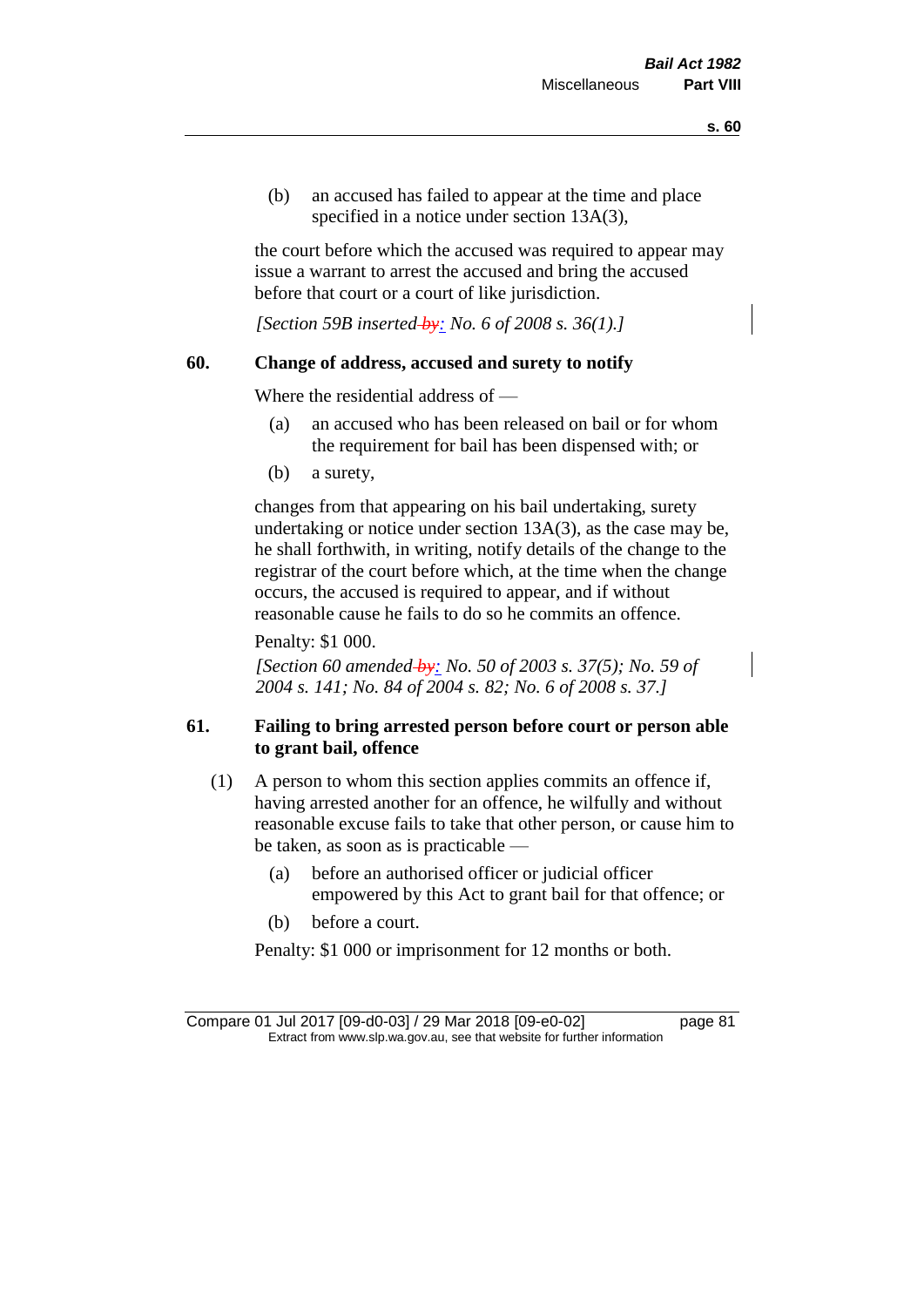#### **s. 62**

- (2) This section applies to a person who
	- (a) is not empowered by this Act to grant bail for the offence; or
	- (b) being so empowered, elects to act under section 6(7).

*[Section 61 amended by: No. 15 of 1988 s. 17; No. 59 of 2006 s. 4(4); No. 6 of 2008 s. 38.]* 

# **62. Giving false information for bail purposes, offence**

A person who for the purpose of obtaining —

- (a) a grant of bail for himself or a variation of the terms and conditions thereof; or
- (b) approval of himself as a surety,

makes any statement which he knows is false in a material particular, or recklessly makes any statement which is false in a material particular, commits an offence.

Penalty: \$1 000 or imprisonment for 12 months or both.

# **63. Protection from personal liability**

A person shall not be liable in civil proceedings on account of anything done, or omitted to be done, by him in good faith in the course of carrying out any provision of this Act, or purporting to be so done or omitted; but the liability (if any) of any other person (including the State or the Commonwealth) as his employer is not affected by this section and shall be determined as if it had not been passed.

*[Section 63 amended by: No. 65 of 2003 s. 121(4).]*

# **64. Proving appearance or non-appearance by accused**

Where it is required for the purposes of this Act to prove —

(a) that an accused did not appear before a particular court, at a particular place, on a particular day, at a particular time or during a particular period; or

page 82 Compare 01 Jul 2017 [09-d0-03] / 29 Mar 2018 [09-e0-02] Extract from www.slp.wa.gov.au, see that website for further information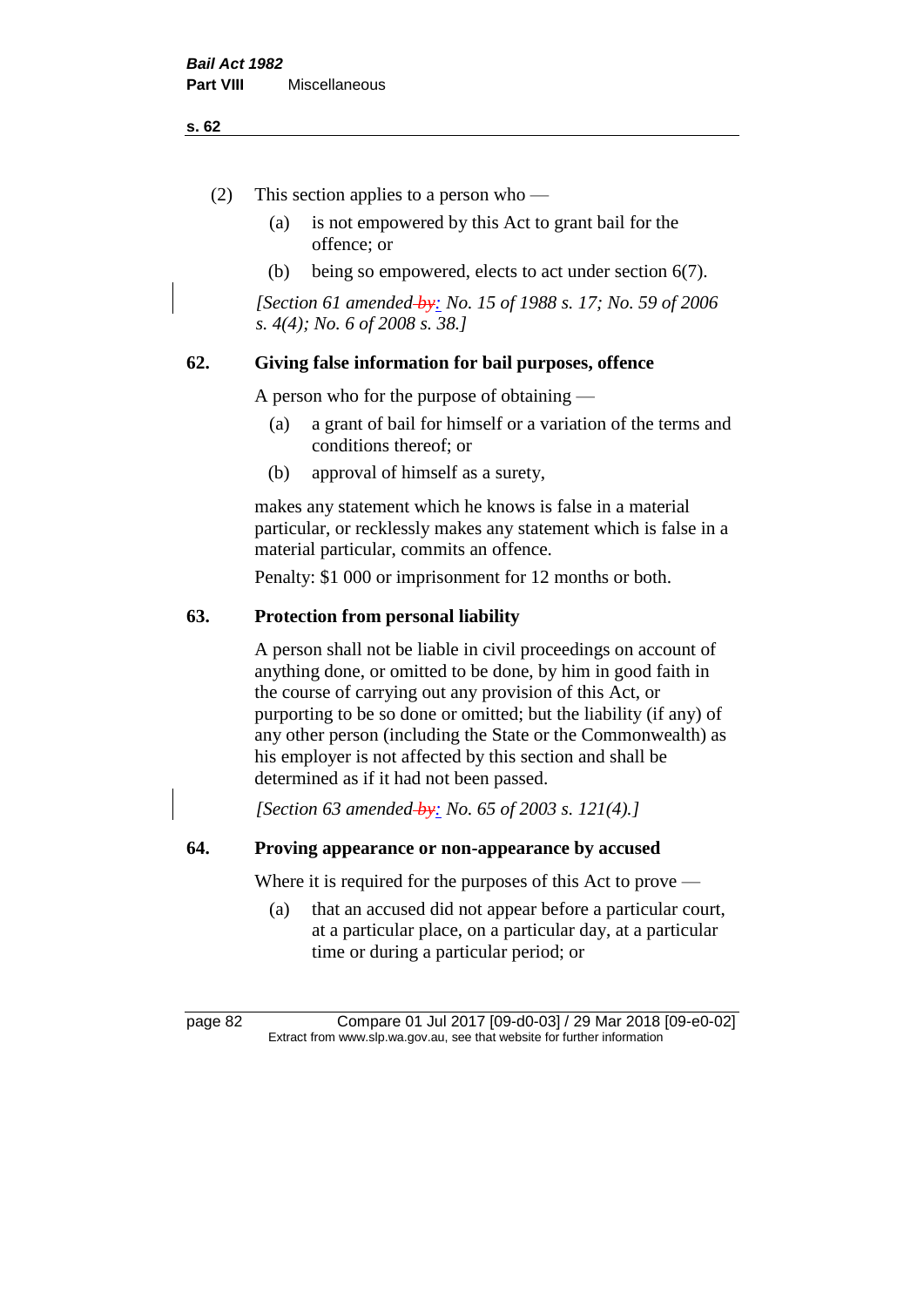(b) the day, time or period when or during which an accused did appear before a particular court at a particular place,

a certificate as to any such matter, purporting to be signed by a judicial officer or registrar of the court before which the accused was required to appear, shall be evidence of the matter so certified.

*[Section 64 amended by: No. 59 of 2004 s. 141; No. 84 of 2004 s. 82.]* 

# **65. Bail undertakings by child, effect of**

A bail undertaking entered into by a person who is under the age of 18 years shall bind him as if he were of full age.

# **66. Other powers or duties to grant bail abolished**

- (1) Any power or duty that, at the commencement of this Act, exists apart from statute to grant bail to an accused awaiting an appearance in court for an offence, is abolished.
- (2) Subsection (1) has effect notwithstanding anything in section 16 of the *Supreme Court Act 1935*.
- (3) In subsection (1) *statute* means an Act of the Parliament of Western Australia, other than the *Supreme Court Act 1935*.

*[Section 66 amended by: No. 84 of 2004 s. 82.]*

# **66A. Delegation by registrar of court**

- (1) The registrar of a court may, either generally or as otherwise provided by the instrument of delegation, by instrument signed by him, delegate to an officer of that court any function conferred on him by or under this Act other than —
	- (a) this power of delegation; or
	- (aa) a function conferred by section  $11(3)$  or  $36(1)(a)$ ; or
	- (b) any function that a judicial officer has required him to perform personally.

Compare 01 Jul 2017 [09-d0-03] / 29 Mar 2018 [09-e0-02] page 83 Extract from www.slp.wa.gov.au, see that website for further information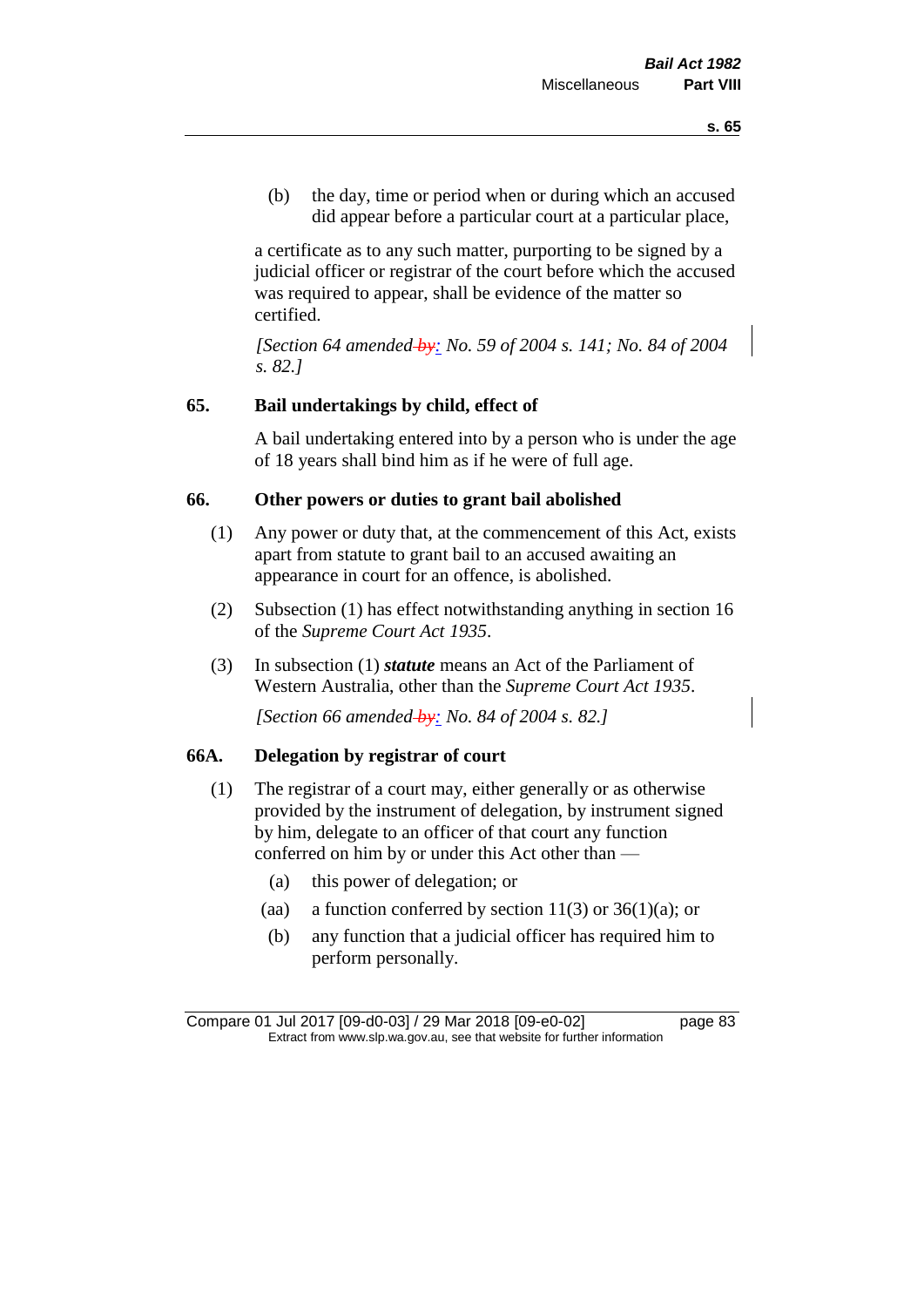**s. 66B**

(2) The superintendent of a detention centre under the *Young Offenders Act 1994* may, either generally or as otherwise provided by the instrument of delegation, by instrument signed by him, delegate to an officer of the Public Sector agency principally assisting the Minister administering that Act in its administration any function conferred on him by or under this Act, other than this power of delegation.

*[Section 66A inserted by: No. 15 of 1988 s. 18; amended by: No. 49 of 1988 s. 89; No. 31 of 1993 s. 8; No. 59 of 2004 s. 141; No. 65 of 2006 s. 52; No. 6 of 2008 s. 39.]* 

# **66B. Video link or audio link, use of in bail proceedings**

 $(1)$  In this section —

*audio link* means facilities (including telephone) that enable, at the same time, a judicial officer or authorised officer at one place to hear the accused at another place and vice versa;

*bail proceedings* means any proceedings under this Act including —

- (a) proceedings on a case for bail;
- (b) proceedings relating to the variation or revocation of bail;
- (c) proceedings on an application under section 48 or 49;
- (d) proceedings on an appeal under section 15A or 53;

*video link* means facilities (including closed circuit television) that enable, at the same time, a judicial officer or authorised officer at one place to see and hear the accused at another place and vice versa.

- (2) Bail proceedings may be conducted by means of a video link or an audio link.
- (3) Without limiting subsection (2), if a provision of this Act requires or authorises an accused to be brought before, or appear before, a court, judicial officer or authorised officer, the accused

page 84 Compare 01 Jul 2017 [09-d0-03] / 29 Mar 2018 [09-e0-02] Extract from www.slp.wa.gov.au, see that website for further information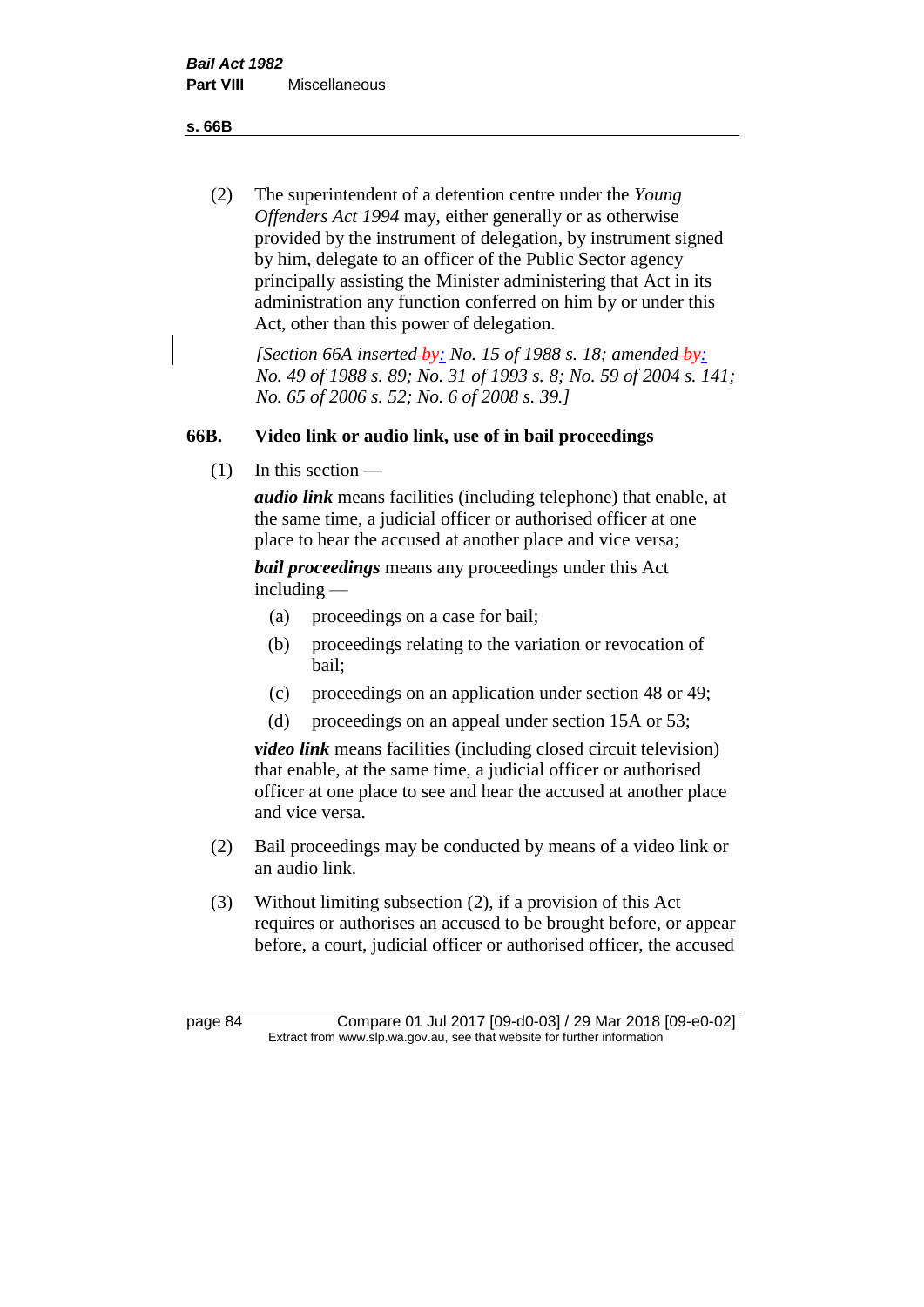may be brought before, or appear before, the court or officer by means of a video link or an audio link.

- (4) An audio link is not to be used under this section unless a video link is not available and cannot reasonably be made available.
- (5) Nothing in this section prevents a court, judicial officer or authorised officer from requiring that an accused be brought before, or appear before, the court or officer in person for the purposes of bail proceedings.

*[Section 66B inserted by: No. 6 of 2008 s. 40(1).]*

# **67. Regulations**

- (1) The Governor may make regulations, not inconsistent with this Act, prescribing such things as are required or permitted by this Act to be prescribed or as it is necessary or expedient to prescribe for the purposes thereof.
- (2) Without limiting the generality of subsection (1) regulations  $\text{max}$  —
	- (a) make provision for or with respect to the making of applications —
		- (i) for or in relation to bail;
		- (ii) for the approval of sureties;
		- (iii) for the approval of security to be given by accused persons and sureties;
		- (iv) for the cancellation of a surety undertaking;
		- (v) for an order under section 49,

and for the manner in which such applications are to be made and the procedure to be followed on such applications;

(ba) in any case where the regulations provide that any information, document or record, or a copy of any document or record, is to be or can be provided to a person in electronic form, determine when information

Compare 01 Jul 2017 [09-d0-03] / 29 Mar 2018 [09-e0-02] page 85 Extract from www.slp.wa.gov.au, see that website for further information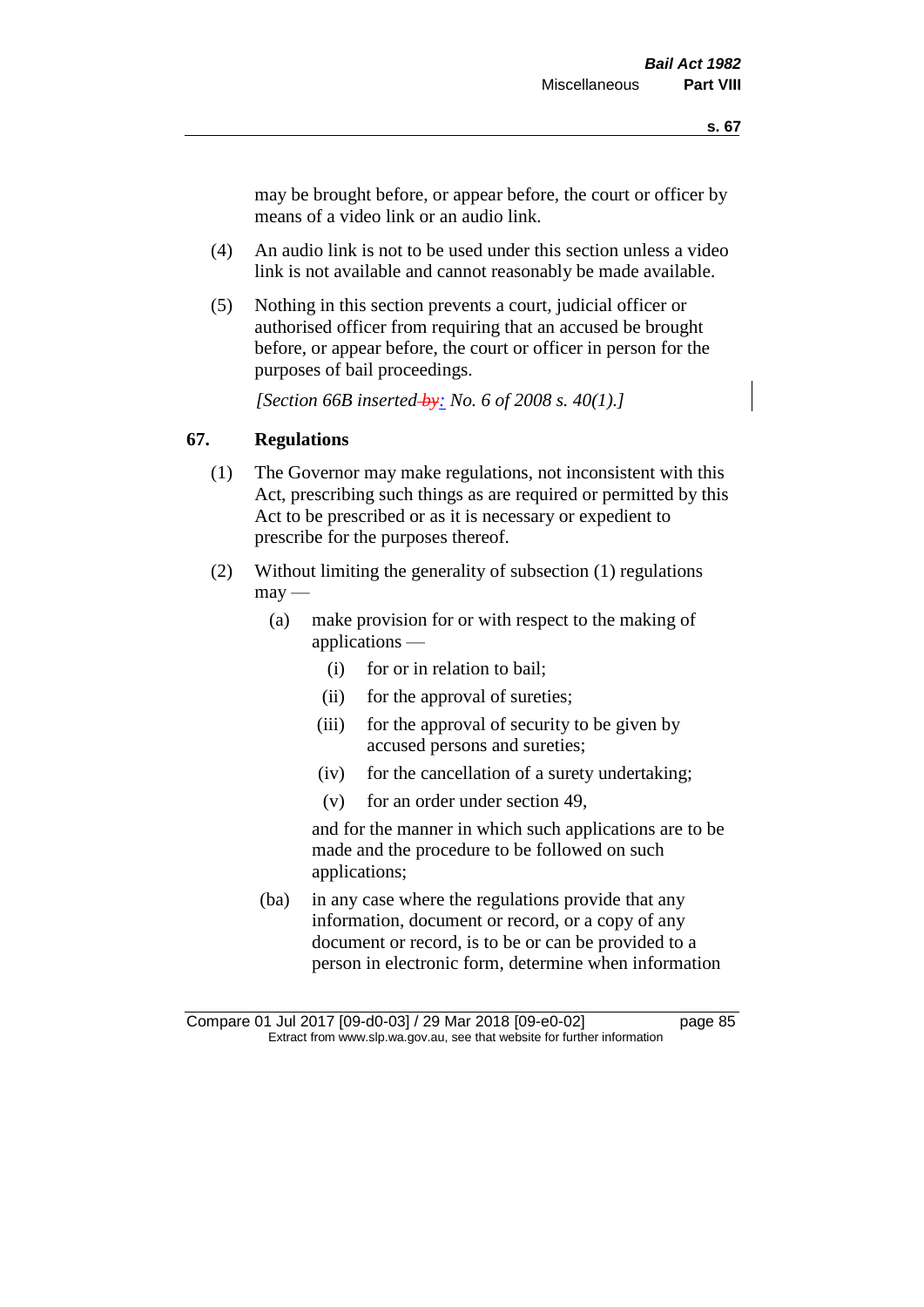or a document, record or copy provided to a person in that form is to be taken to be, or to be presumed to be, received by, or brought to the attention of, the person;

- (b) for the purposes of clause 5 of Part A of Schedule 1, prescribe the officer or officers who may grant bail for any prescribed appearance or class of appearance in court by an accused who is in custody;
- (c) make provision for, or with respect to the management, control, supervision and good order of premises established for the accommodation of persons to whom bail has been granted.
- (3) Regulations made under this section may provide that a contravention or failure to comply with a regulation constitutes an offence and may provide for penalties not exceeding a fine of \$500 for offences against the regulations.

*[Section 67 amended by: No. 45 of 1993 s. 12; No. 84 of 2004 s. 83(3); No. 2 of 2008 s. 56(6); No. 6 of 2008 s. 30(3); No. 20 of 2013 s. 31.]* 

*[68. Omitted under the Reprints Act 1984 s. 7(4)(g).]*

page 86 Compare 01 Jul 2017 [09-d0-03] / 29 Mar 2018 [09-e0-02] Extract from www.slp.wa.gov.au, see that website for further information

**s. 67**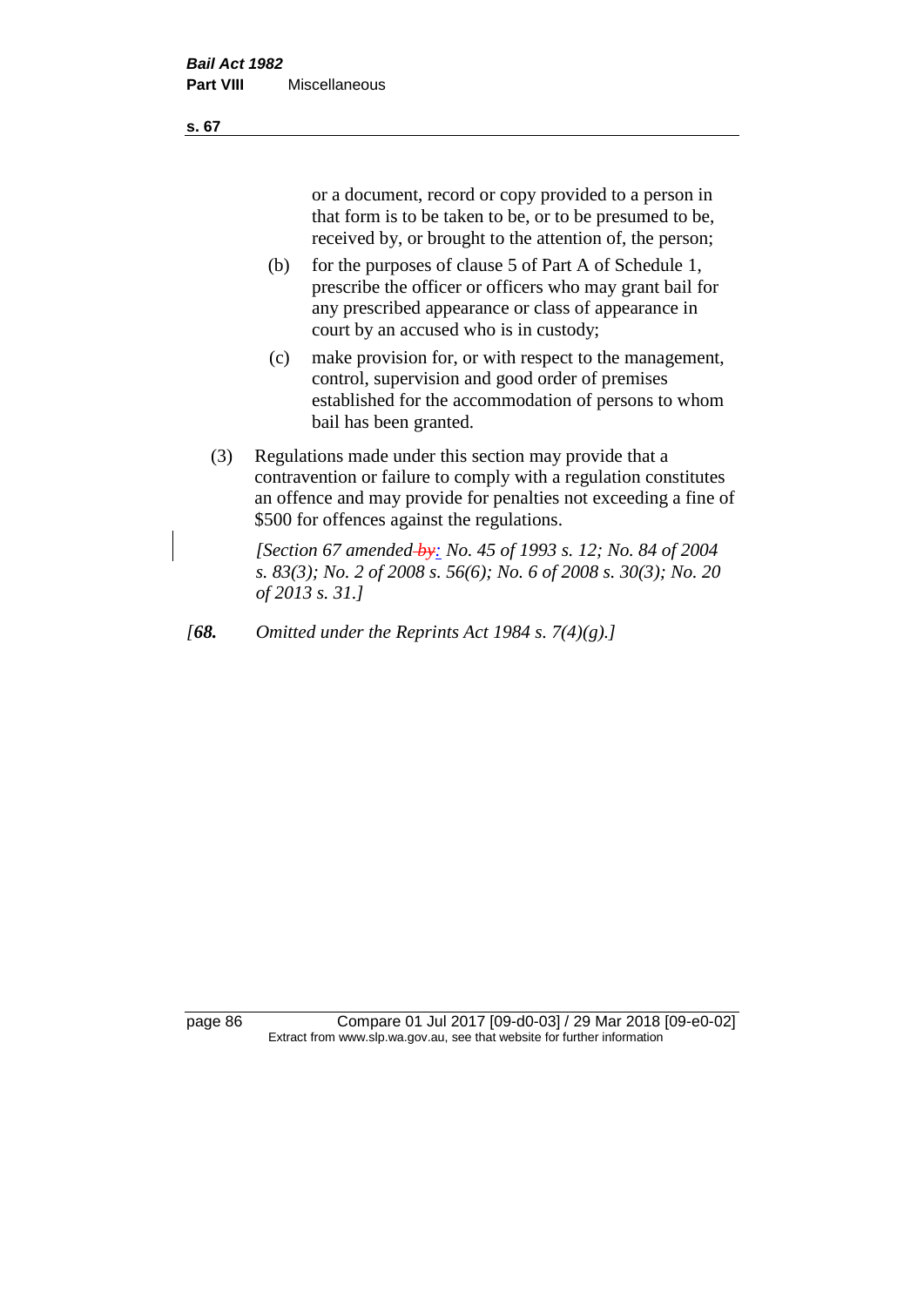# **Schedule 1 — Jurisdiction as to bail and related matters**

[s. 13, 17]

*[Heading inserted by: No. 6 of 2008 s. 41(1).]*

# **Part A** — **Jurisdiction relating to bail**

*[Heading inserted by: No. 6 of 2008 s. 41(2)(a).]*

#### **First Column**

#### **Second Column**

*Appearances in court*

*By whom bail may be granted or (where applicable) dispensed with*

*[Heading amended by: No. 6 of 2008 s. 41(2)(b) and (c).]*

#### **1. Initial appearance**

(1) The initial appearance in a court of summary jurisdiction or the Children's Court by an accused in, or in connection with, proceedings for an offence.

In any case —

- (a) a justice; or
- (b) an authorised police officer; and

in addition, in the case of a child, an authorised community services officer.

(2) The initial appearance in the District Court or the Supreme Court, not being the initial appearance to which clause 3 applies.

A judge of the District Court or a judge of the Supreme Court, as the case requires.

*[Clause 1 amended by: No. 15 of 1988 s. 19; No. 49 of 1988 s. 90(a)(i); No. 59 of 2004 s. 141; No. 84 of 2004 s. 10(1) and 82.]*

Compare 01 Jul 2017 [09-d0-03] / 29 Mar 2018 [09-e0-02] page 87 Extract from www.slp.wa.gov.au, see that website for further information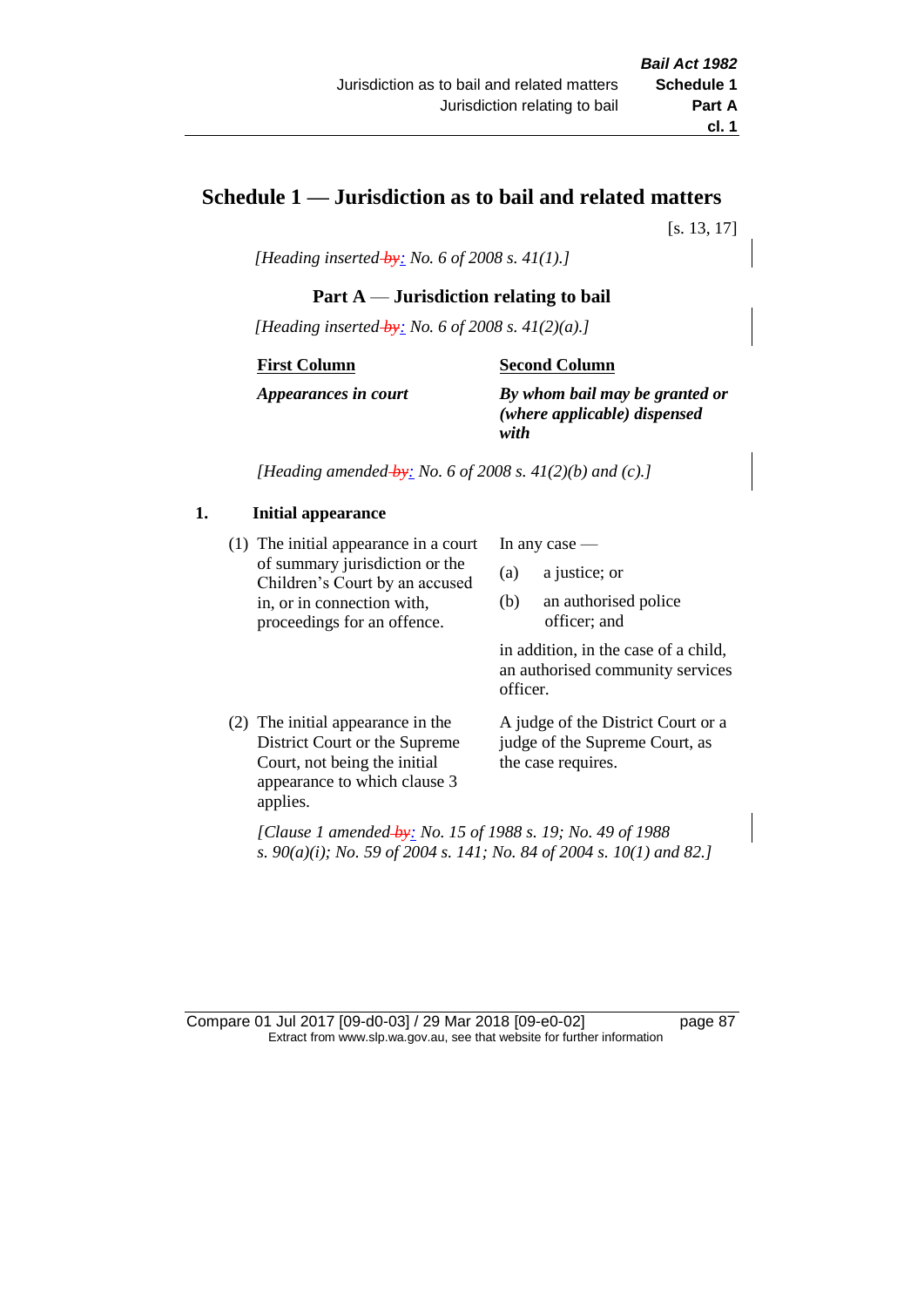| <b>First Column</b>          | <b>Second Column</b>                                                   |
|------------------------------|------------------------------------------------------------------------|
| Appearances in court         | By whom bail may be granted or<br>(where applicable) dispensed<br>with |
| Appearance after adjournment |                                                                        |

Appearance in any court or before The judicial officer who orders a judicial officer by an accused after any adjournment of proceedings for an offence, not being a committal under clause 3.

the adjournment.

*[Clause 2 amended by: No. 84 of 2004 s. 82.]*

# **3. Appearance on committal to Supreme Court or District Court**

The initial appearance by an accused in the Supreme Court or District Court after he has been committed thereto under any Act to be tried or sentenced or otherwise dealt with. The judicial officer who orders the committal.

*[Clause 3 amended by: No. 84 of 2004 s. 82.]*

### **4. Appearance in connection with appeal, rehearing etc.**

| (1) Appearance in connection with an If the appeal is being determined<br>application or appeal made under<br>the Criminal Appeals Act 2004 or<br>with any order made in<br>determining the application or<br>appeal. | by a single judge of the Supreme<br>Court, a single judge of the<br>Supreme Court;<br>If the appeal is being determined<br>by the Court of Appeal, the Court<br>of Appeal or a single judge of<br>appeal. |
|-----------------------------------------------------------------------------------------------------------------------------------------------------------------------------------------------------------------------|-----------------------------------------------------------------------------------------------------------------------------------------------------------------------------------------------------------|
| (2) Appearance in connection with a<br>rehearing of proceedings ordered<br>under section 28 of the<br>Children's Court of Western<br>Australia Act 1988.                                                              | The Children's Court.                                                                                                                                                                                     |

page 88 Compare 01 Jul 2017 [09-d0-03] / 29 Mar 2018 [09-e0-02] Extract from www.slp.wa.gov.au, see that website for further information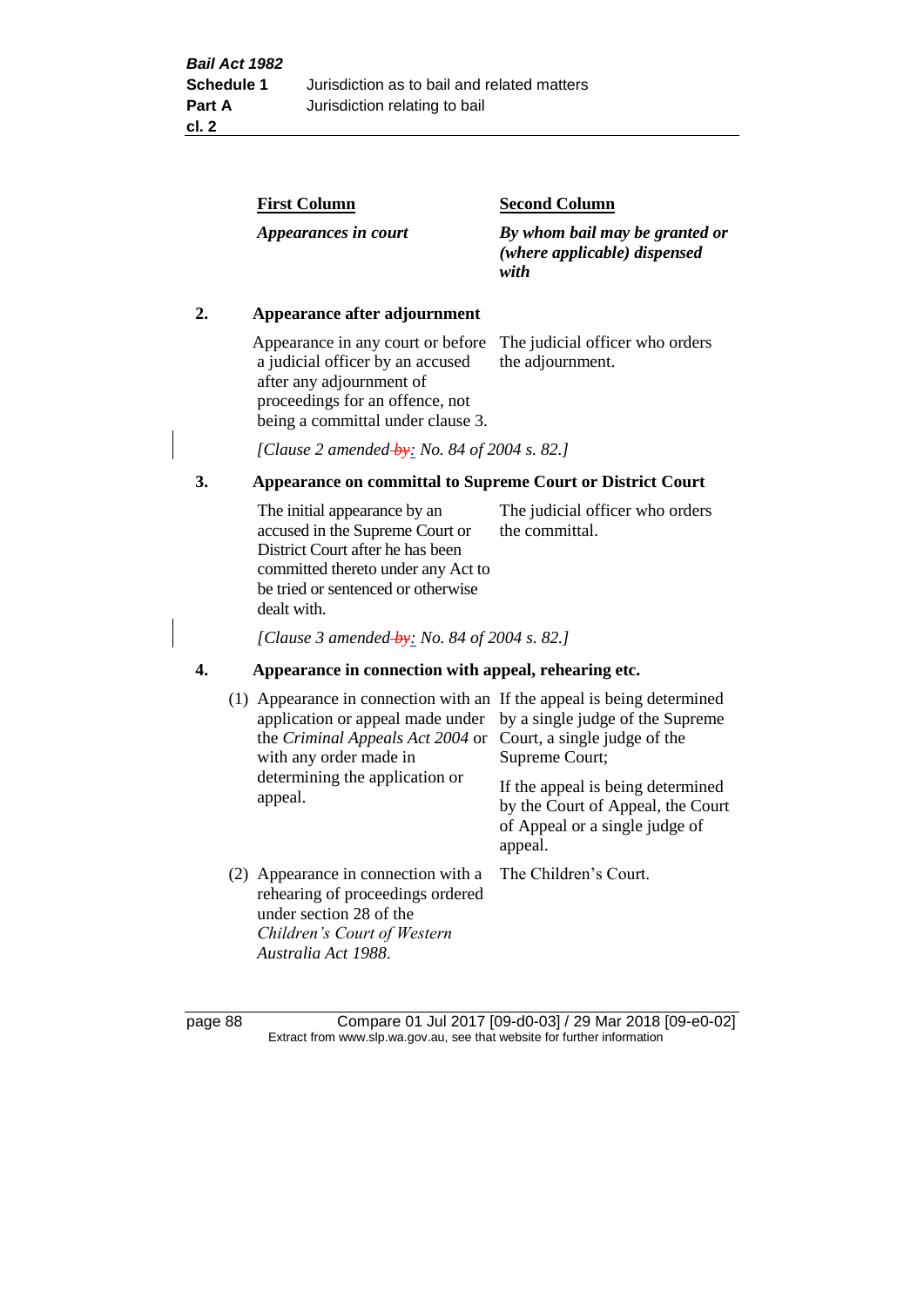| <b>First Column</b>                                                                             | <b>Second Column</b>                                                   |  |
|-------------------------------------------------------------------------------------------------|------------------------------------------------------------------------|--|
| Appearances in court                                                                            | By whom bail may be granted or<br>(where applicable) dispensed<br>with |  |
| (3) Appearance in connection with<br>the reconsideration of an order<br>under section 40 of the | The Children's Court constituted<br>by the President.                  |  |

*[Clause 4 inserted by: No. 84 of 2004 s. 10(2).]*

#### **5. Appearance prescribed by regulation**

*Children's Court of Western* 

*Australia Act 1988*.

| Appearance in a court for any  | The judicial or other officer   |
|--------------------------------|---------------------------------|
| other purpose or following any | prescribed by such regulations. |
| other occurrence prescribed by |                                 |
| regulations under this Act.    |                                 |

### **6. Appearances not otherwise provided for**

Any appearance in a court not otherwise provided for in this Part or by regulations under this Act.

The judicial officer who, or court which, orders the appearance.

#### **7. Term used: proceedings for an offence**

In this Part, unless the contrary intention appears —

*proceedings for an offence* in clause 2 (but not in clause 1) includes any of the following proceedings relating to that offence —

- (a) appeal proceedings; and
- (b) proceedings on a writ of *habeas corpus*; and
- (c) proceedings on the re-appearance of an offender under section 50 of the *Sentencing Act 1995*.

*[Clause 7 inserted by: No. 84 of 2004 s. 10(3).]*

Compare 01 Jul 2017 [09-d0-03] / 29 Mar 2018 [09-e0-02] page 89 Extract from www.slp.wa.gov.au, see that website for further information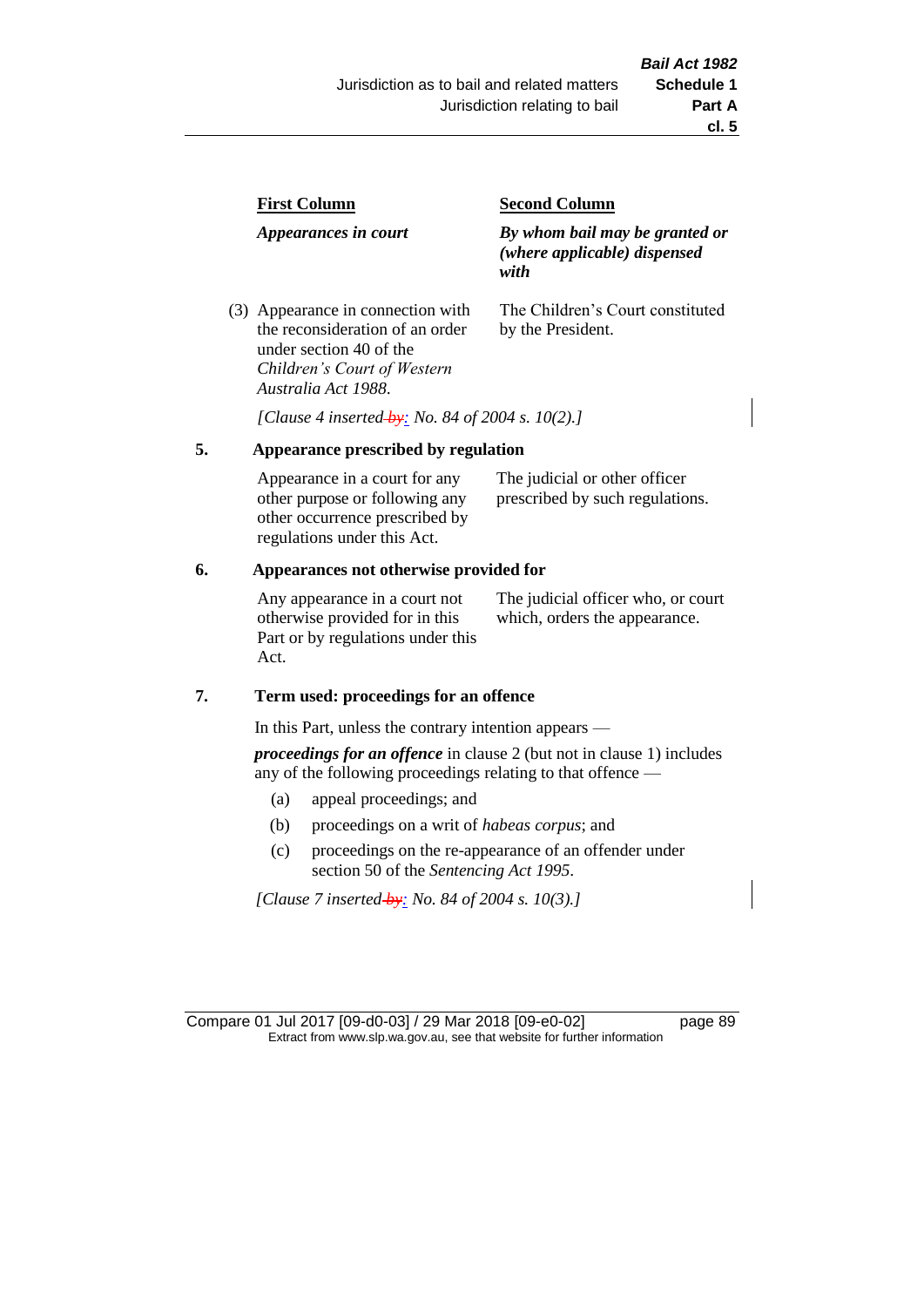### **Part B** — **Cessation of powers relating to bail**

*[Heading inserted by: No. 6 of 2008 s. 41(3)(a).]*

### **1. Upon decision by judge, power of other officers ceases**

(1) In this clause —

*judge* means a judge of the Supreme Court, the Children's Court or the District Court.

- (2) After a judge has granted or refused bail for an appearance by an accused the power to grant bail for that appearance ceases to be vested  $in -$ 
	- (a) any judicial officer whose jurisdiction is inferior to that of the judge; or
	- (b) any authorised officer.
- (3) After a judge has dispensed with the requirement for bail for an appearance by an accused the power to grant or refuse bail for that appearance ceases to be vested in any officer referred to in subclause  $(2)(a)$  or  $(b)$ .

*[Clause 1 inserted by: No. 6 of 2008 s. 41(3)(b).]*

### **1A. Upon decision by Court of Appeal, other powers cease**

After the Court of Appeal on an appeal under section 15A —

- (a) has granted or refused bail for an appearance by an accused, the power to grant or refuse bail for that appearance; or
- (b) has dispensed with the requirement for bail for an appearance by an accused, the power to grant or refuse bail for that appearance,

ceases to be vested in any judicial officer or in any authorised officer.

*[Clause 1A inserted by: No. 6 of 2008 s. 41(3)(b).]*

# **2. Upon decision by judicial officer, his power and that of his peers ceases**

Except where clause 4 applies, the power to grant, refuse or dispense with bail for an appearance by an accused ceases to be vested in any judicial officer (including a judge of the Supreme Court) after he, or

page 90 Compare 01 Jul 2017 [09-d0-03] / 29 Mar 2018 [09-e0-02] Extract from www.slp.wa.gov.au, see that website for further information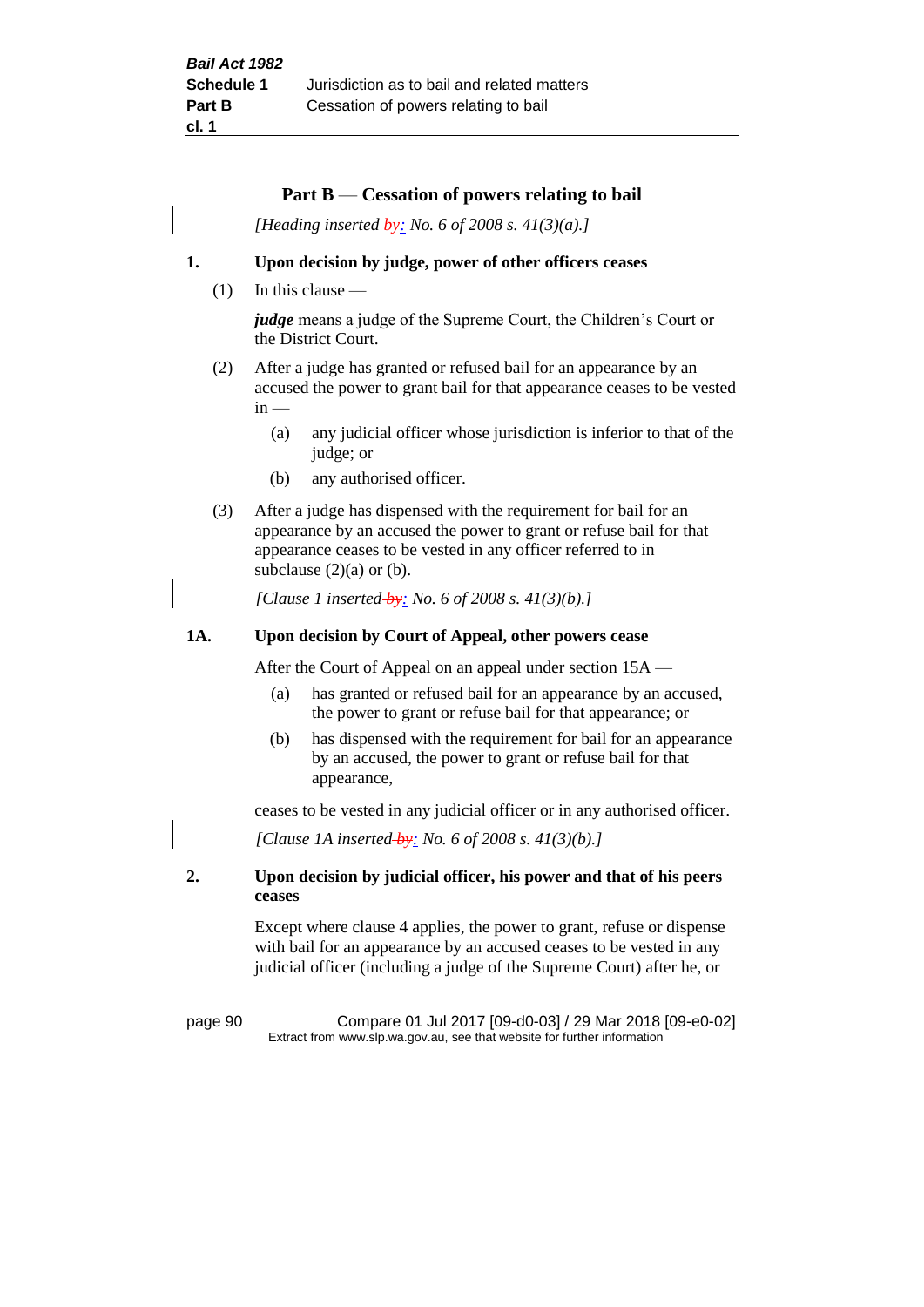another judicial officer whose jurisdiction is co-extensive with his, has granted, refused or dispensed with bail for that appearance.

*[Clause 2 amended by: No. 84 of 2004 s. 82; No. 6 of 2008 s. 41(3)(c) and (d).]*

#### **3. Upon refusal of bail for initial appearance, certain powers cease**

- (1) After an authorised officer has refused bail for an initial appearance by an accused, the power to grant bail for that appearance ceases to be vested in another authorised officer, but a justice may nevertheless grant bail for that appearance.
- (2) After a justice has refused bail for an initial appearance by an accused, the power to grant bail for that appearance ceases to be vested in an authorised officer or another justice.

*[Clause 3 inserted by: No. 6 of 2008 s. 41(3)(e).]*

### **4. Judicial officer's powers if accused proves new facts or changed circumstances**

Notwithstanding clause 2, where an accused has been refused bail for an appearance or has been granted bail therefor on terms or conditions with which he is unable or unwilling to comply, the judicial officer who granted or refused bail or another judicial officer whose jurisdiction is co-extensive with his has power to grant bail for that appearance or to vary the terms or conditions of bail previously granted therefor if the accused makes application and satisfies him that —

- (a) new facts have been discovered, new circumstances have arisen or the circumstances have changed since bail was previously granted or refused for that appearance; or
- (b) he failed to adequately present his case for bail on the previous occasion when it was considered; or
- (c) where bail was granted subject to a home detention condition, he has, since the previous occasion when his case for bail was considered, complied with the home detention condition for a period of one month or more.

*[Clause 4 amended by: No. 61 of 1990 s. 14; No. 84 of 2004 s. 82.]*

Compare 01 Jul 2017 [09-d0-03] / 29 Mar 2018 [09-e0-02] page 91 Extract from www.slp.wa.gov.au, see that website for further information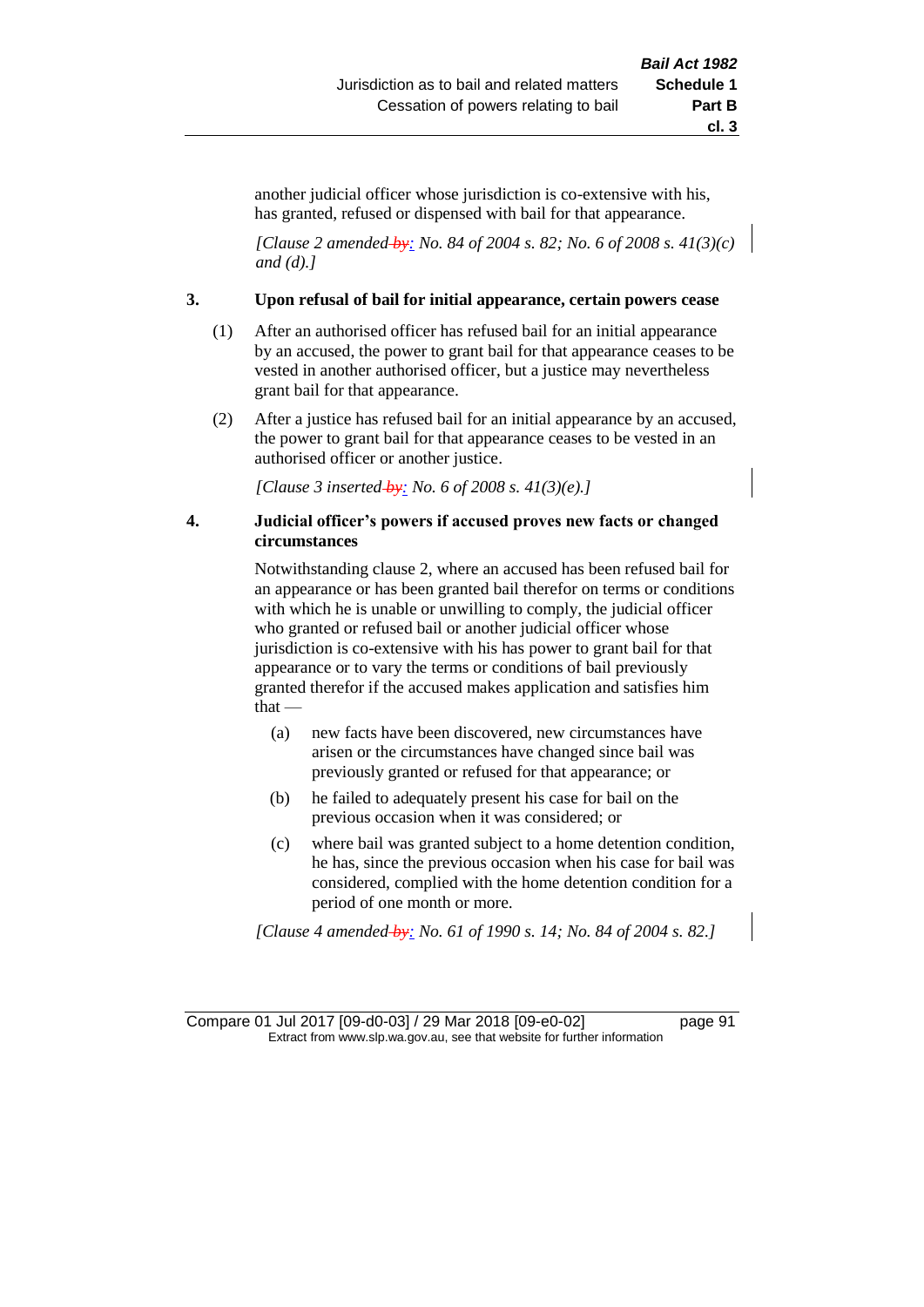# **Part C — Manner in which jurisdiction to be exercised**

*[Heading deleted by: No. 6 of 2008 s. 41(4)(a).]*

# **1. Bail before conviction at discretion of court or judicial officer except for child**

Subject to clauses 3A, 3C and 3C3D, the grant or refusal of bail to an accused, other than a child, who is in custody awaiting an appearance in court before conviction for an offence shall be at the discretion of the judicial officer or authorised officer in whom jurisdiction is vested, and that discretion shall be exercised having regard to the following questions as well as to any others which he considers relevant —

- (a) whether, if the accused is not kept in custody, he may  $-$ 
	- (i) fail to appear in court in accordance with his bail undertaking; or
	- (ii) commit an offence; or
	- (iii) endanger the safety, welfare, or property of any person; or
	- (iv) interfere with witnesses or otherwise obstruct the course of justice, whether in relation to himself or any other person;
- (b) whether the accused needs to be held in custody for his own protection;
- (c) whether the prosecutor has put forward grounds for opposing the grant of bail;
- (d) whether, as regards the period when the accused is on trial, there are grounds for believing that, if he is not kept in custody, the proper conduct of the trial may be prejudiced;
- (e) whether there is any condition which could reasonably be imposed under Part D which would —
	- (i) sufficiently remove the possibility referred to in paragraphs (a) and (d); or
	- (ii) obviate the need referred to in paragraph (b); or
	- (iii) remove the grounds for opposition referred to in paragraph (c);

page 92 Compare 01 Jul 2017 [09-d0-03] / 29 Mar 2018 [09-e0-02] Extract from www.slp.wa.gov.au, see that website for further information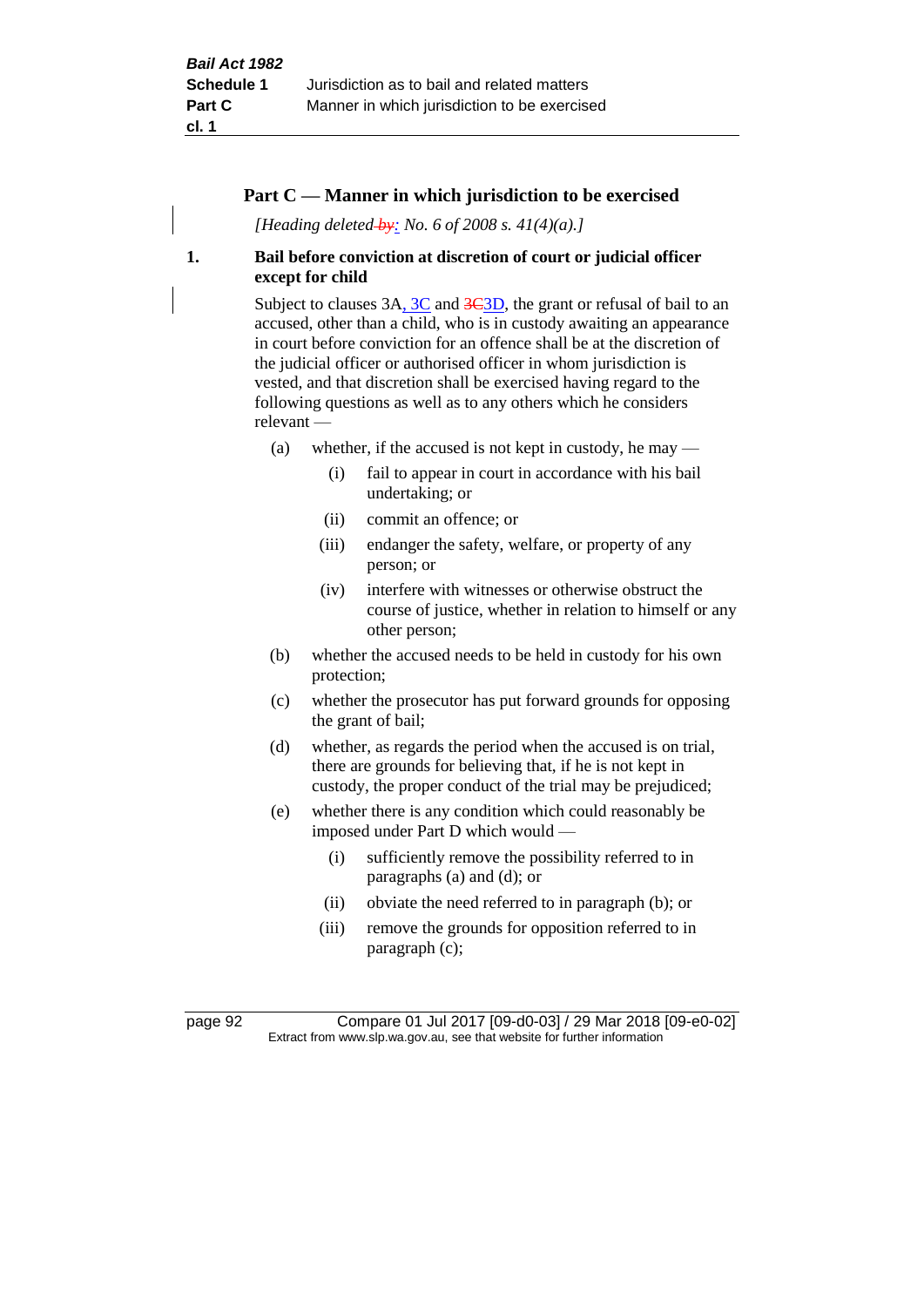- (f) where the accused is charged with an offence that is alleged to have been committed in respect of a child, whether a condition should be imposed under Part D requiring the accused to reside at a place other than the place where the child resides;
- (g) whether the alleged circumstances of the offence or offences amount to wrongdoing of such a serious nature as to make a grant of bail inappropriate.

*[Clause 1 amended by: No. 14 of 1992 s. 11; No. 45 of 1993 s. 10(2)(a); No. 54 of 1998 s. 8(a) and (b); No. 84 of 2004 s. 82; No. 6 of 2008 s. 41(4)(b).]); No. 21 of 2017 s. 7.]*

# **2. Child to have qualified right to bail**

(1) In this clause —

*responsible person* means a parent, relative, employer or other person who, in the opinion of the judicial officer or authorised officer, is in a position to both influence the conduct of the child and provide the child with support and direction.

- (2) Subject to subclause (3), a child accused who is in custody awaiting an appearance in court before conviction for an offence has a right to be granted bail unless —
	- (a) in the opinion of the judicial officer or authorised officer in whom jurisdiction is vested —
		- (i) one or more of the questions set out in clause  $1(a)$ , (b), (d) and (g) must be answered in the affirmative; and
		- (ii) there is no condition which he could reasonably impose under Part D which would satisfy the relevant provision of clause 1(e);

or

(b) there is no responsible person willing to enter into an undertaking of the kind described in subclause (3)(c),

and if the child is refused bail he shall be dealt with in accordance with section 19(2) of the *Young Offenders Act 1994*.

Compare 01 Jul 2017 [09-d0-03] / 29 Mar 2018 [09-e0-02] page 93 Extract from www.slp.wa.gov.au, see that website for further information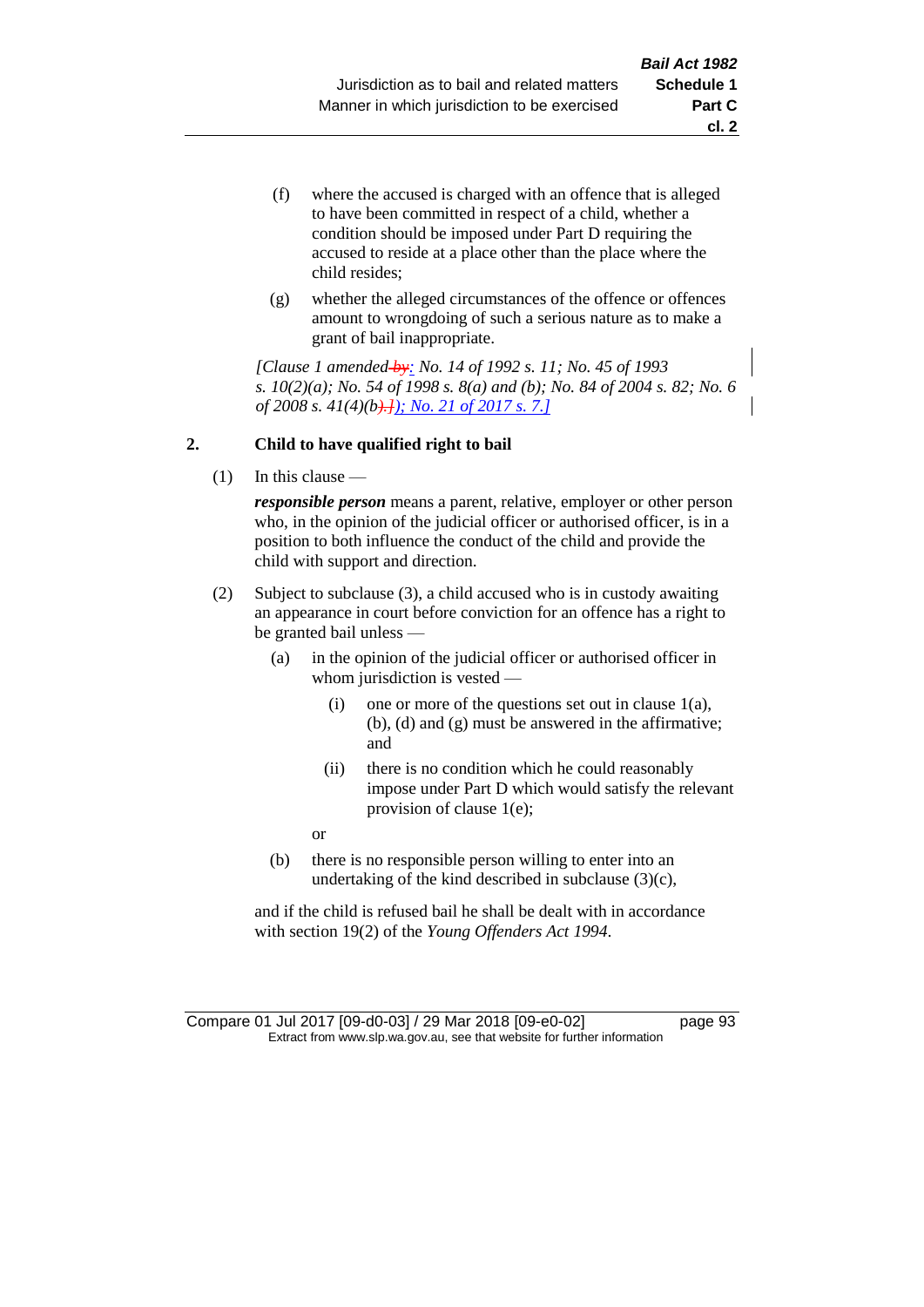- (3) The right of a child accused under subclause (2) is subject to  $-$ 
	- (a) clauses  $3A$ ,  $3C$  and  $3C$ <sub>3D</sub>; and
	- *[(b) deleted]*
	- (c) there being imposed as a condition on the grant of bail a requirement that before the release of the child on bail a responsible person undertakes in writing in the approved form to ensure that the child complies with any requirement of his bail undertaking mentioned in section  $28(2)(a)$ , (b), (c) and (d).
- (4) Subclauses (2)(b) and (3)(c) do not apply to a child accused if it appears to the judicial officer or authorised officer that the accused —
	- (a) is over the age of 17 years; and
	- (b) has sufficient maturity to live independently without the guidance or control of a parent or guardian.
- (5) For the purposes of this clause, the provisions of sections 46, 47, 48, 54, 55(2), 60 and  $67(2)(a)(iv)$  apply with all necessary changes as  $if -$ 
	- (a) references in those provisions to a surety and a surety undertaking were references to a responsible person and to an undertaking referred to in subclause (3)(c) respectively; and
	- (b) section  $54(1)(b)(i)$  read as follows
		- (i) a person who has entered into an undertaking referred to in clause 2(3)(c) of Part C of Schedule 1 should no longer be regarded as a responsible person for the purposes of that clause, or is dead;
- (6) Where a child accused is released on bail his right to be at liberty is subject to the exercise of the powers in section 17A.

*[Clause 2 inserted by: No. 45 of 1993 s. 10(2)(b); amended by: No. 57 of 1997 s. 21(3)(a); No. 54 of 1998 s. 8(c); No. 34 of 2004 Sch. 2 cl. 3(3); No. 84 of 2004 s. 82; No. 6 of 2008 s. 41(4)(c) and 43(4).]); No. 21 of 2017 s. 8.]*

page 94 Compare 01 Jul 2017 [09-d0-03] / 29 Mar 2018 [09-e0-02] Extract from www.slp.wa.gov.au, see that website for further information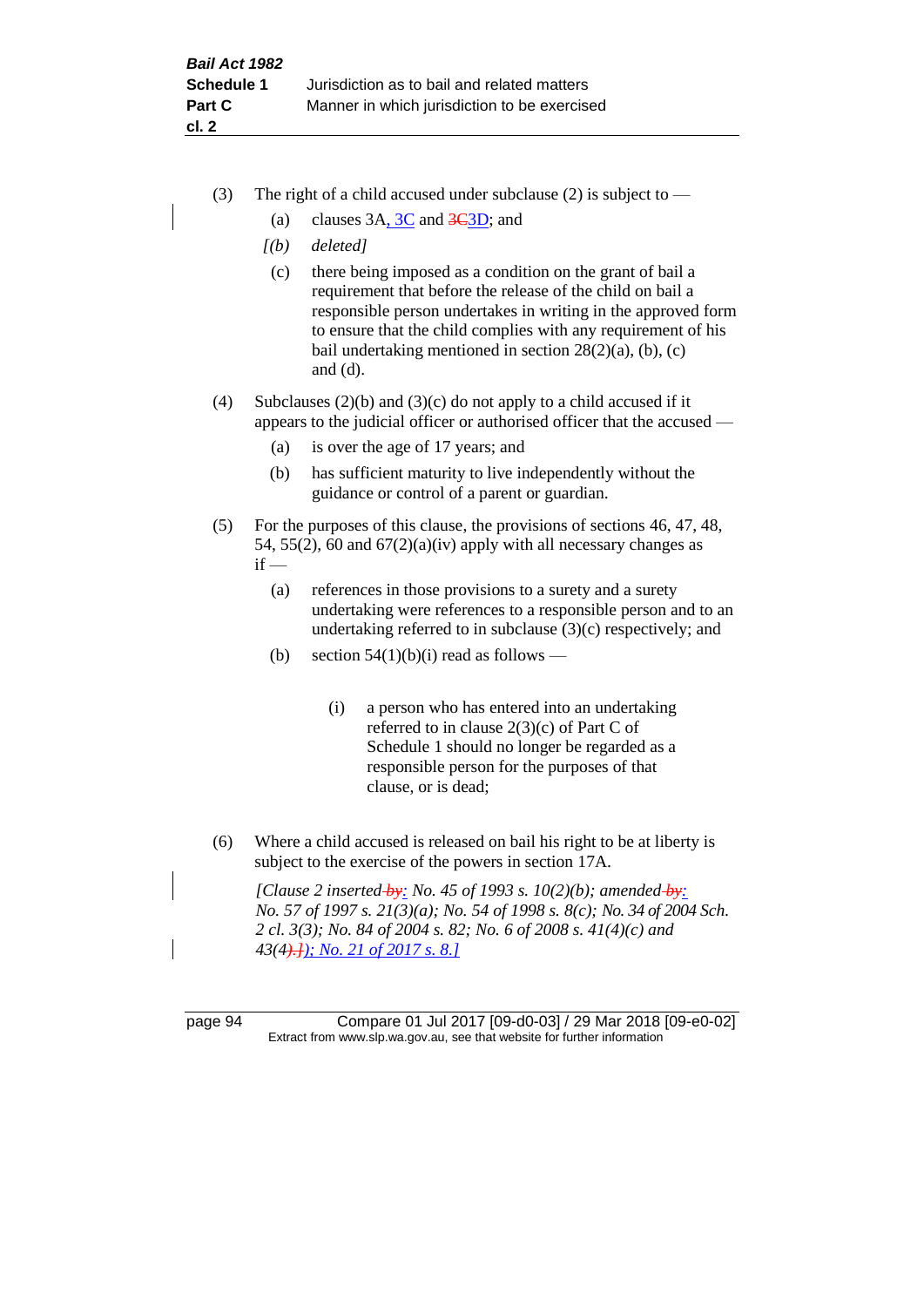### **3. Matters relevant to cl. 1(a)**

In considering whether an accused may do any of the things mentioned in clause 1(a), the judicial officer or authorised officer shall have regard to the following matters, as well as to any others which he considers relevant —

- (a) the nature and seriousness of the offence or offences (including any other offence or offences for which he is awaiting trial) and the probable method of dealing with the accused for it or them, if he is convicted; and
- (b) the character, previous convictions, antecedents, associations, home environment, background, place of residence, and financial position of the accused; and
- (c) the history of any previous grants of bail to him; and
- (d) the strength of the evidence against him.

*[Clause 3 amended by: No. 84 of 2004 s. 82.]*

### **3A. Bail for accused charged with serious offence committed while on bail or early release for another serious offence**

- (1) Notwithstanding clause 1, 2 or 4 or any other provision of this Act, where —
	- (a) an accused is in custody
		- (i) awaiting an appearance in court before conviction for a serious offence; or
		- (ii) waiting to be sentenced or otherwise dealt with for a serious offence of which the accused has been convicted;

and

- (b) the serious offence is alleged to have been committed while the accused was —
	- (i) on bail for; or
	- (ii) at liberty under an early release order made in respect of,

another serious offence,

the judicial officer or (if section 16A does not apply) the authorised officer in whom jurisdiction is vested shall refuse to grant bail for the

Compare 01 Jul 2017 [09-d0-03] / 29 Mar 2018 [09-e0-02] page 95 Extract from www.slp.wa.gov.au, see that website for further information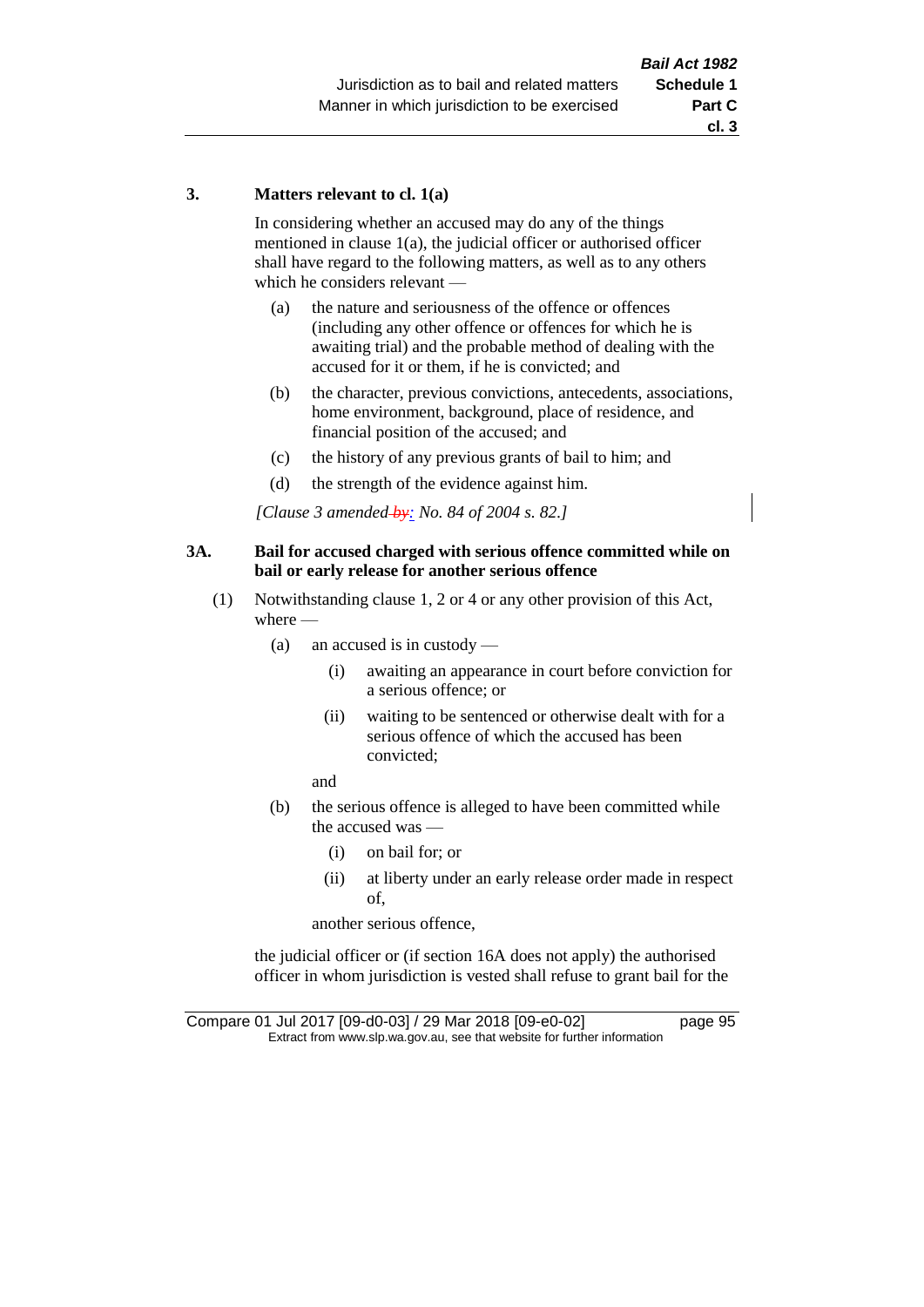serious offence referred to in paragraph (a) unless the judicial officer or authorised officer —

- (c) is satisfied that there are exceptional reasons why the accused should not be kept in custody and, if clause 3B applies, is so satisfied only after complying with that clause; and
- (d) is also satisfied that bail may properly be granted having regard to the provisions of clauses 1 and 3 or, in the case of a child accused, clauses 2 and 3.
- (2) Notwithstanding section 7(1), where an accused is refused bail under subclause (1) for an appearance for a serious offence his case for bail need not be considered again under that subsection for an appearance for that offence unless he satisfies the judicial officer who may order his detention that —
	- (a) new facts have been discovered, new circumstances have arisen or the circumstances have changed since bail was refused; or
	- (b) he failed to adequately present his case for bail on the occasion of that refusal.
- (3) Where a child accused is refused bail under subclause (1) he shall be dealt with in accordance with section 19(2) of the *Young Offenders Act 1994*.

*[Clause 3A inserted by: No. 45 of 1993 s. 10(2)(c); amended by: No. 57 of 1997 s. 21(3)(b); No. 54 of 1998 s. 7 and 13(1); No. 84 of 2004 s. 82; No. 6 of 2008 s. 41(4)(d).]*

# **3B. Exceptional reasons under cl. 3A(1), determining**

- (1) This clause applies where it appears to the judicial officer or (if section 16A does not apply) the authorised officer that all or any of the acts alleged to constitute a serious offence referred to in clause 3A(1)(b) would, if proved in the appropriate proceedings, amount to a breach by the accused of a protective condition or order.
- (2) The judicial officer or authorised officer shall, before making a decision that there are exceptional reasons for the purposes of clause 3A(1)(c), make enquiry, or cause enquiry to be made, whether there has already been —
	- (a) any breach by the accused of the protective condition or order that has been proved in proceedings; or

page 96 Compare 01 Jul 2017 [09-d0-03] / 29 Mar 2018 [09-e0-02] Extract from www.slp.wa.gov.au, see that website for further information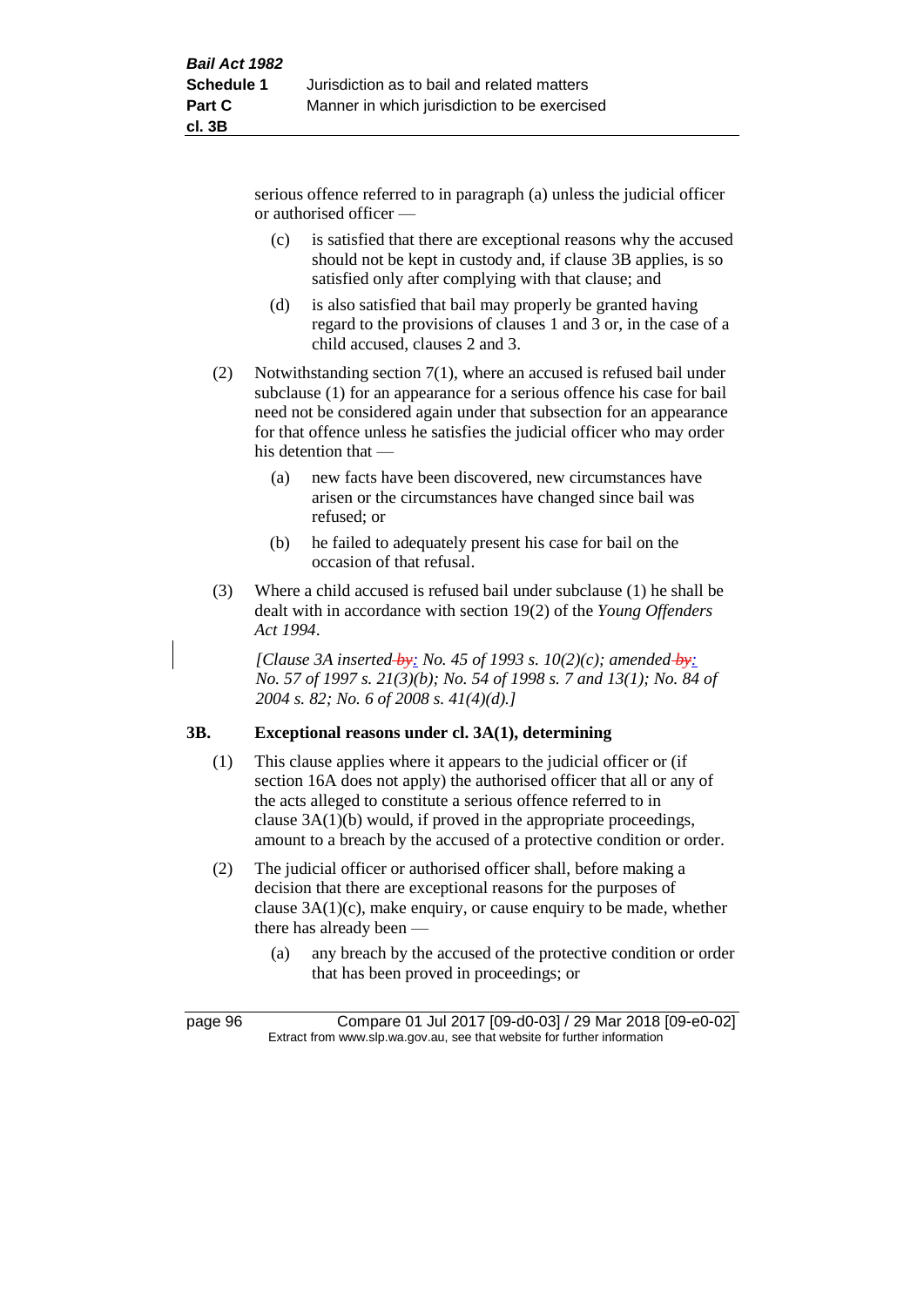- (b) any alleged breach by the accused of the protective condition or order that has not been so proved, including an allegation that has not been the subject of a prosecution or any other communication to any relevant official; or
- (c) any alleged breach by the accused of any other protective condition or order that has been the subject of a prosecution.
- (3) On becoming aware of any such alleged breach, the judicial officer or authorised officer shall give each person for whose protection a protective condition or order referred to in subclause (2) was imposed or made (a *relevant person*) a reasonable opportunity to give evidence by affidavit on matters relating to that protective condition or order.
- (4) The judicial officer or authorised officer shall in making any decision for the purposes of clause  $3A(1)(c)$  —
	- (a) give due weight to  $-$ 
		- (i) any evidence given under subclause (3); and
		- (ii) any adverse effect that a grant of bail to the accused would have on a relevant person; and
		- (iii) any difficulty that a relevant person might have in proving any future breach of a protective condition or order;

and

- (b) consider whether it would be appropriate to refuse bail and make a hospital order under section 5 of the *Criminal Law (Mentally Impaired Accused) Act 1996*; and
- (c) in the case of a condition imposed for a purpose mentioned in clause  $2(2)(c)$  or (d) of Part D, treat any alleged breach of the condition as a serious matter even if the conduct alleged to amount to the breach in itself appears to be trivial; and
- (d) consider whether any alleged breach of a protective condition or order that has occurred shows that the purpose of the condition or order has not been achieved and that the accused should be kept in custody.
- (5) The provisions of this clause do not limit the matters that the judicial officer or authorised officer may take into account for the purposes of clause  $3A(1)(c)$ .

**cl. 3B**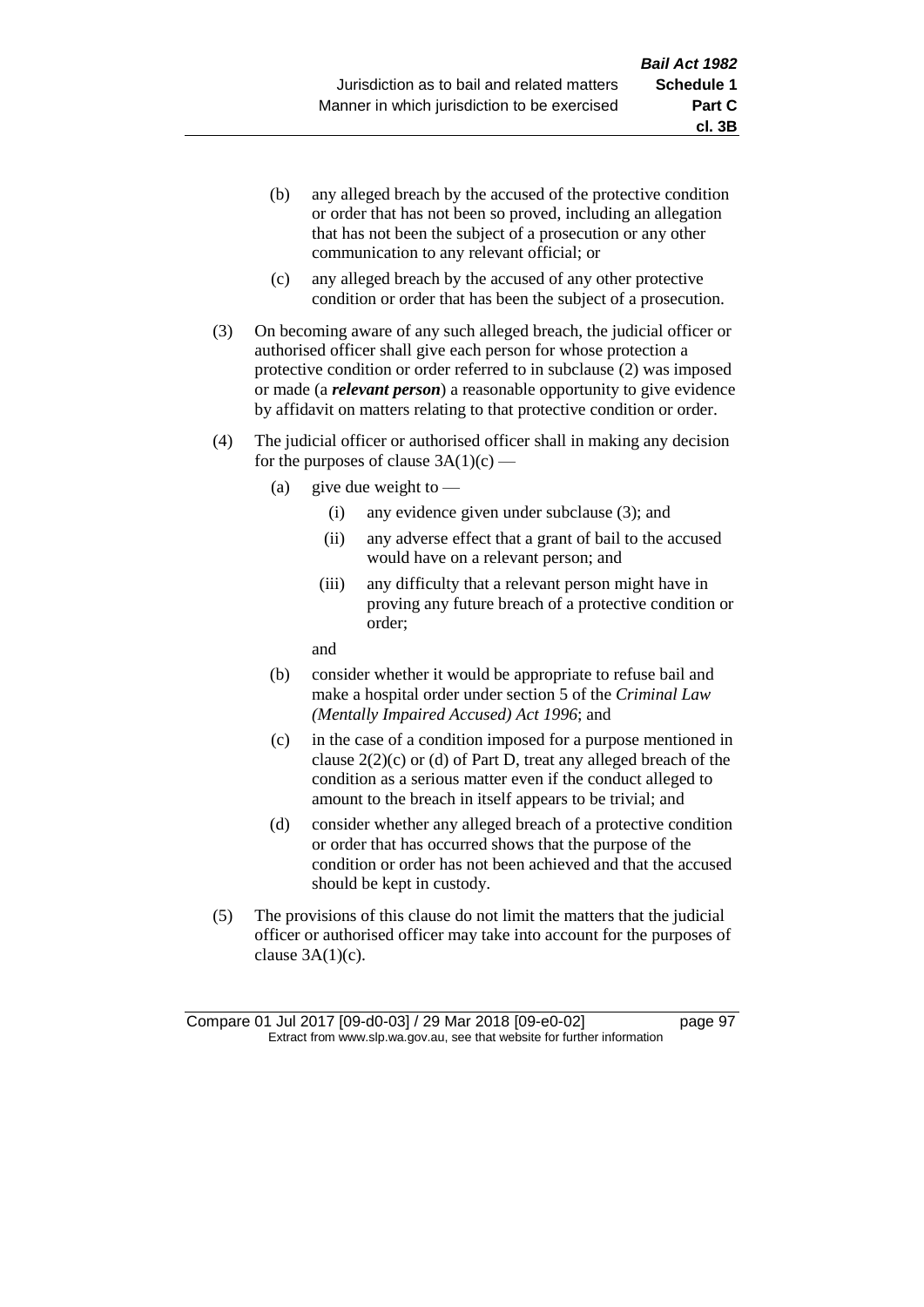(6) In this clause —

#### *protective condition or order* means —

- (a) a condition imposed for a purpose mentioned in clause  $2(2)(c)$ or (d) of Part D; or
- (b) a family violence restraining order or a violence restraining order or a police order under the *Restraining Orders Act 1997*; or
- (c) a Part VII order under the *Justices Act 1902* <sup>3</sup>
	- (i) that under section 86 of the *Restraining Orders Act 1997* is taken to be a misconduct restraining order under that Act; and
	- (ii) that shows on the face of the order that the causing or threatening of personal injury by the accused was a ground for the making of the order.

*[Clause 3B inserted by: No. 54 of 1998 s. 13(2); amended by: No. 38 of 2004 s. 60; No. 59 of 2004 s. 141; No. 84 of 2004 s. 11 and 82; No. 49 of 2016 s. 89.]*

### **3C. Bail in murder cases**

Notwithstanding clause 1, 2 or 4 or any other provision of this Act, where an accused is in custody —

- (a) awaiting an appearance in court before conviction for an offence of murder; or
- (b) waiting to be sentenced or otherwise dealt with for an offence of murder of which the accused has been convicted,

the judicial officer in whom jurisdiction is vested shall refuse to grant bail for the offence unless the judicial officer is satisfied that —

- (c) there are exceptional reasons why the accused should not be kept in custody; and
- (d) bail may properly be granted having regard to the provisions of clauses 1 and 3 or, in the case of a child, clauses 2 and 3.

*[Clause 3C inserted by: No. 6 of 2008 s. 41(4)(e); amended by: No. 29 of 2008 s. 24(7).]*

page 98 Compare 01 Jul 2017 [09-d0-03] / 29 Mar 2018 [09-e0-02] Extract from www.slp.wa.gov.au, see that website for further information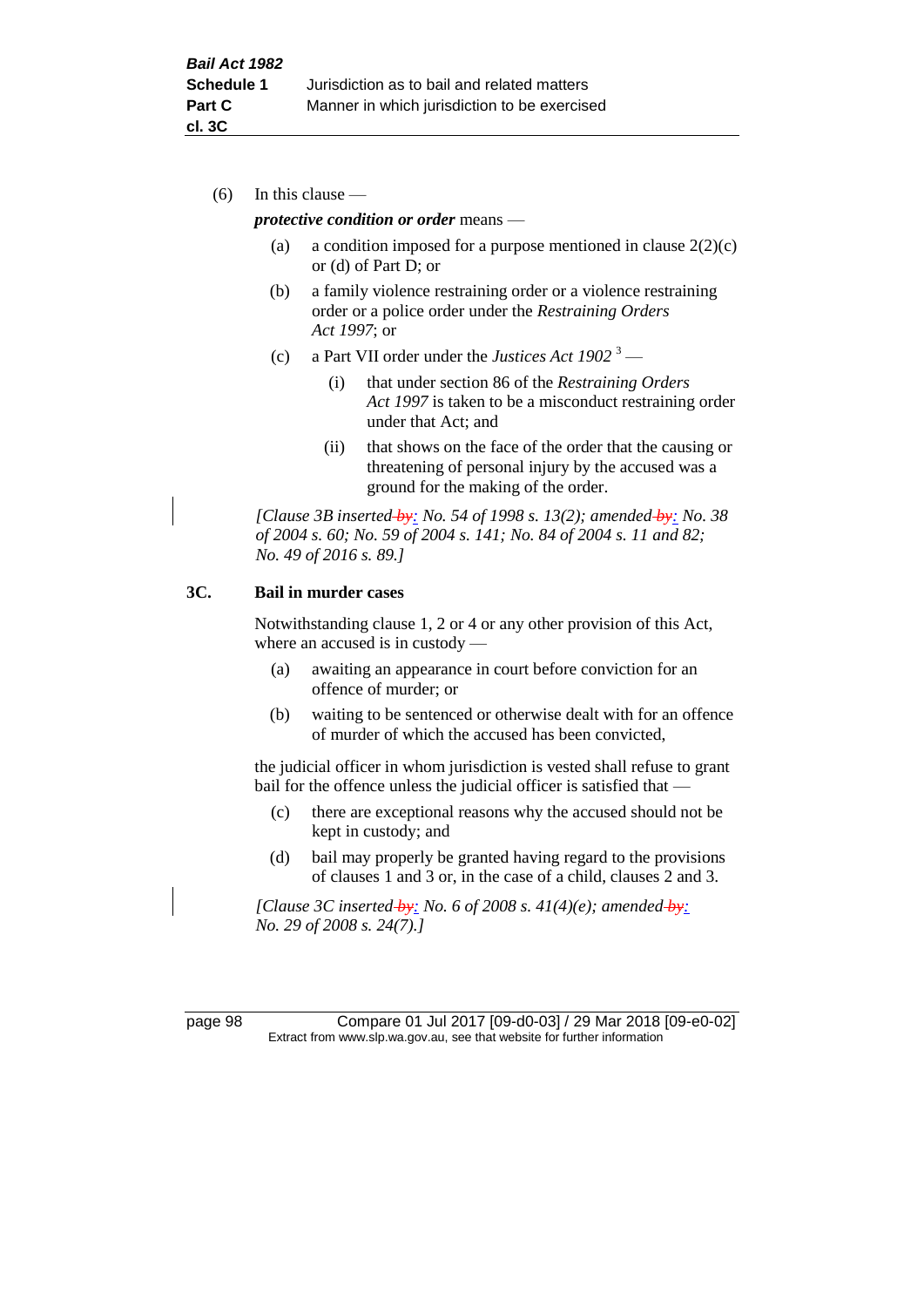| 3D.                                                                    | <b>Bail in cases of offence under Dangerous Sexual Offenders</b><br>Act 2006 section 40A                     |  |  |  |
|------------------------------------------------------------------------|--------------------------------------------------------------------------------------------------------------|--|--|--|
|                                                                        | $(1)$ In this clause -<br>section 40A offence means the offence under the Dangerous Sexual                   |  |  |  |
|                                                                        |                                                                                                              |  |  |  |
|                                                                        | Offenders Act 2006 section 40A of contravening a requirement of a                                            |  |  |  |
|                                                                        | supervision order;<br>victim has the meaning given in the Dangerous Sexual Offenders                         |  |  |  |
|                                                                        |                                                                                                              |  |  |  |
|                                                                        | Act 2006 section 3(1).                                                                                       |  |  |  |
| (2)                                                                    | This clause applies where an accused is in custody —                                                         |  |  |  |
|                                                                        | awaiting an appearance in court before conviction for a<br>(a)<br>section 40A offence; or                    |  |  |  |
|                                                                        | (b) waiting to be sentenced or otherwise dealt with for a                                                    |  |  |  |
|                                                                        | section 40A offence of which the accused has been convicted.                                                 |  |  |  |
|                                                                        | (3) Despite clause 1, 2 or 4 or any other provision of this Act, where this                                  |  |  |  |
| clause applies the judicial officer or (if section 16A does not apply) |                                                                                                              |  |  |  |
|                                                                        | the authorised officer in whom jurisdiction is vested must refuse to                                         |  |  |  |
|                                                                        | grant bail for the section 40A offence unless the judicial officer or                                        |  |  |  |
|                                                                        | authorised officer -                                                                                         |  |  |  |
|                                                                        | is satisfied that there are exceptional reasons why the accused<br>(a)<br>should not be kept in custody; and |  |  |  |
|                                                                        | is satisfied that bail may properly be granted having regard to<br>(b)                                       |  |  |  |
|                                                                        | the provisions of clauses 1 and 3 or, in the case of a child,<br>clauses 2 and 3.                            |  |  |  |
| (4)                                                                    | The judicial officer or authorised officer must in making any decision                                       |  |  |  |
|                                                                        | for the purposes of subclause $(3)$ —                                                                        |  |  |  |
|                                                                        | have regard to $-$<br>(a)                                                                                    |  |  |  |
|                                                                        | any history of proven or alleged contraventions of<br>(i)                                                    |  |  |  |
|                                                                        | supervision orders by the accused; and                                                                       |  |  |  |
|                                                                        | (ii)<br>any adverse effect that a grant of bail to the accused<br>would have on a victim of the accused;     |  |  |  |
|                                                                        | and                                                                                                          |  |  |  |
|                                                                        | consider whether it would be appropriate to refuse bail and<br>(b)                                           |  |  |  |
|                                                                        | make a hospital order under the Criminal Law (Mentally                                                       |  |  |  |
|                                                                        | Impaired Accused) Act 1996 section 5; and                                                                    |  |  |  |

Compare 01 Jul 2017 [09-d0-03] / 29 Mar 2018 [09-e0-02] page 99 Extract from www.slp.wa.gov.au, see that website for further information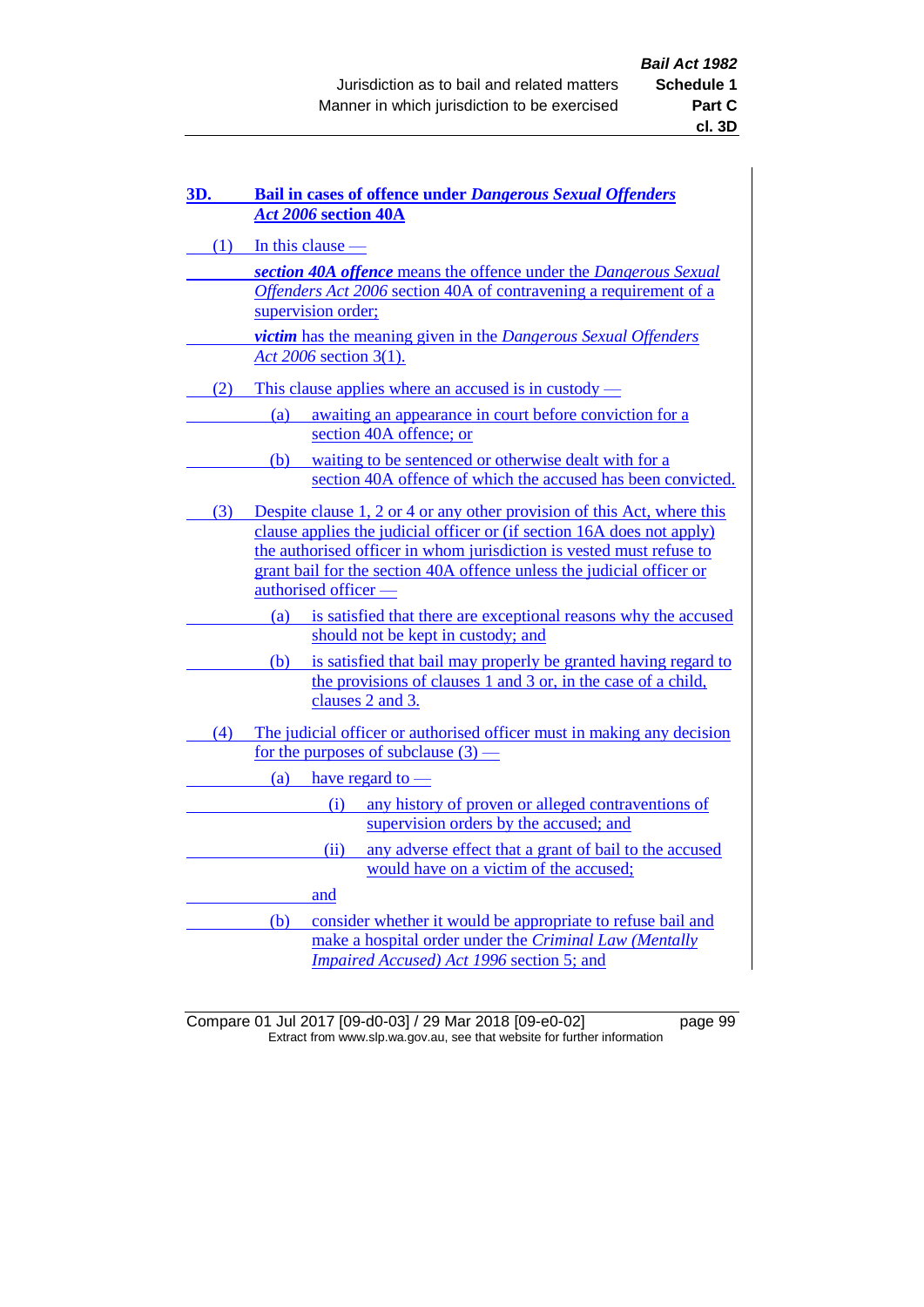|     | contravention in itself appears to be minor or trivial.                                                                                                                                                                                                                                                                                  |
|-----|------------------------------------------------------------------------------------------------------------------------------------------------------------------------------------------------------------------------------------------------------------------------------------------------------------------------------------------|
| (5) | Subclause (4) does not limit the matters that the judicial officer or<br>authorised officer may take into account for the purposes of<br>subclause $(3)$ .                                                                                                                                                                               |
| (6) | Despite section $7(1)$ , where an accused is refused bail under<br>subclause (3) for an appearance for a section 40A offence the<br>accused's case for bail need not be considered again under that<br>subsection for an appearance for that offence unless the accused<br>satisfies the judicial officer who may order detention that — |
|     | new facts have been discovered, new circumstances have<br>(a)<br>arisen or the circumstances have changed since bail was<br>refused; or<br>the accused failed adequately to present the case for bail on<br>(b)                                                                                                                          |
| (7) | the occasion of that refusal.<br>A child accused who is refused bail under subclause (3) must be dealt<br>with in accordance with the <i>Young Offenders Act 1994</i> section 19(2).<br><u>[Clause 3D inserted: No. 21 of 2017 s. 9.]</u>                                                                                                |

- (1) Subject to clauses  $3A_2 \cdot 3C$  and  $3C_3D$ , the grant or refusal of bail to an accused, other than a child, who is in custody waiting to be sentenced or otherwise dealt with for an offence of which the accused has been convicted shall be at the discretion of the judicial officer in whom jurisdiction is vested, and that discretion shall be exercised having regard to the questions set out in clause 1 as well as to any others which the judicial officer considers relevant.
- (2) A child accused who is in custody waiting to be sentenced or otherwise dealt with for an offence of which the child accused has been convicted has the same right to be granted bail as a child accused referred to in clause 2(2), and the provisions of clause 2 apply accordingly.

*[Clause 4 inserted by: No. 6 of 2008 s. 41(4)(f).]); amended: No. 21 of 2017 s. 10.]*

page 100 Compare 01 Jul 2017 [09-d0-03] / 29 Mar 2018 [09-e0-02] Extract from www.slp.wa.gov.au, see that website for further information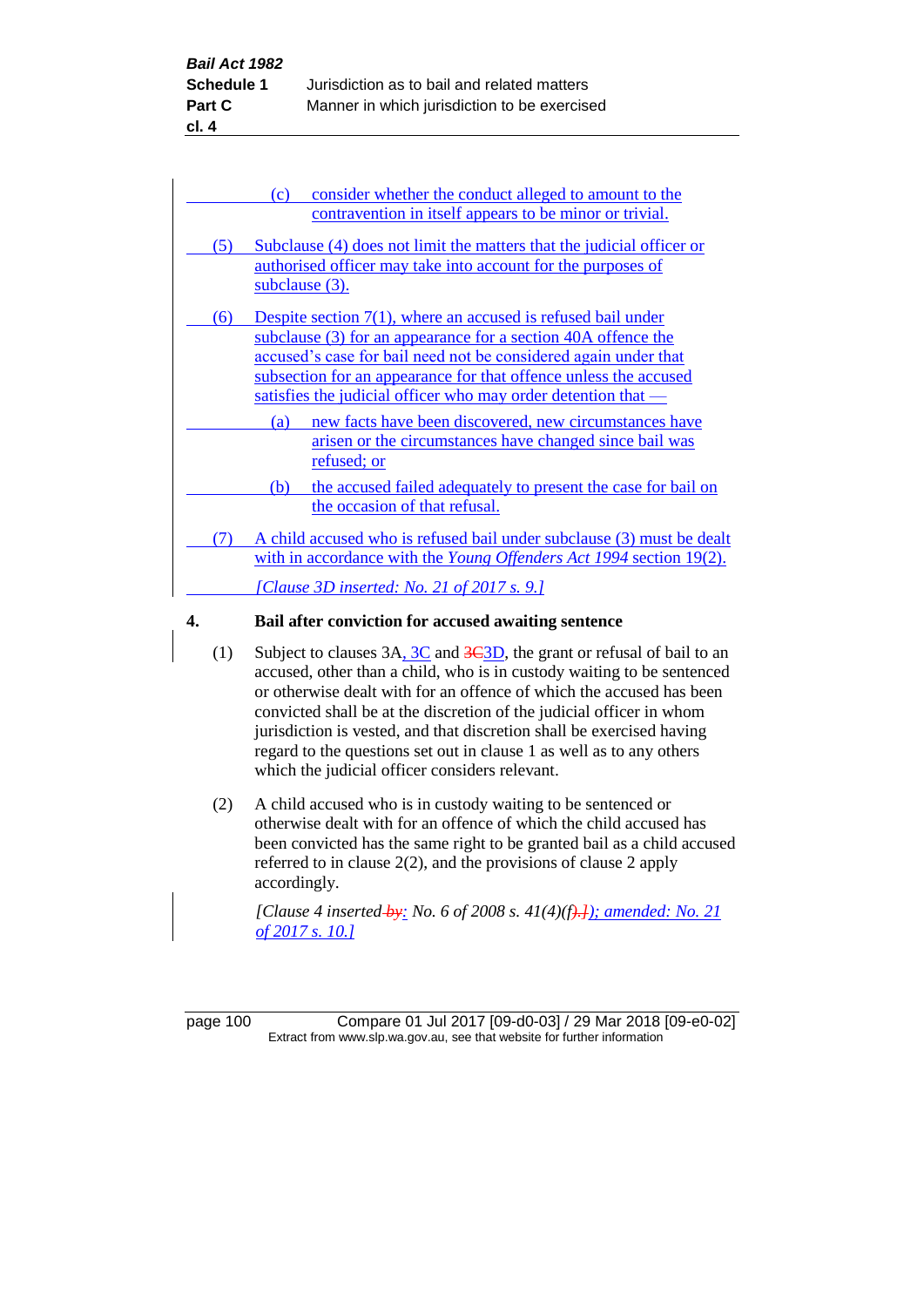### **4A. Bail after conviction for accused awaiting disposal of appeal**

In deciding whether or not to grant bail to an accused who is in custody waiting for the disposal of appeal proceedings, the judicial officer shall consider whether there are exceptional reasons why the accused should not be kept in custody, and shall only grant bail to the accused if satisfied that —

- (a) exceptional reasons exist; and
- (b) it is proper to do so having regard to the provisions of clauses 1 and 3 or, in the case of a child, clauses 2 and 3.

*[Clause 4A inserted by: No. 6 of 2008 s. 41(4)(f).]*

### **5. Exception to cl. 4A for bail in appeal under** *Criminal Appeals Act 2004* **Part 2**

Clause 4A does not apply to the bail of a person who is awaiting the disposal of appeal proceedings under Part 2 of the *Criminal Appeals Act 2004*; such a person shall be deemed for the purposes of this Part to be awaiting an appearance in court before conviction for an offence.

*[Clause 5 inserted by: No. 33 of 1989 s. 18; amended by: No. 59 of 2004 s. 141; No. 84 of 2004 s. 11; No. 6 of 2008 s. 41(4)(g).]*

Compare 01 Jul 2017 [09-d0-03] / 29 Mar 2018 [09-e0-02] page 101 Extract from www.slp.wa.gov.au, see that website for further information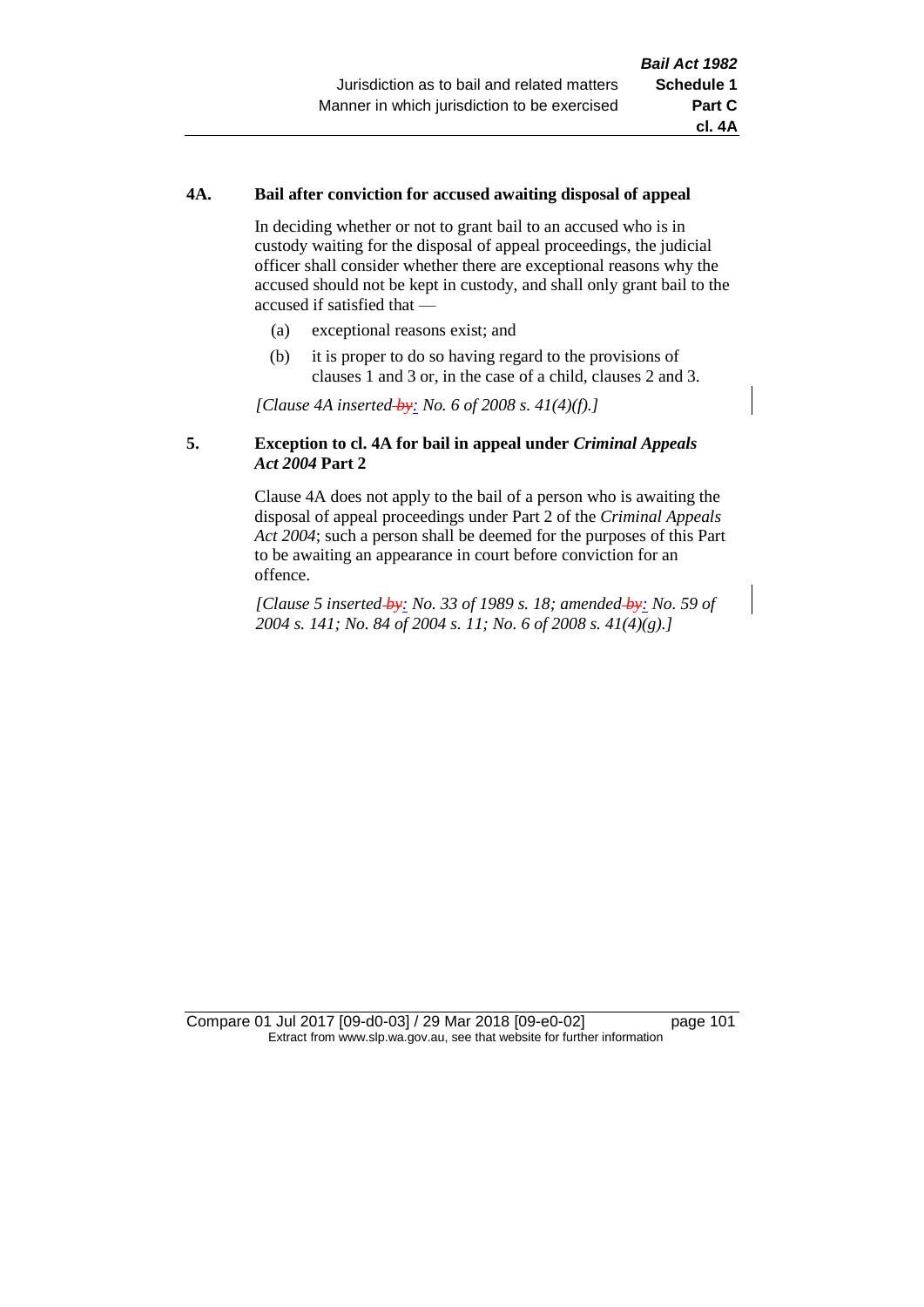### **6. Bail of people on community or similar orders**

For the purpose of determining whether clause 4 applies, a person in custody —

- (a) under section 50, 79, 84E, 128, 129 or 132 of the *Sentencing Act 1995* in connection with a possible breach of a conditional release order, a sentence of suspended imprisonment or conditional suspended imprisonment or a community order imposed under that Act; or
- (b) under section 43 of the *Young Offenders Act 1994* in respect of an alleged breach of a youth community based order, an intensive youth supervision order or a conditional release order made under that Act,

is to be taken as not having been convicted of the offence for which the sentence was imposed.

*[Clause 6 inserted by: No. 78 of 1995 s. 8; amended by: No. 27 of 2004 s. 13(3).]*

*[Heading deleted by: No. 6 of 2008 s. 41(4)(h).]*

# **7. Bail for initial appearance to be for not more than 30 days**

In fixing the terms of bail of an accused for his initial appearance in court for an offence, a justice or an authorised officer shall require him to make the appearance within the period of 30 days commencing on and including the day on which the accused was arrested for the offence.

*[Clause 7 amended by: No. 84 of 2004 s. 82; No. 6 of 2008 s. 41(4)(i).]*

# **8. Bail on adjournment in court of summary jurisdiction to be for not more than 30 days except by consent**

In fixing the terms of bail of an accused for an appearance in court after an adjournment of proceedings for an offence, a judicial officer sitting as a court of summary jurisdiction shall require him to make the appearance within the period of 30 days commencing on and including the day on which the proceedings are adjourned, unless the accused consents to appear on a later day.

*[Clause 8 amended by: No. 49 of 1988 s. 90(c); No. 59 of 2004 s. 141; No. 84 of 2004 s. 82.]*

page 102 Compare 01 Jul 2017 [09-d0-03] / 29 Mar 2018 [09-e0-02] Extract from www.slp.wa.gov.au, see that website for further information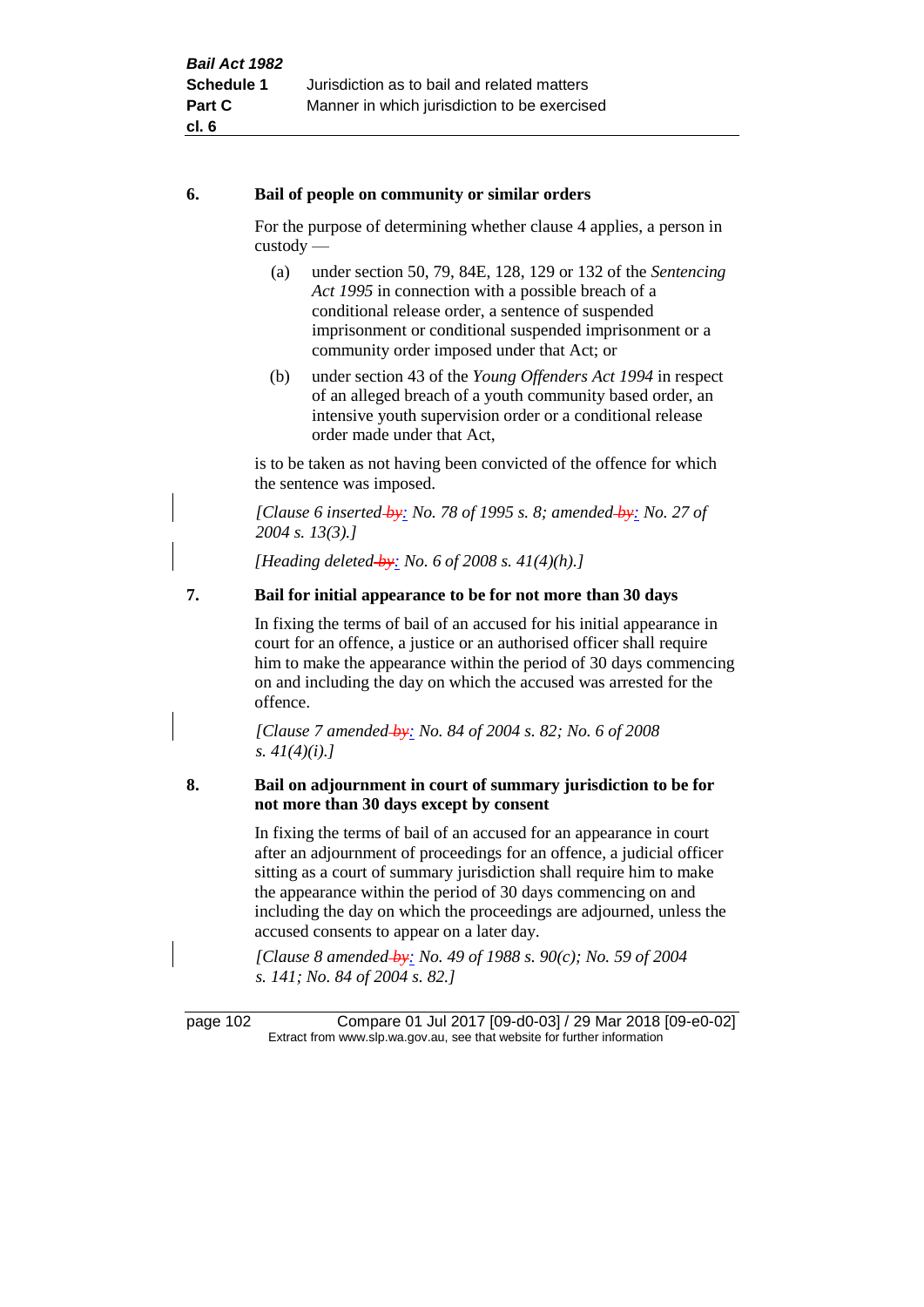### **9. Calculating periods for cl. 7 and 8**

The periods specified in clauses 7 and 8 shall be calculated to include any Sunday or public holiday.

# **Part D — Conditions which may be imposed on a grant of bail**

### **1. Conditions as to forfeiture, sureties, security etc.**

- (1) A judicial officer or authorised officer, on a grant of bail, may impose conditions under this clause if he considers that it is desirable to do so to ensure the performance of the accused's bail undertaking.
- (2) If a judicial officer or authorised officer considers that it is desirable as mentioned in subclause (1), he may in addition to releasing the accused on his bail undertaking impose any one or more of the following conditions —
	- (a) that the accused in his bail undertaking agree to forfeit a specified amount of money if he fails to comply with any requirement of his bail undertaking mentioned in section  $28(2)(a)$  or (b); or
	- (b) that a surety or a specified number of sureties enter into a surety undertaking or surety undertakings whereby he or they agree to forfeit a specified amount or specified amounts of money if the accused fails to comply with any requirement of his bail undertaking mentioned in section 28(2)(a) or (b); or
	- (c) that any of them the accused and the surety or sureties give security of a specified value, including the deposit of a specified amount of cash, for the performance of their respective obligations; or
	- (d) that any of them the accused and the surety or sureties deposit with a specified officer any specified passbook or document relating to the title to, or ownership of, any account or other asset offered as security for the performance of their respective obligations; or
	- (e) that any of them the accused and the surety or sureties, at his or their own expense or otherwise, enter into such mortgage, charge, assignment or other transaction, or take such other step, as may be required, including completion of the

Compare 01 Jul 2017 [09-d0-03] / 29 Mar 2018 [09-e0-02] page 103 Extract from www.slp.wa.gov.au, see that website for further information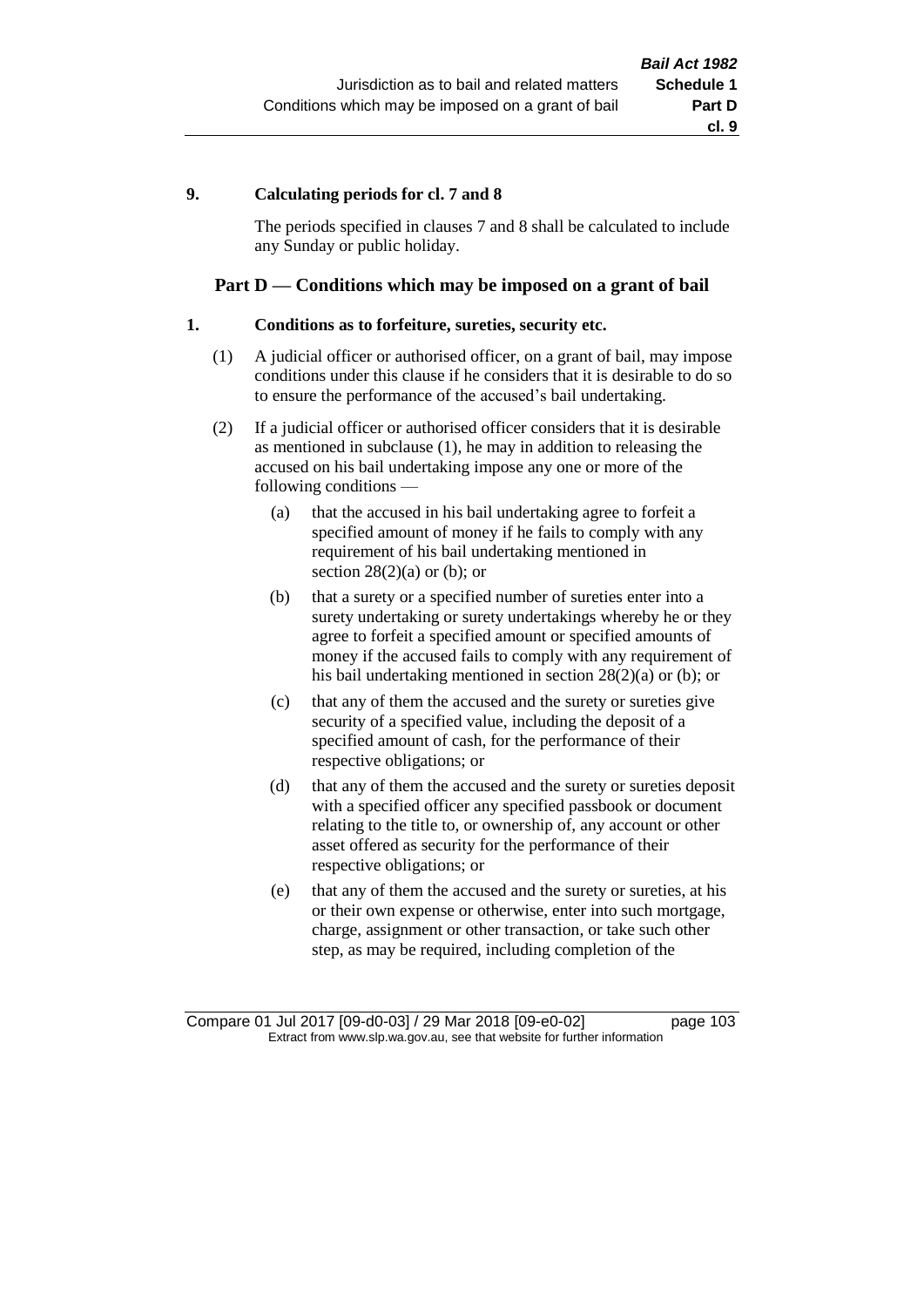necessary documents, to render any security effective and enforceable by the State.

- (3) The nature and sufficiency of any security, and the documentation therefor, required under subclause (2) shall be determined by the judicial officer or authorised officer who imposed the condition or, if no determination is so made —
	- (a) by the person before whom the bail undertaking is entered into, where the security is to be given by the accused; and
	- (b) where the security is to be given by a surety, by any person authorised under section 36 to approve the surety or before whom the surety undertaking is entered into.
- (4) When a bail undertaking ceases to have effect as provided in section 34(a) to (d), or upon an accused being acquitted of a charge under section  $51(1)$  or (2) or discharged from further proceedings therefor, each of them the accused, or where section 34(b) applies his personal representative, and any surety is entitled to have returned to him any security given under subclause (2).
- (5) When a surety undertaking ceases to have effect as provided in section 47(a) to (f), a surety is entitled to have returned to him any security given under subclause  $(2)$ .

*[Clause 1 amended by: No. 65 of 2003 s. 121(3); No. 84 of 2004 s. 82; No. 6 of 2008 s. 18(3).]*

# **2. Other conditions**

- (1) A judicial officer or authorised officer, on a grant of bail, may impose conditions —
	- (a) to be complied with before the accused is released on bail or while the accused is on bail; or
	- (b) as to the accused's conduct while on bail; or
	- (c) as to where the accused shall reside while on bail,

if he considers that it is desirable for any purpose mentioned in subclause (2), (2b), (3) or (4).

page 104 Compare 01 Jul 2017 [09-d0-03] / 29 Mar 2018 [09-e0-02] Extract from www.slp.wa.gov.au, see that website for further information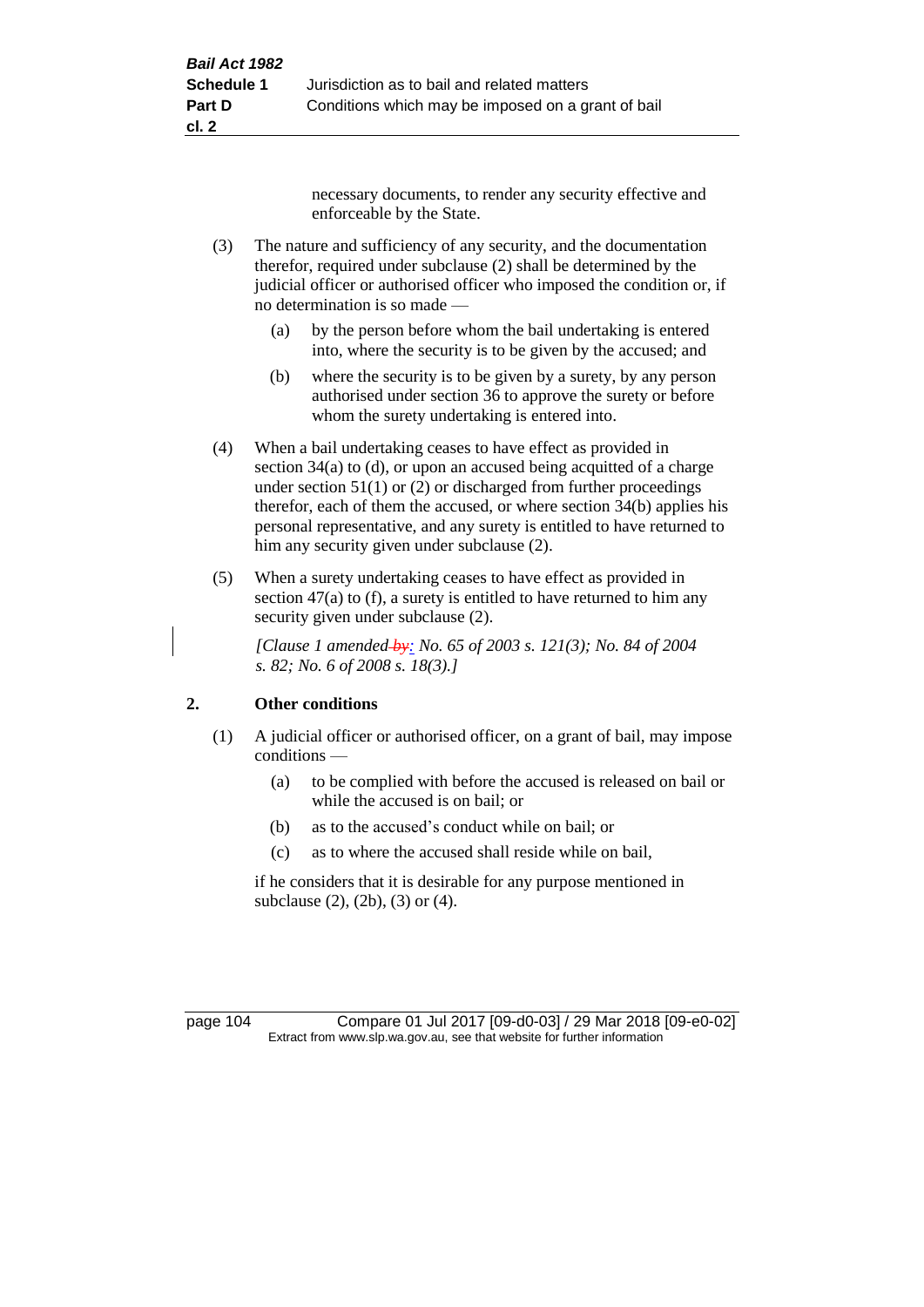- (1a) Without limiting subclause (1), a judicial officer or authorised officer shall, on a grant of bail to a child accused, consider whether it is desirable for any purpose mentioned in subclause (2) to impose a condition as to —
	- (a) any period in each day during which the child is to remain at a particular place; or

**cl. 2**

- (b) any person with whom the child is not to associate or communicate; or
- (c) any place that the child is not to frequent; or
- (d) the attendance by the child at a school or other educational institution; or
- (e) any other matter,

and the judicial officer or authorised officer may impose any such condition.

- (2) Any condition may be imposed under subclause (1) or (1a) to ensure that an accused —
	- (a) appears in court in accordance with his bail undertaking; or
	- (b) does not while on bail commit an offence; or
	- (c) does not endanger the safety, welfare or property of any person; or
	- (d) does not interfere with witnesses or otherwise obstruct the course of justice, whether in relation to himself or any other person; or
	- (e) as regards the period when the accused is on trial, does not prejudice the proper conduct of the trial.
- (2a) Before imposing a condition on a grant of bail for a purpose mentioned in subclause (2)(c) or (d) a judicial officer or authorised officer is to consider whether that purpose would be better served, or could be better assisted, by a restraining order made under the *Restraining Orders Act 1997* and whether, in the case of a judicial officer, to exercise the power in section 63 of that Act or, in the case of an authorised officer, to make a telephone application under that Act.

Compare 01 Jul 2017 [09-d0-03] / 29 Mar 2018 [09-e0-02] page 105 Extract from www.slp.wa.gov.au, see that website for further information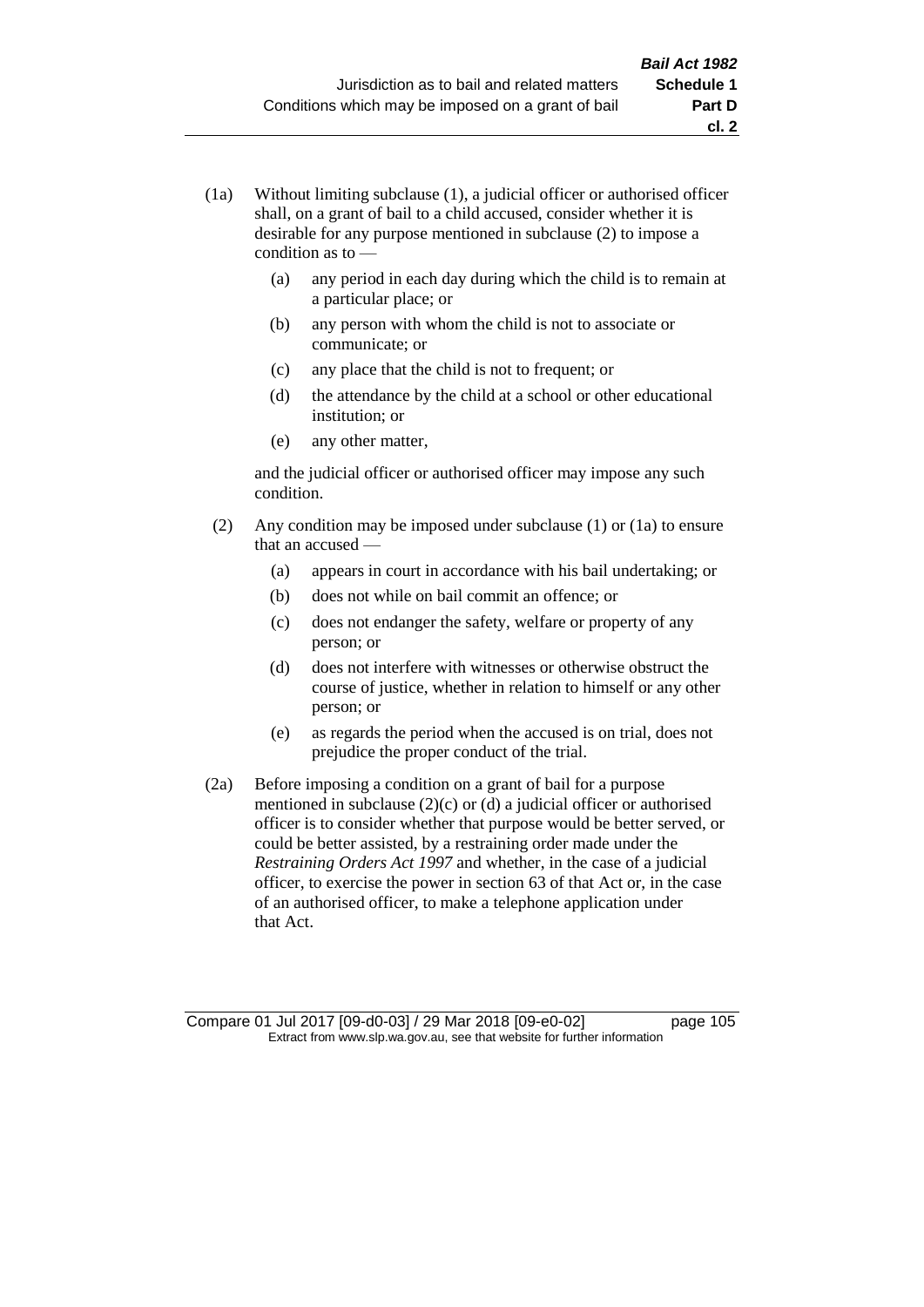- (2b) Where a judicial officer is of the opinion that the accused should while on bail —
	- (a) be counselled for a behavioural problem; or
	- (b) attend a course or programme that may assist with such a problem,

the judicial officer may under subclause (1) impose a condition for that purpose that requires the accused to —

- (c) attend a prescribed person to be counselled; or
- (d) attend a prescribed course or programme,

that is specified by the judicial officer in the condition.

- (3) Where a judicial officer who grants bail to an accused is of the opinion that the accused's physical condition ought to be examined the officer may, under subclause (1), impose any condition which the officer considers desirable for the purpose of ensuring that the accused is examined by a medical practitioner.
- (3a) Where a judicial officer who grants bail to an accused is of the opinion that the accused's mental condition ought to be assessed or examined the officer may, under subclause (1), impose any condition which the officer considers desirable for the purpose of ensuring that the accused's mental condition is assessed or examined including a condition —
	- (a) that the accused be assessed, either by a medical practitioner or by an authorised mental health practitioner as defined in the *Mental Health Act 2014* section 4, for the purpose of deciding whether to make a referral under section 26 of that Act;
	- (b) that the accused be admitted to an authorised hospital (as defined in the *Mental Health Act 2014* section 4);
	- (c) that the accused be examined by a psychiatrist.
- (4) Where a judicial officer is of the opinion that an accused is suffering from alcohol or drug abuse and is in need of care or treatment either on that account, or to enable him to be prepared for his trial, the judicial officer may, under subclause (1), impose any condition which he considers desirable for the purpose of ensuring that the accused receives such care or treatment, including that he lives in, or from

page 106 Compare 01 Jul 2017 [09-d0-03] / 29 Mar 2018 [09-e0-02] Extract from www.slp.wa.gov.au, see that website for further information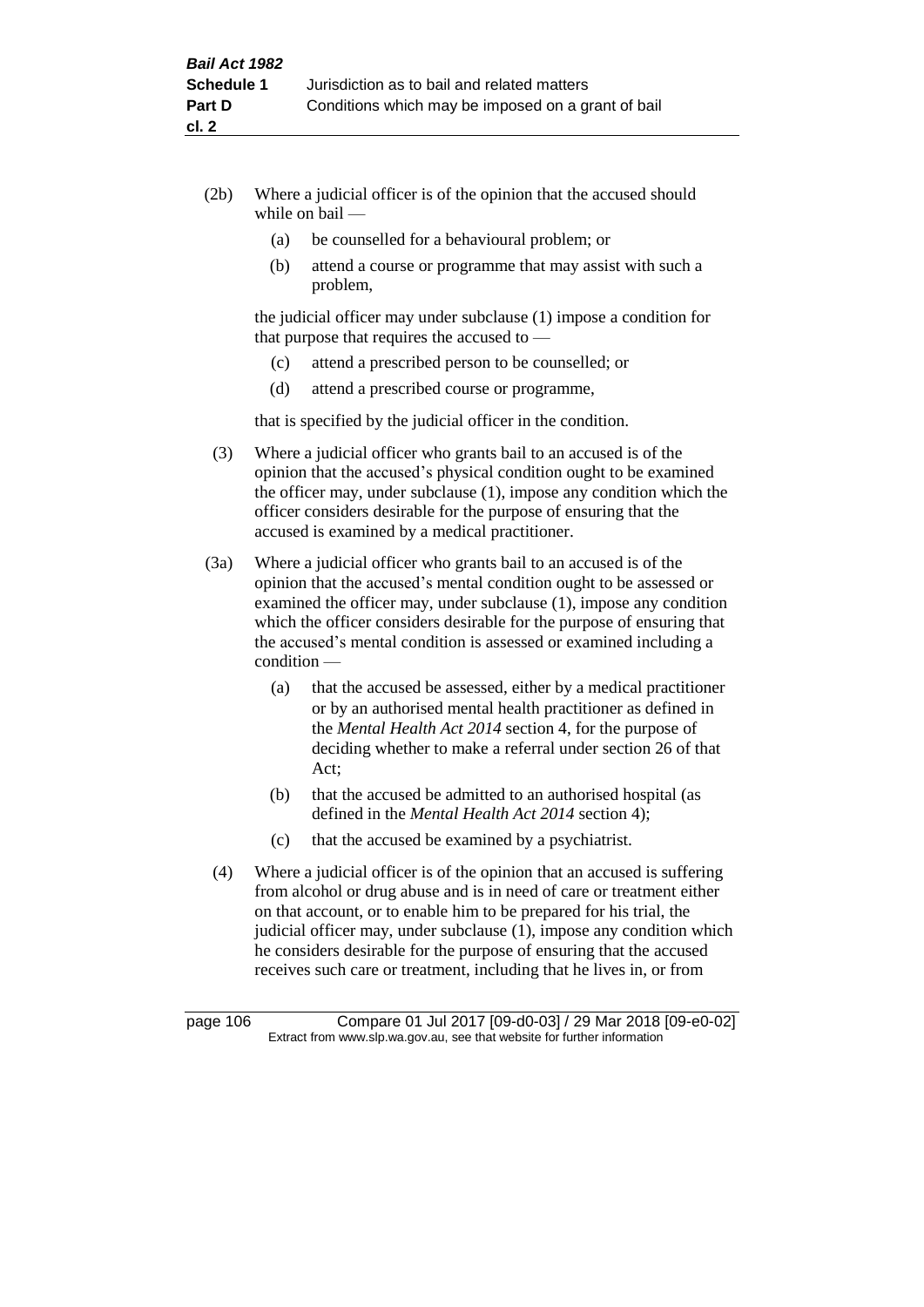time to time attends at, a specified institution or place in order to receive such care or treatment.

- (5) Where a judicial officer imposes a condition for a purpose mentioned in subclause (2b), (3), (3a) or (4), the judicial officer shall cause to be sent to the person who is to counsel, assess or examine the accused, or the place at which the accused is to attend, a statement of the reasons for imposing the condition.
- (6) Where a condition is imposed under this clause that an accused shall reside in premises established for the accommodation of persons to whom bail has been granted, that condition shall be deemed to include a further condition that the accused shall comply with such rules as are for the time being laid down for the maintenance of the good order of those premises, whether such rules are made under section 67 or by the authority responsible for the good order of the premises.
- (7) In this clause —

*medical practitioner* means a person registered under the *Health Practitioner Regulation National Law (Western Australia)* in the medical profession;

*psychiatrist* has the meaning given in the *Mental Health Act 2014* section 4.

*[Clause 2 amended by: No. 45 of 1993 s. 10(3); No. 69 of 1996 s. 3; No. 54 of 1998 s. 12; No. 84 of 2004 s. 82; No. 22 of 2008 Sch. 3 cl. 4; No. 35 of 2010 s. 29; No. 25 of 2014 s. 35.]*

*[Clause 2. Modifications to be applied in order to give effect to Cross-border Justice Act 2008: clause altered 1 Nov 2009. See endnote 1M.]*

### **3. Home detention condition**

- (1) A judicial officer may, subject to this clause, impose a home detention condition as a condition on a grant of bail.
- (2) A home detention condition shall not be imposed unless the accused is over the age of 17 years and the judicial officer is satisfied -
	- (a) after considering a report from a community corrections officer about the accused and his circumstances, that the accused is suitable to be subject to a home detention condition; and

Compare 01 Jul 2017 [09-d0-03] / 29 Mar 2018 [09-e0-02] page 107 Extract from www.slp.wa.gov.au, see that website for further information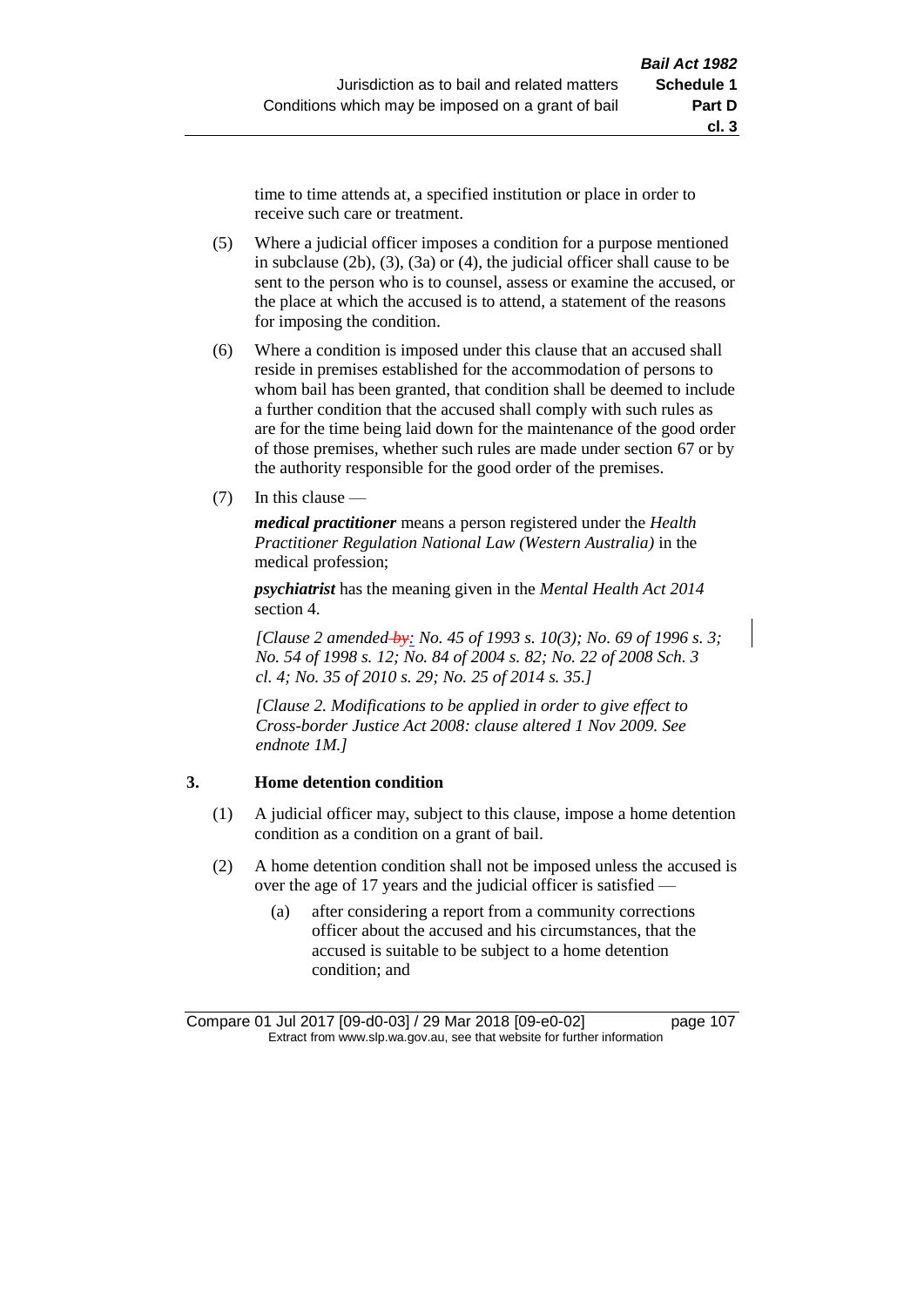- (b) that the place where it is proposed the accused will remain while subject to the home detention condition is a suitable place; and
- (c) that unless a home detention condition is imposed, the accused will not be released on bail.
- (3) A home detention condition is a condition that while the accused is on bail the accused shall —
	- (a) remain at and not leave the place specified in the bail record form and in the bail undertaking (or in a notice under section 50E) until the time specified, or deemed by section 31(3) to be specified, in the bail undertaking except —
		- (i) to work in gainful employment approved by a community corrections officer; or
		- (ii) with the approval of a community corrections officer, to seek gainful employment; or
		- (iii) to obtain urgent medical or dental treatment for the accused; or
		- (iv) for the purpose of averting or minimizing a serious risk of death or injury to the accused or to another person; or
		- (v) to obey an order issued under a written law (such as a summons) requiring the accused's presence elsewhere; or
		- (vi) for a purpose approved of by a community corrections officer; or
		- (vii) on the direction of a community corrections officer; and
	- (b) not leave the State; and
	- (c) comply with every reasonable direction of a community corrections officer; and
	- (d) comply with such of the conditions specified in the list provided under section 24A(4) as may be specified in a notice given under section 50E(b); and

page 108 Compare 01 Jul 2017 [09-d0-03] / 29 Mar 2018 [09-e0-02] Extract from www.slp.wa.gov.au, see that website for further information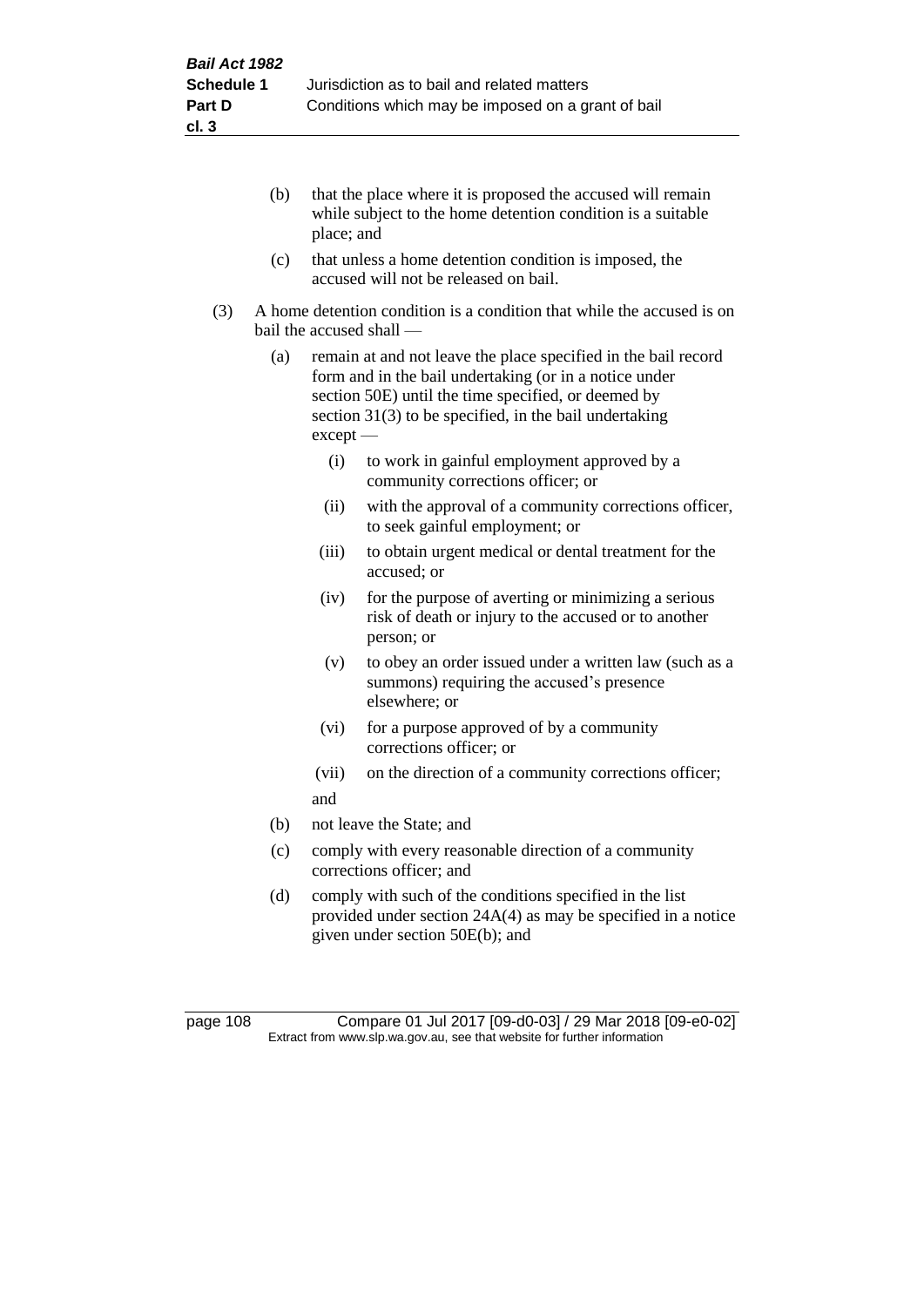(e) when requested to do so, produce a copy of his bail undertaking and any notice by the CEO (corrections) under section 50E for inspection by a community corrections officer or a member of the Police Force.

*[Clause 3 inserted by: No. 61 of 1990 s. 15; amended by: No. 31 of 1993 s. 9; No. 84 of 2004 s. 82; No. 65 of 2006 s. 53.]*

*[Clause 3. Modifications to be applied in order to give effect to Cross-border Justice Act 2008: clause altered 1 Nov 2009. See endnote 1M.]*

Compare 01 Jul 2017 [09-d0-03] / 29 Mar 2018 [09-e0-02] page 109 Extract from www.slp.wa.gov.au, see that website for further information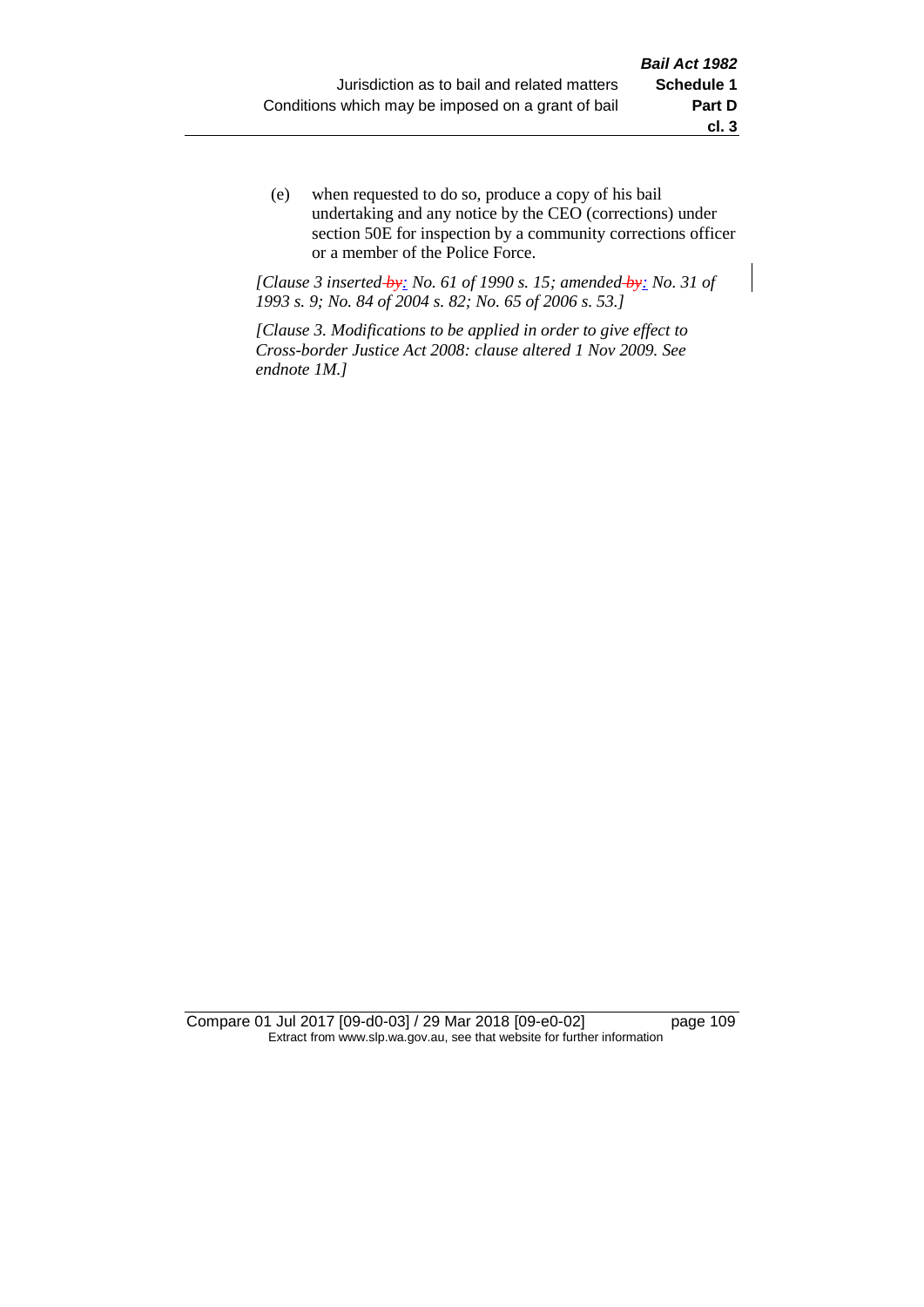**cl. 1**

# **Schedule 2 — Serious offences**

 $[s. 3(1)]$ 

*[Heading inserted by: No. 6 of 2008 s. 42(1).]*

|    | <b>Enactment</b>         | <b>Description of offence</b>                                                    |
|----|--------------------------|----------------------------------------------------------------------------------|
| 1. | <b>The Criminal Code</b> |                                                                                  |
|    | s. $221E(1)$             | Participating in activities of<br>criminal organisation                          |
|    | s. $221F(1)$             | Instructing commission of offence<br>for benefit of criminal organisation        |
|    | s. 279                   | Murder                                                                           |
|    | s. 280                   | Manslaughter                                                                     |
|    | s. 281                   | Unlawful assault causing death                                                   |
|    | s. 283                   | Attempt to murder                                                                |
|    | s. 292                   | Disabling in order to commit<br>indictable offence                               |
|    | s. 294                   | Acts intended to cause grievous<br>bodily harm or to resist or prevent<br>arrest |
|    | s. 297                   | Grievous bodily harm                                                             |
|    | s. 301                   | Wounding and similar acts                                                        |
|    | s. $304(2)$              | Acts or omissions, with intent to<br>harm, causing bodily harm or<br>danger      |
|    | s. 317                   | Assault occasioning bodily harm                                                  |
|    | s. $317A(a)$             | Assault with intent to commit or<br>facilitate a crime                           |
|    | s. $317A(b)$             | Assault with intent to do grievous<br>bodily harm                                |
|    | s. 318                   | Serious assaults                                                                 |
|    | s. 323                   | Indecent assault                                                                 |
|    |                          |                                                                                  |

page 110 Compare 01 Jul 2017 [09-d0-03] / 29 Mar 2018 [09-e0-02] Extract from www.slp.wa.gov.au, see that website for further information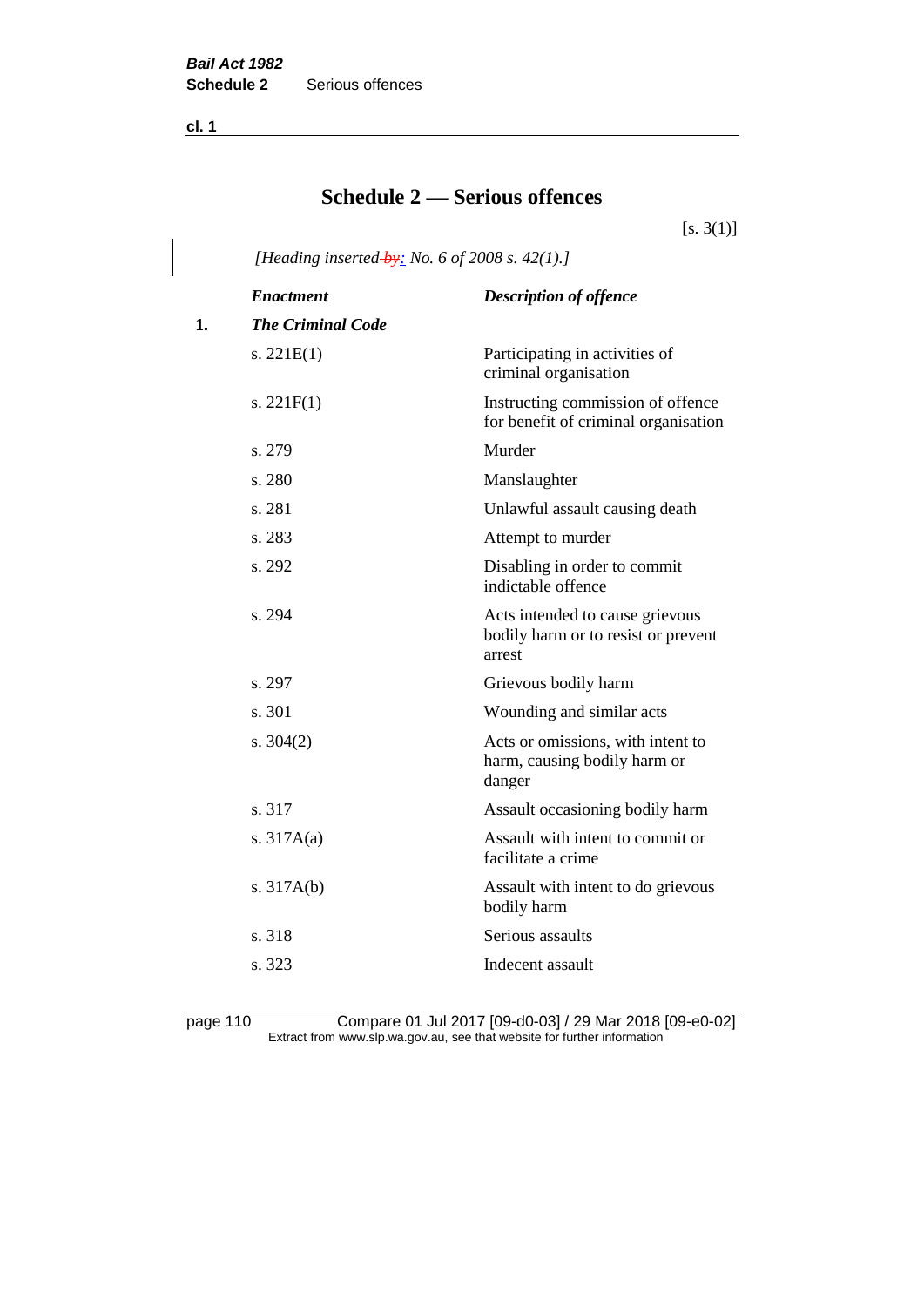|      | <b>Enactment</b>                               | <b>Description of offence</b>                                                                                                                      |
|------|------------------------------------------------|----------------------------------------------------------------------------------------------------------------------------------------------------|
|      | s. 324                                         | Aggravated indecent assault                                                                                                                        |
|      | s. 325                                         | Sexual penetration without consent                                                                                                                 |
|      | s. 326                                         | Aggravated sexual penetration<br>without consent                                                                                                   |
|      | s. 331B                                        | Sexual servitude                                                                                                                                   |
|      | s. 331C                                        | Conducting business involving<br>sexual servitude                                                                                                  |
|      | s. 331D                                        | Deceptive recruiting for<br>commercial sexual services                                                                                             |
|      | s. 332                                         | Kidnapping                                                                                                                                         |
|      | s. 333                                         | Deprivation of liberty                                                                                                                             |
|      | s. 338E                                        | Stalking                                                                                                                                           |
|      | s. 378                                         | Stealing a motor vehicle                                                                                                                           |
|      | s. 392                                         | Robbery                                                                                                                                            |
|      | s. 393                                         | Assault with intent to rob                                                                                                                         |
|      | s. 401                                         | <b>Burglary</b>                                                                                                                                    |
|      | s. 444                                         | Criminal damage, if the property is<br>destroyed or damaged by fire                                                                                |
| 2.   | <b>Bush Fires Act 1954</b>                     |                                                                                                                                                    |
|      | s. 32                                          | Wilfully lighting a fire or causing a<br>fire to be lit under such<br>circumstances as to be likely to<br>injure or damage a person or<br>property |
| 2AA. | <b>Criminal Organisations Control Act 2012</b> |                                                                                                                                                    |
|      | s. $99(1)$                                     | Association by controlled person<br>with another controlled person                                                                                 |
|      | s.99(3)                                        | Association by controlled person<br>with another controlled person<br>on 3 or more occasions within<br>3 month period                              |

Compare 01 Jul 2017 [09-d0-03] / 29 Mar 2018 [09-e0-02] page 111 Extract from www.slp.wa.gov.au, see that website for further information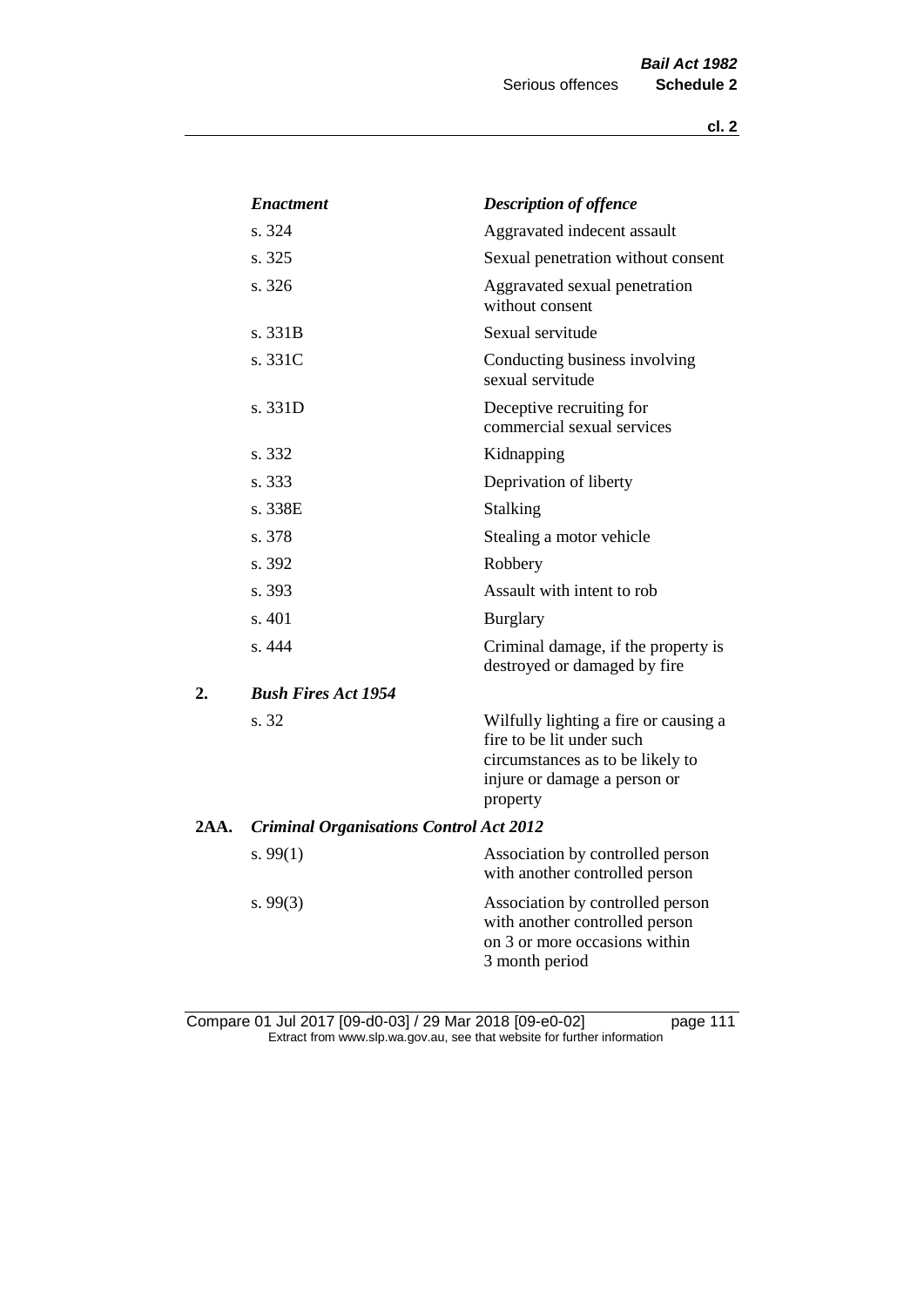|     | <b>Enactment</b>                | <b>Description of offence</b>                                                                                                                                                                                                                                                                                                             |
|-----|---------------------------------|-------------------------------------------------------------------------------------------------------------------------------------------------------------------------------------------------------------------------------------------------------------------------------------------------------------------------------------------|
|     | s. 102                          | Offence for controlled person to<br>get funds to, from or for declared<br>criminal organisation                                                                                                                                                                                                                                           |
|     | s. 103                          | Other contravention of interim<br>control order or control order                                                                                                                                                                                                                                                                          |
|     | s. 106                          | Recruiting members for declared<br>criminal organisation                                                                                                                                                                                                                                                                                  |
|     | s. $107(2)$                     | Permitting premises to be<br>habitually used as place of resort<br>by members of declared criminal<br>organisation                                                                                                                                                                                                                        |
|     | s. $107(3)$                     | Being knowingly concerned in the<br>management of premises<br>habitually used as place of resort<br>by members of declared criminal<br>organisation                                                                                                                                                                                       |
| 2a. | <b>Misuse of Drugs Act 1981</b> |                                                                                                                                                                                                                                                                                                                                           |
|     | s. $6(1)$                       | Offences concerned with<br>prohibited drugs generally                                                                                                                                                                                                                                                                                     |
|     | s. $7(1)$                       | Offences concerned with<br>prohibited plants generally                                                                                                                                                                                                                                                                                    |
|     | s. $14(1)$                      | Possessing a quantity of a<br>category 1 item or a category 2<br>item in circumstances where the<br>life, health or safety of a child<br>under 16 years of age was<br>endangered, or bodily harm (as<br>defined in The Criminal Code<br>section $1(1)$ and $(4)$ ) was caused to<br>such a child, by the acts<br>constituting the offence |
|     | s. $33(1)(a)$                   | Attempting to commit an offence<br>under section $6(1)$ or $7(1)$                                                                                                                                                                                                                                                                         |

page 112 Compare 01 Jul 2017 [09-d0-03] / 29 Mar 2018 [09-e0-02] Extract from www.slp.wa.gov.au, see that website for further information

**cl. 2a**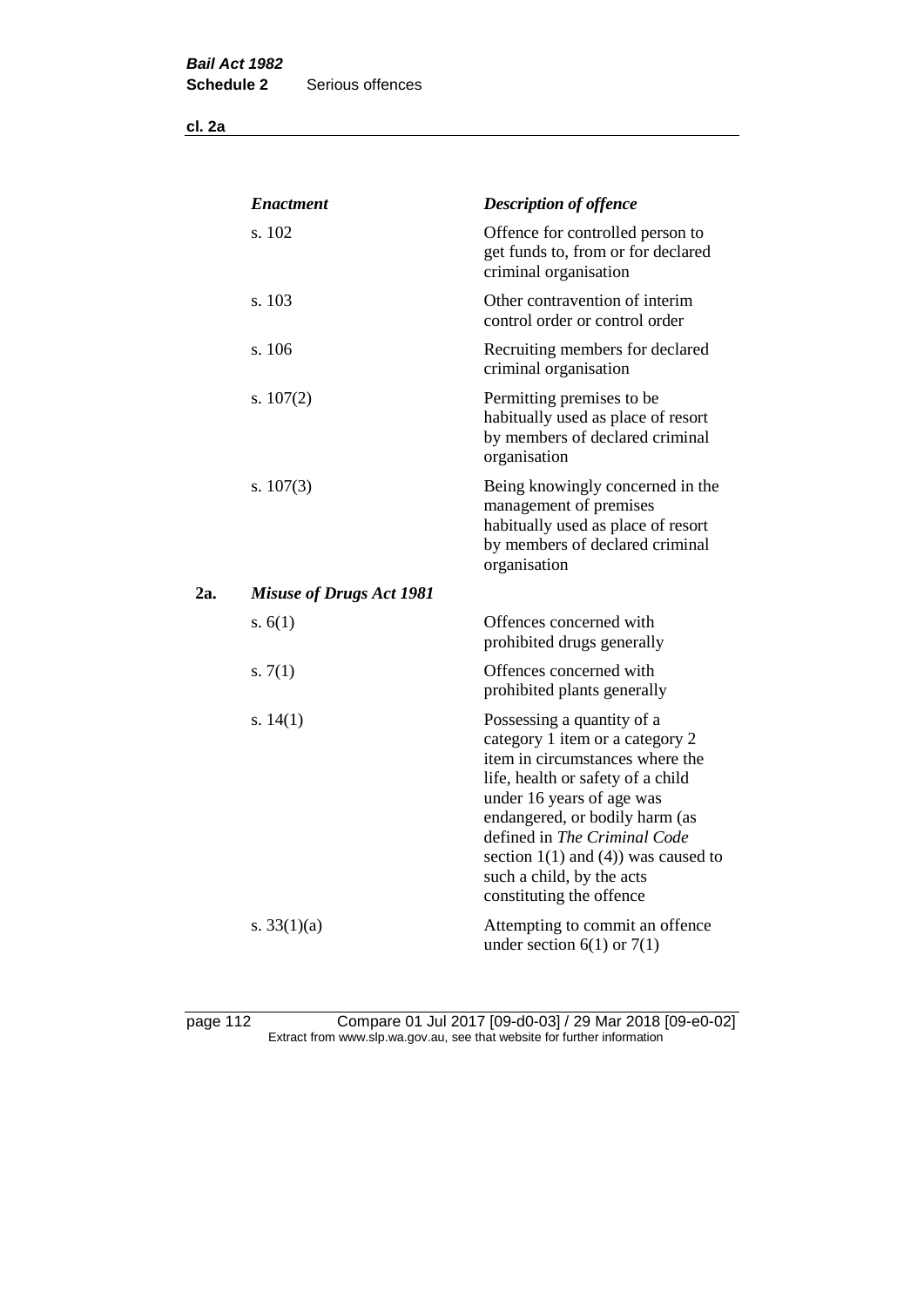|     | <b>Enactment</b>                                                    |       | <b>Description of offence</b>                                                                                                                                  |  |  |
|-----|---------------------------------------------------------------------|-------|----------------------------------------------------------------------------------------------------------------------------------------------------------------|--|--|
|     | s. $33(2)(a)$                                                       |       | Conspiracy to commit an offence<br>under s. $6(1)$ or $7(1)$                                                                                                   |  |  |
| 2b. | <b>Restraining Orders Act 1997</b>                                  |       |                                                                                                                                                                |  |  |
|     | s. $61(1)$                                                          | order | Breach of a violence restraining                                                                                                                               |  |  |
|     | s. $61(2a)$                                                         |       | Breach of a police order                                                                                                                                       |  |  |
|     | s. $86(2)$                                                          |       | Breach of a Part VII order under<br>the Justices Act 1902 <sup>3</sup> —                                                                                       |  |  |
|     |                                                                     | (a)   | that under section 86 of the<br><b>Restraining Orders Act 1997</b><br>is taken to be a misconduct<br>restraining order under that<br>Act; and                  |  |  |
|     |                                                                     | (b)   | that shows on the face of the<br>order that the causing or<br>threatening of personal<br>injury by the accused was a<br>ground for the making of the<br>order. |  |  |
| 3.  | Road Traffic Act 1974                                               |       |                                                                                                                                                                |  |  |
|     | s. 59                                                               |       | Dangerous driving causing death,<br>injury, etc.                                                                                                               |  |  |
|     | s. 59A                                                              | harm  | Dangerous driving causing bodily                                                                                                                               |  |  |
|     | 1994 s. 13; No. 38 of 1998 s. 4(2); No. 54 of 1998 s. 15; No. 23 of |       | [Schedule 2 inserted-by: No. 45 of 1993 s. 11; amended-by: No. 82 of                                                                                           |  |  |

*2001 s. 10(1); No. 4 of 2004 s. 24 and 26; No. 38 of 2004 s. 61; No. 62 of 2004 s. 9(1); No. 84 of 2004 s. 82; No. 6 of 2008 s. 42(2); No. 29 of 2008 s. 24(8); No. 47 of 2011 s. 19; No. 56 of 2011 s. 11; No. 49 of 2012 s. 172.]* 

Compare 01 Jul 2017 [09-d0-03] / 29 Mar 2018 [09-e0-02] page 113 Extract from www.slp.wa.gov.au, see that website for further information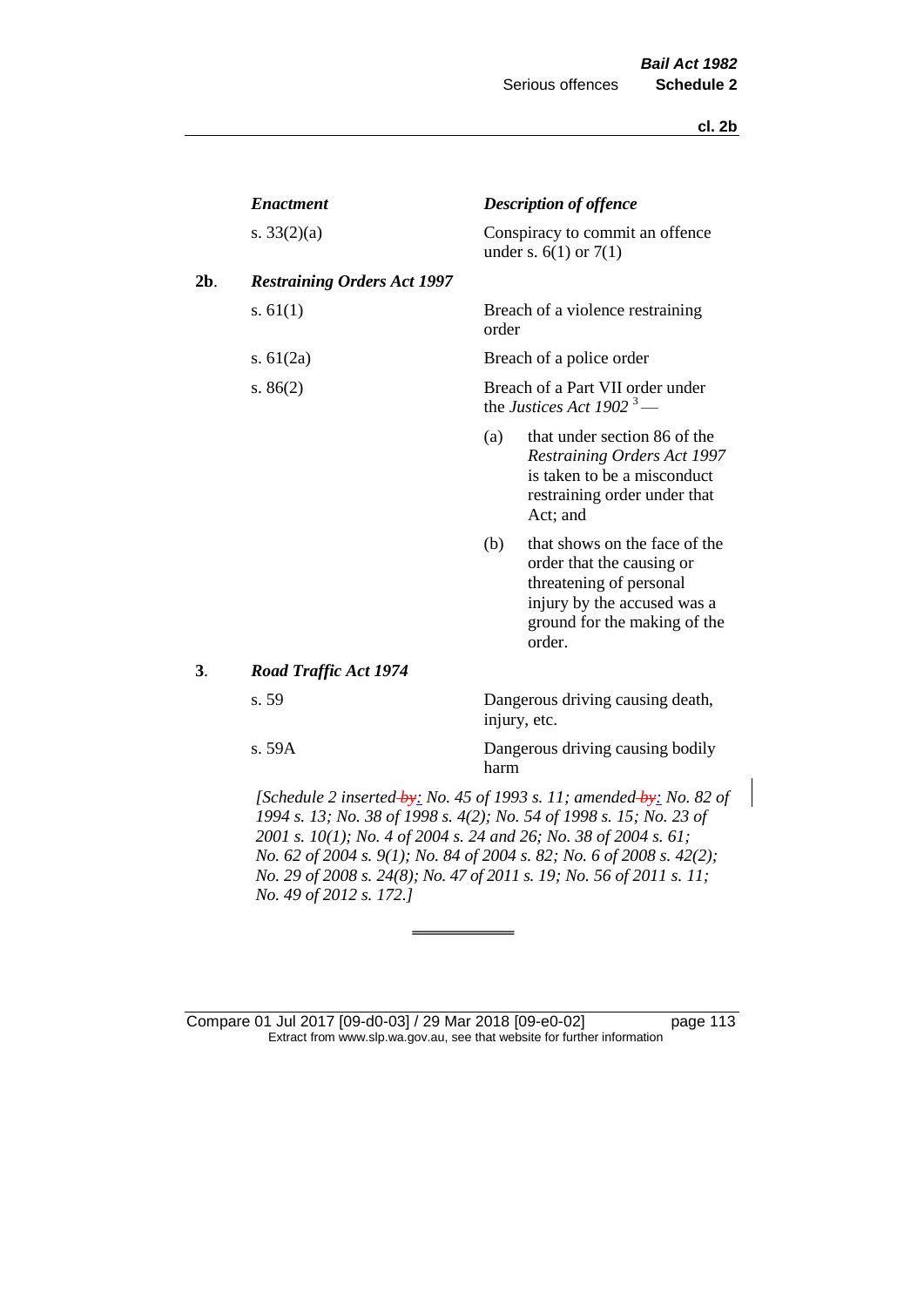## **Notes**

<sup>1</sup> This is a compilation of the *Bail Act 1982* and includes the amendments made by the other written laws referred to in the following table  $^{1M, \frac{1}{4a}, 4, 5}$ . The table also contains information about any reprint.

## **Compilation table**

| <b>Short title</b>                                                                                                                                | <b>Number</b><br>and year                              | <b>Assent</b> | Commencement                                                        |
|---------------------------------------------------------------------------------------------------------------------------------------------------|--------------------------------------------------------|---------------|---------------------------------------------------------------------|
| Bail Act 1982                                                                                                                                     | 86 of 1982                                             | 18 Nov 1982   | 6 Feb 1989 (see s. 2 and<br>Gazette 27 Jan 1989 p. 263)             |
| <b>Acts Amendment</b><br>(Abolition of Capital<br>Punishment) Act 1984<br>Pt. III                                                                 | 52 of 1984                                             | 5 Sep 1984    | 3 Oct 1984                                                          |
| <b>Bail Amendment</b><br>Act 1984 <sup>6</sup>                                                                                                    | 74 of 1984<br>(as amended<br>by $15$ of<br>1988 s. 20) |               | 29 Nov 1984 6 Feb 1989 (see s. 2 and<br>Gazette 27 Jan 1989 p. 263) |
| <b>Bail Amendment</b><br>Act 1988                                                                                                                 | 15 of 1988                                             | 6 Sep 1988    | 6 Feb 1989 (see s. 2 and<br>Gazette 27 Jan 1989 p. 263)             |
| Reprint of the Bail Act 1982 under the Reprints Act 1984 and the Bail Amendment<br>Act 1988 s. 21 <sup>7</sup> (includes amendments listed above) |                                                        |               |                                                                     |
| Criminal Law<br>Amendment Act 1988<br>Pt.4                                                                                                        | 70 of 1988                                             | 15 Dec 1988   | 6 Feb 1989 (see s. 2(2)(b) and<br>Gazette 27 Jan 1989 p. 263)       |
| <b>Acts Amendment</b><br>(Children's Court)<br>Act 1988 Pt. 13                                                                                    | 49 of 1988                                             | 22 Dec 1988   | 1 Dec 1989 (see s. 2 and<br>Gazette 24 Nov 1989 p. 4327)            |
| Justices Amendment<br>Act 1989 s. 18                                                                                                              | 33 of 1989                                             | 22 Dec 1989   | 1 Jun 1991 (see s. 2 and<br>Gazette 17 May 1991 p. 2455)            |
| <b>Community Corrections</b><br><b>Legislation Amendment</b><br>Act 1990 Pt. 2                                                                    | 61 of 1990                                             | 17 Dec 1990   | 3 Apr 1991 (see s. 2 and<br>Gazette 22 Mar 1991 p. 1209)            |
| Child Welfare<br>Amendment Act<br>$(No. 2)$ 1990 s. 15                                                                                            | 83 of 1990                                             | 22 Dec 1990   | 1 Aug 1991 (see s. 2 and<br>Gazette 1 Aug 1991 p. 3983)             |
| Children's Court of<br>Western Australia<br>Amendment Act<br>$(No. 2)$ 1991 s. 21                                                                 | 15 of 1991                                             | 21 Jun 1991   | 9 Aug 1991 (see s. 2(2) and<br>Gazette 9 Aug 1991 p. 4101)          |

page 114 Compare 01 Jul 2017 [09-d0-03] / 29 Mar 2018 [09-e0-02] Extract from www.slp.wa.gov.au, see that website for further information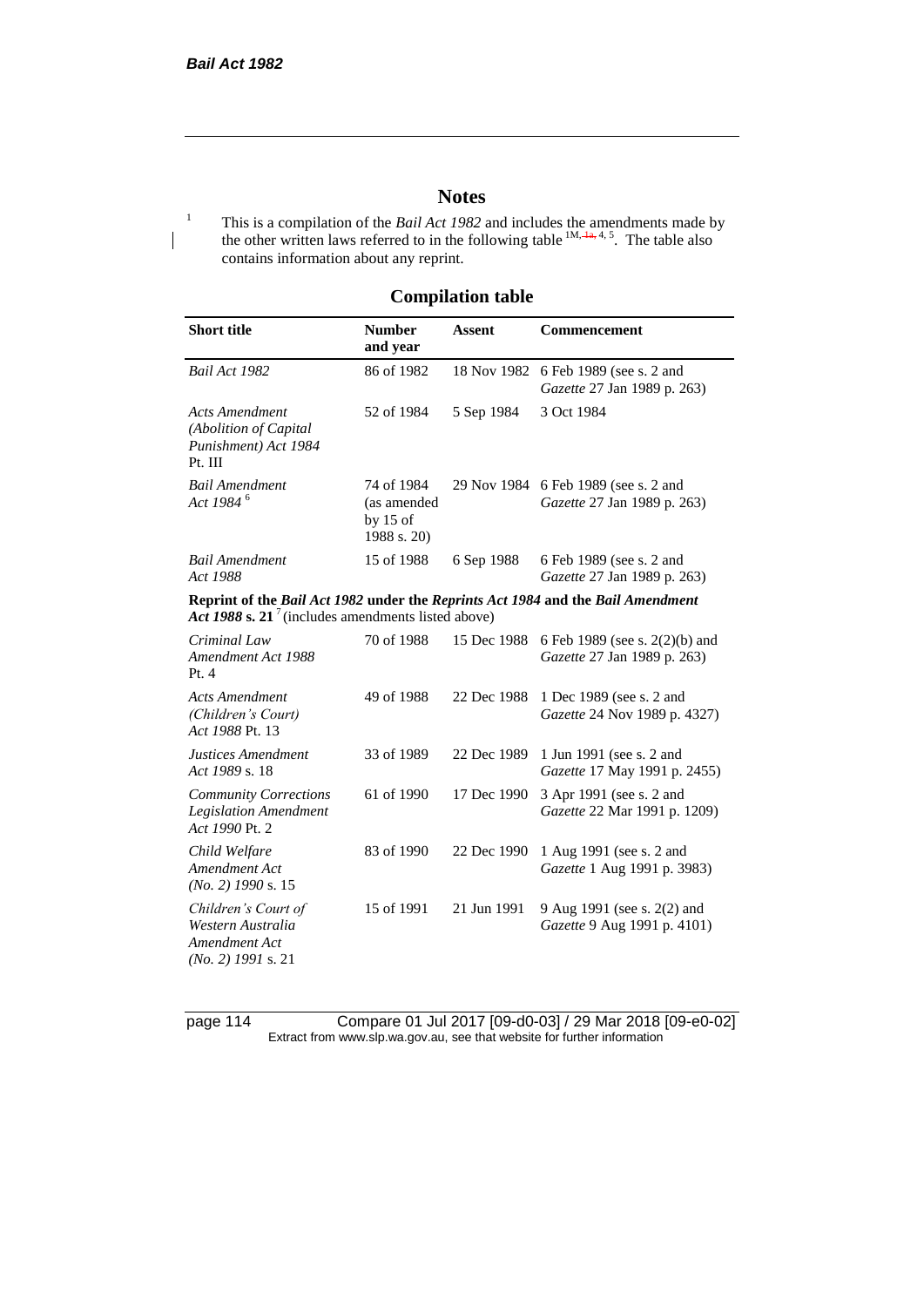| <b>Short title</b>                                                                             | <b>Number</b><br>and year | <b>Assent</b> | <b>Commencement</b>                                                                                                                                                   |
|------------------------------------------------------------------------------------------------|---------------------------|---------------|-----------------------------------------------------------------------------------------------------------------------------------------------------------------------|
| <b>Reprint of the Bail Act 1982 as at 17 Oct 1991</b> (includes amendments listed above)       |                           |               |                                                                                                                                                                       |
| <b>Acts Amendment (Sexual</b><br>Offences) Act 1992 Pt. 3                                      | 14 of 1992                | 17 Jun 1992   | 1 Aug 1992 (see s. 2 and<br>Gazette 28 Jul 1992 p. 3671)                                                                                                              |
| <b>Acts Amendment</b><br>(Ministry of Justice)<br>Act 1993 Pt. 3 <sup>8</sup>                  | 31 of 1993                | 15 Dec 1993   | 1 Jul 1993 (see s. 2)                                                                                                                                                 |
| Criminal Procedure<br>Amendment Act 1993<br>Pt. 2 $9$                                          | 45 of 1993                | 20 Dec 1993   | Act other than s. 7-9 and<br>10(2)(b): 17 Jan 1994<br>(see s. $2(1)$ );<br>s. 7-9 and 10(2)(b): 4 Mar 1994<br>(see s. $2(2)$ and <i>Gazette</i><br>4 Mar 1994 p. 915) |
| Criminal Law<br>Amendment Act 1994<br>s. $13(1)$ and $(2)$                                     | 82 of 1994                | 23 Dec 1994   | 20 Jan 1995 (see s. 2(2))                                                                                                                                             |
| Acts Amendment (Fines,<br>Penalties and<br><i>Infringement Notices</i> )<br>Act 1994 Pt. 3     | 92 of 1994                | 23 Dec 1994   | 1 Jan 1995 (see s. 2(1) and<br>Gazette 30 Dec 1994 p. 7211)                                                                                                           |
| Sentencing<br>(Consequential<br>Provisions) Act 1995 Pt. 5                                     | 78 of 1995                | 16 Jan 1996   | 4 Nov 1996 (see s. 2 and<br>Gazette 25 Oct 1996 p. 5632)                                                                                                              |
| Coroners Act 1996 s. 61                                                                        | 2 of 1996                 |               | 24 May 1996 7 Apr 1997 (see s. 2 and<br>Gazette 18 Mar 1997 p. 1529)                                                                                                  |
| Mental Health<br>(Consequential)<br>Provisions) Act 1996 Pt. 2                                 | 69 of 1996                |               | 13 Nov 1996 13 Nov 1997 (see s. 2)                                                                                                                                    |
| <b>Reprint of the <i>Rail Act 1982</i> as at 13 Mar 1997</b> (includes amendments listed above |                           |               |                                                                                                                                                                       |

**Reprint of the** *Bail Act 1982* **as at 13 Mar 1997** (includes amendments listed above except those in the *Coroners Act 1996* and the *Mental Health (Consequential Provisions) Act 1996*) (corrections in *Gazette* 25 Jul 1997 p. 3909 and 14 Nov 1997 p. 6426)

| Statutes (Repeals and<br>Minor Amendments)<br>Act 1997 s. 21 |            |                         | 57 of 1997 15 Dec 1997 15 Dec 1997 (see s. 2(1))                                                                |
|--------------------------------------------------------------|------------|-------------------------|-----------------------------------------------------------------------------------------------------------------|
| Criminal Law<br>Amendment Act<br>$(No. 1)$ 1998 s. 4(2)      | 38 of 1998 | 25 Sep 1998 23 Oct 1998 |                                                                                                                 |
| Bail Amendment<br>Act 1998 <sup>10</sup>                     | 54 of 1998 | 11 Jan 1999             | s. 1 and 2: 11 Jan 1999;<br>Pt. 4 and 7: 15 May 1999<br>(see s. 2 and <i>Gazette</i> )<br>11 May 1999 p. 1905); |

Compare 01 Jul 2017 [09-d0-03] / 29 Mar 2018 [09-e0-02] page 115 Extract from www.slp.wa.gov.au, see that website for further information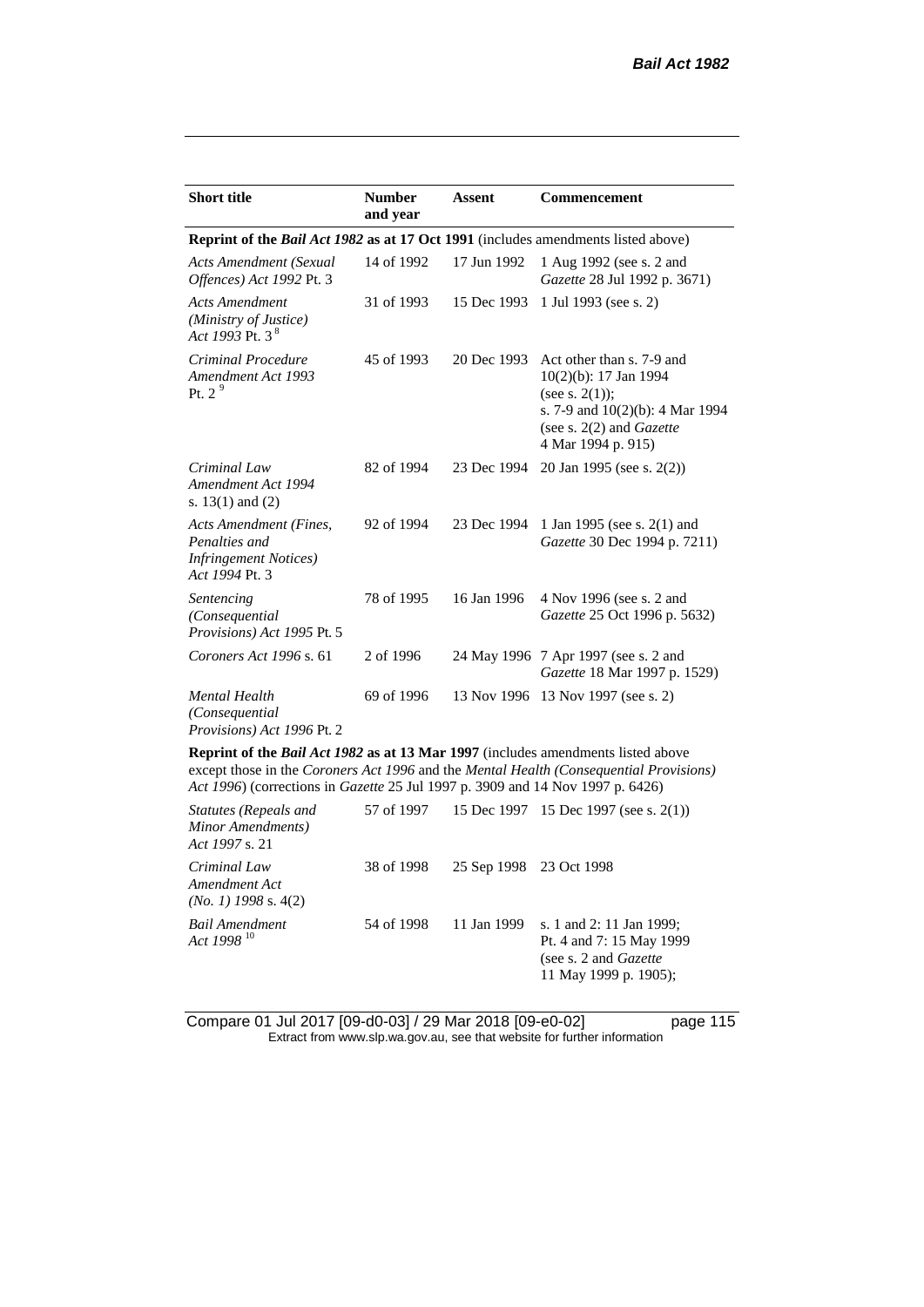| <b>Short title</b>                                                                                                                                 | <b>Number</b><br>and year | Assent                  | Commencement                                                                                                                                                                                                                         |
|----------------------------------------------------------------------------------------------------------------------------------------------------|---------------------------|-------------------------|--------------------------------------------------------------------------------------------------------------------------------------------------------------------------------------------------------------------------------------|
|                                                                                                                                                    |                           |                         | Pt. 2, 3 and 5 (other than s. 12):<br>8 Mar 2000 (see s. 2 and<br>Gazette 7 Mar 2000 p. 1039);<br>s. 12: 1 Sep 2000 (see s. 2 and<br>Gazette 29 Aug 2000 p. 4985);<br>Pt. 6: 4 Dec 2000 (see s. 2 and<br>Gazette 4 Dec 2000 p. 6799) |
| Reprint of the Bail Act 1982 as at 27 Aug 1999 (includes amendments listed above<br>except those in the Bail Amendment Act 1998 Pt. 2, 3, 5 and 6) |                           |                         |                                                                                                                                                                                                                                      |
| Court Security and<br><b>Custodial Services</b><br>(Consequential<br>Provisions) Act 1999 Pt. 3                                                    | 47 of 1999                | 8 Dec 1999              | 18 Dec 1999 (see s. 2 and<br>Gazette 17 Dec 1999 p. 6175-6)                                                                                                                                                                          |
| Criminal Law Amendment<br>Act 2001 s. $10(1)$                                                                                                      | 23 of 2001                | 26 Nov 2001 24 Dec 2001 |                                                                                                                                                                                                                                      |
| Criminal Investigation<br>(Identifying People)<br>Act 2002 Sch. 2 cl. 1                                                                            | 6 of 2002                 | 4 Jun 2002              | 20 Nov 2002 (see s. 2 and<br>Gazette 19 Nov 2002 p. 5505)                                                                                                                                                                            |
| Criminal Law (Procedure)<br>Amendment Act 2002 Pt. 4<br>Div. 1                                                                                     | 27 of 2002                | 25 Sep 2002             | 27 Sep 2002 (see s. 2 and<br>Gazette 27 Sep 2002 p. 4875)                                                                                                                                                                            |
| <b>Sentencing Legislation</b><br>Amendment and Repeal<br>Act 2003 s. 29(3) and 37                                                                  | 50 of 2003                | 9 Jul 2003              | s. 29(3): 31 Aug 2003 (see s. 2)<br>and Gazette 29 Aug 2003<br>p. 3833);<br>s. 37: 15 May 2004 (see s. 2 and<br>Gazette 14 May 2004 p. 1445)                                                                                         |
| Acts Amendment and<br>Repeal (Courts and Legal<br>Practice) Act 2003 s. 88<br>and 121 <sup>11</sup>                                                | 65 of 2003                | 4 Dec 2003              | 1 Jan 2004 (see s. 2 and Gazette<br>30 Dec 2003 p. 5722)                                                                                                                                                                             |
| Statutes (Repeals and<br>Minor Amendments)<br>Act 2003 s. 29                                                                                       | 74 of 2003                | 15 Dec 2003             | 15 Dec 2003 (see s. 2)                                                                                                                                                                                                               |
| Criminal Code Amendment<br>Act 2004 s. 24, 26 and 58                                                                                               | 4 of 2004                 | 23 Apr 2004             | 21 May 2004 (see s. 2)                                                                                                                                                                                                               |
| <b>Sentencing Legislation</b><br>Amendment Act 2004 s. 13                                                                                          | 27 of 2004                | 14 Oct 2004             | 31 May 2006 (see s. 2 and<br>Gazette 30 May 2006 p. 1965)                                                                                                                                                                            |
| Children and Community<br>Services Act 2004 Sch. 2<br>cl. 3                                                                                        | 34 of 2004                | 20 Oct 2004             | 1 Mar 2006 (see s. 2 and<br>Gazette 14 Feb 2006 p. 695)                                                                                                                                                                              |

page 116 Compare 01 Jul 2017 [09-d0-03] / 29 Mar 2018 [09-e0-02] Extract from www.slp.wa.gov.au, see that website for further information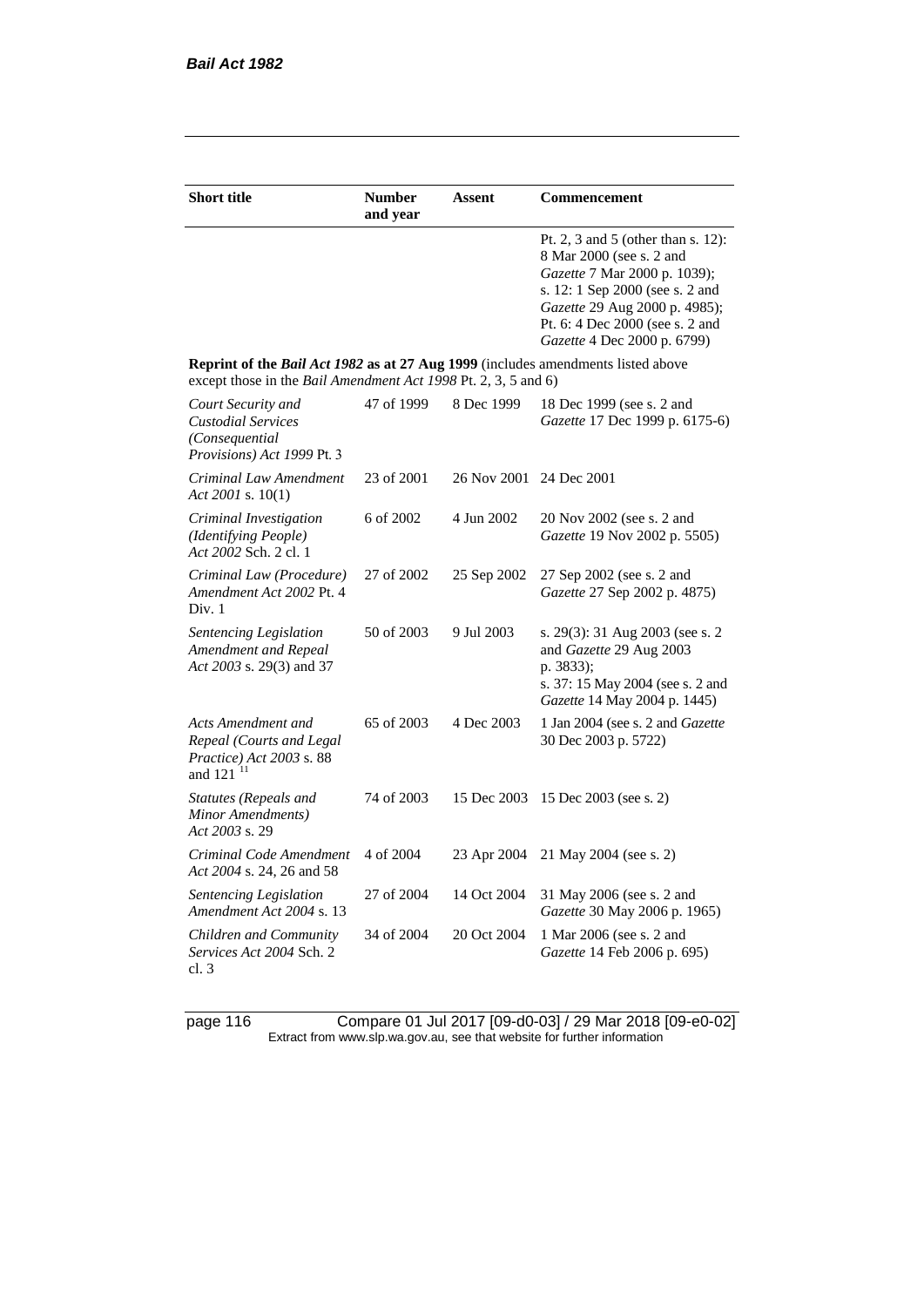| <b>Short title</b>                                                                                           | <b>Number</b><br>and year | Assent      | Commencement                                                                                                                                                                                                                                                           |
|--------------------------------------------------------------------------------------------------------------|---------------------------|-------------|------------------------------------------------------------------------------------------------------------------------------------------------------------------------------------------------------------------------------------------------------------------------|
| <b>Acts Amendment (Family</b><br>and Domestic Violence)<br>Act 2004 Pt. 3                                    | 38 of 2004                | 9 Nov 2004  | 1 Dec 2004 (see s. 2 and<br>Gazette 26 Nov 2004 p. 5309)                                                                                                                                                                                                               |
| Acts Amendment (Court of<br>Appeal) Act 2004 s. 28                                                           | 45 of 2004                | 9 Nov 2004  | s. $28(1)$ , (2) and (4) (other than<br>the amendment to s. $7A(1)$ :<br>1 Feb 2005 (see. s. 2 and<br><i>Gazette</i> 14 Jan 2005 p. 163);<br>s. $28(3)$ and $(4)$ (the<br>amendment to s. $7A(1)$ :<br>2 May 2005 (see. s. 2 and<br><i>Gazette</i> 14 Jan 2005 p. 163) |
| Courts Legislation<br>Amendment and Repeal<br>Act 2004 s. 141 <sup>12</sup>                                  | 59 of 2004                | 23 Nov 2004 | 1 May 2005 (see s. 2 and<br>Gazette 31 Dec 2004 p. 7128)                                                                                                                                                                                                               |
| Misuse of Drugs<br>Amendment Act $2004$ s. $9(1)$                                                            | 62 of 2004                | 24 Nov 2004 | 1 Jan 2005 (see s. 2 and <i>Gazette</i><br>10 Dec 2004 p. 5965)                                                                                                                                                                                                        |
| Criminal Procedure and<br>Appeals (Consequential and<br>Other Provisions) Act 2004<br>Pt. 3 and s. 82 and 83 | 84 of 2004                | 16 Dec 2004 | 2 May 2005 (see s. 2 and<br>Gazette 31 Dec 2004 p. 7129<br>(correction in Gazette<br>7 Jan 2005 p. 53))                                                                                                                                                                |

**Reprint 5: The** *Bail Act 1982* **as at 1 Apr 2005** (includes amendments listed above except those in the *Sentencing Legislation Amendment Act 2004*, the *Children and Community Services Act 2004*, the *Acts Amendment (Court of Appeal) Act 2004* s. 28(3) and (4) (the amendment to s. 7A(1)), the *Courts Legislation Amendment and Repeal Act 2004* and the *Criminal Procedure and Appeals (Consequential and Other Provisions) Act 2004*)

| Planning and Development 38 of 2005<br>(Consequential and<br><i>Transitional Provisions</i> )<br>Act 2005 s. 15 |            |            | 12 Dec 2005 9 Apr 2006 (see s. 2 and<br>Gazette 21 Mar 2006 p. 1078)          |
|-----------------------------------------------------------------------------------------------------------------|------------|------------|-------------------------------------------------------------------------------|
| Criminal Investigation<br>(Consequential Provisions)<br>Act 2006 Pt. 2                                          | 59 of 2006 |            | 16 Nov 2006 1 Jul 2007 (see s. 2 and <i>Gazette</i><br>22 Jun 2007 p. 2838)   |
| Prisons and Sentencing<br><b>Legislation Amendment</b><br>Act 2006 Pt. 5                                        | 65 of 2006 | 8 Dec 2006 | 4 Apr 2007 (see s. 2 and Gazette<br>3 Apr 2007 p. 1491)                       |
| <b>Reprint 6:</b> The <i>Bail Act 1982</i> as at 14 Sep 2007 (includes amendments listed above)                 |            |            |                                                                               |
| Criminal Law and Evidence 2 of 2008<br>Amendment Act 2008 s. 56                                                 |            |            | 12 Mar 2008 27 Apr 2008 (see s. 2 and<br><i>Gazette</i> 24 Apr 2008 p. 1559)  |
| Bail Amendment Act 2008<br>Pt. $2^{13}$                                                                         | 6 of 2008  |            | 31 Mar 2008 1 Mar 2009 (see s. 2(b) and<br><i>Gazette</i> 27 Feb 2009 p. 511) |

Compare 01 Jul 2017 [09-d0-03] / 29 Mar 2018 [09-e0-02] page 117 Extract from www.slp.wa.gov.au, see that website for further information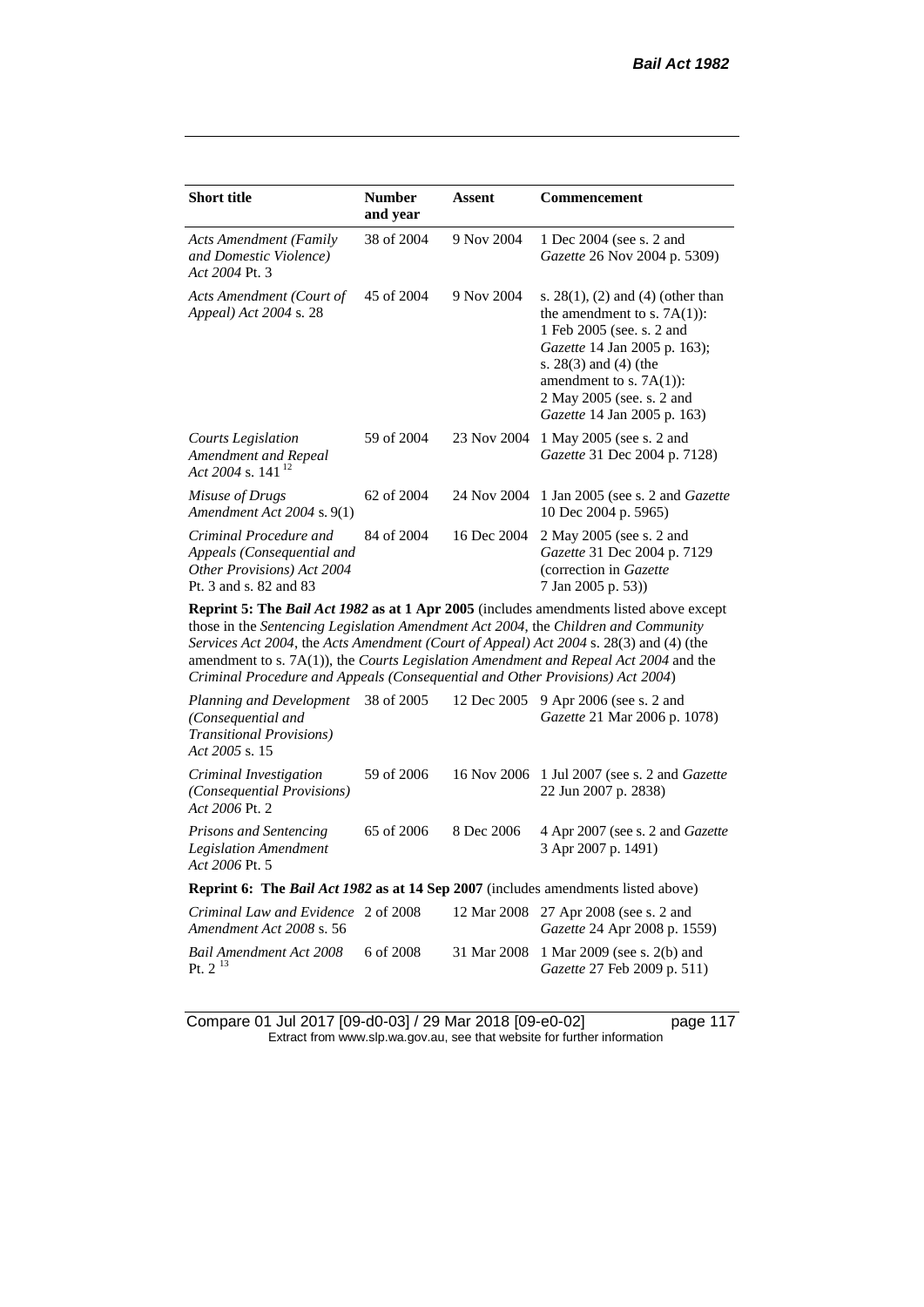| <b>Short title</b>                                                                                              | <b>Number</b><br>and year | Assent      | Commencement                                                                                                                                                                                                         |
|-----------------------------------------------------------------------------------------------------------------|---------------------------|-------------|----------------------------------------------------------------------------------------------------------------------------------------------------------------------------------------------------------------------|
| <b>Medical Practitioners</b><br>Act 2008 Sch. 3 cl. 4                                                           | 22 of 2008                | 27 May 2008 | 1 Dec 2008 (see s. 2 and<br>Gazette 25 Nov 2008 p. 4989)                                                                                                                                                             |
| Criminal Law Amendment<br>(Homicide) Act 2008 s. 24                                                             | 29 of 2008                | 27 Jun 2008 | 1 Aug 2008 (see s. 2(d) and<br>Gazette 22 Jul 2008 p. 3353)                                                                                                                                                          |
| Reprint 7: The Bail Act 1982 as at 6 Mar 2009 (includes amendments listed above)                                |                           |             |                                                                                                                                                                                                                      |
| Police Amendment<br>Act 2009 s. 12                                                                              | 42 of 2009                | 3 Dec 2009  | 13 Mar 2010 (see s. 2(b) and<br>Gazette 12 Mar 2010 p. 941)                                                                                                                                                          |
| <b>Health Practitioner</b><br><b>Regulation National Law</b><br>(WA) Act 2010 Pt. 5 Div. 4                      | 35 of 2010                | 30 Aug 2010 | 18 Oct 2010 (see s. 2(b) and<br>Gazette 1 Oct 2010 p. 5075-6)                                                                                                                                                        |
| <b>Electronic Transactions</b><br>Act 2011 s. 25                                                                | 46 of 2011                | 25 Oct 2011 | 1 Aug 2012 (see s. 2(c) and<br>Gazette 31 Jul 2012 p. 3683)                                                                                                                                                          |
| <b>Statutes (Repeals and</b><br>Minor Amendments)<br>Act 2011 s. 19                                             | 47 of 2011                | 25 Oct 2011 | 26 Oct 2011 (see s. 2(b))                                                                                                                                                                                            |
| Misuse of Drugs<br>Amendment Act 2011 Pt. 3                                                                     | 56 of 2011                | 21 Nov 2011 | 24 Mar 2012 (see s. 2(b) and<br>Gazette 23 Mar 2012 p. 1363)                                                                                                                                                         |
| those in the <i>Electronic Transactions Act 2011</i> )                                                          |                           |             | Reprint 8: The Bail Act 1982 as at 6 Jul 2012 (includes amendments listed above except                                                                                                                               |
| Criminal Organisations<br>Control Act 2012 s. 172                                                               | 49 of 2012                | 29 Nov 2012 | 2 Nov 2013 (see s. 2(b) and<br>Gazette 1 Nov 2013 p. 4891)                                                                                                                                                           |
| <b>Courts and Tribunals</b><br>(Electronic Processes<br>Facilitation) Act 2013 Pt. 3<br>Div. 1 (s. 21-31)       | 20 of 2013                | 4 Nov 2013  | Pt. $3$ Div. 1 (other than s. 22,<br>23, 25 and 27-30):<br>25 Nov 2013 (see s. 2(b) and<br>Gazette 22 Nov 2013 p. 5391);<br>s. 22, 23, 25 and 27-30:<br>13 Sep 2014 (see s. 2(b) and<br>Gazette 12 Sep 2014 p. 3279) |
| Reprint 9: The Bail Act 1982 as at 1 May 2015 (includes amendments listed above)                                |                           |             |                                                                                                                                                                                                                      |
| <b>Mental Health Legislation</b><br>Amendment Act 2014 Pt. 4<br>Div. 4 Subdiv. 2                                | 25 of 2014                | 3 Nov 2014  | 30 Nov 2015 (see s. 2(b) and<br>Gazette 13 Nov 2014 p. 4632)                                                                                                                                                         |
| Restraining Orders and<br><b>Related Legislation</b><br>Amendment (Family<br>Violence) Act 2016<br>Pt. 3 Div. 1 | 49 of 2016                | 29 Nov 2016 | 1 Jul 2017 (see s. 2(b) and<br>Gazette 7 Feb 2017 p. 1157)                                                                                                                                                           |

page 118 Compare 01 Jul 2017 [09-d0-03] / 29 Mar 2018 [09-e0-02] Extract from www.slp.wa.gov.au, see that website for further information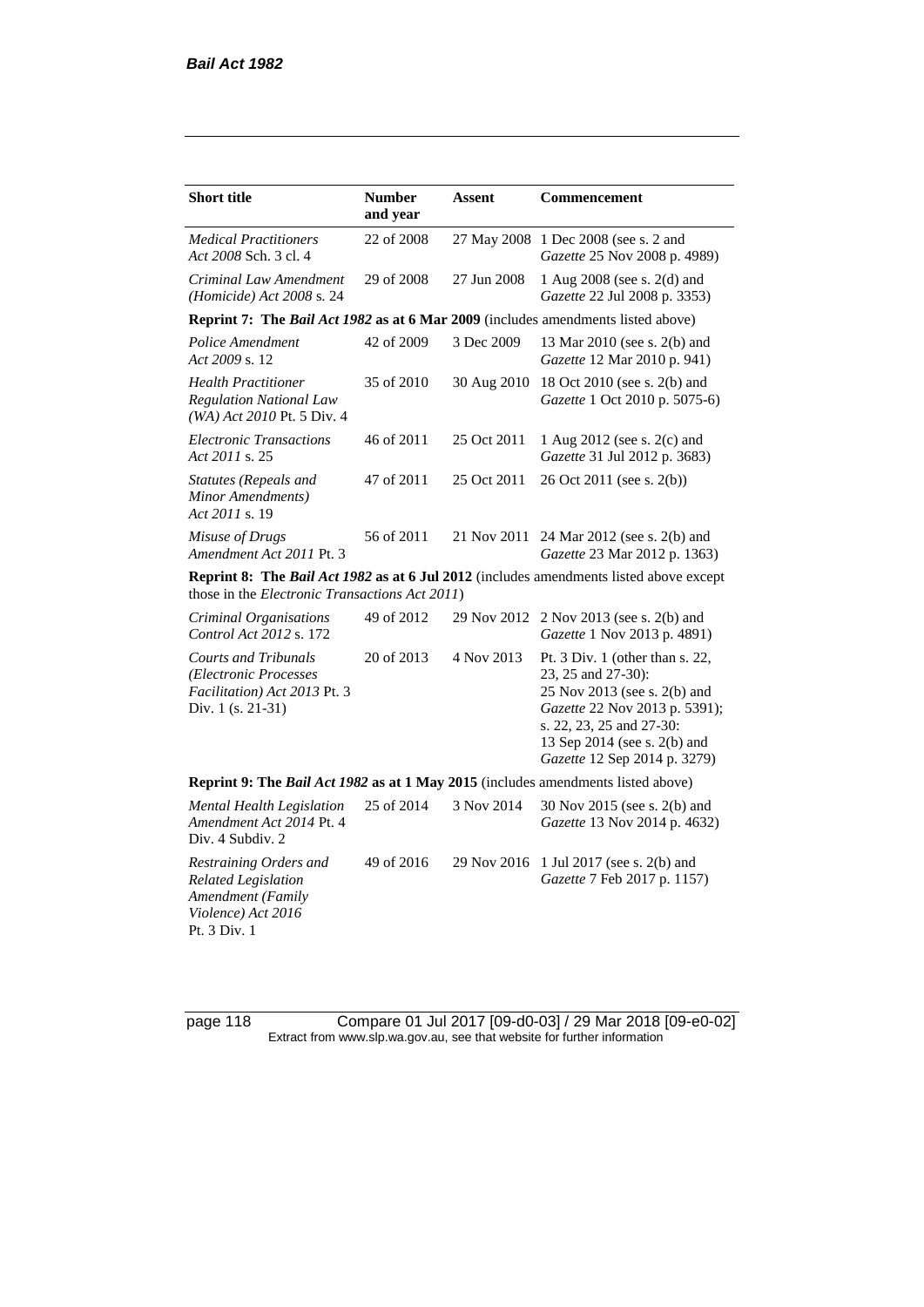<sup>1a</sup> - On the date as at which this compilation was prepared, provisions referred to in the following table had not come into operation and were therefore included included included included included included included included included included included included included included included included included in this compilation table.

| Provisions that have not come into operation         |  |  |
|------------------------------------------------------|--|--|
|                                                      |  |  |
| <u>I TOYIMUIN URAL HAVU HUU COHIG HIIO OPOTAHOIN</u> |  |  |

| <b>Short title</b>                                                                                  | <b>Number</b><br>and vear | <b>Assent</b> | Commoncomont<br>$\sqrt{2}$                                                     |
|-----------------------------------------------------------------------------------------------------|---------------------------|---------------|--------------------------------------------------------------------------------|
| Dangerous Sexual<br><b>Offenders</b> Legislation<br>Amendment Act 2017<br>$P_1 \t 2^{\frac{14}{3}}$ | 21 of 2017                |               | 13 Dec 2017 29 Mar 2018 (see s. 2(b) and<br>Gazette 16 Mar 2018<br>p. $916-17$ |

<sup>1M</sup> Under the *Cross-border Justice Act 2008* section 14, in order to give effect to that Act, this Act must be applied with the modifications prescribed by the *Cross-border Justice Regulations 2009* Part 3 Division 3 as if this Act had been altered in that way. If a modification is to replace or insert a numbered provision, the new provision is identified by the superscript 1M appearing after the provision number. If a modification is to replace or insert a definition, the new definition is identified by the superscript 1M appearing after the defined term.

- <sup>2</sup> Repealed by the *Sentencing Legislation Amendment and Repeal Act 2003*.
- <sup>3</sup> The short title of the *Justices Act 1902* was changed to the *Criminal Procedure (Summary) Act 1902* by the *Courts Legislation Amendment and Repeal Act 2004*  s. 23. The Act was then repealed by the *Criminal Procedure and Appeal (Consequential and Other Provisions) Act 2004* s. 4.
- <sup>4</sup> The amendment in the *Sentencing Legislation Amendment and Repeal Act 1999* s. 26 had not come into operation when it was repealed by the *Sentencing Legislation Amendment and Repeal Act 2003* s. 31.
- <sup>5</sup> The *Machinery of Government (Miscellaneous Amendments) Act 2006* Pt. 3 Div. 1 was repealed by the *Statutes (Repeals and Minor Amendments) Act 2011* s. 23(2) before it purported to come into operation.
- <sup>6</sup> The *Bail Amendment Act 1984* s. 10 and 11 were repealed by the *Bail Amendment Act 1988* s. 20.
- <sup>7</sup> The *Bail Act 1982* was not in operation at the time when the reprint was compiled, but the reprinting was authorised by the *Bail Amendment Act 1988* s. 21.
- <sup>8</sup> The *Acts Amendment (Ministry of Justice) Act 1993* Pt. 19 is a transitional provision that is of no further effect.
- <sup>9</sup> The *Criminal Procedure Amendment Act 1993* s. 13 is a transitional provision that is of no further effect.

Compare 01 Jul 2017 [09-d0-03] / 29 Mar 2018 [09-e0-02] page 119 Extract from www.slp.wa.gov.au, see that website for further information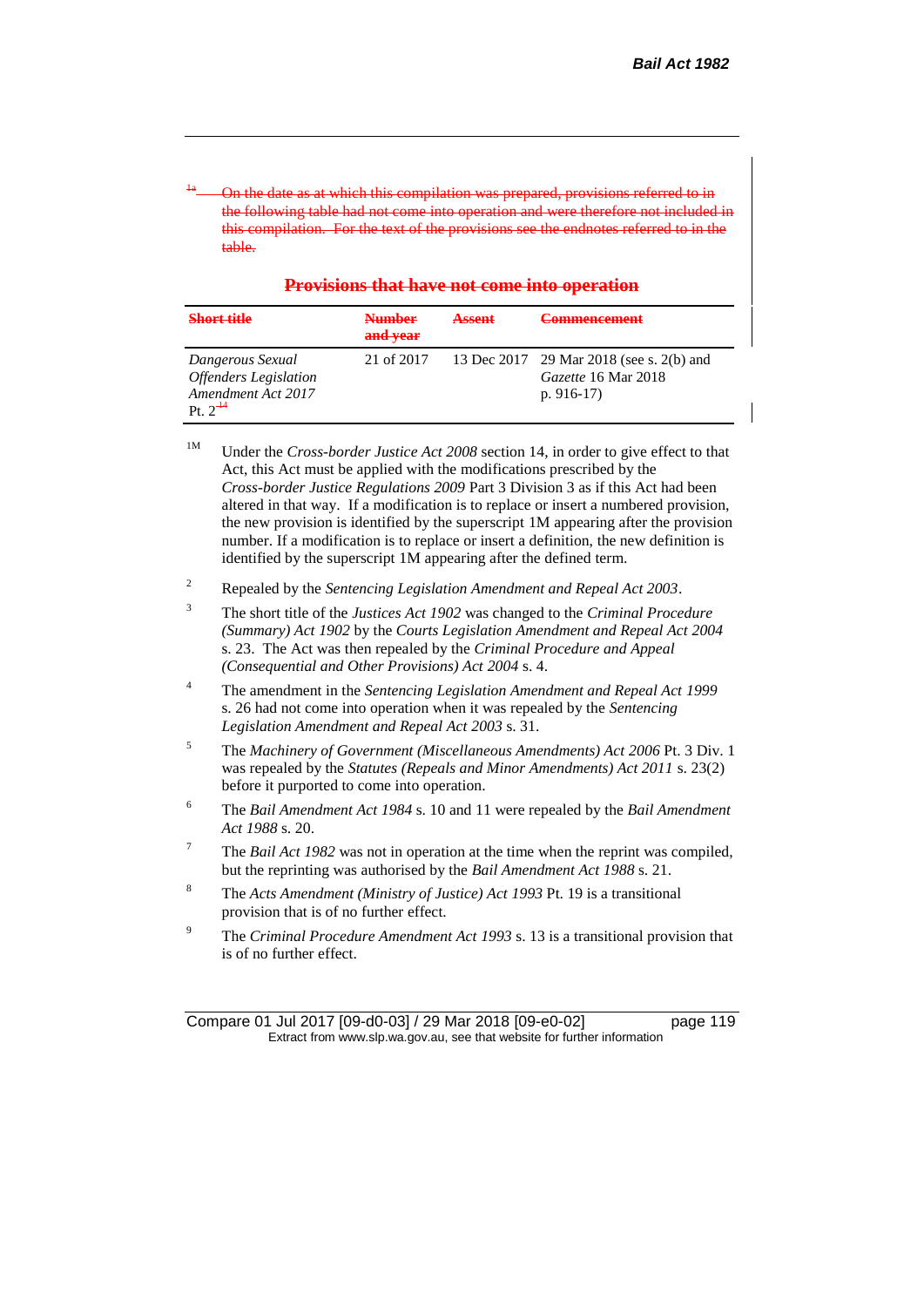| The <i>Bail Amendment Act 1998</i> s. $6(2)$ is a transitional provision that is of no |
|----------------------------------------------------------------------------------------|
| further effect.                                                                        |

<sup>11</sup> The *Acts Amendment and Repeal (Courts and Legal Practice) Act 2003* s. 97 reads as follows:

#### **97. References to Crown Solicitor**

If in a written law or other document or instrument there is a reference to the Crown Solicitor that reference may, where the context so requires, be read as if it had been amended to be a reference to the State Solicitor.

- <sup>12</sup> The amendment in the *Courts Legislation Amendment and Repeal Act 2004* s. 141 (amending Sch. 1 Pt. A cl. 4) is not included because the clause it sought to amend had been amended by the *Acts Amendment (Court of Appeal) Act 2004* s. 28(4) before the amendment purported to come into operation.
- <sup>13</sup> The *Bail Amendment Act 2008* s. 6(2), 9(4)-(11), 10(2), 11(3), 15(5)-(8), 16(2), 18(4)-(5), 21(3), 22(2), 23(4), 24(6)-(7), 27(2)-(3), 28(6), 30(4)-(5), 31(2)-(3), 32(3)-(4), 33(6), 40(2), 41(5)-(9), 42(3) and 44 are transitional provisions.
- <sup>14</sup> On the date as at which this compilation was prepared, the *Dangerous Sexual Offenders Legislation Amendment Act 2017* Pt. 2 had not come into operation. It reads as follows:



page 120 Compare 01 Jul 2017 [09-d0-03] / 29 Mar 2018 [09-e0-02] Extract from www.slp.wa.gov.au, see that website for further information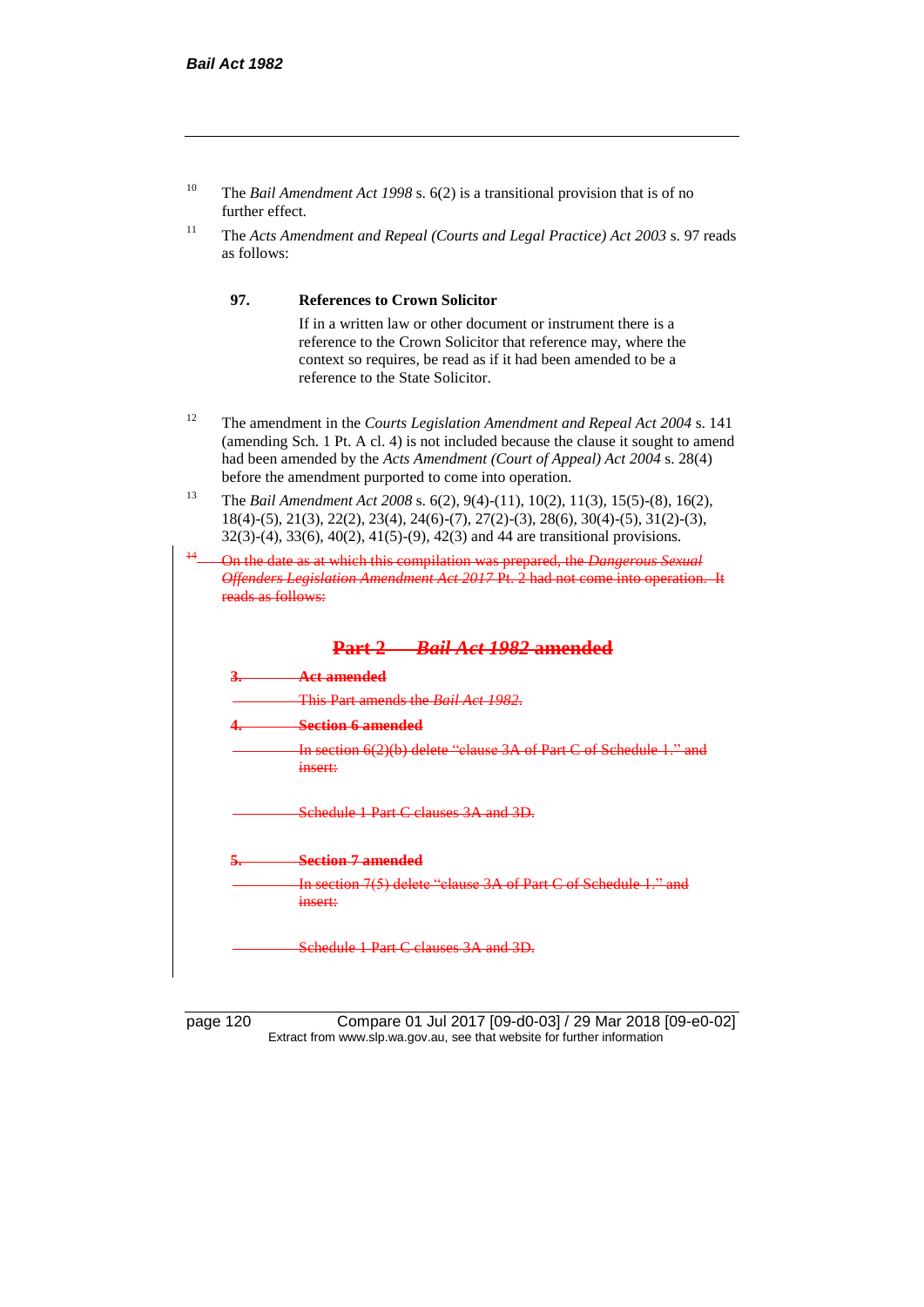|     | 6. Section 26 amended                                                                                     |
|-----|-----------------------------------------------------------------------------------------------------------|
|     | $(1)$ In section 26(1)(ba) delete "a serious offence to which Schedule 1<br>Part C clause 3A" and insert: |
|     | an offence to which Schedule 1 Part C clause 3A or 3D                                                     |
|     | $(2)$ In section 26(2)(aa) delete "a serious offence to which Schedule 1<br>Part C clause 3A" and insert: |
|     | an offence to which Schedule 1 Part C clause 3A or 3D                                                     |
|     | 7. Schedule 1 Part C clause 1 amended                                                                     |
|     | In Schedule 1 Part C clause 1 delete "clauses 3A and 3C," and<br>insert:                                  |
|     | elauses 3A, 3C and 3D,                                                                                    |
|     | <b>Schedule 1 Part C clause 2 amended</b>                                                                 |
|     | In Schedule 1 Part C clause 2(3) delete paragraph (a) and insert:                                         |
|     | (a) clauses 3A, 3C and 3D; and                                                                            |
|     | 9. Schedule 1 Part C clause 3D inserted                                                                   |
|     | After Schedule 1 Part C clause 3C insert:                                                                 |
| 3D. | <b>Bail in cases of offence under Dangerous Sexual Offenders</b><br>Act 2006 section 40A                  |
|     | $(1)$ In this clause                                                                                      |
|     | section 40A offence means the offence under the Dangerous                                                 |
|     | Sexual Offenders Act 2006 section 40A of contravening a<br>requirement of a supervision order;            |
|     | victim has the meaning given in the Dangerous Sexual Offenders                                            |
|     | Act 2006 section 3(1).                                                                                    |
|     | (2) This clause applies where an accused is in custody —                                                  |
|     | (a) awaiting an appearance in court before conviction for a<br>section 40A offence; or                    |

Compare 01 Jul 2017 [09-d0-03] / 29 Mar 2018 [09-e0-02] page 121 Extract from www.slp.wa.gov.au, see that website for further information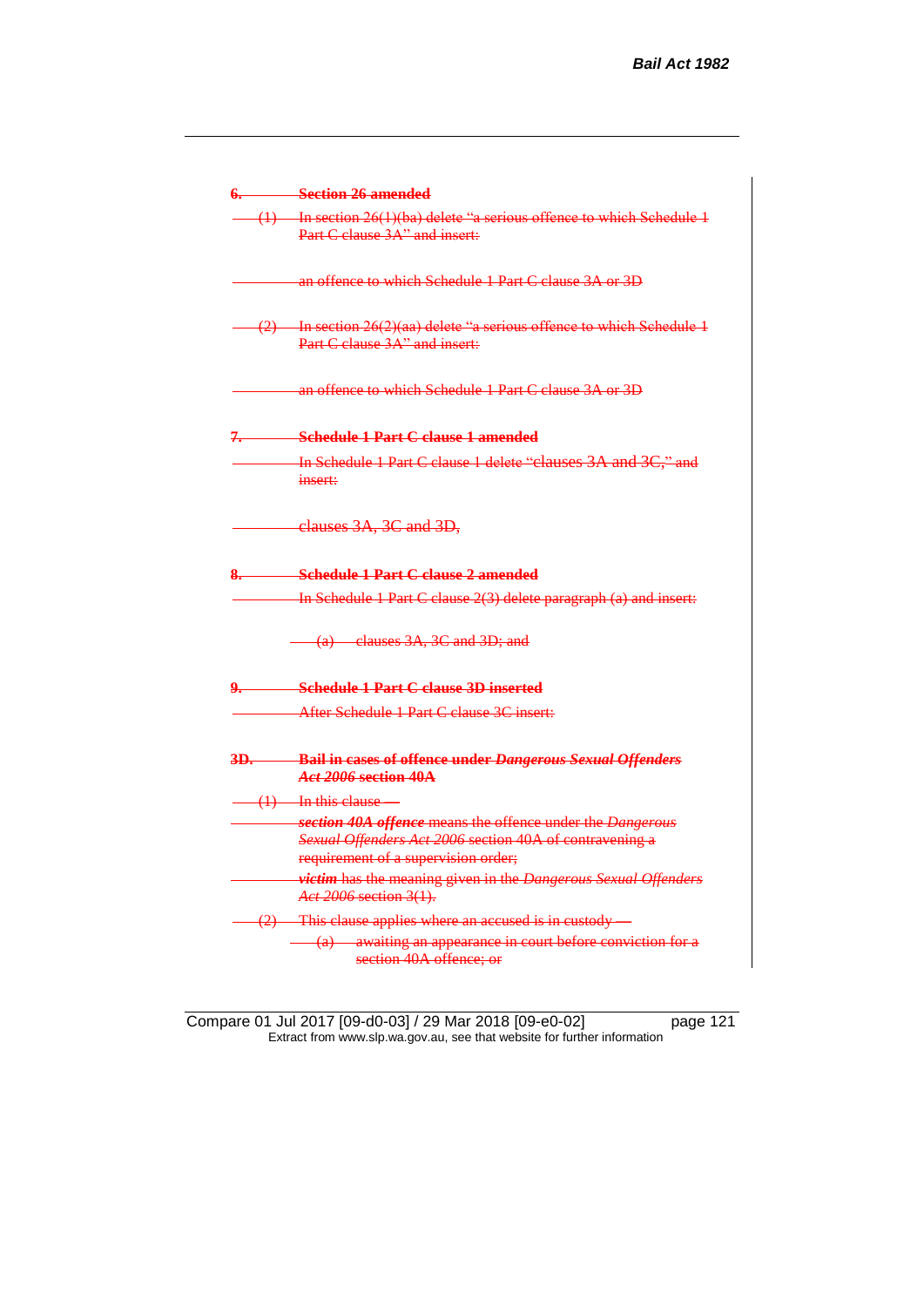

page 122 Compare 01 Jul 2017 [09-d0-03] / 29 Mar 2018 [09-e0-02] Extract from www.slp.wa.gov.au, see that website for further information